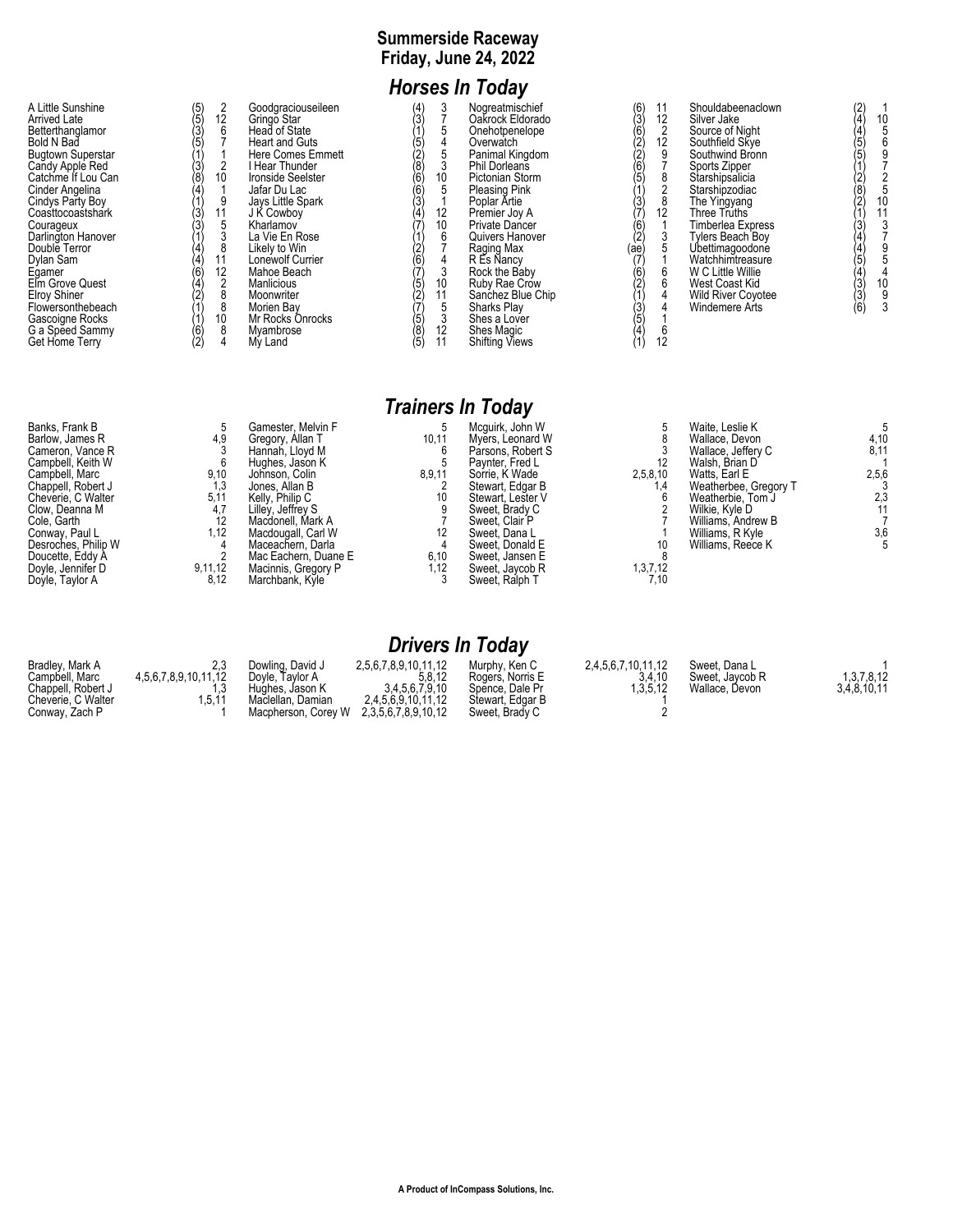|             |                                                         | <b>FRIDAY</b>                                                                                                                                             |                                                                  |                 |     |                                 |                                                                 |        |                 |                                          |                                                  | <b>TRIACTOR</b>                                     |                                |                                                          |                         |                      | DAILY DOUBLE (Races 1 & 2), EXACTOR, \$.20 SUPERFECTA,                                                             |        |                                                                                                                                                                                                                                                       |
|-------------|---------------------------------------------------------|-----------------------------------------------------------------------------------------------------------------------------------------------------------|------------------------------------------------------------------|-----------------|-----|---------------------------------|-----------------------------------------------------------------|--------|-----------------|------------------------------------------|--------------------------------------------------|-----------------------------------------------------|--------------------------------|----------------------------------------------------------|-------------------------|----------------------|--------------------------------------------------------------------------------------------------------------------|--------|-------------------------------------------------------------------------------------------------------------------------------------------------------------------------------------------------------------------------------------------------------|
|             |                                                         | 24 Jun. 2022<br><b>TRACKMASTER.COM</b>                                                                                                                    | POWERED BY                                                       |                 |     |                                 |                                                                 |        |                 |                                          |                                                  |                                                     |                                | PACE MONEY EXCLUDED)                                     |                         |                      | Summerside Raceway FILLIES & MARES N/W \$401 L5 STARTS +ALLOWANCES AE \$4000 CLAIMER & N/W \$90 L3 (SHACKS         |        | <b>Purse \$1.700</b><br><b>One Mile Pace</b>                                                                                                                                                                                                          |
|             |                                                         | <b>ASK FOR HORSE BY NUMBER</b>                                                                                                                            |                                                                  |                 |     |                                 | Selections: 3-4-1                                               |        |                 |                                          |                                                  |                                                     |                                | <b>Be Sure to Wager Early</b>                            |                         |                      |                                                                                                                    |        | Warm-up Color                                                                                                                                                                                                                                         |
| Date        | R# Track                                                | Class                                                                                                                                                     | Purse                                                            | 1/4             | 1/2 | 3/4                             | Fin                                                             |        | SpFig PP/St 1/4 |                                          | 1/2                                              | 3/4                                                 | Str                            | Fin                                                      |                         | Last 1/4 Time Driver |                                                                                                                    | \$Odds | Comment Tmp-Var<br>First, Second, Third                                                                                                                                                                                                               |
| 1<br>Red    |                                                         | <b>BUGTOWN SUPERSTAR</b><br>Owner: Brian Walsh, Albany, PE<br>Breeder: Adam H Walsh, Charlottetown, PE                                                    |                                                                  |                 |     |                                 |                                                                 |        |                 |                                          |                                                  |                                                     | 7-2                            | b m 9 Winfromheretohere-Pictonian Misha-Western Paradise |                         |                      | <b>C WALTER CHEVERIE</b> 152 blue-orange-whi (34-6-11-4-.395)<br><b>Tr-BRIAN D WALSH</b><br>$(4-0-0-0-000)$        |        | 2022:<br>4<br>0<br>0<br>\$272<br>2:011 SUMM1/2 2021:<br>20<br>3<br>\$2,693<br>-1<br>$\mathbf{1}$<br>6, 1:592 SUMM1/2 Life:<br>9<br>\$24,113<br>117<br>11<br>22<br>Power #45<br><b>LAST 5 STS. - \$472</b>                                             |
|             |                                                         | 17Jun22 5Summ1/2 ft F-Nw401l5cd                                                                                                                           | \$1,700 1                                                        |                 |     | :301 1:011 1:30 1:59            |                                                                 | 45     | 5/8             | 711                                      | $70^{8}$                                         | 4010                                                | 49}                            | $*512$ pl4                                               |                         |                      | :292 2:012 CheverieC                                                                                               |        | 18.85 SouthfieldSkye,LaVieEnRose,ShesALover-<br>pl4 64-0                                                                                                                                                                                              |
|             |                                                         | 10Jun22 5Summ1/2 ft F-Nw401l5cd<br>3Jun22 1Summ1/2 ft F-Nw601l5cd                                                                                         | \$1,700 1<br>\$1,750 1                                           | :284<br>:294    |     |                                 | :584 1:292 2:002 46<br>:591 1:294 2:00 43                       |        | 1/7<br>2/8      | 43<br>33                                 | 43<br>53                                         | 47}<br>6o <sup>4</sup>                              | 511<br>$67\frac{1}{4}$         | $4^{11}$<br>$7^{13\frac{3}{4}}$                          |                         | $:314$ 2:023         | CheverieC<br>:321 2:024 DoyleTay                                                                                   |        | 68-1<br>14.35 DustylaneZambucca,CinderAngelina,ShesALover<br>71.10 Dorabella, Mermaid Magic, Dustylane Zambucca<br>$55-1$                                                                                                                             |
|             |                                                         | 29May225Summ1/2 ft F-Nw401l5cd                                                                                                                            | \$1.750 1                                                        |                 |     | :304 1:021 1:322 2:02           |                                                                 | - 23   | 1ix/8           | 70 <sup>15</sup>                         | 713                                              | 716                                                 | 718                            | $*721\frac{1}{2}$ pl6 :303 2:061                         |                         |                      | DoyleTay                                                                                                           |        | 19.25 FinerThings, Dorabella, ShesALover<br>pl6 66-0                                                                                                                                                                                                  |
|             | 23May221Summ1/2 ft Qua                                  |                                                                                                                                                           | -1                                                               |                 |     | :303 1:023 1:341 2:05           |                                                                 | $\sim$ | 4/5             | $3^{3}\frac{3}{4}$                       | $3^{3}\frac{1}{2}$                               | 1 <sub>o</sub> nk                                   | 1hd                            | $2^{\frac{1}{2}$ (dh)<br>$5^{18\frac{3}{4}}$             |                         | :304 $2:05$          | DoyleTay                                                                                                           |        | $51-1$<br>DringtnHnvr, CndyApplRd, BgtwnSprstr                                                                                                                                                                                                        |
|             | 1Nov21 3Summ1/2 ft Peiria                               |                                                                                                                                                           | \$4,000 1                                                        |                 |     |                                 | :292 1:004 1:311 2:012 29                                       |        | 1/6             | $2^{1\frac{1}{2}}$                       | $3^{4}$                                          | 57                                                  | 511                            |                                                          |                         | :323 2:051           | DoyleTay                                                                                                           |        | $55-0$<br>4.20 DreasGoodPowow,SouthernHeart,BadlandsGiovanna<br>\$0<br>2022:                                                                                                                                                                          |
| 2           |                                                         | SHOULDABEENACLOWN                                                                                                                                         |                                                                  |                 |     |                                 |                                                                 |        |                 |                                          |                                                  | b m 8 Brandons Cowboy-Binies Bismark J-Drop Off     |                                | <b>EDGAR B STEWART</b> 230 red-blue-white (1-0-0-0-000)  |                         |                      | Tr-EDGAR B STEWART                                                                                                 |        | \$2,988<br>2:021 SUMM <sub>1/2</sub> 2021:<br>3<br>18<br>0                                                                                                                                                                                            |
| Blue        | ٠                                                       | Owner: Edgar Stewart, Ellerslie, PE<br>' Breeder: Edgar B Stewart, Ellerslie, PE                                                                          |                                                                  |                 |     |                                 |                                                                 |        |                 |                                          |                                                  |                                                     | 4-1                            |                                                          |                         |                      | $(4-0-0-0-0.000)$                                                                                                  |        | 3.1:593 SUMM <sub>1/2</sub> Life: 112<br>\$22,593<br>8<br>22 21<br>Power #49<br>LAST 5 STS. - \$565                                                                                                                                                   |
|             |                                                         | 17Jun22 5Summ1/2 ft F-Nw401l5cd                                                                                                                           | \$1.700 1                                                        |                 |     | $:301$ 1:011 1:30 1:59          |                                                                 | -39    | 7/8             |                                          | $40^{6}\frac{1}{2}$ $4^{6}\frac{1}{4}$           | i7 <sup>13</sup>                                    | 815                            | *818 pl7                                                 | :30                     | 2:02 <sup>3</sup>    | StewartEdg                                                                                                         |        | pl7 64-0<br>53.10 SouthfieldSkye,LaVieEnRose,ShesALover-                                                                                                                                                                                              |
|             | 10Jun22 1Summ1/2 ft Qua                                 |                                                                                                                                                           | 1                                                                |                 |     |                                 | $:30^2$ 1:02 <sup>1</sup> 1:34 <sup>1</sup> 2:03 <sup>4</sup> - |        | 3/4             | $1^{1\frac{3}{4}}$                       | $11\frac{1}{2}$                                  | 1hd                                                 | 2 <sup>nk</sup>                | $3^{1\frac{1}{2}}$                                       | :294                    | 2:04                 | StewartEdg                                                                                                         |        | LyonsJennielee, WCLittleWillie, Shouldabeenaclown<br>$68-1$                                                                                                                                                                                           |
|             | 1Nov21 9Summ1/2 ft Nw451l5cd                            |                                                                                                                                                           | \$1,650 1                                                        | :294            |     |                                 | :592 1:284 2:00 45                                              |        | 8/8             | 812<br>610                               | 816<br>60 <sup>5</sup>                           | $80^{16}$<br>$40^{2\frac{3}{4}}$                    | 613<br>$4^{4}$                 | 610<br>$5^{41}$                                          | :30                     | 2:02                 | MurphyKen                                                                                                          |        | $55-0$<br>10.35 ShiftynGeorgie, BaysideAlexis, ElmGroveNanci                                                                                                                                                                                          |
|             | 18Oct21 1Summ1/2 ft Nw301l5cd                           | 25Oct21 2Summ1/2 ft F-Nw501l5cd                                                                                                                           | \$1,700 1<br>\$1,600 1                                           | :27 $3$<br>:282 |     |                                 | :591 1:293 1:592 53<br>:591 1:294 2:011 46                      |        | 6/6<br>7/7      | 711                                      | $78\frac{1}{4}$                                  | 606                                                 | 65                             | 5 <sup>3</sup>                                           | :30<br>:30 <sup>4</sup> | 2:014                | 2:001 MurphyKen<br>MurphyKen                                                                                       |        | 24.20 MagicalCowgirl, PrivateDancer, Windmerenoharmdone<br>48-0<br>3.80 ShesALover, SharksPlay, CinderAngelina<br>$55-0$                                                                                                                              |
|             |                                                         | 11Oct21 3Summ1/2 ft F-Nw501l5cd                                                                                                                           | \$1.600 1                                                        | :29             |     |                                 | :593 1:294 1:592 50                                             |        | 5/5             | $56\frac{1}{4}$                          | $56\frac{3}{4}$                                  | $2^{1\frac{1}{2}}$                                  | 2 <sup>2</sup>                 | 2 <sup>4</sup>                                           | :301                    |                      | 2:001 MurphyKen                                                                                                    |        | $55-0$<br>11.65 WarraweeUlla, Shouldabeenaclown, CinderAngelina                                                                                                                                                                                       |
| White       |                                                         | JAYS LITTLE SPARK<br>Owner: Chris Macinnis, Hampshire, PE<br>Breeder: D Roderick Mac Leod, PE                                                             |                                                                  |                 |     |                                 |                                                                 |        |                 |                                          |                                                  | b m 10 Aahm Canadian Now-Pownal Bay Pearl-Artiscape | $5 - 2$                        |                                                          |                         |                      | <b>DALE PR SPENCE</b> 150 white-orange-gr (64-10-13-10-.321)<br><b>Tr-GREGORY P MACINNIS</b><br>$(12-0-1-2-0.101)$ |        | \$1,903<br>2022:<br>10<br>0<br>$\mathbf{1}$<br>2<br>1:591 SUMM <sub>1/2</sub> 2021:<br>33<br>5<br>\$5,612<br>7<br>5, 1:583 SUMM <sub>1/2</sub> Life: 212 19 26 36<br>\$38,216<br>Power #43<br>LAST 5 STS. - \$1,190                                   |
|             |                                                         | 17Jun22 5Summ1/2 ft F-Nw401l5cd                                                                                                                           | \$1,700 1                                                        |                 |     | :301 1:011 1:30 1:59            |                                                                 | -44    | 8/8             | 5 <sup>7</sup>                           | $67\frac{3}{4}$                                  | $80^{13}$                                           | 714                            | *613 pl5                                                 | :29                     |                      | 2:013 MaclellanDam                                                                                                 |        | pl5 64-0<br>9.85 SouthfieldSkye,LaVieEnRose,ShesALover-                                                                                                                                                                                               |
|             |                                                         | 10Jun22 4Summ1/2 ft F-Nw851l5cd                                                                                                                           | \$1,900 1                                                        |                 |     | :294 1:014 1:321 2:02           |                                                                 | - 47   | 3/6             | $5^{6}\frac{3}{4}$                       | $5^{4}$                                          | $5^{3\frac{1}{4}}$                                  | $6^{51}$                       | $5^{2}\frac{1}{2}$                                       | :293                    | 2:02 <sup>2</sup>    | SpenceDal                                                                                                          |        | 11.90 Dorabella, ShesMagic, UltimateLongShot<br>$68-1$                                                                                                                                                                                                |
| 4Jun22      |                                                         | 7Epr1/2 ft Shacks Pace                                                                                                                                    | \$5,000 1<br>\$2,500 1                                           |                 |     |                                 | :293 1:002 1:302 2:013 63<br>:292 :592 1:293 2:01 71            |        | 2/5<br>3/5      | $3^{2^{3}_{4}}$<br>57                    | $3^{3}\frac{3}{4}$<br>54                         | $3^{21}$<br>$40^{5\frac{3}{4}}$                     | $3^{11}$<br>$45\frac{1}{4}$    | $3^{11}$<br>$48\frac{1}{2}$                              | :31<br>:314             | 2:014<br>2:023       | SpenceDal                                                                                                          |        | 10.20 BuggerMax, WellDid, JaysLittleSpark<br>62-0<br>$55-1$                                                                                                                                                                                           |
| 28May22     |                                                         | 3Epr1/2 gd Shacks Pace<br>23May223Summ1/2 ft F-Nw401l5cd                                                                                                  | \$1,750 1                                                        |                 |     |                                 | :303 1:024 1:322 2:023 49                                       |        | 5/6             | $5^{5\frac{3}{4}}$                       | $50^{4}$                                         | $40^{1\frac{3}{4}}$                                 | $4^{1\frac{3}{4}}$             | $3^{1\frac{3}{4}}$                                       | :301                    | 2:03                 | SpenceDal<br>SpenceDal                                                                                             |        | 6.80 WellDid, BuggerMax, Joes Beauty<br>12.00 Dorabella, Cinder Angelina, Jays Little Spark<br>$51-1$                                                                                                                                                 |
|             |                                                         | 14May22 1Chrtn1/2 ft F-Nw601l5cd                                                                                                                          | \$1,750 1                                                        |                 |     |                                 | :301 1:004 1:303 2:001 50                                       |        | 5/8             | $5^{61}$                                 | $30^{21}$                                        | $50^{21}$                                           | 6 <sup>3</sup>                 | $6^{3\frac{3}{4}}$                                       | :30                     | 2:01                 | SpenceDal                                                                                                          |        | $55-0$<br>5.20 UltimateLongShot,ICanDolt,Dorabella                                                                                                                                                                                                    |
| 4<br>Green  | Clm Prc: \$4,800                                        | <b>CINDER ANGELINA</b> b m 14 American Ideal-Cinder Best-Cambest<br>◆ Owner: Jaycob Sweet, Oleary, PE(L)<br>◆ Breeder: Thomas E Gerdeman; Elaine Lauf, OH |                                                                  |                 |     |                                 |                                                                 |        |                 |                                          |                                                  |                                                     | 3-1                            | JAYCOB R SWEET 160 maroon-white-bl (25-2-6-4-.266)       |                         |                      | Tr-JAYCOB R SWEET<br>$(19-2-3-4-263)$                                                                              |        | \$2,113<br>2:002 CHRTN1/2 2022:<br>8<br>2<br>\$4,808<br>2:00 <sup>2</sup> SUMM <sub>1/2</sub> 2021:<br>29<br>3<br>-1<br>4<br>3.<br>\$43,066<br>1:564 MEA <sub>5/8</sub><br>8<br>12<br>14<br>Life:<br>109<br><b>Power #57</b><br>LAST 5 STS. - \$1,066 |
|             |                                                         | 17Jun22 5Summ1/2 ft F-Op4000clm                                                                                                                           | \$1,700 1                                                        |                 |     | :301 1:011 1:30 1:59            |                                                                 | -46    | 6/8             | 812                                      | $89\frac{1}{4}$                                  | $60^{12}$                                           | 612                            |                                                          |                         |                      | *411 $\frac{1}{2}$ pl3 :284 2:011 SweetJay                                                                         |        | pl3 64-0<br>4.10 SouthfieldSkye,LaVieEnRose,ShesALover-                                                                                                                                                                                               |
|             |                                                         | 10Jun22 5Summ1/2 ft F-Op4000clm                                                                                                                           | \$1,700 1                                                        | :284            |     |                                 | :584 1:292 2:002 57                                             |        | 7/7             | $79\frac{1}{4}$                          | $79\frac{1}{4}$                                  | $60^{9\frac{1}{2}}$                                 | 2 <sup>8</sup>                 | 21                                                       | :292                    | $2:00^{3}$           | SweetJay                                                                                                           |        | 27.25 DustylaneZambucca,CinderAngelina,ShesALover<br>$68-1$                                                                                                                                                                                           |
|             |                                                         | 3Jun22 1Summ1/2 ft F-Op4000clm                                                                                                                            | \$1,750 1                                                        | :294            |     | :591 1:294 2:00                 |                                                                 | - 49   | 1/8             | $2^{1}\frac{1}{2}$                       | $3^{11}$                                         | $7^{4\frac{1}{4}}$                                  | $8^{8\frac{1}{2}}$             | $6^{7\frac{3}{4}}$                                       | :31                     | 2:013                | SweetJay                                                                                                           |        | 16.05 Dorabella, Mermaid Magic, Dustylane Zambucca<br>$55-1$                                                                                                                                                                                          |
|             |                                                         | 29May225Summ1/2 ft F-Op4000clm<br>23May223Summ1/2 ft F-Nw401l5cd                                                                                          | \$1,750 1<br>\$1,750 1                                           |                 |     | :304 1:021 1:322 2:02           | :303 1:024 1:322 2:023 50                                       | 35     | 3ix/8<br>1/6    | $6^{13}$<br>$11\frac{1}{4}$              | $6^{12}$<br>$11\frac{1}{4}$                      | $6^{12}$<br>2ns                                     | 611<br>1hd                     | *69} dq7<br>$2^{1\frac{1}{4}}$                           | :29<br>:302             | 2:034<br>2:024       | SweetJay<br>SweetJay                                                                                               |        | 3.85 FinerThings, Dorabella, ShesALover<br>dq7 66-0<br>2.15 Dorabella, Cinder Angelina, Jays Little Spark<br>$51-1$                                                                                                                                   |
|             |                                                         | 19May22 4Chrtn1/2 ft F-Nw611l5cd                                                                                                                          | \$1,750 1                                                        |                 |     |                                 | :311 1:011 1:313 2:002 55                                       |        | 1/6             | $11\frac{1}{2}$                          | $11\frac{1}{4}$                                  | $1^{1\frac{1}{2}}$                                  | $11\frac{1}{4}$                | 1 <sup>3</sup>                                           | :284                    |                      | 2:00 <sup>2</sup> SweetJay                                                                                         |        | 8.35 CinderAngelina, Fusspot, MrsDragonfire<br>$55-0$                                                                                                                                                                                                 |
| 5<br>Black  |                                                         | A LOVER<br>Owner: Robert Chappell, Summerside, PE<br>Breeder: Donna E & Owen Gw Maclean, PE                                                               |                                                                  |                 |     |                                 | b m 8 Proven Lover-Emberlee-Astreos                             |        |                 |                                          |                                                  |                                                     | 6-1                            |                                                          |                         |                      | <b>ROBERT J CHAPPELL</b> 258 black-red-white (9-0-0-3-111)<br>Tr-ROBERT J CHAPPELL 3<br>$(9-0-0-3-111)$            |        | \$501<br>2022:<br>5<br>0<br>0<br>$\overline{2}$<br>2:01 SUMM1/2 2021:<br>24<br>\$3,181<br>0<br>$\overline{4}$<br>2:004 SUMM <sub>1/2</sub> Life:<br>130<br>8<br>9<br>23<br>\$18,858<br><b>Power #53</b><br>LAST 5 STS. - \$501                        |
|             |                                                         | 17Jun22 5Summ1/2 ft F-Nw40115cd                                                                                                                           | \$1,700 1 :30 <sup>1</sup> 1:01 <sup>1</sup> 1:30 1:59 <b>46</b> |                 |     |                                 |                                                                 |        | 3/8             | $2^{1\frac{1}{2}}$<br>$5^{4}$            | $2^{1\frac{3}{4}}$                               | x38<br>59                                           | $3^{8\frac{1}{4}}$             |                                                          |                         |                      | *311 dq8 :293 2:011 ChappellRob                                                                                    |        | 10.30 SouthfieldSkye,LaVieEnRose,ShesALover-<br>dq8 64-0                                                                                                                                                                                              |
|             |                                                         | 10Jun22 5Summ1/2 ft F-Nw401l5cd<br>3Jun22 1Summ1/2 ft F-Nw601l5cd                                                                                         | \$1,700 1<br>\$1,750 1                                           |                 |     |                                 | :284 :584 1:292 2:002 50<br>$:294$ $:591$ 1:294 2:00 50         |        | 4/7<br>7/8      | $7^{7}$                                  | $5^{4}$<br>$8^{7\frac{3}{4}}$                    | 800 <sup>5</sup>                                    | 612<br>$5^{6}\frac{1}{2}$      | 38<br>$5^{7}$                                            |                         |                      | :304 2:02 ChappellRob<br>:303 2:012 ChappellRob                                                                    |        | 68-1<br>11.70 DustylaneZambucca,CinderAngelina,ShesALover<br>27.15 Dorabella, Mermaid Magic, Dustylane Zambucca<br>$55-1$                                                                                                                             |
|             |                                                         | 29May225Summ1/2 ft F-Nw401l5cd                                                                                                                            | \$1,750 1                                                        |                 |     |                                 | :304 1:021 1:32 <sup>2</sup> 2:02 43                            |        | 6i/8            | $4^{4}\frac{1}{2}$                       | $30^{3}$                                         | $20^{1\frac{3}{4}}$                                 | $2^{1\frac{3}{4}}$             | $3^{2}$                                                  | :293                    |                      | 2:02 <sup>2</sup> ChappellRob                                                                                      |        | 38.25 FinerThings, Dorabella, ShesALover<br>66-0                                                                                                                                                                                                      |
|             |                                                         | 23May223Summ1/2 ft F-Nw401l5cd                                                                                                                            | \$1,750 1                                                        |                 |     |                                 | :303 1:024 1:322 2:023 42                                       |        | 6/6             | $6^{7\frac{1}{4}}$                       | $66\frac{1}{2}$                                  | $69\frac{1}{4}$                                     | $69\frac{3}{4}$                | 610                                                      | :302                    |                      | 2:043 ChappellRob                                                                                                  |        | 21.60 Dorabella, CinderAngelina, JaysLittleSpark<br>$51-1$                                                                                                                                                                                            |
|             | 15May226Summ1/2 ft Qua                                  |                                                                                                                                                           | 1                                                                |                 |     |                                 | $:30^2$ 1:014 1:31 <sup>1</sup> 2:00 <sup>3</sup> -             |        | 2/6             | $2^{11}$                                 | $2^{1\frac{1}{2}}$                               | $2^{4\frac{1}{2}}$                                  | $2^{5}\frac{1}{2}$             | 36                                                       |                         |                      | :294 2:014 ChappellRob                                                                                             |        | SouthfieldSandy, HisBoyElroy, ShesALover<br>$51-0$                                                                                                                                                                                                    |
| 6<br>Yellow |                                                         | <b>PRIVATE DANCER</b><br>Owner: Paul & Zach Conway, Bonshaw, PE<br>♦ Breeder: Scott N Dunn, Montague, PE                                                  |                                                                  |                 |     |                                 |                                                                 |        |                 |                                          | b m 8 Brandons Cowboy-River Swing-Riverboat King |                                                     | 8-1                            | <b>ZACH P CONWAY</b> 170 (10-0-0-1-.033)                 |                         |                      | Tr-PAUL L CONWAY<br>$(11-0-0-1-.030)$                                                                              |        | \$225<br>2:022 CHRTN1/2 2022:<br>$\overline{4}$<br>0<br>0<br>0<br>2<br>1:573 CHRTN <sub>1/2</sub> 2021:<br>20<br>5<br>\$5,583<br>-1<br>7, 1:573 CHRTN1/2 Life:<br>\$16,647<br>86 14<br>7 14<br>Power #56<br>LAST 5 STS. - \$225                       |
|             |                                                         | 17Jun22 5Summ1/2 ft F-Op4000clm                                                                                                                           | \$1,700 1                                                        |                 |     |                                 | :301 1:011 1:30 1:59 43                                         |        | 1/8             | $3^{4}$                                  | $3^{4}\frac{3}{4}$                               | i5 <sup>11</sup>                                    | $5^{11}$                       |                                                          |                         |                      | *713 <sup>1</sup> / <sub>2</sub> pl6 :292 2:013 ConwayZac                                                          |        | 17.50 SouthfieldSkye,LaVieEnRose,ShesALover-<br>pl6 64-0                                                                                                                                                                                              |
|             |                                                         | 10Jun22 5Summ1/2 ft F-Op4000clm                                                                                                                           | \$1,700 1                                                        |                 |     |                                 | :284 :584 1:292 2:002 46                                        |        | 6/7             | $2^{1\frac{1}{2}}$                       | $3^{11}$                                         | 26                                                  | $3^{9}\frac{1}{2}$             | $5^{12\frac{3}{4}}$                                      |                         | :322 2:03            | SpenceDal                                                                                                          |        | 14.85 DustylaneZambucca,CinderAngelina,ShesALover<br>68-1                                                                                                                                                                                             |
|             |                                                         | 3Jun22 1Summ1/2 ft F-Op4000clm                                                                                                                            | \$1,750 1                                                        |                 |     |                                 | :294 :591 1:294 2:00 34                                         |        | 3/8             | $11\frac{1}{2}$                          | $1\overline{2}$<br>$2^{1}\frac{1}{2}$            | $5^{2^{3}_{4}}$<br>$2^{3\frac{1}{2}}$               | $7^{8\frac{1}{4}}$<br>$3^{31}$ | $8^{22}\frac{1}{2}$<br>$4^{51}$                          | :34                     |                      | 2:04 <sup>2</sup> ConwayZac                                                                                        |        | 12.50 Dorabella, Mermaid Magic, Dustylane Zambucca<br>$55-1$                                                                                                                                                                                          |
|             | 19May22 1Chrtn1/2 ft Qua-H&d                            | 26May22 1Chrtn1/2 ft F-Op4000clm                                                                                                                          | \$1,750 1<br>1                                                   |                 |     |                                 | :291 1:00 1:301 1:591 52<br>:301 1:014 1:323 2:022 --           |        | 1/6<br>6/6      | $2^{1}\frac{1}{2}$<br>$1^{1\frac{3}{4}}$ | $1^{1\frac{3}{4}}$                               | $1^{1\frac{3}{4}}$                                  | $1^{2}\frac{1}{2}$             | $11\frac{1}{4}$                                          | :292<br>:294            |                      | 2:001 ConwayZac<br>2:022 MaclellanDam                                                                              |        | 14.85 DstyLnZndy, TpOfHrTrd, Wndmrnhrmdn<br>64-0<br>PrivateDancer,CutterLoose,MsPatriciaBea<br>$57-0$                                                                                                                                                 |
|             |                                                         | 4Dec21 5Chrtn1/2 ft F-Op4000clm                                                                                                                           | \$1,700 1                                                        |                 |     |                                 | :284 :594 1:303 2:004 27                                        |        | 2/7             | 2 <sup>1</sup>                           | $2^{1\frac{3}{4}}$                               | $67\frac{1}{2}$                                     | 717                            | $732\frac{1}{2}$                                         |                         |                      | :351 2:071 MacphersonCor                                                                                           |        | $23-1$<br>5.30 Howmacrivercruiser, Akrotiri, Bayside Alexis                                                                                                                                                                                           |
| Pink        |                                                         | <b>RES NANCY</b><br>$\begin{array}{c}\n\text{Owner:} \text{ Dana Sweet, Bloomfield Station,PE} \\ \hline\n\end{array}$                                    | br m 13 Astronomical-Kona Queen-Camtastic                        |                 |     |                                 |                                                                 |        |                 |                                          |                                                  | <b>DANA L SWEET</b> 210 (3-0-0-0-.000)              | 10-1                           |                                                          |                         |                      | Tr-DANA L SWEET<br>$(2-0-0-0-000)$                                                                                 |        | \$0<br>2022:<br>0<br>0<br>\$0<br>2021:<br>0<br>0<br>0<br>0<br>7, 1:59 SUMM <sub>1/2</sub> QLife: 161 14 23<br>\$31,652<br>-20<br><b>LAST 5 STS. - \$55</b><br><b>Power #45</b>                                                                        |
|             |                                                         | 10Jun22 5Summ1/2 ft F-Nw40115cd                                                                                                                           | \$1,700 1                                                        |                 |     |                                 | $:284$ $:584$ 1:292 2:002 31                                    |        | 2/7             | $6^{7\frac{1}{2}}$                       | $6^{7\frac{3}{4}}$                               | $7^{17}$                                            | $7^{22}$                       | $7^{26}$                                                 | :324                    |                      | 2:05 <sup>3</sup> SweetDan                                                                                         |        | 55.35 DustylaneZambucca,CinderAngelina,ShesALover<br>68-1                                                                                                                                                                                             |
|             | 3Jun22 1Summ1/2 ft Qua                                  |                                                                                                                                                           | 1                                                                |                 |     | :32 <sup>1</sup> 1:05 1:34 2:03 |                                                                 | $\sim$ | 2/4             | $1^{1}\frac{1}{2}$                       | $2\frac{1}{2}$                                   | 27                                                  | 28                             | $3^{11}\frac{1}{2}$                                      |                         |                      | :294 2:051 SweetDan                                                                                                |        | PowerOfACruiser, MrRocksOnrocks, REsNancy<br>$57-1$                                                                                                                                                                                                   |
|             |                                                         | 29May225Summ1/2 ft $\ddagger$ F-Nw401l5cd                                                                                                                 | \$1,750 1                                                        |                 |     |                                 | :304 1:021 1:322 2:02 $-$                                       |        |                 | x2/8 x8x <sup>16</sup> x8dis             |                                                  | 8dis                                                | 8dis<br>2hd                    | 8dis                                                     |                         |                      | SweetDan                                                                                                           |        | 43.40 FinerThings, Dorabella, ShesALover<br>66-0                                                                                                                                                                                                      |
|             | 23May221Summ1/2 fttQua<br>4Nov18 6Chrtn1/2 ft Nw501l5cd |                                                                                                                                                           | 1<br>\$1,100 1                                                   |                 |     | :303 1:023 1:341 2:05           | :284 :584 1:291 1:593 34                                        | $\sim$ | 3/5<br>3/8      | $1^{11}$<br>$5^8$                        | $11\frac{1}{2}$<br>70 <sup>8</sup>               | 2 <sup>nk</sup><br>815                              | 822                            | $4^{2}$<br>829                                           | :311<br>:331            |                      | 2:05 <sup>2</sup> SweetDan<br>2:05 <sup>2</sup> SweetDan                                                           |        | DrIngtnHnvr,CndyApplRd,BgtwnSprstr<br>$51-1$<br>23.90 MachOfBallykeel, WindemereJohny, Cyrax<br>46-2                                                                                                                                                  |
|             |                                                         | 29Oct18 4Summ1/2 ft F-Nw601l5cd                                                                                                                           | \$1,100 1                                                        |                 |     |                                 | :293 1:00 1:294 2:001 50                                        |        | 1/7             | $3^{3}\frac{1}{2}$                       | $5^{3}\frac{3}{4}$                               | $56\frac{3}{4}$                                     | 65                             | $68\frac{1}{2}$                                          |                         |                      | :303 2:014 SweetDan                                                                                                |        | 31.65 CougarGal, Pictonian Sareta, TellMeWhy<br>48-0                                                                                                                                                                                                  |
|             | SUM - 06/24/22 - E - 1                                  |                                                                                                                                                           |                                                                  |                 |     |                                 |                                                                 |        |                 |                                          |                                                  |                                                     |                                | A Product of InCompass Solutions, Inc.                   |                         |                      |                                                                                                                    |        | (L) - Lasix; ① - First Time Lasix; ② - Off Lasix.                                                                                                                                                                                                     |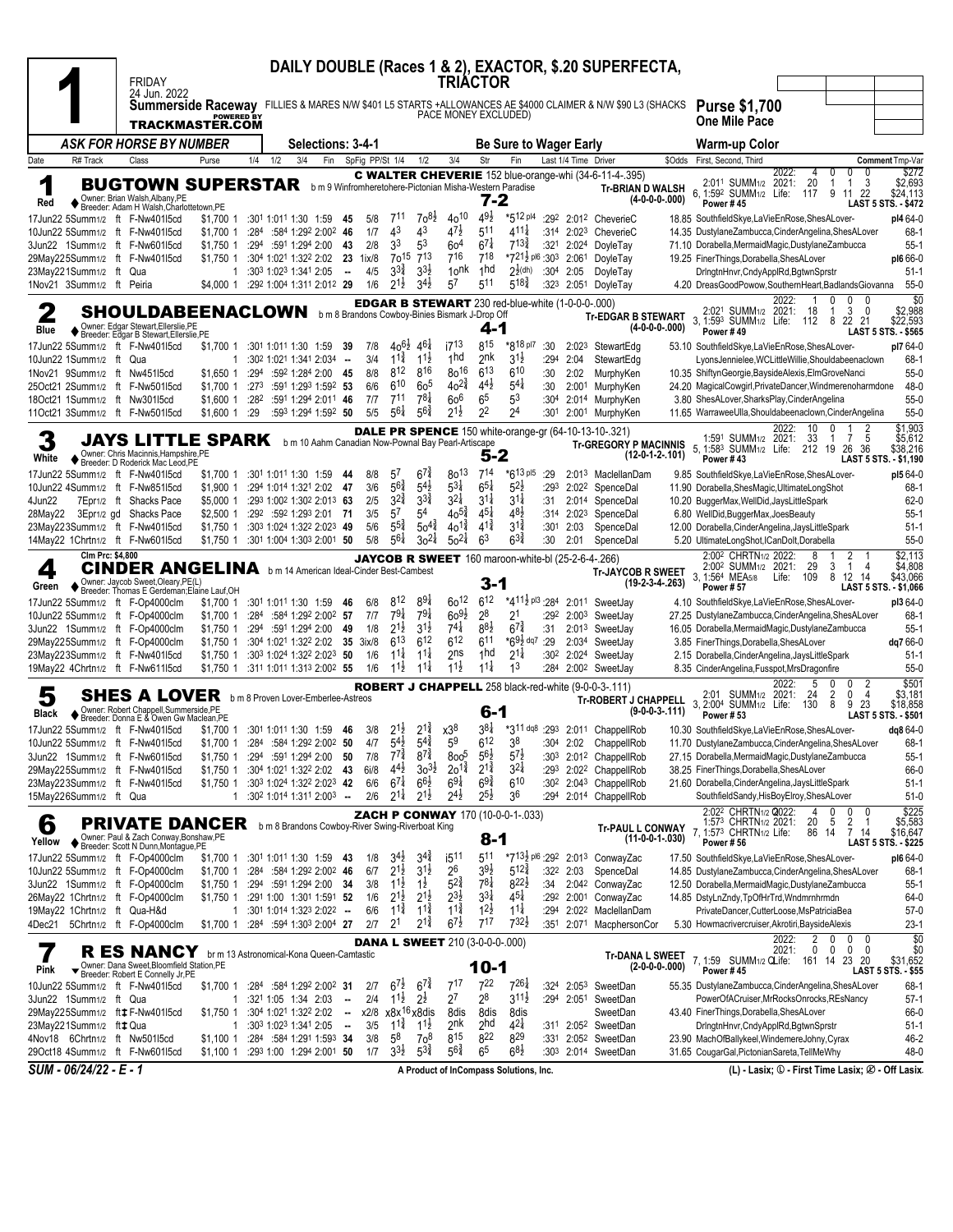|                                                                      |                                                                             |                                                                                                                                        |                   |                                                                                                      |                                  |                                          |                                       |                                          |                                         |                                                            |                          |                            | <b>EXACTOR, \$.20 SUPERFECTA, TRIACTOR, \$.20 PICK 4</b>                                       |        |                                                                                                                                        |                                  |
|----------------------------------------------------------------------|-----------------------------------------------------------------------------|----------------------------------------------------------------------------------------------------------------------------------------|-------------------|------------------------------------------------------------------------------------------------------|----------------------------------|------------------------------------------|---------------------------------------|------------------------------------------|-----------------------------------------|------------------------------------------------------------|--------------------------|----------------------------|------------------------------------------------------------------------------------------------|--------|----------------------------------------------------------------------------------------------------------------------------------------|----------------------------------|
|                                                                      | <b>FRIDAY</b><br>24 Jun. 2022                                               |                                                                                                                                        |                   |                                                                                                      |                                  |                                          |                                       |                                          |                                         |                                                            |                          |                            | 5 YEARS OLD & YOUNGER WINNERS OF 1 BUT NOT MORE THAN 2 RACES LIFETIME (FILLIES &               |        |                                                                                                                                        |                                  |
|                                                                      |                                                                             | Summerside Raceway                                                                                                                     | <b>POWERED BY</b> |                                                                                                      |                                  |                                          |                                       |                                          | MARES)                                  |                                                            |                          |                            |                                                                                                |        | <b>Purse \$2,150</b>                                                                                                                   |                                  |
|                                                                      |                                                                             | <b>TRACKMASTER.COM</b>                                                                                                                 |                   |                                                                                                      |                                  |                                          |                                       |                                          |                                         |                                                            |                          |                            |                                                                                                |        | <b>One Mile Pace</b>                                                                                                                   |                                  |
| Date<br>R# Track                                                     | Class                                                                       | <b>ASK FOR HORSE BY NUMBER</b><br>Purse                                                                                                | 1/4<br>1/2        | Selections: 3-2-5<br>3/4<br>Fin                                                                      | SpFig PP/St 1/4                  |                                          | 1/2                                   | 3/4                                      | Str                                     | <b>Be Sure to Wager Early</b><br>Fin                       |                          | Last 1/4 Time Driver       |                                                                                                | \$Odds | <b>Warm-up Color</b><br>First, Second, Third                                                                                           | Comment Tmp-Var                  |
|                                                                      |                                                                             |                                                                                                                                        |                   |                                                                                                      |                                  |                                          |                                       | <b>BRADY C SWEET</b> (19-2-1-7-.257)     |                                         |                                                            |                          |                            |                                                                                                |        | 2022:<br>0<br>4<br>0<br>2<br>2021:<br>22<br>2:01 <sup>2</sup> SUMM <sub>1/2</sub><br>1<br>1<br>4                                       | \$631<br>\$5,264                 |
| 1<br>Red                                                             |                                                                             | <b>PLEASING PINK</b><br>▼ Owner: Tyra Perry, Tignish, PE<br>▼ Breeder: Robert A Barnard, Canonsburg, PA                                |                   | bl m 5 Ponder-Pleasing Melody-No Nukes                                                               |                                  |                                          |                                       |                                          | 4-1                                     |                                                            |                          |                            | Tr-BRADY C SWEET<br>$(4-0-0-2-166)$                                                            |        | 2:012 SUMM <sub>1/2</sub> Life:<br>40<br>$\overline{2}$<br>$\overline{2}$<br>$\overline{7}$<br>4.<br><b>Power #50</b>                  | \$8.257<br>LAST 5 STS. - \$1,031 |
| 17Jun22 2Summ1/2 ft 2-5f-Wo2-3rl                                     |                                                                             | \$2,300                                                                                                                                |                   | :293 1:001 1:30 1:59                                                                                 | 3/5<br>40                        | 45                                       | $4^{5}$                               | 510                                      | 514                                     | 517                                                        | :30 <sup>2</sup>         | 2:02 <sup>2</sup>          | SweetBra                                                                                       |        | 8.30 Betterthanglamor, TLsBetty, Ruby RaeCrow                                                                                          | 66-0                             |
| 10Jun22 2Summ1/2 ft 2-5f-Wo1-2rl<br>3Jun22 5Summ1/2 ft 2-5f-Wo1-2rl  |                                                                             | \$2,150 1<br>\$2,150 1                                                                                                                 |                   | :292 1:00 1:29 1:584 64<br>:293 1:004 1:301 2:00                                                     | 4/5<br>6/7<br>43                 | $2^{1\frac{1}{2}}$<br>$67\frac{3}{4}$    | $2^{1\frac{1}{2}}$<br>67              | $3^{21}$<br>77‡                          | $3^{21}$<br>710                         | $3^{1\frac{3}{4}}$<br>$7^{14}$                             | :294                     | 1:591<br>$:31^2$ 2:03      | SweetBra<br>SweetBra                                                                           |        | 30.20 Betterthanglamor, Cantstopthelovin, Pleasing Pink<br>14.30 RubyRaeCrow,BrookdaleMaggie,Starshipsalicia                           | 68-1<br>$55-0$                   |
| 23May224Summ1/2 ft F-Wo1-2rl-Cd                                      |                                                                             | $$2,150$ 1                                                                                                                             |                   | :294 1:012 1:324 2:032 47                                                                            | 1/5                              | $11\frac{1}{2}$                          | $1^{1\frac{1}{4}}$                    | $11\frac{1}{4}$                          | 11                                      | $3^{\frac{1}{2}}$                                          | :30 <sup>3</sup>         | 2:032                      | WallaceDev                                                                                     |        | 2.90 BrookdaleMaggie, RubyRaeCrow, Pleasing Pink                                                                                       | $51-1$                           |
| 15May224Summ1/2 ft Qua-H&d<br>13Nov21 3Chrtn1/2 hy Peihria-Fall      |                                                                             | \$5,000 1                                                                                                                              | 1                 | :304 1:012 1:32 2:02<br>:30 <sup>2</sup> 1:014 1:334 2:041 52                                        | 4/6<br>$\sim$<br>5/5             | $2^{\frac{3}{4}}$<br>33                  | $2^{1\frac{3}{4}}$<br>3 <sup>3</sup>  | $2^{3}\frac{1}{2}$<br>42}                | 24<br>$42\frac{1}{4}$                   | 25<br>46                                                   | :302<br>:311             | 2:03                       | DesrocheKvl<br>2:05 <sup>2</sup> SweetBra                                                      |        | IronsideSeelster,PleasingPink,Onehotpenelope<br>24.15 LockHerUp, Howmacrivercruiser, Stormy Beachgirl                                  | $51-0$<br>$55 - 4$               |
| 6Nov21 6Chrtn1/2 ft Peihria-Fall                                     |                                                                             | \$5,000 1                                                                                                                              | :292              | :584 1:291 1:581 54                                                                                  | 1/5                              | $3^{1\frac{3}{4}}$                       | $3^{11}$                              | 3 <sup>2</sup>                           | $3^{3}\frac{1}{2}$                      | $3^{7\frac{3}{4}}$                                         | :301                     |                            | 1:594 SweetBra                                                                                 |        | 8.55 LockHerUp, Howmacrivercruiser, Pleasing Pink                                                                                      | 46-0                             |
| 1Nov21 9Summ1/2 ft Nw451l5cd<br>25Oct21 2Summ1/2 ft F-Nw501l5cd      |                                                                             | \$1,650 1<br>\$1,700 1                                                                                                                 | :294<br>:273      | :592 1:284 2:00<br>:591 1:293 1:592 44                                                               | 2/8<br>-31<br>2/6                | $3^{31}$<br>46‡                          | 38<br>$5^{4}$                         | 513<br>$66\frac{1}{4}$                   | 817<br>$68\frac{1}{2}$                  | $8^{23}\frac{1}{2}$<br>$6^{12}\frac{1}{4}$                 | :331<br>:31              |                            | 2:043 SweetBra<br>2:014 SweetBra                                                               |        | 21.50 ShiftynGeorgie, BaysideAlexis, ElmGroveNanci<br>21.30 MagicalCowgirl, PrivateDancer, Windmerenoharmdone                          | $55-0$<br>48-0                   |
|                                                                      |                                                                             |                                                                                                                                        |                   |                                                                                                      |                                  |                                          |                                       |                                          |                                         |                                                            |                          |                            | DAVID J DOWLING 168 red-black-white (135-36-16-21-.384)                                        |        | 2:00 <sup>2</sup> CHRTN <sub>1/2</sub> 2022:<br>0<br>5                                                                                 | \$1.677                          |
| 2                                                                    |                                                                             | <b>STARSHIPSALICIA</b> b f 3 Pang Shui-Romance in Camelot-Camelot Hall<br>Owner: Claude Poirier.Havre-Aux-Maisons.QC                   |                   |                                                                                                      |                                  |                                          |                                       |                                          | 3-1                                     |                                                            |                          |                            | <b>Tr-EARL E WATTS</b><br>$(40-11-6-6-0.408)$                                                  |        | 2:011 CHRTN1/2 2021:<br>10<br>2<br>-1<br>1<br>3.<br>2:00 <sup>2</sup> CHRTN <sub>1/2</sub> Life:<br>2<br>3<br>15<br>$\overline{1}$     | \$4,603<br>\$6,280               |
| Blue<br>16Jun22                                                      | ▲ Breeder: Claude Poirier, QC<br>6Chrtn1/2 ft 2-5f-Wo1-2rl                  | \$2,150 1                                                                                                                              | :292              | :584 1:291 2:002 50                                                                                  | 3/6                              | $4^{7}\frac{1}{2}$                       | $4^{5}$                               | 1o <sup>hd</sup>                         | 1‡                                      | 1ż                                                         | :311                     |                            | 2:00 <sup>2</sup> DowlingDav                                                                   |        | <b>Power #50</b><br>2.25 Starshipsalicia, CrimsonNClover, JJKinley                                                                     | LAST 5 STS. - \$1,677<br>69-0    |
| 9Jun22                                                               | 4Chrtn1/2 ft 2-5f-Wo1-2rl                                                   | \$2,150 1                                                                                                                              |                   | :301 1:001 1:302 2:00                                                                                | 6/6<br>53                        | $5^{6}\frac{3}{4}$                       | $50^{61}$                             | $30^{1\frac{3}{4}}$                      | 2 <sup>1</sup>                          | $4^{21}$                                                   | :293                     |                            | 2:00 <sup>2</sup> DowlingDav                                                                   |        | 5.45 OneOfThemGirls, WindemereMiagrace, JJKinley                                                                                       | $62-0$                           |
| 3Jun22 5Summ1/2 ft 2-5f-Wo1-2rl<br>29May229Summ1/2 ft Ib-Pei Colt    |                                                                             | $$2,150$ 1<br>\$6,100 1                                                                                                                |                   | :293 1:004 1:301 2:00<br>:283 :58 1:271 1:57 47                                                      | 2/7<br>55<br>3/8                 | $56\frac{1}{4}$<br>$6^{13}$              | $5^{4}$<br>$50^{12}$                  | $500^{24}$<br>$60^{16}$                  | 53<br>719                               | 32<br>$722\frac{1}{4}$                                     | :293<br>:31              |                            | 2:002 DowlingDav<br>2:01 <sup>2</sup> HughesJas                                                |        | 6.95 RubyRaeCrow, BrookdaleMaggie, Starshipsalicia<br>15.70 TobinsDiva, RedDirtLovenlife, Onehotpenelope                               | $55-0$<br>66-0                   |
| 23May224Summ1/2 ft F-Wo1-2rl-Cd                                      |                                                                             | $$2,150$ 1                                                                                                                             |                   | :294 1:012 1:324 2:032 46                                                                            | 4/5                              | $5^{8}$                                  | $5^{61}$                              | $40^{31}$                                | $4^{2}\frac{1}{2}$                      | $4\frac{3}{4}$                                             | :301                     | 2:033                      | HughesJas                                                                                      |        | 4.60 BrookdaleMaggie, RubyRaeCrow, Pleasing Pink                                                                                       | $51-1$                           |
| 3May22 6Chrtn1/2 ft<br>90ct21<br>5Chrtn <sub>1/2</sub> ft            | Qua<br>Atss-Brcrown                                                         | 1<br>\$7,500 1                                                                                                                         |                   | :304 1:004 1:314 2:01<br>:291 :582 1:284 1:581                                                       | 3/5<br>۰.<br>2x/8<br>$\sim$      | 3o <sup>4</sup><br>x8dis                 | $20^{11}$<br>8dis                     | 3 <sup>4</sup><br>8dis                   | ix411<br>8dis                           | *421} pl3 :323<br>8dis                                     |                          | 2:051                      | DowlingDav<br>DoucetRed                                                                        |        | WdmrAndrll, ThGnrlsPrd, NptnSlstr-<br>14.50 UltimateLongShot,CutterLoose,MysticalGal                                                   | pl3 50-0<br>$53-0$               |
| 20ct21                                                               | 5Chrtn1/2 ft Ldyslippr-Gr                                                   | \$9,675 1                                                                                                                              |                   | :313 1:012 1:311 2:01                                                                                | 2x/5<br>15                       | 416                                      | 414                                   | 415                                      | 418                                     | 425                                                        |                          | $:314$ 2:06                | DowlingDav                                                                                     |        | 2.65 ThGnrlsPrd, WhyclIncgr, ElmGrvQst                                                                                                 | $53-0$                           |
| 18Sep2111Chrtn1/2 ft Ib-Pei Colt                                     |                                                                             | \$6,550 1                                                                                                                              | :291              | :592 1:31 2:004 36                                                                                   | 4/7                              | $10^{11}$                                | $11\frac{1}{2}$                       | $11\frac{1}{4}$                          | $11\frac{1}{2}$                         | $5^{4}$                                                    | :303                     |                            | 2:013 DowlingDav                                                                               |        | *1.95 KcsStarlite, MaliceIntent, Onehotpenelope<br>0<br>0<br>3                                                                         | $73-0$<br>\$1.060                |
| 3                                                                    |                                                                             | CANDY APPLE RED                                                                                                                        |                   | b f 3 Stonebridge Terror-Fox Valley Shadow-Incredible Finale                                         |                                  |                                          |                                       |                                          |                                         |                                                            |                          |                            | <b>COREY W MACPHERSON</b> 184 blue-green-grey (125-31-27-23-.429)<br><b>Tr-EDDY A DOUCETTE</b> |        | 2022:<br>1:593 CHRTN1/2 2021:<br>7<br>$\mathbf{1}$<br>$\mathbf{1}$<br>0<br>2, 1:593 CHRTN1/2 Life:<br>10<br>$\overline{1}$<br>-1<br>-1 | \$3,930<br>\$4,990               |
| White                                                                | Owner: Inarush Stable, Kensington, PE<br>▼ Breeder: Michael B Boutilier, NS |                                                                                                                                        |                   |                                                                                                      |                                  |                                          |                                       |                                          | 5-2                                     |                                                            |                          |                            | $(6-3-0-1-.555)$                                                                               |        | <b>Power #54</b>                                                                                                                       | LAST 5 STS. - \$1,715            |
| 17Jun22 2Truro1/2 gd Atss-B<br>10Jun22 10Truro1/2 ft Turner          |                                                                             | \$3,000 1<br>\$7,645 1                                                                                                                 | : 28<br>:274      | :59 1:282 1:59<br>:58 1:273 1:562 58                                                                 | - 51<br>5/5<br>6/8               | 511<br>$79\frac{3}{4}$                   | 50 <sup>6</sup><br>70 <sup>8</sup>    | $40^{51}$<br>$6^{5}\frac{1}{2}$          | $36\frac{3}{4}$<br>$78\frac{1}{4}$      | $38\frac{1}{2}$<br>$7^{11}\frac{1}{2}$                     | :311<br>:30              | 1:583                      | 2:003 MacphersonCor                                                                            |        | 6.85 KindaLikeRoyalty,Cantstopthelovin,CandyAppleRed<br>27.35 WoodmereJazz, JjScarlett, Orrsterror                                     | $60-1$<br>68-0                   |
| 29May224Summ1/2 ft Ib-Pei Colt                                       |                                                                             | \$6,100 1                                                                                                                              |                   | :30 1:01 1:304 1:583 54                                                                              | 3/7                              | 33                                       | $5^{3}\frac{1}{2}$                    | 53                                       | 442                                     | $47\frac{1}{4}$                                            | :283                     | 2:00                       | MacphersonCor<br>MacphersonCor                                                                 |        | 4.85 Cantstopthelovin, Malice Intent, TLsBetty                                                                                         | 66-0                             |
| 23May221Summ1/2 ft                                                   | Qua                                                                         |                                                                                                                                        | 1                 | :303 1:023 1:341 2:05                                                                                | 2i/5<br>$\overline{\phantom{a}}$ | $2^{1\frac{3}{4}}$<br>$5^{6}$            | $2^{1\frac{1}{2}}$                    | $41\frac{1}{2}$<br>$4^{44}$              | $41\frac{1}{2}$<br>$4^{5}\frac{1}{2}$   | $2^{\frac{1}{2}(\text{dh})}$<br>$4^{6}\frac{1}{4}$         | :303                     | 2:05                       | MacphersonCor                                                                                  |        | DringtnHnvr,CndyApplRd,BgtwnSprstr                                                                                                     | $51-1$                           |
| 18Sep21 5Chrtn1/2 ft Ib-Pei Colt<br>13Sep21 3Summ1/2 ft 2-5y-F-Wo1-2 |                                                                             | \$6,550 1<br>\$2,050 1                                                                                                                 |                   | :303 1:011 1:303 1:593 40<br>:291 1:00 1:29 1:583 49                                                 | x4/6<br>1/8                      | 56                                       | $40^{4}$<br>$5^{5^{3}_{4}}$           | $77\frac{1}{2}$                          | $6^{8}$                                 | $6^{8\frac{3}{4}}$                                         | :291<br>:30              | 2:004<br>2:00 <sup>2</sup> | MacphersonCor<br>CampbellMar                                                                   |        | 5.25 OutrageousStyle, SmokinMolly, CutterLoose<br>2.80 PipingHot, SomebodysMe, ScarletDragon                                           | $73-0$<br>66-0                   |
| 6Sep21 1Summ1/2 gd Ldyslippr-Gr                                      |                                                                             | \$8,500 1                                                                                                                              |                   | :294 1:00 1:30 1:592 49                                                                              | 3/6                              | $2^{1\frac{3}{4}}$                       | $2^{1\frac{1}{2}}$                    | $3^{3}$                                  | $3^{3}\frac{1}{2}$                      | 48                                                         | :302                     | 2:01                       | MacphersonCor                                                                                  |        | *2.00 OutrageousStyle, TobinsDiva, UltimateLongShot                                                                                    | 64-1                             |
| 19Aug21 4Chrtn1/2 ft Atss-B<br>12Aug21 1Chrtn1/2 ft 2-5f-Nw1rlft     |                                                                             | \$3,000 1<br>\$1,900 1                                                                                                                 |                   | :283 :571 1:281 1:593 46<br>:30 1:003 1:321 2:013 38                                                 | 3/6<br>1/8                       | 45<br>$11\frac{1}{2}$                    | 410<br>$11\frac{1}{2}$                | $3^{5\frac{1}{4}}$<br>$11\frac{1}{2}$    | $2^{3\frac{1}{4}}$<br>$2^{\frac{1}{2}}$ | 1hd<br>$2^{\frac{1}{4}}$                                   | :30 <sup>2</sup><br>:292 | 1:593<br>2:013             | MacphersonCor<br>MacphersonCor                                                                 |        | 6.40 CandyAppleRed,JjLinda,Pangdemonium<br>6.30 MysticalGal,CandyAppleRed,CrimsonNClover                                               | $77-0$<br>$77-0$                 |
|                                                                      |                                                                             |                                                                                                                                        |                   |                                                                                                      |                                  |                                          |                                       |                                          |                                         |                                                            |                          |                            | <b>KEN C MURPHY</b> 150 orange-black-wh (108-19-15-15-.299)                                    |        | 2:02 EPR1/2<br>2022:<br>6<br>2                                                                                                         | \$3,630                          |
| 4                                                                    |                                                                             | ELM GROVE QUEST<br>Owner: Normand Leger, Shediac-Allan Jones, Riverview, NB                                                            |                   | b f 3 Rollwithitharry-Aquatic Lightning-Real Desire                                                  |                                  |                                          |                                       |                                          | 8-1                                     |                                                            |                          |                            | <b>Tr-ALLAN B JONES</b><br>$(6-1-2-1-407)$                                                     |        | 9<br>0<br>0<br>3<br>2:25<br>EPR <sub>1/2</sub> Q 2021:<br>3.<br>2:02 EPR1/2<br>2<br>Life:<br>15<br>$\overline{1}$<br>$\overline{4}$    | \$3,506<br>\$7,136               |
| Green<br>17Jun22                                                     | Breeder: Bobby J Gordon, Elmsdale, PE<br>5Truro1/2 gd Atss-B                | \$3,000 1                                                                                                                              |                   | $:283$ $:581$ 1:284 1:591 51                                                                         | 4/5                              | 56‡                                      | $5^{5\frac{1}{4}}$                    | 400 <sup>2</sup>                         | $4^{1\frac{3}{4}}$                      | $5^{7}$                                                    |                          | $:312$ 2:003               | TritesTod                                                                                      |        | <b>Power #50</b><br>13.70 CutterLoose, Heatherspet, JiLinda                                                                            | LAST 5 STS. - \$2,970<br>$60-1$  |
| 11Jun22                                                              | 1 Epr1/2 ft Nw1rlft                                                         |                                                                                                                                        |                   | \$1,800 1 :30 <sup>2</sup> 1:02 <sup>1</sup> 1:32 <sup>1</sup> 2:02 63                               | 2/5                              | $13\frac{1}{2}$                          | $11\frac{3}{4}$                       | $11\frac{3}{4}$                          | 12                                      | 11                                                         |                          | :294 2:02                  | TritesTod                                                                                      |        | *.30 ElmGroveQuest,BigTimeBrawler,TheodoreJDown                                                                                        | 69-0                             |
| 4Jun22<br>28May22                                                    | 1Epr1/2 ft Nb Breeders<br>1Epr1/2 gd Nw1rlftcd                              | \$4,900 1<br>\$1,800 1                                                                                                                 |                   | :304 1:022 1:322 2:021 62<br>:294 1:012 1:312 2:041 72                                               | 3/3<br>1/5                       | $2^{11}$<br>45                           | $2^{11}$<br>20 <sup>1</sup>           | 21ż<br>$2^{1\frac{3}{4}}$                | 2‡<br>$2^2$                             | $2^{24}$<br>$2^{2^{\frac{3}{4}}}$                          | :30<br>:33               | 2:02 <sup>3</sup><br>2:044 | TritesTod<br>JonesAll                                                                          |        | 83.70 KcsStarlite, Elm Grove Quest, Kickstart My Heart<br>*.05 Hallofaride, Elm Grove Quest, Cocagne Harry                             | $57-0$<br>$55-1$                 |
| 21May22                                                              | 4Epr1/2 ft T&d Bremner                                                      | \$8,000 1                                                                                                                              |                   | :284 1:004 1:312 2:00 59                                                                             | 5/6                              | $56\frac{1}{2}$                          | 56                                    | $66\frac{3}{4}$                          | $67\frac{1}{2}$                         | $6^{20\frac{1}{4}}$                                        | :311                     | 2:04                       | Mac PheeBro                                                                                    |        | 9.70 UltimateLongShot,MysticalGal,WoodmereJazz                                                                                         | $55-0$                           |
| 14May22<br>7May22                                                    | 3Epr1/2 ft Nb Breeders<br>1 Epr1/2 ft Qua                                   | \$5,500 1<br>1                                                                                                                         |                   | :292 1:00 1:301 2:011 59<br>:312 1:04 1:35 2:052 --                                                  | 1/5<br>4/6                       | 2 <sup>2</sup><br>$2^{1\frac{1}{2}}$     | $3^{4}$<br>$2^{1\frac{1}{2}}$         | 32<br>$3^{1\frac{3}{4}}$                 | $3^{4}$<br>$2^{1\frac{1}{2}}$           | 314<br>2 <sup>1</sup>                                      | :332<br>:301             | 2:04<br>2:053              | JonesAll<br>JonesAll                                                                           |        | .00 KcsStarlite, MermaidMagic, ElmGroveQuest<br>Rolandpeg, ElmGroveQuest, CocagneHarry                                                 | $71-0$<br>48-0                   |
| 2May22 2Summ1/2 ft Qua                                               |                                                                             |                                                                                                                                        |                   | 1 :32 1:03 <sup>2</sup> 1:33 2:02 <sup>1</sup> --                                                    | 1/4                              | 46                                       | $46\frac{1}{4}$                       | 46                                       | 45                                      | $49\frac{3}{4}$                                            | :30                      | 2:041                      | JonesAll                                                                                       |        | Dorabella, CinderAngelina, RubyRaeCrow                                                                                                 | $42 - 0$                         |
| 23Oct21                                                              | 4Epr1/2 ft Milt Downey                                                      | \$9,000 1                                                                                                                              | :273              | :564 1:273 1:593 36                                                                                  | 3/6                              | $5^{61}$                                 | $6^{4}\frac{3}{4}$                    | $6^{5\frac{3}{4}}$                       | $6^{8}\frac{1}{2}$                      | $6^{25}\frac{1}{2}$                                        | :354                     | 2:043                      | Mac PheeBro                                                                                    |        | .00 GirllnATavern, UltimateLongShot, WoodmereJazz                                                                                      | $55-0$                           |
| 5                                                                    |                                                                             | A LITTLE SUNSHINE                                                                                                                      |                   | b f 3 Sunshine Beach-Bell Amis Love-Artsplace                                                        |                                  |                                          |                                       |                                          |                                         | <b>MARK A BRADLEY</b> 156 black-white-red (55-4-13-4-.228) |                          |                            | <b>Tr-TOM J WEATHERBIE</b>                                                                     |        | 2:014 CHRTN1/2 2022:<br>5<br>0<br>$\mathbf{1}$<br>0<br>$\mathbf{1}$<br>2:002 CHRTN1/2 2021:<br>7<br>0<br>-1                            | \$1,239<br>\$2,124               |
| Black                                                                | Breeder: Big Als Stables Inc, ON                                            | Owner: F Ian Smith, Stratford-Hal Smith, Pownal, PE                                                                                    |                   |                                                                                                      |                                  |                                          |                                       |                                          | 7-2                                     |                                                            |                          |                            | $(31-3-10-2-.297)$                                                                             |        | $\overline{2}$<br>2:00 <sup>2</sup> CHRTN <sub>1/2</sub> Life:<br>12<br>2<br>0<br>-1<br><b>Power #45</b>                               | \$3,363<br>LAST 5 STS. - \$1,239 |
| 16Jun22 6Chrtn1/2 ft 2-5f-Wo1-2rl                                    |                                                                             |                                                                                                                                        |                   | \$2,150 1 :292 :584 1:291 2:002 49                                                                   | 6/6                              | $5^{9\frac{3}{4}}$<br>$3^{4}\frac{1}{2}$ | 5 <sup>7</sup><br>$3^{3}\frac{1}{4}$  | $5^{4^{3}_{4}}$                          | $5^{3}\frac{1}{2}$<br>$46\frac{1}{4}$   | 5 <sup>2</sup><br>518                                      | :303                     |                            | 2:004 BradleyMar                                                                               |        | 19.10 Starshipsalicia, CrimsonNClover, JJKinley                                                                                        | 69-0                             |
| 9Jun22<br>2Jun22                                                     | 7Chrtn1/2 gd 2-5f-Wo1-2rl<br>5Chrtn1/2 ft 2-5f-Wo1-2rl                      | \$2.150 1<br>\$2,150 1                                                                                                                 |                   | :302 1:00 1:311 2:001 45<br>:294 :584 1:294 1:592 44                                                 | 1/6<br>4/8                       | $5^{61}$                                 | $5^{81}$                              | 40 <sup>4</sup><br>60 <sup>5</sup>       | $7^{7\frac{1}{2}}$                      | $8^{12\frac{1}{2}}$                                        | :314<br>:31              |                            | 2:034 BradleyMar<br>2:014 BradleyMar                                                           |        | 4.40 Streakayococo, BashfulBree, RedDirtLovenlife-<br>14.80 TobinsDiva, MsPatriciaBea, BashfulBree                                     | $62 - 2$<br>$55-1$               |
| 26May22 2Chrtn1/2 ft 2-5y-Nw1rlcd                                    |                                                                             | \$2,050 1                                                                                                                              |                   | :301 1:003 1:314 2:014 43                                                                            | 5/6                              | $3^{4}\frac{3}{4}$                       | $3^{4}{}_{2}$                         | 20 <sup>1</sup>                          | $1^{2\frac{1}{4}}$                      | $1^{2\frac{1}{4}}$                                         | :30                      |                            | 2:014 BradleyMar                                                                               |        | 4.45 ALittleSunshine, MsPatriciaBea, LyndaleMissMolly                                                                                  | 64-0                             |
| 21May22 4Chrtn1/2 ft Qua<br>14May22 3Chrtn1/2 ft 2-5f-Wo1-2rl        |                                                                             | $$2,150$ 1                                                                                                                             | $\mathbf{1}$      | :314 1:05 1:363 2:063 --<br>:30 <sup>2</sup> 1:01 <sup>2</sup> 1:32 <sup>2</sup> 2:00 <sup>3</sup> - | 1/4<br>5x/7                      | $3^{3}\frac{1}{2}$<br>7dis               | $3^{3}\frac{1}{4}$<br>7dis            | $20^{11}$<br>7dis                        | 11<br>7dis                              | $1\frac{3}{4}$<br>7dis                                     | :294                     |                            | 2:063 HughesJas<br>BradleyMar                                                                  |        | ALittleSunshine, GascoigneRocks, GunnaDreamBig<br>9.80 MysticalGal, The Generals Pride, RedDirtLovenlife                               | 66-1<br>$55-0$                   |
| 7May22 1Chrtn1/2 ft Qua                                              |                                                                             | 1                                                                                                                                      |                   | $:30^3$ 1:014 1:32 <sup>1</sup> 2:014 -                                                              | 8/8                              | $4^{5}\frac{3}{4}$                       | 46                                    | $4^{5}\frac{1}{2}$                       | $5^{5}\frac{1}{2}$                      | $5^{9}\frac{1}{2}$                                         | :302                     | 2:033                      | BradleyMar                                                                                     |        | TobinsDiva, WoodmereSheldon, RedDirtLovenlife                                                                                          | $39-0$                           |
| 6Sep21 9Summ1/2 gd Ldyslippr-Gr<br>29Aug217Summ1/2 ft 2-5f-Wo1-2rl   |                                                                             | \$8,500 1<br>\$2,050 1                                                                                                                 |                   | :293 1:003 1:31 2:013 33<br>$:291$ $:591$ 1:28 <sup>3</sup> 1:591 <b>16</b>                          | 5/7<br>2/8                       | $6^{13}$<br>710                          | $68\frac{3}{4}$<br>710                | $6^{4}$<br>716                           | 610<br>724                              | $5^{13}\frac{1}{4}$<br>$7^{37}$                            |                          | :322 2:041<br>$:344$ 2:063 | BradleyMar<br>BradleyMar                                                                       |        | 9.85 RedDirtLovenlife, Whoyacallinacougar, Pangdemonium<br>13.15 PipingHot, Where Angels Fly, Ruby RaeCrow                             | 64-2<br>$71-0$                   |
|                                                                      |                                                                             |                                                                                                                                        |                   |                                                                                                      |                                  |                                          |                                       |                                          |                                         | <b>DAMIAN MACLELLAN 168 (42-11-3-3-.325)</b>               |                          |                            |                                                                                                |        | 2022:<br>0<br>5<br>0                                                                                                                   | \$1,129                          |
| 6                                                                    |                                                                             | <b>ONEHOTPENELOPE</b> b f 3 Tobago Cays-Onehotvett-Goliath Bayama<br>Owner: Walter Simmons, Summerside-Tammy Collings, Hazel Brook, PE |                   |                                                                                                      |                                  |                                          |                                       |                                          |                                         |                                                            |                          |                            | <b>Tr-K WADE SORRIE</b><br>$(32-6-0-5-.239)$                                                   |        | 3<br>2:033 SUMM1/2 2021:<br>9<br>$\overline{1}$<br>4<br>2.<br>2:033 SUMM <sub>1/2</sub> Life:<br>14<br>-1<br>4<br>4                    | \$5,935<br>\$7,064               |
| Yellow<br>16Jun22 6Chrtn1/2 ft 2-5f-Wo1-2rl                          | Breeder: Tammy L Collings, PE                                               |                                                                                                                                        |                   | \$2,150 1 :29 <sup>2</sup> :584 1:291 2:00 <sup>2</sup> <b>47</b>                                    | 5/6                              | $6^{11}$                                 | $68\frac{1}{2}$                       | $6^{71}$                                 | $6 - 1$<br>$66\frac{1}{4}$              | $6^{3\frac{1}{4}}$                                         |                          | $:30^2$ 2:01               | Mac PheeBro                                                                                    |        | <b>Power #54</b><br>16.95 Starshipsalicia, CrimsonNClover, JJKinley                                                                    | LAST 5 STS. - \$1,129<br>69-0    |
| 9Jun22 4Chrtn1/2 ft 2-5f-Wo1-2rl                                     |                                                                             | \$2,150 1                                                                                                                              |                   | :301 1:001 1:302 2:00                                                                                | 2/6<br>-50                       | $4^{4}$ <sub>2</sub>                     | $4^{51}$                              | $5^{5\frac{3}{4}}$                       | $5^{41}$                                | $5^{4^{3}_{4}}$                                            |                          | :292 2:01                  | MaclellanDam                                                                                   |        | 6.80 OneOfThemGirls, WindemereMiagrace, JJKinley                                                                                       | $62-0$                           |
| 3Jun22 5Summ1/2 ft 2-5f-Wo1-2rl                                      |                                                                             | \$2,150 1                                                                                                                              |                   | :293 1:004 1:301 2:00 53                                                                             | 7/7<br>1/8                       | $79\frac{3}{4}$<br>2 <sup>1</sup>        | $78\frac{3}{4}$<br>$3^{3}\frac{1}{2}$ | $6^{4}$<br>3 <sup>9</sup>                | $64\frac{1}{2}$<br>311                  | $6^{4^{3}_{4}}$<br>$3^{12}$                                | :30 <sup>2</sup>         | :294 2:01                  | MaclellanDam<br>1:592 Mac PheeBro                                                              |        | 13.65 RubyRaeCrow,BrookdaleMaggie,Starshipsalicia<br>38.25 TobinsDiva, RedDirtLovenlife, Onehotpenelope                                | $55-0$                           |
| 29May229Summ1/2 ft Ib-Pei Colt<br>23May224Summ1/2 ft F-Wo1-2rl-Cd    |                                                                             | \$6,100 1<br>$$2,150$ 1                                                                                                                |                   | $:28^3$ $:58$ 1:27 <sup>1</sup> 1:57 <b>57</b><br>:294 1:012 1:324 2:032 35                          | 2/5                              | 33                                       | $3^{2^{3}_{4}}$                       | $5^{4^{3}_{4}}$                          | $5^{6}$                                 | $5^{12\frac{1}{4}}$                                        | :32                      | 2:054                      | MurphyKen                                                                                      |        | 3.20 BrookdaleMaggie, RubyRaeCrow, Pleasing Pink                                                                                       | 66-0<br>$51-1$                   |
| 15May224Summ1/2 ft Qua-H&d                                           |                                                                             |                                                                                                                                        | 1                 | :304 1:012 1:32 2:02                                                                                 | 2/6<br>$\sim$                    | $3^{2}\frac{3}{4}$                       | $3^{5}\frac{3}{4}$                    | $3^{5}\frac{1}{2}$                       | $3^{5}\frac{1}{2}$                      | $3^{5}\frac{1}{2}$                                         | :30                      | 2:03                       | MaclellanDam                                                                                   |        | IronsideSeelster,PleasingPink,Onehotpenelope                                                                                           | $51-0$                           |
| 1Nov21 6Summ1/2 ft 2-5y-Nw1rlcd<br>25Oct21 4Summ1/2 ft 2-5y-Nw1rlcd  |                                                                             | \$1,950 1<br>\$1,950 1                                                                                                                 |                   | :303 1:023 1:34 2:042 32<br>:311 1:024 1:333 2:033 35                                                | 2/8<br>3/4                       | $11\frac{1}{2}$<br>$11\frac{3}{4}$       | $11\frac{1}{2}$<br>$1^{1\frac{3}{4}}$ | $1^{1\frac{1}{2}}$<br>$1^{1\frac{1}{4}}$ | $1^{1\frac{1}{2}}$<br>$11\frac{1}{2}$   | $2^{3}$<br>2hd                                             | :30 <sup>3</sup><br>:30  | 2:043<br>2:033             | CampbellMar<br>CampbellMar                                                                     |        | 5.15 OneOfThemGirls, Onehotpenelope, DCsFirstGearl<br>*.40 OneOfThemGirls,Onehotpenelope,ItsDaleTime                                   | $55-0$<br>48-0                   |
| 18Oct21 5Summ1/2 ft 2-5y-Nw1rft                                      |                                                                             | \$1,950 1                                                                                                                              |                   | :283 :59 1:294 2:012 47                                                                              | 3/8                              | $4^{5}\frac{1}{2}$                       | 46                                    | 3 <sup>2</sup>                           | $42\frac{3}{4}$                         | $3\frac{1}{2}$                                             |                          |                            | :311 2:012 CampbellMar                                                                         |        | *1.30 PleasingPink,SweetSilvia,Onehotpenelope                                                                                          | $55-0$                           |

 $SUM - 06/24/22 - E - 2$ 

A Product of InCompass Solutions, Inc.

(L) - Lasix;  $\mathbb Q$  - First Time Lasix;  $\mathscr D$  - Off Lasix.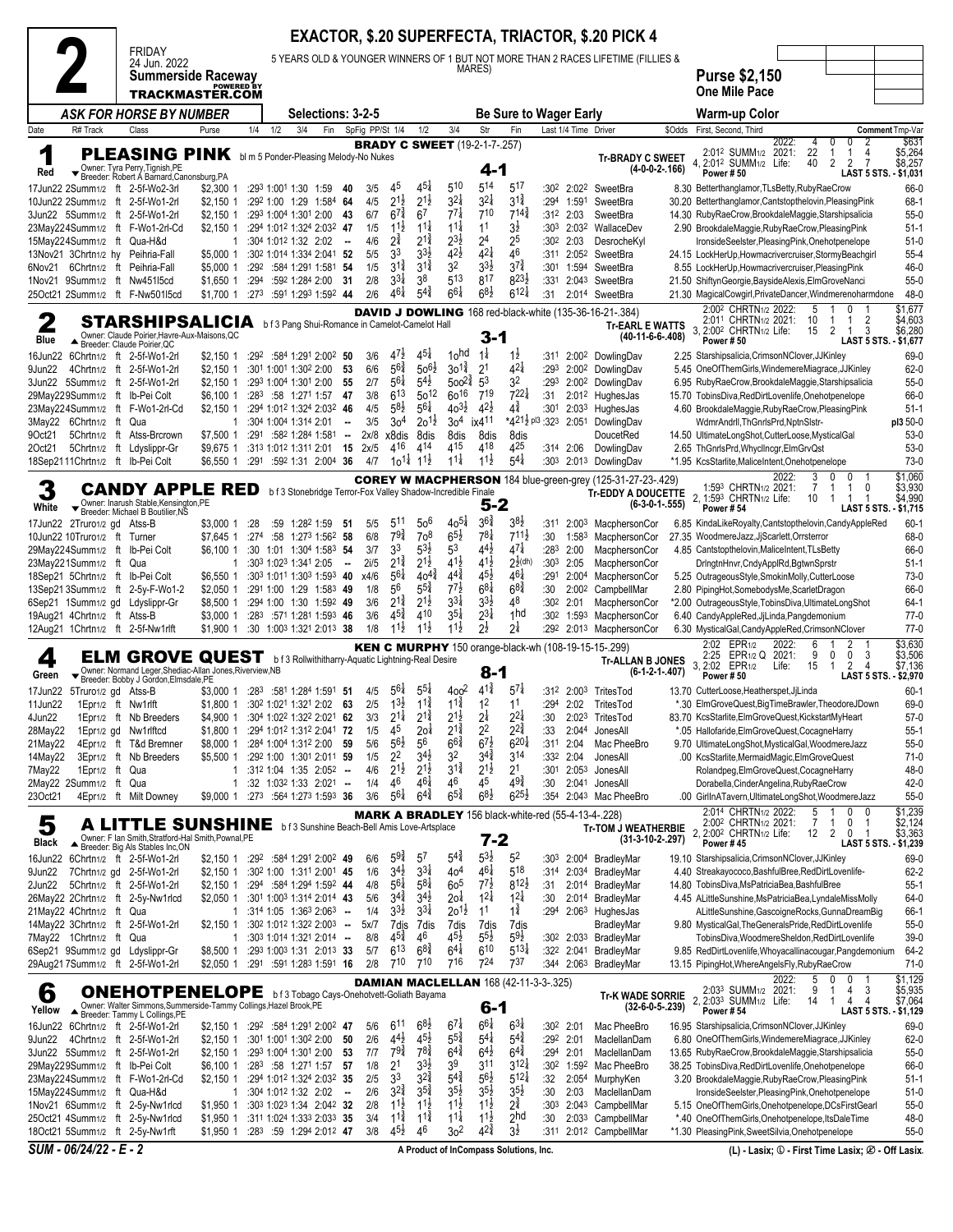| 5 YEARS OLD & YOUNGER N/W 1 RACE LIFE<br>24 Jun. 2022<br><b>Purse \$2,000</b><br>Summerside Racewav<br><b>POWERED BY</b><br><b>One Mile Pace</b><br>TRACKMASTER.COM<br>ASK FOR HORSE BY NUMBER<br><b>Selections: 1-2-4</b><br>Be Sure to Wager Early<br>Warm-up Color<br>R# Track<br>1/4<br>1/2<br>3/4<br>Fin<br>SpFig PP/St 1/4<br>3/4<br>Fin<br>Last 1/4 Time Driver<br>First, Second, Third<br>Comment Tmp-Var<br>Date<br>Class<br>Purse<br>1/2<br>Str<br>\$Odds<br>\$0<br>\$0<br>2:05 SUMM <sub>1/2</sub> Q2022:<br>0<br>0<br>0<br>DALE PR SPENCE 150 white-orange-gr (64-10-13-10-.321)<br>1<br>0<br>0<br>0<br>2021:<br>0<br><b>DARLINGTON HANOVER</b><br>b f 3 Sportswriter-Danielles All Aces-Cams Card Shark<br><b>Tr-VANCE R CAMERON</b><br>\$0<br>0<br>$\mathbf{0}$<br>$\mathbf{0}$<br>3. 2:05 SUMM1/2 QLife:<br>1<br>Owner: Vance & Brooke Cameron, Summerside-Jason Sherry, Kensington, PE<br>$(1-0-0-0-0.000)$<br>5-2<br>Red<br>Power #40<br><b>LAST 5 STS. - \$0</b><br>▼ Breeder: Hanover Shoe Farms Inc, PA<br>$2^{9\frac{1}{2}}$<br>$30^{10}$<br>$3^{4}$<br>212<br>$3^{11}$<br>17Jun22 1Summ1/2 ft Qua<br>$:29^4$ $:58^3$ 1:28 <sup>3</sup> 1:59<br>1/3<br>:304 2:01 <sup>2</sup> MernerAda<br>LonewolfCurrier,DarlingtonHanover,WindemereArts<br>66-0<br>$\sim$<br>1<br>$6^{23}$<br>x618<br>$60^{16}$<br>614<br>$6^{21}$<br>3Jun22 2Summ1/2 ft 2-5f-Nw1rlcd<br>:30 1:00 1:292 1:583 41 4xb/6<br>:303<br>2:031<br>$55-1$<br>\$2,000 1<br>SpenceDal<br>6.55 TLsBetty, Equal Dignity, LightsOut<br>$5^{5}\frac{1}{2}$<br>$30^{11}$<br>$3^{11}$<br>$1\frac{1}{2}$<br>23May221Summ1/2 ft Qua<br>:303 1:023 1:341 2:05<br>-- 1ix/5<br>5 <sup>7</sup><br>$:30^3$ 2:05<br>DrIngtnHnvr, CndyApplRd, BgtwnSprstr<br>$51-1$<br>SpenceDal<br>1<br>:593 1:30 1:583 -- x1/5<br>5dis<br>5dis<br>69-2<br>5Aug21 3Chrtn1/2 gd Qua<br>:294<br>5xdis 5dis<br>5dis<br>ElmGroveMistress, IIITellMeMa, SouthernHeart<br>1<br>MernerAda<br>\$160<br>2:02 CHRTN1/2 2022:<br>0<br>0<br><b>MARK A BRADLEY</b> 156 black-white-red (55-4-13-4-.228)<br>2021:<br>0<br>0<br>0<br>0<br>\$0<br><b>QUIVERS HANOVER</b> b f 3 Artspeak-Queen Teen-The Panderosa<br><b>Tr-TOM J WEATHERBIE</b><br>3<br>2:02 CHRTN1/2 Qife:<br>$\mathbf{0}$<br>0<br>$\mathbf{0}$<br>\$160<br>1<br>Owner: Jordan Mackay, French River, PE<br>$3 - 1$<br>$(31-3-10-2-.297)$<br>Blue<br>Power #78<br><b>LAST 5 STS. - \$160</b><br>Breeder: Hanover Shoe Farms Inc, PA<br>$12\frac{1}{2}$<br>$1^{2\frac{1}{4}}$<br>1 <sup>nk</sup><br>$11\frac{3}{4}$<br>:30 <sup>2</sup> 1:02 1:32 <sup>3</sup> 2:02<br>2/3<br>10 <sup>1</sup><br>:292<br>QuiversHanover, MidnightMacneill, Boomandbust<br>$77-0$<br>16Jun22<br>1 Chrtn1/2 ft Qua-T&p<br>2:02<br>BradleyMar<br>1<br>$\sim$<br>$41\frac{1}{2}$<br>$6^{8\frac{3}{4}}$<br>2hd<br>$30^{31}$<br>20 <sup>1</sup><br>:31 1:021 1:331 2:031 37<br>5x/6<br>$62 - 0$<br>9Jun22<br>2Chrtn1/2 ft 2-5f-Nw1rlft<br>:301 2:032 BradleyMar<br>\$2,000 1<br>5.10 DCsFirstGearl, Goodgraciouseileen, LyndaleMissMolly<br>$2^{2\frac{1}{2}}$<br>$2^{2\frac{1}{4}}$<br>$2^{3\frac{1}{4}}$<br>$2^{1\frac{3}{4}}$<br>33<br>1 :313 1:02 1:33 2:03<br>1/5<br>69-0<br>28May22 2Chrtn1/2 ft Qua<br>:301 2:033 BradleyMar<br>Courageux, Streakayococo, Quivers Hanover<br>$\sim$<br>\$440<br>2022:<br>0<br>0<br>JAYCOB R SWEET 160 maroon-white-bl (25-2-6-4-.266)<br>3<br>2021:<br>3<br>0<br>0<br>0<br>\$152<br><b>TIMBERLEA EXPRESS</b> b c 3 Thinking out Loud-Stealin the Kisses-Western Ideal<br><b>Tr-JAYCOB R SWEET</b><br>\$592<br>$\mathbf{0}$<br>0<br>Life:<br>7<br>-1<br>Owner: Brody Ellis, Fort Mcmurray, AB<br>▼ Breeder: Peter Trocki, Mono Twp, ON<br>$6-1$<br>$(19-2-3-4-263)$<br>White<br>Power #48<br><b>LAST 5 STS.</b><br>- \$440<br>$60^{10}$<br>$50^{10}$<br>$5^{12}$<br>$6^{12}$<br>$6^{12}$<br>:304 1:021 1:323 2:023 27<br>5/6<br>:302<br>25.75 NolansMagicShui, LightsOut, Goodgraciouseileen<br>64-0<br>17Jun22 4Summ1/2 ft 2-5y-Nw1rlcd<br>\$2,000 1<br>2:05<br>SweetJay<br>$45\frac{3}{4}$<br>$4^{4}\frac{1}{2}$<br>$3^{1\frac{3}{4}}$<br>45<br>441<br>5/7<br>10Jun22 1Summ1/2 ft 2-5y-Nw1rlft<br>$$2,000$ 1<br>:302 1:021 1:331 2:03 43<br>:291<br>2:032 SweetJay<br>25.05 HeadOfState, LightsOut, Timberlea Express<br>$68-1$<br>$44\frac{1}{4}$<br>$44\frac{3}{4}$<br>45<br>$5^{5\frac{3}{4}}$<br>$45\frac{1}{4}$<br>4/6<br>$$2,000$ 1<br>:304 1:014 1:321 2:014 42<br>$:294$ 2:03<br>16.15 Courageux, HeadOfState, IHearThunder<br>$55-0$<br>3Jun22 4Summ1/2 ft 2-5y-Nw1rlft<br>SweetJay<br>812<br>610<br>$5^{8\frac{1}{2}}$<br>$70^{7}$<br>$60^{11}$<br>6/8<br>:30<br>\$2,000 1<br>:294 1:01 1:304 2:012 50<br>2:03<br>11.75 MorienBay, HeadOfState, Cantstopthelovin<br>$51-1$<br>23May225Summ1/2 ft 2-5y-Nw1rlft<br>SweetJay<br>$6^{4}\frac{1}{2}$<br>$5^{4}$<br>58<br>$56\frac{1}{2}$<br>4/7<br>57<br>15May221Summ1/2 ft Qua<br>:304 1:021 1:323 2:024 --<br>:294<br>2:033 SweetJav<br>RubyRaeCrow, IHearThunder, SaulsbrookRipper<br>$51-0$<br>1<br>20Sep21 6Summ1/2 ft 2-5y-Nw1rlft<br>:294 1:003 1:321 2:03<br>0/5<br>.00e JJJillian, WindemereArts, SonOfGracious scrtchd-sick 62-0<br>\$1,900 1<br>$\sim$<br>--<br>scr<br>713<br>$7^{33}$<br>714<br>721<br>723<br>2/7<br>66-0<br>13Sep21 2Summ1/2 ft 2-5yr-Nw1rl<br>:30 1:01 1:312 2:003 15<br>:313 2:071 CampbellMar<br>48.55 Ozark, Morien Bay, DespictoLou<br>\$1,900 1<br>$4^{13\frac{3}{4}}$<br>$48\frac{3}{4}$<br>49<br>$4^{5}\frac{1}{2}$<br>411<br>4/7<br>25Aug21 2Summ1/2 ft 2-5yr-Nw1rl<br>:30 1:002 1:304 2:003 32<br>:304 2:032 Mac PheeBro<br>23.60 GascoigneRocks, BrookdaleJoey, HeadOfState<br>\$1,900 1<br>824<br>725<br>$730\frac{1}{2}$<br>618<br>\$1.900 1 :281 :572 1:281 1:572 26<br>3/8<br>414<br>:302 2:032 MacphersonCor<br>19Aug21 3Chrtn1/2 ft 2-5y-Nw1rlft<br>48.85 YsDelight, DespictoLou, SaulsbrookRaptor<br>\$840<br>2022:<br>0<br><b>JASON K HUGHES</b> 180 burgundy-blue-w (136-14-16-23-.224)<br>2021:<br>0<br>\$0<br>0<br>0<br>$^{\circ}$<br><b>GOODGRACIOUSEILEEN</b><br>4<br>b f 3 Pang Shui-C Ls Gracious Lady-Sherwood Abe<br><b>Tr-GREGORY T WEATHERBEE</b><br>$\mathbf{0}$<br>\$840<br>3<br>Life:<br>$\mathbf{1}$<br>-1<br>Owner: David Fraser.Mount Albion.PE<br>7-2<br>$(3-0-1-1-296)$<br>Green<br>Power #51<br>▼ Breeder: Paul G Murphy, Charlottetown, PE<br>$3^{7\frac{1}{4}}$<br>3 <sup>7</sup><br>36}<br>3 <sup>5</sup><br>$3^{4}$<br>3.45 NolansMagicShui, LightsOut, Goodgraciouseileen<br>\$2,000 1 :304 1:021 1:323 2:023 32<br>3/6<br>:294 2:034 HughesJas<br>$64-0$<br>17Jun22 4Summ1/2 ft 2-5y-Nw1rlcd<br>$5^{2^{3}_{4}}$<br>$3^{31}$<br>$4^{2^{3}_{4}}$<br>$43\frac{1}{2}$<br>$2^{\frac{1}{2}}$<br>:31 1:021 1:331 2:031 38<br>3/6<br>1.65 DCsFirstGearl, Goodgraciouseileen, LyndaleMissMolly<br>9Jun22<br>2Chrtn1/2 ft 2-5f-Nw1rlft<br>\$2,000 1<br>:292 2:031 MacphersonCor<br>$62-0$<br>519<br>$5^{20\frac{1}{2}}$<br>512<br>512<br>514<br>5/6<br>:302 2:023 MacphersonCor<br>\$2,000 1 :30 1:00 1:292 1:583 43<br>2.35 TLsBetty, EqualDignity, LightsOut<br>$55-1$<br>3Jun22 2Summ1/2 ft 2-5f-Nw1rlcd<br>$2^{1\frac{1}{2}}$<br>$2^{1\frac{3}{4}}$<br>22<br>$2^{1\frac{1}{4}}$<br>45<br>1 :312 1:021 1:322 2:024 --<br>1/4<br>66-0<br>26May22 1Chrtn1/2 ft Qua<br>:31<br>2:034 MacphersonCor<br>TobinsChocolate,CamelotTerror,RainbowNation<br>\$260<br>2022:<br>2<br>0<br>0<br>0<br><b>COREY W MACPHERSON</b> 184 blue-green-grey (125-31-27-23-.429)<br>5<br>0<br>0<br>2021:<br>0<br>0<br>\$0<br>MR ROCKS ONROCKS bg 4 Bettors Delight-Weeping Wanabe-Artsplace<br><b>Tr-R KYLE WILLIAMS</b><br>2<br>0<br>0<br>$\mathbf 0$<br>Life:<br>Owner: Rebecca Blaisdell, Freeland, PE<br>(10-1-1-2-.222)<br>4-1<br>Black<br>Power #41<br>▼ Breeder: Denarben Stables; Auciello Stables, ON<br>$6^{13}$<br>$5^{8}$<br>611<br>510<br>411<br>17Jun22 4Summ1/2 ft 2-5y-Nw1rlcd<br>\$2,000 1<br>:304 1:021 1:323 2:023 28<br>:30<br>2:044 MaclellanDam<br>2.70 NolansMagicShui, LightsOut, Goodgraciouseileen<br>1/6<br>$5^{9\frac{1}{4}}$<br>$5^{8\frac{3}{4}}$<br>$5^{10}$<br>$5^{12}$<br>3/7<br>$5^7$<br>:302 2:052 MaclellanDam<br>10Jun22 1Summ1/2 ft 2-5y-Nw1rlft<br>\$2,000 1 :302 1:021 1:331 2:03 33<br>6.10 HeadOfState, LightsOut, TimberleaExpress<br>$68-1$<br>$4^{5}\frac{1}{2}$<br>3 <sup>3</sup><br>4010<br>411<br>$2^{11}\frac{1}{4}$<br>1/4<br>3Jun22 1Summ1/2 ft Qua<br>:321 1:05 1:34 2:03<br>:291 2:051 MacphersonCor<br>$57-1$<br>1<br>PowerOfACruiser, MrRocksOnrocks, REsNancy<br>$\sim$<br>$\overline{50}$<br>2022:<br>0<br>0<br>0<br><b>DEVON WALLACE</b> 188 yellow-white-bl (30-2-5-7-.237)<br>0<br>2021:<br>13<br>5<br>0<br><b>WINDEMERE ARTS</b> b m 5 Articulator-Kiki Hoe-Jeremes Jet<br>6<br><b>Tr-KYLE MARCHBANK</b><br>Life:<br>26<br>0<br>5<br>$\overline{\mathbf{0}}$<br>Owner: Kyle Marchbank, Tyne Valley, PE<br>10-1<br>$(1-0-0-0-0.000)$<br>Yellow<br>Power #56<br>- \$95<br><b>LAST 5</b><br>Breeder: Windemere Farms, PE<br>29½<br>$2^{1\frac{1}{2}}$<br>3 <sup>11</sup><br>318<br>28<br>2/3<br>:583 1:283 1:59<br>:321 2:023 WallaceDev<br>LonewolfCurrier,DarlingtonHanover,WindemereArts<br>17Jun22 1Summ1/2 ft Qua<br>1 :294<br>$\sim$<br>$70^{12}$<br>$7^{13}$<br>716<br>$7^{12}$<br>719<br>:302 1:021 1:331 2:03<br>26<br>6/7<br>:311<br>2:064 WallaceDev<br>10.65 HeadOfState, LightsOut, Timberlea Express<br>68-1<br>10Jun22 1Summ1/2 ft 2-5y-Nw1rlft<br>\$2,000 1<br>$3^{3}\frac{3}{4}$<br>$4^{3\frac{1}{4}}$<br>$3^{9}\frac{1}{2}$<br>$4^{13\frac{3}{4}}$<br>310<br>3/4<br>:321 1:05 1:34 2:03<br>:30<br>2:054 WallaceDev<br>3Jun22 1Summ1/2 ft Qua<br>1<br>PowerOfACruiser, MrRocksOnrocks, REsNancy<br>$\sim$<br>717<br>716<br>$7^{17}$<br>812<br>$7^{14}$<br>8/8<br>:30<br>:303 1:023 1:34 2:042 19<br>2:071 WallaceDev<br>L280.70 OneOfThemGirls,Onehotpenelope,DCsFirstGearl<br>1Nov21 6Summ1/2 ft 2-5y-Nw1rlcd<br>\$1,950 1<br>$4^{3}\frac{1}{2}$<br>$2^{2}\frac{1}{2}$<br>$3^{2}\frac{1}{2}$<br>$2^{1\frac{1}{2}}$<br>7 <sup>3</sup><br>:283 :59 1:294 2:012 44<br>4/8<br>2:02<br>18Oct21 5Summ1/2 ft 2-5y-Nw1rft<br>:313<br>WallaceDev<br>L 2.55 PleasingPink, SweetSilvia, Onehotpenelope<br>\$1,950 1<br>$5^{5\frac{3}{4}}$<br>$45\frac{3}{4}$<br>$45\frac{3}{4}$<br>$47\frac{1}{2}$<br>$46\frac{1}{2}$<br>:293 1:003 1:314 2:014 38<br>6/8<br>:30<br>2:03<br>WallaceDev<br>11Oct21 6Summ1/2 ft 2-5yr-Nw1rl<br>\$1,900 1<br>L 19.35 Starshipzodiac, ItsDaleTime, ElmGroveQuest<br>$67\frac{1}{4}$<br>$79\frac{3}{4}$<br>$7^{13\frac{1}{4}}$<br>50 <sup>6</sup><br>$60^{61}$<br>:284 :593 1:302 2:00 34<br>4/8<br>2:023 WallaceDev<br>3Oct21 4Summ1/2 ft 2-5y-Nw1rlcd<br>\$1,950 1<br>:31<br>L 18.15 FrivolousAppeal,DespictoLou,BridgeToken<br>1 <sup>2</sup><br>$11\frac{1}{2}$<br>$11\frac{3}{4}$<br>$11\frac{1}{4}$<br>$2^{1\frac{1}{4}}$<br>5/5<br>20Sep21 6Summ1/2 ft 2-5y-Nw1rlft<br>\$1,900 1 :294 1:003 1:321 2:03<br>34<br>:31<br>2:031 WallaceDev<br>L *.90 JJJillian, WindemereArts, SonOfGracious<br>$2^{1\frac{3}{4}}$<br>$1^{1}\frac{1}{2}$<br>$1^{1\frac{1}{2}}$<br>$1^{1}\frac{1}{2}$<br>$11\frac{1}{4}$<br>13Sep21 6Summ1/2 ft 2-5y-F-Nw1rl<br>\$1,900 1 :301 1:01 1:321 2:033 31<br>5/7<br>:314 2:04<br>MurphyKen<br>3.30 Onehotpenelope, WindemereArts, JJJillian<br>L.<br>\$260<br>2022:<br>3<br>0<br>0<br>0<br><b>NORRIS E ROGERS</b> 188 blue-grey (11-2-1-0-.232)<br>0<br>0<br>2:03 SUMM <sub>1/2</sub> Q2021:<br>10<br>0<br>MAHOE BEACH b m 4 Sunshine Beach-Ameritime-American Ideal<br><b>Tr-ROBERT S PARSONS</b><br>3<br>2:03 SUMM <sub>1/2</sub> QLife:<br>13<br>0<br>0<br>0<br>Owner: Jennifer & Robert Parsons, Pleasant Valley, PE<br>12-1<br>$(3-0-0-0-0.000)$<br>Pink<br>Power #38<br><b>LAST 5 STS.</b><br>▼ Breeder: Charlotte Ranch, NB<br>$49\frac{1}{4}$<br>$47\frac{1}{2}$<br>411<br>47<br>511<br>\$2,000 1 :304 1:021 1:323 2:023 28<br>4/6<br>:302 2:044 RogersNor<br>17Jun22 4Summ1/2 ft 2-5y-Nw1rlcd<br>25.15 NolansMagicShui, LightsOut, Goodgraciouseileen<br>$6^{8}\frac{3}{4}$<br>$6^{12}$<br>$6^{15\frac{3}{4}}$<br>611<br>4/7<br>$6^{11}$<br>2:061 HughesJas<br>10Jun22 1Summ1/2 ft 2-5y-Nw1rlft<br>:30 <sup>2</sup> 1:02 <sup>1</sup> 1:33 <sup>1</sup> 2:03 29<br>:304<br>9.50 HeadOfState, LightsOut, Timberlea Express<br>$68-1$<br>\$2,000 1<br>$4^{19}$<br>$48\frac{1}{2}$<br>410<br>410<br>416<br>3/6<br>3Jun22 2Summ1/2 ft 2-5f-Nw1rlcd<br>:30 1:00 1:29 <sup>2</sup> 1:58 <sup>3</sup> 44<br>:31<br>2:02 <sup>2</sup> MurphyKen<br>14.70 TLsBetty, Equal Dignity, LightsOut<br>\$2,000 1<br>$55-1$<br>$55\frac{1}{4}$<br>$59\frac{1}{2}$<br>50 <sup>7</sup><br>$56\frac{1}{2}$<br>$5^{4}$<br>3/6<br>:311 2:043 SpenceDal<br>23May222Summ1/2 ft Qua<br>1<br>$:302$ 1:004 1:32 2:032 -<br>Souverain, Starshipzodiac, LittleMissMiley<br>$51-1$<br>$6^{3}\frac{3}{4}$<br>$5^{9\frac{3}{4}}$<br>$6^{5\frac{3}{4}}$<br>60 <sup>4</sup><br>$6^{11}$<br>3/6<br>4Dec21 4Chrtn1/2 ft 2-5y-Nw1rlcd<br>:30 1:01 <sup>3</sup> 1:34 <sup>1</sup> 2:05 <sup>2</sup> 26<br>:323 2:073 RogersNor<br>23.75 LanesideLookOut,CaribbeanTides,MdsGirl<br>$23-1$<br>\$1,950 1<br>$78\frac{3}{4}$<br>$7^{10}$<br>$8^{7\frac{1}{2}}$<br>$80^{7}\frac{1}{2}$<br>87<br>8/8<br>27Nov21 2Chrtn1/2 gd 2-5y-Nw1rlft<br>:31 <sup>1</sup> 1:03 <sup>1</sup> 1:34 <sup>2</sup> 2:05 <sup>1</sup> 31<br>:311 2:07<br>MurphyKen<br>94.45 StLadsSkip, TobagoParadise, StayThirstyB<br>\$1,900 1<br>$49\frac{1}{2}$<br>$4^{10}$<br>411<br>$47\frac{1}{2}$<br>$40^{8}$ <sub>2</sub><br>3/4<br>:313 2:061 MurphyKen<br>20Nov21 1Chrtn1/2 gd Qua<br>:30 1:01 1:33 2:041 --<br>TobagoParadise,CaribbeanTides,MdsGirl<br>1<br>$4^{3}\frac{1}{2}$<br>$4^{5}$<br>1/4<br>6Nov21 1Chrtn1/2 ft Qua<br>$1:32$ 1:02 <sup>1</sup> 1:32 <sup>2</sup> 2:02 <sup>3</sup> -<br>x3dis<br>3dis<br>3dis<br>RainbowNation,LanesideLookOut,MahoeBeach<br>MernerAda<br>$7^{9\frac{3}{4}}$ x8dis<br>7/8<br>$$1,950$ 1 :30 <sup>3</sup> 1:02 <sup>3</sup> 1:34 2:04 <sup>2</sup> -<br>8dis<br>8dis<br>8dis<br>280.70 OneOfThemGirls, Onehotpenelope, DCsFirstGearl<br>1Nov21 6Summ1/2 ft 2-5y-Nw1rlcd<br>RogersNor<br>2022:<br>0<br>0<br><b>ROBERT J CHAPPELL</b> 258 black-red-white (9-0-0-3-.111)<br>8<br>2021:<br>2<br>0<br>0<br>0<br>I HEAR THUNDER blg 3 Proven Lover-Piper Creek-Shadow Play<br><b>Tr-ROBERT J CHAPPELL</b><br>6<br>0<br>Life:<br>0<br>$\overline{1}$<br>Owner: Robert Chappell, Summerside, PE<br>$8 - 1$<br>$(9-0-0-3-0.111)$<br>Gray<br><b>Power #52</b><br>LAST 5 STS.<br>▼ Breeder: Robert J Chappell, PE<br>$30^{31}$<br>3 <sup>3</sup><br>$4^{21}$<br>$3^{3\frac{1}{4}}$<br>$3^{3}\frac{1}{2}$<br>10Jun22 1Summ1/2 ft 2-5y-Nw1rlft<br>\$2,000 1 :302 1:021 1:331 2:03 42<br>2/7<br>:293<br>2:032 ChappellRob<br>68-1<br>4.55 HeadOfState, LightsOut, Timberlea Express<br>$3^{2}\frac{3}{4}$<br>$3^{3}\frac{3}{4}$<br>3 <sup>3</sup><br>33<br>33<br>:304 1:014 1:321 2:014 45<br>1/6<br>:293<br>2:02 <sup>2</sup> ChappellRob<br>2.00 Courageux, HeadOfState, IHearThunder<br>3Jun22 4Summ1/2 ft 2-5y-Nw1rlft<br>\$2,000 1<br>$6^{61}$<br>$6^{7\frac{1}{2}}$<br>$7^{8\frac{1}{4}}$<br>$6^{5}\frac{1}{2}$<br>$5^{21}$<br>4/7<br>$:291$ $:583$ 1:28 <sup>1</sup> 1:58 <sup>3</sup> 59<br>:293<br>1:59<br>ChappellRob<br>16.40 Kharlamov, Frivolous Appeal, Starshipzodiac<br>29May228Summ1/2 ft Ib-Pei Colt<br>\$5,600 1<br>88<br>814<br>812<br>712<br>6 <sup>8</sup><br>\$2,000 1<br>:294 1:01 1:304 2:012 45<br>5/8<br>:301 2:034 ChappellRob<br>23May225Summ1/2 ft 2-5y-Nw1rlft<br>3.00 MorienBay, HeadOfState, Cantstopthelovin<br>$51-1$<br>$2^{2^{3}}$<br>$45\frac{1}{2}$<br>$40^{4}$<br>$3^{2}\frac{3}{4}$<br>$45\frac{1}{4}$<br>3/7<br>15May221Summ1/2 ft Qua<br>$:30^4$ 1:02 <sup>1</sup> 1:32 <sup>3</sup> 2:02 <sup>4</sup> -<br>:294 2:032 ChappellRob<br>$\mathbf{1}$<br>RubyRaeCrow,IHearThunder,SaulsbrookRipper<br>$5^{8}\frac{3}{4}$<br>$6^{11}$<br>$7^{15\frac{1}{2}}$<br>$5^{7}$<br>$50^{6}$<br>5/8<br>:311 2:024 ChappellRob<br>8Jul21 2Summ1/2 ft Atss-B<br>:30 1:001 1:302 1:594 38<br>21.85 SilverSpirit, HowmacMaximus, SoulAssassin<br>\$3,000 1<br>$5^{61}$<br>$4^{5}\frac{1}{2}$<br>$3^{4}\frac{1}{2}$<br>$3^{4}\frac{1}{2}$<br>$4^{5}$<br>:294 1:00 1:301 2:002 45<br>1/7<br>:303<br>2:013 ChappellRob<br>11.35 MiddletonTerror, StashItAway, SourceOfNight<br>1Jul21<br>2Summ1/2 ft 2-5y-Nw1rlft<br>\$1,900 1<br>66-0<br>$2^{3}\frac{1}{2}$<br>$3^{1\frac{3}{4}}$<br>$2^{1\frac{3}{4}}$<br>2 <sup>2</sup><br>2 <sup>1</sup><br>$1:32$ 1:03 <sup>1</sup> 1:33 <sup>3</sup> 2:04 -<br>3/4<br>:301<br>2:04 <sup>2</sup> ChappellRob<br>HowmacsHank, Starshipsalicia, IHearThunder<br>25Jun21 1Summ1/2 ft Qua<br>SUM - 06/24/22 - E - 3<br>A Product of InCompass Solutions, Inc. |  |        |  |  |  | <b>EXACTOR, \$.20 SUPERFECTA, TRIACTOR</b> |  |  |  |  |  |
|-----------------------------------------------------------------------------------------------------------------------------------------------------------------------------------------------------------------------------------------------------------------------------------------------------------------------------------------------------------------------------------------------------------------------------------------------------------------------------------------------------------------------------------------------------------------------------------------------------------------------------------------------------------------------------------------------------------------------------------------------------------------------------------------------------------------------------------------------------------------------------------------------------------------------------------------------------------------------------------------------------------------------------------------------------------------------------------------------------------------------------------------------------------------------------------------------------------------------------------------------------------------------------------------------------------------------------------------------------------------------------------------------------------------------------------------------------------------------------------------------------------------------------------------------------------------------------------------------------------------------------------------------------------------------------------------------------------------------------------------------------------------------------------------------------------------------------------------------------------------------------------------------------------------------------------------------------------------------------------------------------------------------------------------------------------------------------------------------------------------------------------------------------------------------------------------------------------------------------------------------------------------------------------------------------------------------------------------------------------------------------------------------------------------------------------------------------------------------------------------------------------------------------------------------------------------------------------------------------------------------------------------------------------------------------------------------------------------------------------------------------------------------------------------------------------------------------------------------------------------------------------------------------------------------------------------------------------------------------------------------------------------------------------------------------------------------------------------------------------------------------------------------------------------------------------------------------------------------------------------------------------------------------------------------------------------------------------------------------------------------------------------------------------------------------------------------------------------------------------------------------------------------------------------------------------------------------------------------------------------------------------------------------------------------------------------------------------------------------------------------------------------------------------------------------------------------------------------------------------------------------------------------------------------------------------------------------------------------------------------------------------------------------------------------------------------------------------------------------------------------------------------------------------------------------------------------------------------------------------------------------------------------------------------------------------------------------------------------------------------------------------------------------------------------------------------------------------------------------------------------------------------------------------------------------------------------------------------------------------------------------------------------------------------------------------------------------------------------------------------------------------------------------------------------------------------------------------------------------------------------------------------------------------------------------------------------------------------------------------------------------------------------------------------------------------------------------------------------------------------------------------------------------------------------------------------------------------------------------------------------------------------------------------------------------------------------------------------------------------------------------------------------------------------------------------------------------------------------------------------------------------------------------------------------------------------------------------------------------------------------------------------------------------------------------------------------------------------------------------------------------------------------------------------------------------------------------------------------------------------------------------------------------------------------------------------------------------------------------------------------------------------------------------------------------------------------------------------------------------------------------------------------------------------------------------------------------------------------------------------------------------------------------------------------------------------------------------------------------------------------------------------------------------------------------------------------------------------------------------------------------------------------------------------------------------------------------------------------------------------------------------------------------------------------------------------------------------------------------------------------------------------------------------------------------------------------------------------------------------------------------------------------------------------------------------------------------------------------------------------------------------------------------------------------------------------------------------------------------------------------------------------------------------------------------------------------------------------------------------------------------------------------------------------------------------------------------------------------------------------------------------------------------------------------------------------------------------------------------------------------------------------------------------------------------------------------------------------------------------------------------------------------------------------------------------------------------------------------------------------------------------------------------------------------------------------------------------------------------------------------------------------------------------------------------------------------------------------------------------------------------------------------------------------------------------------------------------------------------------------------------------------------------------------------------------------------------------------------------------------------------------------------------------------------------------------------------------------------------------------------------------------------------------------------------------------------------------------------------------------------------------------------------------------------------------------------------------------------------------------------------------------------------------------------------------------------------------------------------------------------------------------------------------------------------------------------------------------------------------------------------------------------------------------------------------------------------------------------------------------------------------------------------------------------------------------------------------------------------------------------------------------------------------------------------------------------------------------------------------------------------------------------------------------------------------------------------------------------------------------------------------------------------------------------------------------------------------------------------------------------------------------------------------------------------------------------------------------------------------------------------------------------------------------------------------------------------------------------------------------------------------------------------------------------------------------------------------------------------------------------------------------------------------------------------------------------------------------------------------------------------------------------------------------------------------------------------------------------------------------------------------------------------------------------------------------------------------------------------------------------------------------------------------------------------------------------------------------------------------------------------------------------------------------------------------------------------------------------------------------------------------------------------------------------------------------------------------------------------------------------------------------------------------------------------------------------------------------------------------------------------------------------------------------------------------------------------------------------------------------------------------------------------------------------------------------------------------------------------------------------------------------------------------------------------------------------------------------------------------------------------------------------------------------------------------------------------------------------------------------------------------------------------------------------------------------------------------------------------------------------------------------------------------------------------------------------------------------------------------------------------------------------------------------------------------------------------------------------------------------------------------------------------------------------------------------------------------------------------------------------------------------------------------------------------------------------------------------------------------------------------------------------------------------------------------------------------------------------------------------------------------------------------------------------------------------------------------------------------------------------------------------------------------------------------------------------------------------------------------------------------------------------------------------------------------------------------------------------------------------------------------------------------------------------------------------------------------------------------------------------------------------------------------------------------------------------------------------------------------------------------------------------------------------------------------------------------------------------------------------------------------------------------------------------------------------------------------------------------------------------------------------------------------------------------------------------------------------------------------------------------------------------------------------------------------------------------------------------------------------------------------------------------------------------------------------------------------------------------------------------------------------------------------------------------------------------------------------------------------------------------------------------------------------------------------------------------------------------------------------------------------------------------------------------------------------------------------------------------------------------------------------------------------------------------------------------------------------------------------------------------------------------------------------------------------------------------------------------------------------------------------------------------------------------------------------------------------------------------------------------------------------------------------------------------------------------------------------------------------------------------------------------------------------------------------------------------------------------------------------------------------------------------------------------------------------------------------------------------------------------------------------------------------------------------------------------------------------------------------------------------------------------------------------------------------------------------------------------------------------------------------------------------------------------------------------------------------------------------------------------------------------------------------------------------------------------------------------------------------------------------------------------------------------------------------------------------------------------------------------------------------------------------------------------------------------------------------------------------------------------------------------------------------------------------------------------------------------------------------------------------------------------------------------------------------------------------------------------------------------------------------------------------------------------------------------------------------------------------------------------------------------------------------------------------------------------------------------------------------------------------------------------------------------------------------------------------------------------------------------------------------------------------------------------------------------------------------------------------------------------------------------------------------------------------------------------------------------------------------------------------------------------------------------------------------------------------------------------------------------------------------------------------------------------------------------------------------------------------------------------------------------------------------------------------------------------------------------------------------------------------------------------------------------------------------------------------------------------------------------------------------------------------------------------------------------------------------------------------------------------------------|--|--------|--|--|--|--------------------------------------------|--|--|--|--|--|
|                                                                                                                                                                                                                                                                                                                                                                                                                                                                                                                                                                                                                                                                                                                                                                                                                                                                                                                                                                                                                                                                                                                                                                                                                                                                                                                                                                                                                                                                                                                                                                                                                                                                                                                                                                                                                                                                                                                                                                                                                                                                                                                                                                                                                                                                                                                                                                                                                                                                                                                                                                                                                                                                                                                                                                                                                                                                                                                                                                                                                                                                                                                                                                                                                                                                                                                                                                                                                                                                                                                                                                                                                                                                                                                                                                                                                                                                                                                                                                                                                                                                                                                                                                                                                                                                                                                                                                                                                                                                                                                                                                                                                                                                                                                                                                                                                                                                                                                                                                                                                                                                                                                                                                                                                                                                                                                                                                                                                                                                                                                                                                                                                                                                                                                                                                                                                                                                                                                                                                                                                                                                                                                                                                                                                                                                                                                                                                                                                                                                                                                                                                                                                                                                                                                                                                                                                                                                                                                                                                                                                                                                                                                                                                                                                                                                                                                                                                                                                                                                                                                                                                                                                                                                                                                                                                                                                                                                                                                                                                                                                                                                                                                                                                                                                                                                                                                                                                                                                                                                                                                                                                                                                                                                                                                                                                                                                                                                                                                                                                                                                                                                                                                                                                                                                                                                                                                                                                                                                                                                                                                                                                                                                                                                                                                                                                                                                                                                                                                                                                                                                                                                                                                                                                                                                                                                                                                                                                                                                                                                                                                                                                                                                                                                                                                                                                                                                                                                                                                                                                                                                                                                                                                                                                                                                                                                                                                                                                                                                                                                                                                                                                                                                                                                                                                                                                                                                                                                                                                                                                                                                                                                                                                                                                                                                                                                                                                                                                                                                                                                                                                                                                                                                                                                                                                                                                                                                                                                                                                                                                                                                                                                                                                                                                                                                                                                                                                                                                                                                                                                                                                                                                                                                                                                                                                                                                                                                                                                                                                                                                                                                                                                                                                                                                                                                                                                                                                                                                                                                                                                                                                                                                                                                                                                                                                                                                                                                                                                                                                                                                                                                                                                                                                                                                                                                                                                                                                                                                                                                                                                                                                                                                                                                                                                                                                                                                                                                                                                                                                                                                                                                                                                                                                                                                                                                                                                                                                                                                                                                                                                                                                                                                                                                                   |  | FRIDAY |  |  |  |                                            |  |  |  |  |  |
|                                                                                                                                                                                                                                                                                                                                                                                                                                                                                                                                                                                                                                                                                                                                                                                                                                                                                                                                                                                                                                                                                                                                                                                                                                                                                                                                                                                                                                                                                                                                                                                                                                                                                                                                                                                                                                                                                                                                                                                                                                                                                                                                                                                                                                                                                                                                                                                                                                                                                                                                                                                                                                                                                                                                                                                                                                                                                                                                                                                                                                                                                                                                                                                                                                                                                                                                                                                                                                                                                                                                                                                                                                                                                                                                                                                                                                                                                                                                                                                                                                                                                                                                                                                                                                                                                                                                                                                                                                                                                                                                                                                                                                                                                                                                                                                                                                                                                                                                                                                                                                                                                                                                                                                                                                                                                                                                                                                                                                                                                                                                                                                                                                                                                                                                                                                                                                                                                                                                                                                                                                                                                                                                                                                                                                                                                                                                                                                                                                                                                                                                                                                                                                                                                                                                                                                                                                                                                                                                                                                                                                                                                                                                                                                                                                                                                                                                                                                                                                                                                                                                                                                                                                                                                                                                                                                                                                                                                                                                                                                                                                                                                                                                                                                                                                                                                                                                                                                                                                                                                                                                                                                                                                                                                                                                                                                                                                                                                                                                                                                                                                                                                                                                                                                                                                                                                                                                                                                                                                                                                                                                                                                                                                                                                                                                                                                                                                                                                                                                                                                                                                                                                                                                                                                                                                                                                                                                                                                                                                                                                                                                                                                                                                                                                                                                                                                                                                                                                                                                                                                                                                                                                                                                                                                                                                                                                                                                                                                                                                                                                                                                                                                                                                                                                                                                                                                                                                                                                                                                                                                                                                                                                                                                                                                                                                                                                                                                                                                                                                                                                                                                                                                                                                                                                                                                                                                                                                                                                                                                                                                                                                                                                                                                                                                                                                                                                                                                                                                                                                                                                                                                                                                                                                                                                                                                                                                                                                                                                                                                                                                                                                                                                                                                                                                                                                                                                                                                                                                                                                                                                                                                                                                                                                                                                                                                                                                                                                                                                                                                                                                                                                                                                                                                                                                                                                                                                                                                                                                                                                                                                                                                                                                                                                                                                                                                                                                                                                                                                                                                                                                                                                                                                                                                                                                                                                                                                                                                                                                                                                                                                                                                                                                                                                   |  |        |  |  |  |                                            |  |  |  |  |  |
|                                                                                                                                                                                                                                                                                                                                                                                                                                                                                                                                                                                                                                                                                                                                                                                                                                                                                                                                                                                                                                                                                                                                                                                                                                                                                                                                                                                                                                                                                                                                                                                                                                                                                                                                                                                                                                                                                                                                                                                                                                                                                                                                                                                                                                                                                                                                                                                                                                                                                                                                                                                                                                                                                                                                                                                                                                                                                                                                                                                                                                                                                                                                                                                                                                                                                                                                                                                                                                                                                                                                                                                                                                                                                                                                                                                                                                                                                                                                                                                                                                                                                                                                                                                                                                                                                                                                                                                                                                                                                                                                                                                                                                                                                                                                                                                                                                                                                                                                                                                                                                                                                                                                                                                                                                                                                                                                                                                                                                                                                                                                                                                                                                                                                                                                                                                                                                                                                                                                                                                                                                                                                                                                                                                                                                                                                                                                                                                                                                                                                                                                                                                                                                                                                                                                                                                                                                                                                                                                                                                                                                                                                                                                                                                                                                                                                                                                                                                                                                                                                                                                                                                                                                                                                                                                                                                                                                                                                                                                                                                                                                                                                                                                                                                                                                                                                                                                                                                                                                                                                                                                                                                                                                                                                                                                                                                                                                                                                                                                                                                                                                                                                                                                                                                                                                                                                                                                                                                                                                                                                                                                                                                                                                                                                                                                                                                                                                                                                                                                                                                                                                                                                                                                                                                                                                                                                                                                                                                                                                                                                                                                                                                                                                                                                                                                                                                                                                                                                                                                                                                                                                                                                                                                                                                                                                                                                                                                                                                                                                                                                                                                                                                                                                                                                                                                                                                                                                                                                                                                                                                                                                                                                                                                                                                                                                                                                                                                                                                                                                                                                                                                                                                                                                                                                                                                                                                                                                                                                                                                                                                                                                                                                                                                                                                                                                                                                                                                                                                                                                                                                                                                                                                                                                                                                                                                                                                                                                                                                                                                                                                                                                                                                                                                                                                                                                                                                                                                                                                                                                                                                                                                                                                                                                                                                                                                                                                                                                                                                                                                                                                                                                                                                                                                                                                                                                                                                                                                                                                                                                                                                                                                                                                                                                                                                                                                                                                                                                                                                                                                                                                                                                                                                                                                                                                                                                                                                                                                                                                                                                                                                                                                                                                                                                   |  |        |  |  |  |                                            |  |  |  |  |  |
| $77-0$<br>78-0<br><b>LAST 5 STS. - \$840</b><br>\$260<br>LAST 5 STS. - \$260<br>64-0<br>\$2,565<br>\$3,249<br>66-0<br>$57-1$<br>$55-0$<br>$55-0$<br>$55-0$<br>$55-0$<br>62-0<br>66-0<br>\$190<br>\$450<br>- \$260<br>64-0<br>44-3<br>$37-3$<br>$41-0$<br>$55-0$<br>\$680<br>\$95<br>\$775<br>- \$680<br>$55-0$<br>66-0<br>$51-0$<br>64-0<br>71-0<br>(L) - Lasix; ① - First Time Lasix; ② - Off Lasix.                                                                                                                                                                                                                                                                                                                                                                                                                                                                                                                                                                                                                                                                                                                                                                                                                                                                                                                                                                                                                                                                                                                                                                                                                                                                                                                                                                                                                                                                                                                                                                                                                                                                                                                                                                                                                                                                                                                                                                                                                                                                                                                                                                                                                                                                                                                                                                                                                                                                                                                                                                                                                                                                                                                                                                                                                                                                                                                                                                                                                                                                                                                                                                                                                                                                                                                                                                                                                                                                                                                                                                                                                                                                                                                                                                                                                                                                                                                                                                                                                                                                                                                                                                                                                                                                                                                                                                                                                                                                                                                                                                                                                                                                                                                                                                                                                                                                                                                                                                                                                                                                                                                                                                                                                                                                                                                                                                                                                                                                                                                                                                                                                                                                                                                                                                                                                                                                                                                                                                                                                                                                                                                                                                                                                                                                                                                                                                                                                                                                                                                                                                                                                                                                                                                                                                                                                                                                                                                                                                                                                                                                                                                                                                                                                                                                                                                                                                                                                                                                                                                                                                                                                                                                                                                                                                                                                                                                                                                                                                                                                                                                                                                                                                                                                                                                                                                                                                                                                                                                                                                                                                                                                                                                                                                                                                                                                                                                                                                                                                                                                                                                                                                                                                                                                                                                                                                                                                                                                                                                                                                                                                                                                                                                                                                                                                                                                                                                                                                                                                                                                                                                                                                                                                                                                                                                                                                                                                                                                                                                                                                                                                                                                                                                                                                                                                                                                                                                                                                                                                                                                                                                                                                                                                                                                                                                                                                                                                                                                                                                                                                                                                                                                                                                                                                                                                                                                                                                                                                                                                                                                                                                                                                                                                                                                                                                                                                                                                                                                                                                                                                                                                                                                                                                                                                                                                                                                                                                                                                                                                                                                                                                                                                                                                                                                                                                                                                                                                                                                                                                                                                                                                                                                                                                                                                                                                                                                                                                                                                                                                                                                                                                                                                                                                                                                                                                                                                                                                                                                                                                                                                                                                                                                                                                                                                                                                                                                                                                                                                                                                                                                                                                                                                                                                                                                                                                                                                                                                                                                                                                                                                                                                                                                                                                                                                                                                                                                                                                                                                                                                                                                                                                                                                                                                                                                             |  |        |  |  |  |                                            |  |  |  |  |  |
|                                                                                                                                                                                                                                                                                                                                                                                                                                                                                                                                                                                                                                                                                                                                                                                                                                                                                                                                                                                                                                                                                                                                                                                                                                                                                                                                                                                                                                                                                                                                                                                                                                                                                                                                                                                                                                                                                                                                                                                                                                                                                                                                                                                                                                                                                                                                                                                                                                                                                                                                                                                                                                                                                                                                                                                                                                                                                                                                                                                                                                                                                                                                                                                                                                                                                                                                                                                                                                                                                                                                                                                                                                                                                                                                                                                                                                                                                                                                                                                                                                                                                                                                                                                                                                                                                                                                                                                                                                                                                                                                                                                                                                                                                                                                                                                                                                                                                                                                                                                                                                                                                                                                                                                                                                                                                                                                                                                                                                                                                                                                                                                                                                                                                                                                                                                                                                                                                                                                                                                                                                                                                                                                                                                                                                                                                                                                                                                                                                                                                                                                                                                                                                                                                                                                                                                                                                                                                                                                                                                                                                                                                                                                                                                                                                                                                                                                                                                                                                                                                                                                                                                                                                                                                                                                                                                                                                                                                                                                                                                                                                                                                                                                                                                                                                                                                                                                                                                                                                                                                                                                                                                                                                                                                                                                                                                                                                                                                                                                                                                                                                                                                                                                                                                                                                                                                                                                                                                                                                                                                                                                                                                                                                                                                                                                                                                                                                                                                                                                                                                                                                                                                                                                                                                                                                                                                                                                                                                                                                                                                                                                                                                                                                                                                                                                                                                                                                                                                                                                                                                                                                                                                                                                                                                                                                                                                                                                                                                                                                                                                                                                                                                                                                                                                                                                                                                                                                                                                                                                                                                                                                                                                                                                                                                                                                                                                                                                                                                                                                                                                                                                                                                                                                                                                                                                                                                                                                                                                                                                                                                                                                                                                                                                                                                                                                                                                                                                                                                                                                                                                                                                                                                                                                                                                                                                                                                                                                                                                                                                                                                                                                                                                                                                                                                                                                                                                                                                                                                                                                                                                                                                                                                                                                                                                                                                                                                                                                                                                                                                                                                                                                                                                                                                                                                                                                                                                                                                                                                                                                                                                                                                                                                                                                                                                                                                                                                                                                                                                                                                                                                                                                                                                                                                                                                                                                                                                                                                                                                                                                                                                                                                                                                                                                   |  |        |  |  |  |                                            |  |  |  |  |  |
|                                                                                                                                                                                                                                                                                                                                                                                                                                                                                                                                                                                                                                                                                                                                                                                                                                                                                                                                                                                                                                                                                                                                                                                                                                                                                                                                                                                                                                                                                                                                                                                                                                                                                                                                                                                                                                                                                                                                                                                                                                                                                                                                                                                                                                                                                                                                                                                                                                                                                                                                                                                                                                                                                                                                                                                                                                                                                                                                                                                                                                                                                                                                                                                                                                                                                                                                                                                                                                                                                                                                                                                                                                                                                                                                                                                                                                                                                                                                                                                                                                                                                                                                                                                                                                                                                                                                                                                                                                                                                                                                                                                                                                                                                                                                                                                                                                                                                                                                                                                                                                                                                                                                                                                                                                                                                                                                                                                                                                                                                                                                                                                                                                                                                                                                                                                                                                                                                                                                                                                                                                                                                                                                                                                                                                                                                                                                                                                                                                                                                                                                                                                                                                                                                                                                                                                                                                                                                                                                                                                                                                                                                                                                                                                                                                                                                                                                                                                                                                                                                                                                                                                                                                                                                                                                                                                                                                                                                                                                                                                                                                                                                                                                                                                                                                                                                                                                                                                                                                                                                                                                                                                                                                                                                                                                                                                                                                                                                                                                                                                                                                                                                                                                                                                                                                                                                                                                                                                                                                                                                                                                                                                                                                                                                                                                                                                                                                                                                                                                                                                                                                                                                                                                                                                                                                                                                                                                                                                                                                                                                                                                                                                                                                                                                                                                                                                                                                                                                                                                                                                                                                                                                                                                                                                                                                                                                                                                                                                                                                                                                                                                                                                                                                                                                                                                                                                                                                                                                                                                                                                                                                                                                                                                                                                                                                                                                                                                                                                                                                                                                                                                                                                                                                                                                                                                                                                                                                                                                                                                                                                                                                                                                                                                                                                                                                                                                                                                                                                                                                                                                                                                                                                                                                                                                                                                                                                                                                                                                                                                                                                                                                                                                                                                                                                                                                                                                                                                                                                                                                                                                                                                                                                                                                                                                                                                                                                                                                                                                                                                                                                                                                                                                                                                                                                                                                                                                                                                                                                                                                                                                                                                                                                                                                                                                                                                                                                                                                                                                                                                                                                                                                                                                                                                                                                                                                                                                                                                                                                                                                                                                                                                                                                                                                   |  |        |  |  |  |                                            |  |  |  |  |  |
|                                                                                                                                                                                                                                                                                                                                                                                                                                                                                                                                                                                                                                                                                                                                                                                                                                                                                                                                                                                                                                                                                                                                                                                                                                                                                                                                                                                                                                                                                                                                                                                                                                                                                                                                                                                                                                                                                                                                                                                                                                                                                                                                                                                                                                                                                                                                                                                                                                                                                                                                                                                                                                                                                                                                                                                                                                                                                                                                                                                                                                                                                                                                                                                                                                                                                                                                                                                                                                                                                                                                                                                                                                                                                                                                                                                                                                                                                                                                                                                                                                                                                                                                                                                                                                                                                                                                                                                                                                                                                                                                                                                                                                                                                                                                                                                                                                                                                                                                                                                                                                                                                                                                                                                                                                                                                                                                                                                                                                                                                                                                                                                                                                                                                                                                                                                                                                                                                                                                                                                                                                                                                                                                                                                                                                                                                                                                                                                                                                                                                                                                                                                                                                                                                                                                                                                                                                                                                                                                                                                                                                                                                                                                                                                                                                                                                                                                                                                                                                                                                                                                                                                                                                                                                                                                                                                                                                                                                                                                                                                                                                                                                                                                                                                                                                                                                                                                                                                                                                                                                                                                                                                                                                                                                                                                                                                                                                                                                                                                                                                                                                                                                                                                                                                                                                                                                                                                                                                                                                                                                                                                                                                                                                                                                                                                                                                                                                                                                                                                                                                                                                                                                                                                                                                                                                                                                                                                                                                                                                                                                                                                                                                                                                                                                                                                                                                                                                                                                                                                                                                                                                                                                                                                                                                                                                                                                                                                                                                                                                                                                                                                                                                                                                                                                                                                                                                                                                                                                                                                                                                                                                                                                                                                                                                                                                                                                                                                                                                                                                                                                                                                                                                                                                                                                                                                                                                                                                                                                                                                                                                                                                                                                                                                                                                                                                                                                                                                                                                                                                                                                                                                                                                                                                                                                                                                                                                                                                                                                                                                                                                                                                                                                                                                                                                                                                                                                                                                                                                                                                                                                                                                                                                                                                                                                                                                                                                                                                                                                                                                                                                                                                                                                                                                                                                                                                                                                                                                                                                                                                                                                                                                                                                                                                                                                                                                                                                                                                                                                                                                                                                                                                                                                                                                                                                                                                                                                                                                                                                                                                                                                                                                                                                                                                   |  |        |  |  |  |                                            |  |  |  |  |  |
|                                                                                                                                                                                                                                                                                                                                                                                                                                                                                                                                                                                                                                                                                                                                                                                                                                                                                                                                                                                                                                                                                                                                                                                                                                                                                                                                                                                                                                                                                                                                                                                                                                                                                                                                                                                                                                                                                                                                                                                                                                                                                                                                                                                                                                                                                                                                                                                                                                                                                                                                                                                                                                                                                                                                                                                                                                                                                                                                                                                                                                                                                                                                                                                                                                                                                                                                                                                                                                                                                                                                                                                                                                                                                                                                                                                                                                                                                                                                                                                                                                                                                                                                                                                                                                                                                                                                                                                                                                                                                                                                                                                                                                                                                                                                                                                                                                                                                                                                                                                                                                                                                                                                                                                                                                                                                                                                                                                                                                                                                                                                                                                                                                                                                                                                                                                                                                                                                                                                                                                                                                                                                                                                                                                                                                                                                                                                                                                                                                                                                                                                                                                                                                                                                                                                                                                                                                                                                                                                                                                                                                                                                                                                                                                                                                                                                                                                                                                                                                                                                                                                                                                                                                                                                                                                                                                                                                                                                                                                                                                                                                                                                                                                                                                                                                                                                                                                                                                                                                                                                                                                                                                                                                                                                                                                                                                                                                                                                                                                                                                                                                                                                                                                                                                                                                                                                                                                                                                                                                                                                                                                                                                                                                                                                                                                                                                                                                                                                                                                                                                                                                                                                                                                                                                                                                                                                                                                                                                                                                                                                                                                                                                                                                                                                                                                                                                                                                                                                                                                                                                                                                                                                                                                                                                                                                                                                                                                                                                                                                                                                                                                                                                                                                                                                                                                                                                                                                                                                                                                                                                                                                                                                                                                                                                                                                                                                                                                                                                                                                                                                                                                                                                                                                                                                                                                                                                                                                                                                                                                                                                                                                                                                                                                                                                                                                                                                                                                                                                                                                                                                                                                                                                                                                                                                                                                                                                                                                                                                                                                                                                                                                                                                                                                                                                                                                                                                                                                                                                                                                                                                                                                                                                                                                                                                                                                                                                                                                                                                                                                                                                                                                                                                                                                                                                                                                                                                                                                                                                                                                                                                                                                                                                                                                                                                                                                                                                                                                                                                                                                                                                                                                                                                                                                                                                                                                                                                                                                                                                                                                                                                                                                                                                                                                   |  |        |  |  |  |                                            |  |  |  |  |  |
|                                                                                                                                                                                                                                                                                                                                                                                                                                                                                                                                                                                                                                                                                                                                                                                                                                                                                                                                                                                                                                                                                                                                                                                                                                                                                                                                                                                                                                                                                                                                                                                                                                                                                                                                                                                                                                                                                                                                                                                                                                                                                                                                                                                                                                                                                                                                                                                                                                                                                                                                                                                                                                                                                                                                                                                                                                                                                                                                                                                                                                                                                                                                                                                                                                                                                                                                                                                                                                                                                                                                                                                                                                                                                                                                                                                                                                                                                                                                                                                                                                                                                                                                                                                                                                                                                                                                                                                                                                                                                                                                                                                                                                                                                                                                                                                                                                                                                                                                                                                                                                                                                                                                                                                                                                                                                                                                                                                                                                                                                                                                                                                                                                                                                                                                                                                                                                                                                                                                                                                                                                                                                                                                                                                                                                                                                                                                                                                                                                                                                                                                                                                                                                                                                                                                                                                                                                                                                                                                                                                                                                                                                                                                                                                                                                                                                                                                                                                                                                                                                                                                                                                                                                                                                                                                                                                                                                                                                                                                                                                                                                                                                                                                                                                                                                                                                                                                                                                                                                                                                                                                                                                                                                                                                                                                                                                                                                                                                                                                                                                                                                                                                                                                                                                                                                                                                                                                                                                                                                                                                                                                                                                                                                                                                                                                                                                                                                                                                                                                                                                                                                                                                                                                                                                                                                                                                                                                                                                                                                                                                                                                                                                                                                                                                                                                                                                                                                                                                                                                                                                                                                                                                                                                                                                                                                                                                                                                                                                                                                                                                                                                                                                                                                                                                                                                                                                                                                                                                                                                                                                                                                                                                                                                                                                                                                                                                                                                                                                                                                                                                                                                                                                                                                                                                                                                                                                                                                                                                                                                                                                                                                                                                                                                                                                                                                                                                                                                                                                                                                                                                                                                                                                                                                                                                                                                                                                                                                                                                                                                                                                                                                                                                                                                                                                                                                                                                                                                                                                                                                                                                                                                                                                                                                                                                                                                                                                                                                                                                                                                                                                                                                                                                                                                                                                                                                                                                                                                                                                                                                                                                                                                                                                                                                                                                                                                                                                                                                                                                                                                                                                                                                                                                                                                                                                                                                                                                                                                                                                                                                                                                                                                                                                                                                   |  |        |  |  |  |                                            |  |  |  |  |  |
|                                                                                                                                                                                                                                                                                                                                                                                                                                                                                                                                                                                                                                                                                                                                                                                                                                                                                                                                                                                                                                                                                                                                                                                                                                                                                                                                                                                                                                                                                                                                                                                                                                                                                                                                                                                                                                                                                                                                                                                                                                                                                                                                                                                                                                                                                                                                                                                                                                                                                                                                                                                                                                                                                                                                                                                                                                                                                                                                                                                                                                                                                                                                                                                                                                                                                                                                                                                                                                                                                                                                                                                                                                                                                                                                                                                                                                                                                                                                                                                                                                                                                                                                                                                                                                                                                                                                                                                                                                                                                                                                                                                                                                                                                                                                                                                                                                                                                                                                                                                                                                                                                                                                                                                                                                                                                                                                                                                                                                                                                                                                                                                                                                                                                                                                                                                                                                                                                                                                                                                                                                                                                                                                                                                                                                                                                                                                                                                                                                                                                                                                                                                                                                                                                                                                                                                                                                                                                                                                                                                                                                                                                                                                                                                                                                                                                                                                                                                                                                                                                                                                                                                                                                                                                                                                                                                                                                                                                                                                                                                                                                                                                                                                                                                                                                                                                                                                                                                                                                                                                                                                                                                                                                                                                                                                                                                                                                                                                                                                                                                                                                                                                                                                                                                                                                                                                                                                                                                                                                                                                                                                                                                                                                                                                                                                                                                                                                                                                                                                                                                                                                                                                                                                                                                                                                                                                                                                                                                                                                                                                                                                                                                                                                                                                                                                                                                                                                                                                                                                                                                                                                                                                                                                                                                                                                                                                                                                                                                                                                                                                                                                                                                                                                                                                                                                                                                                                                                                                                                                                                                                                                                                                                                                                                                                                                                                                                                                                                                                                                                                                                                                                                                                                                                                                                                                                                                                                                                                                                                                                                                                                                                                                                                                                                                                                                                                                                                                                                                                                                                                                                                                                                                                                                                                                                                                                                                                                                                                                                                                                                                                                                                                                                                                                                                                                                                                                                                                                                                                                                                                                                                                                                                                                                                                                                                                                                                                                                                                                                                                                                                                                                                                                                                                                                                                                                                                                                                                                                                                                                                                                                                                                                                                                                                                                                                                                                                                                                                                                                                                                                                                                                                                                                                                                                                                                                                                                                                                                                                                                                                                                                                                                                                                                                   |  |        |  |  |  |                                            |  |  |  |  |  |
|                                                                                                                                                                                                                                                                                                                                                                                                                                                                                                                                                                                                                                                                                                                                                                                                                                                                                                                                                                                                                                                                                                                                                                                                                                                                                                                                                                                                                                                                                                                                                                                                                                                                                                                                                                                                                                                                                                                                                                                                                                                                                                                                                                                                                                                                                                                                                                                                                                                                                                                                                                                                                                                                                                                                                                                                                                                                                                                                                                                                                                                                                                                                                                                                                                                                                                                                                                                                                                                                                                                                                                                                                                                                                                                                                                                                                                                                                                                                                                                                                                                                                                                                                                                                                                                                                                                                                                                                                                                                                                                                                                                                                                                                                                                                                                                                                                                                                                                                                                                                                                                                                                                                                                                                                                                                                                                                                                                                                                                                                                                                                                                                                                                                                                                                                                                                                                                                                                                                                                                                                                                                                                                                                                                                                                                                                                                                                                                                                                                                                                                                                                                                                                                                                                                                                                                                                                                                                                                                                                                                                                                                                                                                                                                                                                                                                                                                                                                                                                                                                                                                                                                                                                                                                                                                                                                                                                                                                                                                                                                                                                                                                                                                                                                                                                                                                                                                                                                                                                                                                                                                                                                                                                                                                                                                                                                                                                                                                                                                                                                                                                                                                                                                                                                                                                                                                                                                                                                                                                                                                                                                                                                                                                                                                                                                                                                                                                                                                                                                                                                                                                                                                                                                                                                                                                                                                                                                                                                                                                                                                                                                                                                                                                                                                                                                                                                                                                                                                                                                                                                                                                                                                                                                                                                                                                                                                                                                                                                                                                                                                                                                                                                                                                                                                                                                                                                                                                                                                                                                                                                                                                                                                                                                                                                                                                                                                                                                                                                                                                                                                                                                                                                                                                                                                                                                                                                                                                                                                                                                                                                                                                                                                                                                                                                                                                                                                                                                                                                                                                                                                                                                                                                                                                                                                                                                                                                                                                                                                                                                                                                                                                                                                                                                                                                                                                                                                                                                                                                                                                                                                                                                                                                                                                                                                                                                                                                                                                                                                                                                                                                                                                                                                                                                                                                                                                                                                                                                                                                                                                                                                                                                                                                                                                                                                                                                                                                                                                                                                                                                                                                                                                                                                                                                                                                                                                                                                                                                                                                                                                                                                                                                                                                                                                   |  |        |  |  |  |                                            |  |  |  |  |  |
|                                                                                                                                                                                                                                                                                                                                                                                                                                                                                                                                                                                                                                                                                                                                                                                                                                                                                                                                                                                                                                                                                                                                                                                                                                                                                                                                                                                                                                                                                                                                                                                                                                                                                                                                                                                                                                                                                                                                                                                                                                                                                                                                                                                                                                                                                                                                                                                                                                                                                                                                                                                                                                                                                                                                                                                                                                                                                                                                                                                                                                                                                                                                                                                                                                                                                                                                                                                                                                                                                                                                                                                                                                                                                                                                                                                                                                                                                                                                                                                                                                                                                                                                                                                                                                                                                                                                                                                                                                                                                                                                                                                                                                                                                                                                                                                                                                                                                                                                                                                                                                                                                                                                                                                                                                                                                                                                                                                                                                                                                                                                                                                                                                                                                                                                                                                                                                                                                                                                                                                                                                                                                                                                                                                                                                                                                                                                                                                                                                                                                                                                                                                                                                                                                                                                                                                                                                                                                                                                                                                                                                                                                                                                                                                                                                                                                                                                                                                                                                                                                                                                                                                                                                                                                                                                                                                                                                                                                                                                                                                                                                                                                                                                                                                                                                                                                                                                                                                                                                                                                                                                                                                                                                                                                                                                                                                                                                                                                                                                                                                                                                                                                                                                                                                                                                                                                                                                                                                                                                                                                                                                                                                                                                                                                                                                                                                                                                                                                                                                                                                                                                                                                                                                                                                                                                                                                                                                                                                                                                                                                                                                                                                                                                                                                                                                                                                                                                                                                                                                                                                                                                                                                                                                                                                                                                                                                                                                                                                                                                                                                                                                                                                                                                                                                                                                                                                                                                                                                                                                                                                                                                                                                                                                                                                                                                                                                                                                                                                                                                                                                                                                                                                                                                                                                                                                                                                                                                                                                                                                                                                                                                                                                                                                                                                                                                                                                                                                                                                                                                                                                                                                                                                                                                                                                                                                                                                                                                                                                                                                                                                                                                                                                                                                                                                                                                                                                                                                                                                                                                                                                                                                                                                                                                                                                                                                                                                                                                                                                                                                                                                                                                                                                                                                                                                                                                                                                                                                                                                                                                                                                                                                                                                                                                                                                                                                                                                                                                                                                                                                                                                                                                                                                                                                                                                                                                                                                                                                                                                                                                                                                                                                                                                                                                   |  |        |  |  |  |                                            |  |  |  |  |  |
|                                                                                                                                                                                                                                                                                                                                                                                                                                                                                                                                                                                                                                                                                                                                                                                                                                                                                                                                                                                                                                                                                                                                                                                                                                                                                                                                                                                                                                                                                                                                                                                                                                                                                                                                                                                                                                                                                                                                                                                                                                                                                                                                                                                                                                                                                                                                                                                                                                                                                                                                                                                                                                                                                                                                                                                                                                                                                                                                                                                                                                                                                                                                                                                                                                                                                                                                                                                                                                                                                                                                                                                                                                                                                                                                                                                                                                                                                                                                                                                                                                                                                                                                                                                                                                                                                                                                                                                                                                                                                                                                                                                                                                                                                                                                                                                                                                                                                                                                                                                                                                                                                                                                                                                                                                                                                                                                                                                                                                                                                                                                                                                                                                                                                                                                                                                                                                                                                                                                                                                                                                                                                                                                                                                                                                                                                                                                                                                                                                                                                                                                                                                                                                                                                                                                                                                                                                                                                                                                                                                                                                                                                                                                                                                                                                                                                                                                                                                                                                                                                                                                                                                                                                                                                                                                                                                                                                                                                                                                                                                                                                                                                                                                                                                                                                                                                                                                                                                                                                                                                                                                                                                                                                                                                                                                                                                                                                                                                                                                                                                                                                                                                                                                                                                                                                                                                                                                                                                                                                                                                                                                                                                                                                                                                                                                                                                                                                                                                                                                                                                                                                                                                                                                                                                                                                                                                                                                                                                                                                                                                                                                                                                                                                                                                                                                                                                                                                                                                                                                                                                                                                                                                                                                                                                                                                                                                                                                                                                                                                                                                                                                                                                                                                                                                                                                                                                                                                                                                                                                                                                                                                                                                                                                                                                                                                                                                                                                                                                                                                                                                                                                                                                                                                                                                                                                                                                                                                                                                                                                                                                                                                                                                                                                                                                                                                                                                                                                                                                                                                                                                                                                                                                                                                                                                                                                                                                                                                                                                                                                                                                                                                                                                                                                                                                                                                                                                                                                                                                                                                                                                                                                                                                                                                                                                                                                                                                                                                                                                                                                                                                                                                                                                                                                                                                                                                                                                                                                                                                                                                                                                                                                                                                                                                                                                                                                                                                                                                                                                                                                                                                                                                                                                                                                                                                                                                                                                                                                                                                                                                                                                                                                                                                                                                   |  |        |  |  |  |                                            |  |  |  |  |  |
|                                                                                                                                                                                                                                                                                                                                                                                                                                                                                                                                                                                                                                                                                                                                                                                                                                                                                                                                                                                                                                                                                                                                                                                                                                                                                                                                                                                                                                                                                                                                                                                                                                                                                                                                                                                                                                                                                                                                                                                                                                                                                                                                                                                                                                                                                                                                                                                                                                                                                                                                                                                                                                                                                                                                                                                                                                                                                                                                                                                                                                                                                                                                                                                                                                                                                                                                                                                                                                                                                                                                                                                                                                                                                                                                                                                                                                                                                                                                                                                                                                                                                                                                                                                                                                                                                                                                                                                                                                                                                                                                                                                                                                                                                                                                                                                                                                                                                                                                                                                                                                                                                                                                                                                                                                                                                                                                                                                                                                                                                                                                                                                                                                                                                                                                                                                                                                                                                                                                                                                                                                                                                                                                                                                                                                                                                                                                                                                                                                                                                                                                                                                                                                                                                                                                                                                                                                                                                                                                                                                                                                                                                                                                                                                                                                                                                                                                                                                                                                                                                                                                                                                                                                                                                                                                                                                                                                                                                                                                                                                                                                                                                                                                                                                                                                                                                                                                                                                                                                                                                                                                                                                                                                                                                                                                                                                                                                                                                                                                                                                                                                                                                                                                                                                                                                                                                                                                                                                                                                                                                                                                                                                                                                                                                                                                                                                                                                                                                                                                                                                                                                                                                                                                                                                                                                                                                                                                                                                                                                                                                                                                                                                                                                                                                                                                                                                                                                                                                                                                                                                                                                                                                                                                                                                                                                                                                                                                                                                                                                                                                                                                                                                                                                                                                                                                                                                                                                                                                                                                                                                                                                                                                                                                                                                                                                                                                                                                                                                                                                                                                                                                                                                                                                                                                                                                                                                                                                                                                                                                                                                                                                                                                                                                                                                                                                                                                                                                                                                                                                                                                                                                                                                                                                                                                                                                                                                                                                                                                                                                                                                                                                                                                                                                                                                                                                                                                                                                                                                                                                                                                                                                                                                                                                                                                                                                                                                                                                                                                                                                                                                                                                                                                                                                                                                                                                                                                                                                                                                                                                                                                                                                                                                                                                                                                                                                                                                                                                                                                                                                                                                                                                                                                                                                                                                                                                                                                                                                                                                                                                                                                                                                                                                                                                   |  |        |  |  |  |                                            |  |  |  |  |  |
|                                                                                                                                                                                                                                                                                                                                                                                                                                                                                                                                                                                                                                                                                                                                                                                                                                                                                                                                                                                                                                                                                                                                                                                                                                                                                                                                                                                                                                                                                                                                                                                                                                                                                                                                                                                                                                                                                                                                                                                                                                                                                                                                                                                                                                                                                                                                                                                                                                                                                                                                                                                                                                                                                                                                                                                                                                                                                                                                                                                                                                                                                                                                                                                                                                                                                                                                                                                                                                                                                                                                                                                                                                                                                                                                                                                                                                                                                                                                                                                                                                                                                                                                                                                                                                                                                                                                                                                                                                                                                                                                                                                                                                                                                                                                                                                                                                                                                                                                                                                                                                                                                                                                                                                                                                                                                                                                                                                                                                                                                                                                                                                                                                                                                                                                                                                                                                                                                                                                                                                                                                                                                                                                                                                                                                                                                                                                                                                                                                                                                                                                                                                                                                                                                                                                                                                                                                                                                                                                                                                                                                                                                                                                                                                                                                                                                                                                                                                                                                                                                                                                                                                                                                                                                                                                                                                                                                                                                                                                                                                                                                                                                                                                                                                                                                                                                                                                                                                                                                                                                                                                                                                                                                                                                                                                                                                                                                                                                                                                                                                                                                                                                                                                                                                                                                                                                                                                                                                                                                                                                                                                                                                                                                                                                                                                                                                                                                                                                                                                                                                                                                                                                                                                                                                                                                                                                                                                                                                                                                                                                                                                                                                                                                                                                                                                                                                                                                                                                                                                                                                                                                                                                                                                                                                                                                                                                                                                                                                                                                                                                                                                                                                                                                                                                                                                                                                                                                                                                                                                                                                                                                                                                                                                                                                                                                                                                                                                                                                                                                                                                                                                                                                                                                                                                                                                                                                                                                                                                                                                                                                                                                                                                                                                                                                                                                                                                                                                                                                                                                                                                                                                                                                                                                                                                                                                                                                                                                                                                                                                                                                                                                                                                                                                                                                                                                                                                                                                                                                                                                                                                                                                                                                                                                                                                                                                                                                                                                                                                                                                                                                                                                                                                                                                                                                                                                                                                                                                                                                                                                                                                                                                                                                                                                                                                                                                                                                                                                                                                                                                                                                                                                                                                                                                                                                                                                                                                                                                                                                                                                                                                                                                                                                                                                   |  |        |  |  |  |                                            |  |  |  |  |  |
|                                                                                                                                                                                                                                                                                                                                                                                                                                                                                                                                                                                                                                                                                                                                                                                                                                                                                                                                                                                                                                                                                                                                                                                                                                                                                                                                                                                                                                                                                                                                                                                                                                                                                                                                                                                                                                                                                                                                                                                                                                                                                                                                                                                                                                                                                                                                                                                                                                                                                                                                                                                                                                                                                                                                                                                                                                                                                                                                                                                                                                                                                                                                                                                                                                                                                                                                                                                                                                                                                                                                                                                                                                                                                                                                                                                                                                                                                                                                                                                                                                                                                                                                                                                                                                                                                                                                                                                                                                                                                                                                                                                                                                                                                                                                                                                                                                                                                                                                                                                                                                                                                                                                                                                                                                                                                                                                                                                                                                                                                                                                                                                                                                                                                                                                                                                                                                                                                                                                                                                                                                                                                                                                                                                                                                                                                                                                                                                                                                                                                                                                                                                                                                                                                                                                                                                                                                                                                                                                                                                                                                                                                                                                                                                                                                                                                                                                                                                                                                                                                                                                                                                                                                                                                                                                                                                                                                                                                                                                                                                                                                                                                                                                                                                                                                                                                                                                                                                                                                                                                                                                                                                                                                                                                                                                                                                                                                                                                                                                                                                                                                                                                                                                                                                                                                                                                                                                                                                                                                                                                                                                                                                                                                                                                                                                                                                                                                                                                                                                                                                                                                                                                                                                                                                                                                                                                                                                                                                                                                                                                                                                                                                                                                                                                                                                                                                                                                                                                                                                                                                                                                                                                                                                                                                                                                                                                                                                                                                                                                                                                                                                                                                                                                                                                                                                                                                                                                                                                                                                                                                                                                                                                                                                                                                                                                                                                                                                                                                                                                                                                                                                                                                                                                                                                                                                                                                                                                                                                                                                                                                                                                                                                                                                                                                                                                                                                                                                                                                                                                                                                                                                                                                                                                                                                                                                                                                                                                                                                                                                                                                                                                                                                                                                                                                                                                                                                                                                                                                                                                                                                                                                                                                                                                                                                                                                                                                                                                                                                                                                                                                                                                                                                                                                                                                                                                                                                                                                                                                                                                                                                                                                                                                                                                                                                                                                                                                                                                                                                                                                                                                                                                                                                                                                                                                                                                                                                                                                                                                                                                                                                                                                                                                                                                   |  |        |  |  |  |                                            |  |  |  |  |  |
|                                                                                                                                                                                                                                                                                                                                                                                                                                                                                                                                                                                                                                                                                                                                                                                                                                                                                                                                                                                                                                                                                                                                                                                                                                                                                                                                                                                                                                                                                                                                                                                                                                                                                                                                                                                                                                                                                                                                                                                                                                                                                                                                                                                                                                                                                                                                                                                                                                                                                                                                                                                                                                                                                                                                                                                                                                                                                                                                                                                                                                                                                                                                                                                                                                                                                                                                                                                                                                                                                                                                                                                                                                                                                                                                                                                                                                                                                                                                                                                                                                                                                                                                                                                                                                                                                                                                                                                                                                                                                                                                                                                                                                                                                                                                                                                                                                                                                                                                                                                                                                                                                                                                                                                                                                                                                                                                                                                                                                                                                                                                                                                                                                                                                                                                                                                                                                                                                                                                                                                                                                                                                                                                                                                                                                                                                                                                                                                                                                                                                                                                                                                                                                                                                                                                                                                                                                                                                                                                                                                                                                                                                                                                                                                                                                                                                                                                                                                                                                                                                                                                                                                                                                                                                                                                                                                                                                                                                                                                                                                                                                                                                                                                                                                                                                                                                                                                                                                                                                                                                                                                                                                                                                                                                                                                                                                                                                                                                                                                                                                                                                                                                                                                                                                                                                                                                                                                                                                                                                                                                                                                                                                                                                                                                                                                                                                                                                                                                                                                                                                                                                                                                                                                                                                                                                                                                                                                                                                                                                                                                                                                                                                                                                                                                                                                                                                                                                                                                                                                                                                                                                                                                                                                                                                                                                                                                                                                                                                                                                                                                                                                                                                                                                                                                                                                                                                                                                                                                                                                                                                                                                                                                                                                                                                                                                                                                                                                                                                                                                                                                                                                                                                                                                                                                                                                                                                                                                                                                                                                                                                                                                                                                                                                                                                                                                                                                                                                                                                                                                                                                                                                                                                                                                                                                                                                                                                                                                                                                                                                                                                                                                                                                                                                                                                                                                                                                                                                                                                                                                                                                                                                                                                                                                                                                                                                                                                                                                                                                                                                                                                                                                                                                                                                                                                                                                                                                                                                                                                                                                                                                                                                                                                                                                                                                                                                                                                                                                                                                                                                                                                                                                                                                                                                                                                                                                                                                                                                                                                                                                                                                                                                                                                                                                   |  |        |  |  |  |                                            |  |  |  |  |  |
|                                                                                                                                                                                                                                                                                                                                                                                                                                                                                                                                                                                                                                                                                                                                                                                                                                                                                                                                                                                                                                                                                                                                                                                                                                                                                                                                                                                                                                                                                                                                                                                                                                                                                                                                                                                                                                                                                                                                                                                                                                                                                                                                                                                                                                                                                                                                                                                                                                                                                                                                                                                                                                                                                                                                                                                                                                                                                                                                                                                                                                                                                                                                                                                                                                                                                                                                                                                                                                                                                                                                                                                                                                                                                                                                                                                                                                                                                                                                                                                                                                                                                                                                                                                                                                                                                                                                                                                                                                                                                                                                                                                                                                                                                                                                                                                                                                                                                                                                                                                                                                                                                                                                                                                                                                                                                                                                                                                                                                                                                                                                                                                                                                                                                                                                                                                                                                                                                                                                                                                                                                                                                                                                                                                                                                                                                                                                                                                                                                                                                                                                                                                                                                                                                                                                                                                                                                                                                                                                                                                                                                                                                                                                                                                                                                                                                                                                                                                                                                                                                                                                                                                                                                                                                                                                                                                                                                                                                                                                                                                                                                                                                                                                                                                                                                                                                                                                                                                                                                                                                                                                                                                                                                                                                                                                                                                                                                                                                                                                                                                                                                                                                                                                                                                                                                                                                                                                                                                                                                                                                                                                                                                                                                                                                                                                                                                                                                                                                                                                                                                                                                                                                                                                                                                                                                                                                                                                                                                                                                                                                                                                                                                                                                                                                                                                                                                                                                                                                                                                                                                                                                                                                                                                                                                                                                                                                                                                                                                                                                                                                                                                                                                                                                                                                                                                                                                                                                                                                                                                                                                                                                                                                                                                                                                                                                                                                                                                                                                                                                                                                                                                                                                                                                                                                                                                                                                                                                                                                                                                                                                                                                                                                                                                                                                                                                                                                                                                                                                                                                                                                                                                                                                                                                                                                                                                                                                                                                                                                                                                                                                                                                                                                                                                                                                                                                                                                                                                                                                                                                                                                                                                                                                                                                                                                                                                                                                                                                                                                                                                                                                                                                                                                                                                                                                                                                                                                                                                                                                                                                                                                                                                                                                                                                                                                                                                                                                                                                                                                                                                                                                                                                                                                                                                                                                                                                                                                                                                                                                                                                                                                                                                                                                                                                   |  |        |  |  |  |                                            |  |  |  |  |  |
|                                                                                                                                                                                                                                                                                                                                                                                                                                                                                                                                                                                                                                                                                                                                                                                                                                                                                                                                                                                                                                                                                                                                                                                                                                                                                                                                                                                                                                                                                                                                                                                                                                                                                                                                                                                                                                                                                                                                                                                                                                                                                                                                                                                                                                                                                                                                                                                                                                                                                                                                                                                                                                                                                                                                                                                                                                                                                                                                                                                                                                                                                                                                                                                                                                                                                                                                                                                                                                                                                                                                                                                                                                                                                                                                                                                                                                                                                                                                                                                                                                                                                                                                                                                                                                                                                                                                                                                                                                                                                                                                                                                                                                                                                                                                                                                                                                                                                                                                                                                                                                                                                                                                                                                                                                                                                                                                                                                                                                                                                                                                                                                                                                                                                                                                                                                                                                                                                                                                                                                                                                                                                                                                                                                                                                                                                                                                                                                                                                                                                                                                                                                                                                                                                                                                                                                                                                                                                                                                                                                                                                                                                                                                                                                                                                                                                                                                                                                                                                                                                                                                                                                                                                                                                                                                                                                                                                                                                                                                                                                                                                                                                                                                                                                                                                                                                                                                                                                                                                                                                                                                                                                                                                                                                                                                                                                                                                                                                                                                                                                                                                                                                                                                                                                                                                                                                                                                                                                                                                                                                                                                                                                                                                                                                                                                                                                                                                                                                                                                                                                                                                                                                                                                                                                                                                                                                                                                                                                                                                                                                                                                                                                                                                                                                                                                                                                                                                                                                                                                                                                                                                                                                                                                                                                                                                                                                                                                                                                                                                                                                                                                                                                                                                                                                                                                                                                                                                                                                                                                                                                                                                                                                                                                                                                                                                                                                                                                                                                                                                                                                                                                                                                                                                                                                                                                                                                                                                                                                                                                                                                                                                                                                                                                                                                                                                                                                                                                                                                                                                                                                                                                                                                                                                                                                                                                                                                                                                                                                                                                                                                                                                                                                                                                                                                                                                                                                                                                                                                                                                                                                                                                                                                                                                                                                                                                                                                                                                                                                                                                                                                                                                                                                                                                                                                                                                                                                                                                                                                                                                                                                                                                                                                                                                                                                                                                                                                                                                                                                                                                                                                                                                                                                                                                                                                                                                                                                                                                                                                                                                                                                                                                                                                                                                   |  |        |  |  |  |                                            |  |  |  |  |  |
|                                                                                                                                                                                                                                                                                                                                                                                                                                                                                                                                                                                                                                                                                                                                                                                                                                                                                                                                                                                                                                                                                                                                                                                                                                                                                                                                                                                                                                                                                                                                                                                                                                                                                                                                                                                                                                                                                                                                                                                                                                                                                                                                                                                                                                                                                                                                                                                                                                                                                                                                                                                                                                                                                                                                                                                                                                                                                                                                                                                                                                                                                                                                                                                                                                                                                                                                                                                                                                                                                                                                                                                                                                                                                                                                                                                                                                                                                                                                                                                                                                                                                                                                                                                                                                                                                                                                                                                                                                                                                                                                                                                                                                                                                                                                                                                                                                                                                                                                                                                                                                                                                                                                                                                                                                                                                                                                                                                                                                                                                                                                                                                                                                                                                                                                                                                                                                                                                                                                                                                                                                                                                                                                                                                                                                                                                                                                                                                                                                                                                                                                                                                                                                                                                                                                                                                                                                                                                                                                                                                                                                                                                                                                                                                                                                                                                                                                                                                                                                                                                                                                                                                                                                                                                                                                                                                                                                                                                                                                                                                                                                                                                                                                                                                                                                                                                                                                                                                                                                                                                                                                                                                                                                                                                                                                                                                                                                                                                                                                                                                                                                                                                                                                                                                                                                                                                                                                                                                                                                                                                                                                                                                                                                                                                                                                                                                                                                                                                                                                                                                                                                                                                                                                                                                                                                                                                                                                                                                                                                                                                                                                                                                                                                                                                                                                                                                                                                                                                                                                                                                                                                                                                                                                                                                                                                                                                                                                                                                                                                                                                                                                                                                                                                                                                                                                                                                                                                                                                                                                                                                                                                                                                                                                                                                                                                                                                                                                                                                                                                                                                                                                                                                                                                                                                                                                                                                                                                                                                                                                                                                                                                                                                                                                                                                                                                                                                                                                                                                                                                                                                                                                                                                                                                                                                                                                                                                                                                                                                                                                                                                                                                                                                                                                                                                                                                                                                                                                                                                                                                                                                                                                                                                                                                                                                                                                                                                                                                                                                                                                                                                                                                                                                                                                                                                                                                                                                                                                                                                                                                                                                                                                                                                                                                                                                                                                                                                                                                                                                                                                                                                                                                                                                                                                                                                                                                                                                                                                                                                                                                                                                                                                                                                                                                   |  |        |  |  |  |                                            |  |  |  |  |  |
|                                                                                                                                                                                                                                                                                                                                                                                                                                                                                                                                                                                                                                                                                                                                                                                                                                                                                                                                                                                                                                                                                                                                                                                                                                                                                                                                                                                                                                                                                                                                                                                                                                                                                                                                                                                                                                                                                                                                                                                                                                                                                                                                                                                                                                                                                                                                                                                                                                                                                                                                                                                                                                                                                                                                                                                                                                                                                                                                                                                                                                                                                                                                                                                                                                                                                                                                                                                                                                                                                                                                                                                                                                                                                                                                                                                                                                                                                                                                                                                                                                                                                                                                                                                                                                                                                                                                                                                                                                                                                                                                                                                                                                                                                                                                                                                                                                                                                                                                                                                                                                                                                                                                                                                                                                                                                                                                                                                                                                                                                                                                                                                                                                                                                                                                                                                                                                                                                                                                                                                                                                                                                                                                                                                                                                                                                                                                                                                                                                                                                                                                                                                                                                                                                                                                                                                                                                                                                                                                                                                                                                                                                                                                                                                                                                                                                                                                                                                                                                                                                                                                                                                                                                                                                                                                                                                                                                                                                                                                                                                                                                                                                                                                                                                                                                                                                                                                                                                                                                                                                                                                                                                                                                                                                                                                                                                                                                                                                                                                                                                                                                                                                                                                                                                                                                                                                                                                                                                                                                                                                                                                                                                                                                                                                                                                                                                                                                                                                                                                                                                                                                                                                                                                                                                                                                                                                                                                                                                                                                                                                                                                                                                                                                                                                                                                                                                                                                                                                                                                                                                                                                                                                                                                                                                                                                                                                                                                                                                                                                                                                                                                                                                                                                                                                                                                                                                                                                                                                                                                                                                                                                                                                                                                                                                                                                                                                                                                                                                                                                                                                                                                                                                                                                                                                                                                                                                                                                                                                                                                                                                                                                                                                                                                                                                                                                                                                                                                                                                                                                                                                                                                                                                                                                                                                                                                                                                                                                                                                                                                                                                                                                                                                                                                                                                                                                                                                                                                                                                                                                                                                                                                                                                                                                                                                                                                                                                                                                                                                                                                                                                                                                                                                                                                                                                                                                                                                                                                                                                                                                                                                                                                                                                                                                                                                                                                                                                                                                                                                                                                                                                                                                                                                                                                                                                                                                                                                                                                                                                                                                                                                                                                                                                                                                   |  |        |  |  |  |                                            |  |  |  |  |  |
|                                                                                                                                                                                                                                                                                                                                                                                                                                                                                                                                                                                                                                                                                                                                                                                                                                                                                                                                                                                                                                                                                                                                                                                                                                                                                                                                                                                                                                                                                                                                                                                                                                                                                                                                                                                                                                                                                                                                                                                                                                                                                                                                                                                                                                                                                                                                                                                                                                                                                                                                                                                                                                                                                                                                                                                                                                                                                                                                                                                                                                                                                                                                                                                                                                                                                                                                                                                                                                                                                                                                                                                                                                                                                                                                                                                                                                                                                                                                                                                                                                                                                                                                                                                                                                                                                                                                                                                                                                                                                                                                                                                                                                                                                                                                                                                                                                                                                                                                                                                                                                                                                                                                                                                                                                                                                                                                                                                                                                                                                                                                                                                                                                                                                                                                                                                                                                                                                                                                                                                                                                                                                                                                                                                                                                                                                                                                                                                                                                                                                                                                                                                                                                                                                                                                                                                                                                                                                                                                                                                                                                                                                                                                                                                                                                                                                                                                                                                                                                                                                                                                                                                                                                                                                                                                                                                                                                                                                                                                                                                                                                                                                                                                                                                                                                                                                                                                                                                                                                                                                                                                                                                                                                                                                                                                                                                                                                                                                                                                                                                                                                                                                                                                                                                                                                                                                                                                                                                                                                                                                                                                                                                                                                                                                                                                                                                                                                                                                                                                                                                                                                                                                                                                                                                                                                                                                                                                                                                                                                                                                                                                                                                                                                                                                                                                                                                                                                                                                                                                                                                                                                                                                                                                                                                                                                                                                                                                                                                                                                                                                                                                                                                                                                                                                                                                                                                                                                                                                                                                                                                                                                                                                                                                                                                                                                                                                                                                                                                                                                                                                                                                                                                                                                                                                                                                                                                                                                                                                                                                                                                                                                                                                                                                                                                                                                                                                                                                                                                                                                                                                                                                                                                                                                                                                                                                                                                                                                                                                                                                                                                                                                                                                                                                                                                                                                                                                                                                                                                                                                                                                                                                                                                                                                                                                                                                                                                                                                                                                                                                                                                                                                                                                                                                                                                                                                                                                                                                                                                                                                                                                                                                                                                                                                                                                                                                                                                                                                                                                                                                                                                                                                                                                                                                                                                                                                                                                                                                                                                                                                                                                                                                                                                                                                   |  |        |  |  |  |                                            |  |  |  |  |  |
|                                                                                                                                                                                                                                                                                                                                                                                                                                                                                                                                                                                                                                                                                                                                                                                                                                                                                                                                                                                                                                                                                                                                                                                                                                                                                                                                                                                                                                                                                                                                                                                                                                                                                                                                                                                                                                                                                                                                                                                                                                                                                                                                                                                                                                                                                                                                                                                                                                                                                                                                                                                                                                                                                                                                                                                                                                                                                                                                                                                                                                                                                                                                                                                                                                                                                                                                                                                                                                                                                                                                                                                                                                                                                                                                                                                                                                                                                                                                                                                                                                                                                                                                                                                                                                                                                                                                                                                                                                                                                                                                                                                                                                                                                                                                                                                                                                                                                                                                                                                                                                                                                                                                                                                                                                                                                                                                                                                                                                                                                                                                                                                                                                                                                                                                                                                                                                                                                                                                                                                                                                                                                                                                                                                                                                                                                                                                                                                                                                                                                                                                                                                                                                                                                                                                                                                                                                                                                                                                                                                                                                                                                                                                                                                                                                                                                                                                                                                                                                                                                                                                                                                                                                                                                                                                                                                                                                                                                                                                                                                                                                                                                                                                                                                                                                                                                                                                                                                                                                                                                                                                                                                                                                                                                                                                                                                                                                                                                                                                                                                                                                                                                                                                                                                                                                                                                                                                                                                                                                                                                                                                                                                                                                                                                                                                                                                                                                                                                                                                                                                                                                                                                                                                                                                                                                                                                                                                                                                                                                                                                                                                                                                                                                                                                                                                                                                                                                                                                                                                                                                                                                                                                                                                                                                                                                                                                                                                                                                                                                                                                                                                                                                                                                                                                                                                                                                                                                                                                                                                                                                                                                                                                                                                                                                                                                                                                                                                                                                                                                                                                                                                                                                                                                                                                                                                                                                                                                                                                                                                                                                                                                                                                                                                                                                                                                                                                                                                                                                                                                                                                                                                                                                                                                                                                                                                                                                                                                                                                                                                                                                                                                                                                                                                                                                                                                                                                                                                                                                                                                                                                                                                                                                                                                                                                                                                                                                                                                                                                                                                                                                                                                                                                                                                                                                                                                                                                                                                                                                                                                                                                                                                                                                                                                                                                                                                                                                                                                                                                                                                                                                                                                                                                                                                                                                                                                                                                                                                                                                                                                                                                                                                                                                                                                   |  |        |  |  |  |                                            |  |  |  |  |  |
|                                                                                                                                                                                                                                                                                                                                                                                                                                                                                                                                                                                                                                                                                                                                                                                                                                                                                                                                                                                                                                                                                                                                                                                                                                                                                                                                                                                                                                                                                                                                                                                                                                                                                                                                                                                                                                                                                                                                                                                                                                                                                                                                                                                                                                                                                                                                                                                                                                                                                                                                                                                                                                                                                                                                                                                                                                                                                                                                                                                                                                                                                                                                                                                                                                                                                                                                                                                                                                                                                                                                                                                                                                                                                                                                                                                                                                                                                                                                                                                                                                                                                                                                                                                                                                                                                                                                                                                                                                                                                                                                                                                                                                                                                                                                                                                                                                                                                                                                                                                                                                                                                                                                                                                                                                                                                                                                                                                                                                                                                                                                                                                                                                                                                                                                                                                                                                                                                                                                                                                                                                                                                                                                                                                                                                                                                                                                                                                                                                                                                                                                                                                                                                                                                                                                                                                                                                                                                                                                                                                                                                                                                                                                                                                                                                                                                                                                                                                                                                                                                                                                                                                                                                                                                                                                                                                                                                                                                                                                                                                                                                                                                                                                                                                                                                                                                                                                                                                                                                                                                                                                                                                                                                                                                                                                                                                                                                                                                                                                                                                                                                                                                                                                                                                                                                                                                                                                                                                                                                                                                                                                                                                                                                                                                                                                                                                                                                                                                                                                                                                                                                                                                                                                                                                                                                                                                                                                                                                                                                                                                                                                                                                                                                                                                                                                                                                                                                                                                                                                                                                                                                                                                                                                                                                                                                                                                                                                                                                                                                                                                                                                                                                                                                                                                                                                                                                                                                                                                                                                                                                                                                                                                                                                                                                                                                                                                                                                                                                                                                                                                                                                                                                                                                                                                                                                                                                                                                                                                                                                                                                                                                                                                                                                                                                                                                                                                                                                                                                                                                                                                                                                                                                                                                                                                                                                                                                                                                                                                                                                                                                                                                                                                                                                                                                                                                                                                                                                                                                                                                                                                                                                                                                                                                                                                                                                                                                                                                                                                                                                                                                                                                                                                                                                                                                                                                                                                                                                                                                                                                                                                                                                                                                                                                                                                                                                                                                                                                                                                                                                                                                                                                                                                                                                                                                                                                                                                                                                                                                                                                                                                                                                                                                                                                   |  |        |  |  |  |                                            |  |  |  |  |  |
|                                                                                                                                                                                                                                                                                                                                                                                                                                                                                                                                                                                                                                                                                                                                                                                                                                                                                                                                                                                                                                                                                                                                                                                                                                                                                                                                                                                                                                                                                                                                                                                                                                                                                                                                                                                                                                                                                                                                                                                                                                                                                                                                                                                                                                                                                                                                                                                                                                                                                                                                                                                                                                                                                                                                                                                                                                                                                                                                                                                                                                                                                                                                                                                                                                                                                                                                                                                                                                                                                                                                                                                                                                                                                                                                                                                                                                                                                                                                                                                                                                                                                                                                                                                                                                                                                                                                                                                                                                                                                                                                                                                                                                                                                                                                                                                                                                                                                                                                                                                                                                                                                                                                                                                                                                                                                                                                                                                                                                                                                                                                                                                                                                                                                                                                                                                                                                                                                                                                                                                                                                                                                                                                                                                                                                                                                                                                                                                                                                                                                                                                                                                                                                                                                                                                                                                                                                                                                                                                                                                                                                                                                                                                                                                                                                                                                                                                                                                                                                                                                                                                                                                                                                                                                                                                                                                                                                                                                                                                                                                                                                                                                                                                                                                                                                                                                                                                                                                                                                                                                                                                                                                                                                                                                                                                                                                                                                                                                                                                                                                                                                                                                                                                                                                                                                                                                                                                                                                                                                                                                                                                                                                                                                                                                                                                                                                                                                                                                                                                                                                                                                                                                                                                                                                                                                                                                                                                                                                                                                                                                                                                                                                                                                                                                                                                                                                                                                                                                                                                                                                                                                                                                                                                                                                                                                                                                                                                                                                                                                                                                                                                                                                                                                                                                                                                                                                                                                                                                                                                                                                                                                                                                                                                                                                                                                                                                                                                                                                                                                                                                                                                                                                                                                                                                                                                                                                                                                                                                                                                                                                                                                                                                                                                                                                                                                                                                                                                                                                                                                                                                                                                                                                                                                                                                                                                                                                                                                                                                                                                                                                                                                                                                                                                                                                                                                                                                                                                                                                                                                                                                                                                                                                                                                                                                                                                                                                                                                                                                                                                                                                                                                                                                                                                                                                                                                                                                                                                                                                                                                                                                                                                                                                                                                                                                                                                                                                                                                                                                                                                                                                                                                                                                                                                                                                                                                                                                                                                                                                                                                                                                                                                                                                                                                   |  |        |  |  |  |                                            |  |  |  |  |  |
|                                                                                                                                                                                                                                                                                                                                                                                                                                                                                                                                                                                                                                                                                                                                                                                                                                                                                                                                                                                                                                                                                                                                                                                                                                                                                                                                                                                                                                                                                                                                                                                                                                                                                                                                                                                                                                                                                                                                                                                                                                                                                                                                                                                                                                                                                                                                                                                                                                                                                                                                                                                                                                                                                                                                                                                                                                                                                                                                                                                                                                                                                                                                                                                                                                                                                                                                                                                                                                                                                                                                                                                                                                                                                                                                                                                                                                                                                                                                                                                                                                                                                                                                                                                                                                                                                                                                                                                                                                                                                                                                                                                                                                                                                                                                                                                                                                                                                                                                                                                                                                                                                                                                                                                                                                                                                                                                                                                                                                                                                                                                                                                                                                                                                                                                                                                                                                                                                                                                                                                                                                                                                                                                                                                                                                                                                                                                                                                                                                                                                                                                                                                                                                                                                                                                                                                                                                                                                                                                                                                                                                                                                                                                                                                                                                                                                                                                                                                                                                                                                                                                                                                                                                                                                                                                                                                                                                                                                                                                                                                                                                                                                                                                                                                                                                                                                                                                                                                                                                                                                                                                                                                                                                                                                                                                                                                                                                                                                                                                                                                                                                                                                                                                                                                                                                                                                                                                                                                                                                                                                                                                                                                                                                                                                                                                                                                                                                                                                                                                                                                                                                                                                                                                                                                                                                                                                                                                                                                                                                                                                                                                                                                                                                                                                                                                                                                                                                                                                                                                                                                                                                                                                                                                                                                                                                                                                                                                                                                                                                                                                                                                                                                                                                                                                                                                                                                                                                                                                                                                                                                                                                                                                                                                                                                                                                                                                                                                                                                                                                                                                                                                                                                                                                                                                                                                                                                                                                                                                                                                                                                                                                                                                                                                                                                                                                                                                                                                                                                                                                                                                                                                                                                                                                                                                                                                                                                                                                                                                                                                                                                                                                                                                                                                                                                                                                                                                                                                                                                                                                                                                                                                                                                                                                                                                                                                                                                                                                                                                                                                                                                                                                                                                                                                                                                                                                                                                                                                                                                                                                                                                                                                                                                                                                                                                                                                                                                                                                                                                                                                                                                                                                                                                                                                                                                                                                                                                                                                                                                                                                                                                                                                                                                                                                   |  |        |  |  |  |                                            |  |  |  |  |  |
|                                                                                                                                                                                                                                                                                                                                                                                                                                                                                                                                                                                                                                                                                                                                                                                                                                                                                                                                                                                                                                                                                                                                                                                                                                                                                                                                                                                                                                                                                                                                                                                                                                                                                                                                                                                                                                                                                                                                                                                                                                                                                                                                                                                                                                                                                                                                                                                                                                                                                                                                                                                                                                                                                                                                                                                                                                                                                                                                                                                                                                                                                                                                                                                                                                                                                                                                                                                                                                                                                                                                                                                                                                                                                                                                                                                                                                                                                                                                                                                                                                                                                                                                                                                                                                                                                                                                                                                                                                                                                                                                                                                                                                                                                                                                                                                                                                                                                                                                                                                                                                                                                                                                                                                                                                                                                                                                                                                                                                                                                                                                                                                                                                                                                                                                                                                                                                                                                                                                                                                                                                                                                                                                                                                                                                                                                                                                                                                                                                                                                                                                                                                                                                                                                                                                                                                                                                                                                                                                                                                                                                                                                                                                                                                                                                                                                                                                                                                                                                                                                                                                                                                                                                                                                                                                                                                                                                                                                                                                                                                                                                                                                                                                                                                                                                                                                                                                                                                                                                                                                                                                                                                                                                                                                                                                                                                                                                                                                                                                                                                                                                                                                                                                                                                                                                                                                                                                                                                                                                                                                                                                                                                                                                                                                                                                                                                                                                                                                                                                                                                                                                                                                                                                                                                                                                                                                                                                                                                                                                                                                                                                                                                                                                                                                                                                                                                                                                                                                                                                                                                                                                                                                                                                                                                                                                                                                                                                                                                                                                                                                                                                                                                                                                                                                                                                                                                                                                                                                                                                                                                                                                                                                                                                                                                                                                                                                                                                                                                                                                                                                                                                                                                                                                                                                                                                                                                                                                                                                                                                                                                                                                                                                                                                                                                                                                                                                                                                                                                                                                                                                                                                                                                                                                                                                                                                                                                                                                                                                                                                                                                                                                                                                                                                                                                                                                                                                                                                                                                                                                                                                                                                                                                                                                                                                                                                                                                                                                                                                                                                                                                                                                                                                                                                                                                                                                                                                                                                                                                                                                                                                                                                                                                                                                                                                                                                                                                                                                                                                                                                                                                                                                                                                                                                                                                                                                                                                                                                                                                                                                                                                                                                                                                                                                   |  |        |  |  |  |                                            |  |  |  |  |  |
|                                                                                                                                                                                                                                                                                                                                                                                                                                                                                                                                                                                                                                                                                                                                                                                                                                                                                                                                                                                                                                                                                                                                                                                                                                                                                                                                                                                                                                                                                                                                                                                                                                                                                                                                                                                                                                                                                                                                                                                                                                                                                                                                                                                                                                                                                                                                                                                                                                                                                                                                                                                                                                                                                                                                                                                                                                                                                                                                                                                                                                                                                                                                                                                                                                                                                                                                                                                                                                                                                                                                                                                                                                                                                                                                                                                                                                                                                                                                                                                                                                                                                                                                                                                                                                                                                                                                                                                                                                                                                                                                                                                                                                                                                                                                                                                                                                                                                                                                                                                                                                                                                                                                                                                                                                                                                                                                                                                                                                                                                                                                                                                                                                                                                                                                                                                                                                                                                                                                                                                                                                                                                                                                                                                                                                                                                                                                                                                                                                                                                                                                                                                                                                                                                                                                                                                                                                                                                                                                                                                                                                                                                                                                                                                                                                                                                                                                                                                                                                                                                                                                                                                                                                                                                                                                                                                                                                                                                                                                                                                                                                                                                                                                                                                                                                                                                                                                                                                                                                                                                                                                                                                                                                                                                                                                                                                                                                                                                                                                                                                                                                                                                                                                                                                                                                                                                                                                                                                                                                                                                                                                                                                                                                                                                                                                                                                                                                                                                                                                                                                                                                                                                                                                                                                                                                                                                                                                                                                                                                                                                                                                                                                                                                                                                                                                                                                                                                                                                                                                                                                                                                                                                                                                                                                                                                                                                                                                                                                                                                                                                                                                                                                                                                                                                                                                                                                                                                                                                                                                                                                                                                                                                                                                                                                                                                                                                                                                                                                                                                                                                                                                                                                                                                                                                                                                                                                                                                                                                                                                                                                                                                                                                                                                                                                                                                                                                                                                                                                                                                                                                                                                                                                                                                                                                                                                                                                                                                                                                                                                                                                                                                                                                                                                                                                                                                                                                                                                                                                                                                                                                                                                                                                                                                                                                                                                                                                                                                                                                                                                                                                                                                                                                                                                                                                                                                                                                                                                                                                                                                                                                                                                                                                                                                                                                                                                                                                                                                                                                                                                                                                                                                                                                                                                                                                                                                                                                                                                                                                                                                                                                                                                                                                                                                   |  |        |  |  |  |                                            |  |  |  |  |  |
|                                                                                                                                                                                                                                                                                                                                                                                                                                                                                                                                                                                                                                                                                                                                                                                                                                                                                                                                                                                                                                                                                                                                                                                                                                                                                                                                                                                                                                                                                                                                                                                                                                                                                                                                                                                                                                                                                                                                                                                                                                                                                                                                                                                                                                                                                                                                                                                                                                                                                                                                                                                                                                                                                                                                                                                                                                                                                                                                                                                                                                                                                                                                                                                                                                                                                                                                                                                                                                                                                                                                                                                                                                                                                                                                                                                                                                                                                                                                                                                                                                                                                                                                                                                                                                                                                                                                                                                                                                                                                                                                                                                                                                                                                                                                                                                                                                                                                                                                                                                                                                                                                                                                                                                                                                                                                                                                                                                                                                                                                                                                                                                                                                                                                                                                                                                                                                                                                                                                                                                                                                                                                                                                                                                                                                                                                                                                                                                                                                                                                                                                                                                                                                                                                                                                                                                                                                                                                                                                                                                                                                                                                                                                                                                                                                                                                                                                                                                                                                                                                                                                                                                                                                                                                                                                                                                                                                                                                                                                                                                                                                                                                                                                                                                                                                                                                                                                                                                                                                                                                                                                                                                                                                                                                                                                                                                                                                                                                                                                                                                                                                                                                                                                                                                                                                                                                                                                                                                                                                                                                                                                                                                                                                                                                                                                                                                                                                                                                                                                                                                                                                                                                                                                                                                                                                                                                                                                                                                                                                                                                                                                                                                                                                                                                                                                                                                                                                                                                                                                                                                                                                                                                                                                                                                                                                                                                                                                                                                                                                                                                                                                                                                                                                                                                                                                                                                                                                                                                                                                                                                                                                                                                                                                                                                                                                                                                                                                                                                                                                                                                                                                                                                                                                                                                                                                                                                                                                                                                                                                                                                                                                                                                                                                                                                                                                                                                                                                                                                                                                                                                                                                                                                                                                                                                                                                                                                                                                                                                                                                                                                                                                                                                                                                                                                                                                                                                                                                                                                                                                                                                                                                                                                                                                                                                                                                                                                                                                                                                                                                                                                                                                                                                                                                                                                                                                                                                                                                                                                                                                                                                                                                                                                                                                                                                                                                                                                                                                                                                                                                                                                                                                                                                                                                                                                                                                                                                                                                                                                                                                                                                                                                                                                                                                   |  |        |  |  |  |                                            |  |  |  |  |  |
|                                                                                                                                                                                                                                                                                                                                                                                                                                                                                                                                                                                                                                                                                                                                                                                                                                                                                                                                                                                                                                                                                                                                                                                                                                                                                                                                                                                                                                                                                                                                                                                                                                                                                                                                                                                                                                                                                                                                                                                                                                                                                                                                                                                                                                                                                                                                                                                                                                                                                                                                                                                                                                                                                                                                                                                                                                                                                                                                                                                                                                                                                                                                                                                                                                                                                                                                                                                                                                                                                                                                                                                                                                                                                                                                                                                                                                                                                                                                                                                                                                                                                                                                                                                                                                                                                                                                                                                                                                                                                                                                                                                                                                                                                                                                                                                                                                                                                                                                                                                                                                                                                                                                                                                                                                                                                                                                                                                                                                                                                                                                                                                                                                                                                                                                                                                                                                                                                                                                                                                                                                                                                                                                                                                                                                                                                                                                                                                                                                                                                                                                                                                                                                                                                                                                                                                                                                                                                                                                                                                                                                                                                                                                                                                                                                                                                                                                                                                                                                                                                                                                                                                                                                                                                                                                                                                                                                                                                                                                                                                                                                                                                                                                                                                                                                                                                                                                                                                                                                                                                                                                                                                                                                                                                                                                                                                                                                                                                                                                                                                                                                                                                                                                                                                                                                                                                                                                                                                                                                                                                                                                                                                                                                                                                                                                                                                                                                                                                                                                                                                                                                                                                                                                                                                                                                                                                                                                                                                                                                                                                                                                                                                                                                                                                                                                                                                                                                                                                                                                                                                                                                                                                                                                                                                                                                                                                                                                                                                                                                                                                                                                                                                                                                                                                                                                                                                                                                                                                                                                                                                                                                                                                                                                                                                                                                                                                                                                                                                                                                                                                                                                                                                                                                                                                                                                                                                                                                                                                                                                                                                                                                                                                                                                                                                                                                                                                                                                                                                                                                                                                                                                                                                                                                                                                                                                                                                                                                                                                                                                                                                                                                                                                                                                                                                                                                                                                                                                                                                                                                                                                                                                                                                                                                                                                                                                                                                                                                                                                                                                                                                                                                                                                                                                                                                                                                                                                                                                                                                                                                                                                                                                                                                                                                                                                                                                                                                                                                                                                                                                                                                                                                                                                                                                                                                                                                                                                                                                                                                                                                                                                                                                                                                                                                   |  |        |  |  |  |                                            |  |  |  |  |  |
|                                                                                                                                                                                                                                                                                                                                                                                                                                                                                                                                                                                                                                                                                                                                                                                                                                                                                                                                                                                                                                                                                                                                                                                                                                                                                                                                                                                                                                                                                                                                                                                                                                                                                                                                                                                                                                                                                                                                                                                                                                                                                                                                                                                                                                                                                                                                                                                                                                                                                                                                                                                                                                                                                                                                                                                                                                                                                                                                                                                                                                                                                                                                                                                                                                                                                                                                                                                                                                                                                                                                                                                                                                                                                                                                                                                                                                                                                                                                                                                                                                                                                                                                                                                                                                                                                                                                                                                                                                                                                                                                                                                                                                                                                                                                                                                                                                                                                                                                                                                                                                                                                                                                                                                                                                                                                                                                                                                                                                                                                                                                                                                                                                                                                                                                                                                                                                                                                                                                                                                                                                                                                                                                                                                                                                                                                                                                                                                                                                                                                                                                                                                                                                                                                                                                                                                                                                                                                                                                                                                                                                                                                                                                                                                                                                                                                                                                                                                                                                                                                                                                                                                                                                                                                                                                                                                                                                                                                                                                                                                                                                                                                                                                                                                                                                                                                                                                                                                                                                                                                                                                                                                                                                                                                                                                                                                                                                                                                                                                                                                                                                                                                                                                                                                                                                                                                                                                                                                                                                                                                                                                                                                                                                                                                                                                                                                                                                                                                                                                                                                                                                                                                                                                                                                                                                                                                                                                                                                                                                                                                                                                                                                                                                                                                                                                                                                                                                                                                                                                                                                                                                                                                                                                                                                                                                                                                                                                                                                                                                                                                                                                                                                                                                                                                                                                                                                                                                                                                                                                                                                                                                                                                                                                                                                                                                                                                                                                                                                                                                                                                                                                                                                                                                                                                                                                                                                                                                                                                                                                                                                                                                                                                                                                                                                                                                                                                                                                                                                                                                                                                                                                                                                                                                                                                                                                                                                                                                                                                                                                                                                                                                                                                                                                                                                                                                                                                                                                                                                                                                                                                                                                                                                                                                                                                                                                                                                                                                                                                                                                                                                                                                                                                                                                                                                                                                                                                                                                                                                                                                                                                                                                                                                                                                                                                                                                                                                                                                                                                                                                                                                                                                                                                                                                                                                                                                                                                                                                                                                                                                                                                                                                                                                                                                   |  |        |  |  |  |                                            |  |  |  |  |  |
|                                                                                                                                                                                                                                                                                                                                                                                                                                                                                                                                                                                                                                                                                                                                                                                                                                                                                                                                                                                                                                                                                                                                                                                                                                                                                                                                                                                                                                                                                                                                                                                                                                                                                                                                                                                                                                                                                                                                                                                                                                                                                                                                                                                                                                                                                                                                                                                                                                                                                                                                                                                                                                                                                                                                                                                                                                                                                                                                                                                                                                                                                                                                                                                                                                                                                                                                                                                                                                                                                                                                                                                                                                                                                                                                                                                                                                                                                                                                                                                                                                                                                                                                                                                                                                                                                                                                                                                                                                                                                                                                                                                                                                                                                                                                                                                                                                                                                                                                                                                                                                                                                                                                                                                                                                                                                                                                                                                                                                                                                                                                                                                                                                                                                                                                                                                                                                                                                                                                                                                                                                                                                                                                                                                                                                                                                                                                                                                                                                                                                                                                                                                                                                                                                                                                                                                                                                                                                                                                                                                                                                                                                                                                                                                                                                                                                                                                                                                                                                                                                                                                                                                                                                                                                                                                                                                                                                                                                                                                                                                                                                                                                                                                                                                                                                                                                                                                                                                                                                                                                                                                                                                                                                                                                                                                                                                                                                                                                                                                                                                                                                                                                                                                                                                                                                                                                                                                                                                                                                                                                                                                                                                                                                                                                                                                                                                                                                                                                                                                                                                                                                                                                                                                                                                                                                                                                                                                                                                                                                                                                                                                                                                                                                                                                                                                                                                                                                                                                                                                                                                                                                                                                                                                                                                                                                                                                                                                                                                                                                                                                                                                                                                                                                                                                                                                                                                                                                                                                                                                                                                                                                                                                                                                                                                                                                                                                                                                                                                                                                                                                                                                                                                                                                                                                                                                                                                                                                                                                                                                                                                                                                                                                                                                                                                                                                                                                                                                                                                                                                                                                                                                                                                                                                                                                                                                                                                                                                                                                                                                                                                                                                                                                                                                                                                                                                                                                                                                                                                                                                                                                                                                                                                                                                                                                                                                                                                                                                                                                                                                                                                                                                                                                                                                                                                                                                                                                                                                                                                                                                                                                                                                                                                                                                                                                                                                                                                                                                                                                                                                                                                                                                                                                                                                                                                                                                                                                                                                                                                                                                                                                                                                                                                                                                   |  |        |  |  |  |                                            |  |  |  |  |  |
|                                                                                                                                                                                                                                                                                                                                                                                                                                                                                                                                                                                                                                                                                                                                                                                                                                                                                                                                                                                                                                                                                                                                                                                                                                                                                                                                                                                                                                                                                                                                                                                                                                                                                                                                                                                                                                                                                                                                                                                                                                                                                                                                                                                                                                                                                                                                                                                                                                                                                                                                                                                                                                                                                                                                                                                                                                                                                                                                                                                                                                                                                                                                                                                                                                                                                                                                                                                                                                                                                                                                                                                                                                                                                                                                                                                                                                                                                                                                                                                                                                                                                                                                                                                                                                                                                                                                                                                                                                                                                                                                                                                                                                                                                                                                                                                                                                                                                                                                                                                                                                                                                                                                                                                                                                                                                                                                                                                                                                                                                                                                                                                                                                                                                                                                                                                                                                                                                                                                                                                                                                                                                                                                                                                                                                                                                                                                                                                                                                                                                                                                                                                                                                                                                                                                                                                                                                                                                                                                                                                                                                                                                                                                                                                                                                                                                                                                                                                                                                                                                                                                                                                                                                                                                                                                                                                                                                                                                                                                                                                                                                                                                                                                                                                                                                                                                                                                                                                                                                                                                                                                                                                                                                                                                                                                                                                                                                                                                                                                                                                                                                                                                                                                                                                                                                                                                                                                                                                                                                                                                                                                                                                                                                                                                                                                                                                                                                                                                                                                                                                                                                                                                                                                                                                                                                                                                                                                                                                                                                                                                                                                                                                                                                                                                                                                                                                                                                                                                                                                                                                                                                                                                                                                                                                                                                                                                                                                                                                                                                                                                                                                                                                                                                                                                                                                                                                                                                                                                                                                                                                                                                                                                                                                                                                                                                                                                                                                                                                                                                                                                                                                                                                                                                                                                                                                                                                                                                                                                                                                                                                                                                                                                                                                                                                                                                                                                                                                                                                                                                                                                                                                                                                                                                                                                                                                                                                                                                                                                                                                                                                                                                                                                                                                                                                                                                                                                                                                                                                                                                                                                                                                                                                                                                                                                                                                                                                                                                                                                                                                                                                                                                                                                                                                                                                                                                                                                                                                                                                                                                                                                                                                                                                                                                                                                                                                                                                                                                                                                                                                                                                                                                                                                                                                                                                                                                                                                                                                                                                                                                                                                                                                                                                                                                   |  |        |  |  |  |                                            |  |  |  |  |  |
|                                                                                                                                                                                                                                                                                                                                                                                                                                                                                                                                                                                                                                                                                                                                                                                                                                                                                                                                                                                                                                                                                                                                                                                                                                                                                                                                                                                                                                                                                                                                                                                                                                                                                                                                                                                                                                                                                                                                                                                                                                                                                                                                                                                                                                                                                                                                                                                                                                                                                                                                                                                                                                                                                                                                                                                                                                                                                                                                                                                                                                                                                                                                                                                                                                                                                                                                                                                                                                                                                                                                                                                                                                                                                                                                                                                                                                                                                                                                                                                                                                                                                                                                                                                                                                                                                                                                                                                                                                                                                                                                                                                                                                                                                                                                                                                                                                                                                                                                                                                                                                                                                                                                                                                                                                                                                                                                                                                                                                                                                                                                                                                                                                                                                                                                                                                                                                                                                                                                                                                                                                                                                                                                                                                                                                                                                                                                                                                                                                                                                                                                                                                                                                                                                                                                                                                                                                                                                                                                                                                                                                                                                                                                                                                                                                                                                                                                                                                                                                                                                                                                                                                                                                                                                                                                                                                                                                                                                                                                                                                                                                                                                                                                                                                                                                                                                                                                                                                                                                                                                                                                                                                                                                                                                                                                                                                                                                                                                                                                                                                                                                                                                                                                                                                                                                                                                                                                                                                                                                                                                                                                                                                                                                                                                                                                                                                                                                                                                                                                                                                                                                                                                                                                                                                                                                                                                                                                                                                                                                                                                                                                                                                                                                                                                                                                                                                                                                                                                                                                                                                                                                                                                                                                                                                                                                                                                                                                                                                                                                                                                                                                                                                                                                                                                                                                                                                                                                                                                                                                                                                                                                                                                                                                                                                                                                                                                                                                                                                                                                                                                                                                                                                                                                                                                                                                                                                                                                                                                                                                                                                                                                                                                                                                                                                                                                                                                                                                                                                                                                                                                                                                                                                                                                                                                                                                                                                                                                                                                                                                                                                                                                                                                                                                                                                                                                                                                                                                                                                                                                                                                                                                                                                                                                                                                                                                                                                                                                                                                                                                                                                                                                                                                                                                                                                                                                                                                                                                                                                                                                                                                                                                                                                                                                                                                                                                                                                                                                                                                                                                                                                                                                                                                                                                                                                                                                                                                                                                                                                                                                                                                                                                                                                                                                   |  |        |  |  |  |                                            |  |  |  |  |  |
|                                                                                                                                                                                                                                                                                                                                                                                                                                                                                                                                                                                                                                                                                                                                                                                                                                                                                                                                                                                                                                                                                                                                                                                                                                                                                                                                                                                                                                                                                                                                                                                                                                                                                                                                                                                                                                                                                                                                                                                                                                                                                                                                                                                                                                                                                                                                                                                                                                                                                                                                                                                                                                                                                                                                                                                                                                                                                                                                                                                                                                                                                                                                                                                                                                                                                                                                                                                                                                                                                                                                                                                                                                                                                                                                                                                                                                                                                                                                                                                                                                                                                                                                                                                                                                                                                                                                                                                                                                                                                                                                                                                                                                                                                                                                                                                                                                                                                                                                                                                                                                                                                                                                                                                                                                                                                                                                                                                                                                                                                                                                                                                                                                                                                                                                                                                                                                                                                                                                                                                                                                                                                                                                                                                                                                                                                                                                                                                                                                                                                                                                                                                                                                                                                                                                                                                                                                                                                                                                                                                                                                                                                                                                                                                                                                                                                                                                                                                                                                                                                                                                                                                                                                                                                                                                                                                                                                                                                                                                                                                                                                                                                                                                                                                                                                                                                                                                                                                                                                                                                                                                                                                                                                                                                                                                                                                                                                                                                                                                                                                                                                                                                                                                                                                                                                                                                                                                                                                                                                                                                                                                                                                                                                                                                                                                                                                                                                                                                                                                                                                                                                                                                                                                                                                                                                                                                                                                                                                                                                                                                                                                                                                                                                                                                                                                                                                                                                                                                                                                                                                                                                                                                                                                                                                                                                                                                                                                                                                                                                                                                                                                                                                                                                                                                                                                                                                                                                                                                                                                                                                                                                                                                                                                                                                                                                                                                                                                                                                                                                                                                                                                                                                                                                                                                                                                                                                                                                                                                                                                                                                                                                                                                                                                                                                                                                                                                                                                                                                                                                                                                                                                                                                                                                                                                                                                                                                                                                                                                                                                                                                                                                                                                                                                                                                                                                                                                                                                                                                                                                                                                                                                                                                                                                                                                                                                                                                                                                                                                                                                                                                                                                                                                                                                                                                                                                                                                                                                                                                                                                                                                                                                                                                                                                                                                                                                                                                                                                                                                                                                                                                                                                                                                                                                                                                                                                                                                                                                                                                                                                                                                                                                                                                                                                   |  |        |  |  |  |                                            |  |  |  |  |  |
|                                                                                                                                                                                                                                                                                                                                                                                                                                                                                                                                                                                                                                                                                                                                                                                                                                                                                                                                                                                                                                                                                                                                                                                                                                                                                                                                                                                                                                                                                                                                                                                                                                                                                                                                                                                                                                                                                                                                                                                                                                                                                                                                                                                                                                                                                                                                                                                                                                                                                                                                                                                                                                                                                                                                                                                                                                                                                                                                                                                                                                                                                                                                                                                                                                                                                                                                                                                                                                                                                                                                                                                                                                                                                                                                                                                                                                                                                                                                                                                                                                                                                                                                                                                                                                                                                                                                                                                                                                                                                                                                                                                                                                                                                                                                                                                                                                                                                                                                                                                                                                                                                                                                                                                                                                                                                                                                                                                                                                                                                                                                                                                                                                                                                                                                                                                                                                                                                                                                                                                                                                                                                                                                                                                                                                                                                                                                                                                                                                                                                                                                                                                                                                                                                                                                                                                                                                                                                                                                                                                                                                                                                                                                                                                                                                                                                                                                                                                                                                                                                                                                                                                                                                                                                                                                                                                                                                                                                                                                                                                                                                                                                                                                                                                                                                                                                                                                                                                                                                                                                                                                                                                                                                                                                                                                                                                                                                                                                                                                                                                                                                                                                                                                                                                                                                                                                                                                                                                                                                                                                                                                                                                                                                                                                                                                                                                                                                                                                                                                                                                                                                                                                                                                                                                                                                                                                                                                                                                                                                                                                                                                                                                                                                                                                                                                                                                                                                                                                                                                                                                                                                                                                                                                                                                                                                                                                                                                                                                                                                                                                                                                                                                                                                                                                                                                                                                                                                                                                                                                                                                                                                                                                                                                                                                                                                                                                                                                                                                                                                                                                                                                                                                                                                                                                                                                                                                                                                                                                                                                                                                                                                                                                                                                                                                                                                                                                                                                                                                                                                                                                                                                                                                                                                                                                                                                                                                                                                                                                                                                                                                                                                                                                                                                                                                                                                                                                                                                                                                                                                                                                                                                                                                                                                                                                                                                                                                                                                                                                                                                                                                                                                                                                                                                                                                                                                                                                                                                                                                                                                                                                                                                                                                                                                                                                                                                                                                                                                                                                                                                                                                                                                                                                                                                                                                                                                                                                                                                                                                                                                                                                                                                                                                                                                   |  |        |  |  |  |                                            |  |  |  |  |  |
|                                                                                                                                                                                                                                                                                                                                                                                                                                                                                                                                                                                                                                                                                                                                                                                                                                                                                                                                                                                                                                                                                                                                                                                                                                                                                                                                                                                                                                                                                                                                                                                                                                                                                                                                                                                                                                                                                                                                                                                                                                                                                                                                                                                                                                                                                                                                                                                                                                                                                                                                                                                                                                                                                                                                                                                                                                                                                                                                                                                                                                                                                                                                                                                                                                                                                                                                                                                                                                                                                                                                                                                                                                                                                                                                                                                                                                                                                                                                                                                                                                                                                                                                                                                                                                                                                                                                                                                                                                                                                                                                                                                                                                                                                                                                                                                                                                                                                                                                                                                                                                                                                                                                                                                                                                                                                                                                                                                                                                                                                                                                                                                                                                                                                                                                                                                                                                                                                                                                                                                                                                                                                                                                                                                                                                                                                                                                                                                                                                                                                                                                                                                                                                                                                                                                                                                                                                                                                                                                                                                                                                                                                                                                                                                                                                                                                                                                                                                                                                                                                                                                                                                                                                                                                                                                                                                                                                                                                                                                                                                                                                                                                                                                                                                                                                                                                                                                                                                                                                                                                                                                                                                                                                                                                                                                                                                                                                                                                                                                                                                                                                                                                                                                                                                                                                                                                                                                                                                                                                                                                                                                                                                                                                                                                                                                                                                                                                                                                                                                                                                                                                                                                                                                                                                                                                                                                                                                                                                                                                                                                                                                                                                                                                                                                                                                                                                                                                                                                                                                                                                                                                                                                                                                                                                                                                                                                                                                                                                                                                                                                                                                                                                                                                                                                                                                                                                                                                                                                                                                                                                                                                                                                                                                                                                                                                                                                                                                                                                                                                                                                                                                                                                                                                                                                                                                                                                                                                                                                                                                                                                                                                                                                                                                                                                                                                                                                                                                                                                                                                                                                                                                                                                                                                                                                                                                                                                                                                                                                                                                                                                                                                                                                                                                                                                                                                                                                                                                                                                                                                                                                                                                                                                                                                                                                                                                                                                                                                                                                                                                                                                                                                                                                                                                                                                                                                                                                                                                                                                                                                                                                                                                                                                                                                                                                                                                                                                                                                                                                                                                                                                                                                                                                                                                                                                                                                                                                                                                                                                                                                                                                                                                                                                                                                   |  |        |  |  |  |                                            |  |  |  |  |  |
|                                                                                                                                                                                                                                                                                                                                                                                                                                                                                                                                                                                                                                                                                                                                                                                                                                                                                                                                                                                                                                                                                                                                                                                                                                                                                                                                                                                                                                                                                                                                                                                                                                                                                                                                                                                                                                                                                                                                                                                                                                                                                                                                                                                                                                                                                                                                                                                                                                                                                                                                                                                                                                                                                                                                                                                                                                                                                                                                                                                                                                                                                                                                                                                                                                                                                                                                                                                                                                                                                                                                                                                                                                                                                                                                                                                                                                                                                                                                                                                                                                                                                                                                                                                                                                                                                                                                                                                                                                                                                                                                                                                                                                                                                                                                                                                                                                                                                                                                                                                                                                                                                                                                                                                                                                                                                                                                                                                                                                                                                                                                                                                                                                                                                                                                                                                                                                                                                                                                                                                                                                                                                                                                                                                                                                                                                                                                                                                                                                                                                                                                                                                                                                                                                                                                                                                                                                                                                                                                                                                                                                                                                                                                                                                                                                                                                                                                                                                                                                                                                                                                                                                                                                                                                                                                                                                                                                                                                                                                                                                                                                                                                                                                                                                                                                                                                                                                                                                                                                                                                                                                                                                                                                                                                                                                                                                                                                                                                                                                                                                                                                                                                                                                                                                                                                                                                                                                                                                                                                                                                                                                                                                                                                                                                                                                                                                                                                                                                                                                                                                                                                                                                                                                                                                                                                                                                                                                                                                                                                                                                                                                                                                                                                                                                                                                                                                                                                                                                                                                                                                                                                                                                                                                                                                                                                                                                                                                                                                                                                                                                                                                                                                                                                                                                                                                                                                                                                                                                                                                                                                                                                                                                                                                                                                                                                                                                                                                                                                                                                                                                                                                                                                                                                                                                                                                                                                                                                                                                                                                                                                                                                                                                                                                                                                                                                                                                                                                                                                                                                                                                                                                                                                                                                                                                                                                                                                                                                                                                                                                                                                                                                                                                                                                                                                                                                                                                                                                                                                                                                                                                                                                                                                                                                                                                                                                                                                                                                                                                                                                                                                                                                                                                                                                                                                                                                                                                                                                                                                                                                                                                                                                                                                                                                                                                                                                                                                                                                                                                                                                                                                                                                                                                                                                                                                                                                                                                                                                                                                                                                                                                                                                                                                                                                   |  |        |  |  |  |                                            |  |  |  |  |  |
|                                                                                                                                                                                                                                                                                                                                                                                                                                                                                                                                                                                                                                                                                                                                                                                                                                                                                                                                                                                                                                                                                                                                                                                                                                                                                                                                                                                                                                                                                                                                                                                                                                                                                                                                                                                                                                                                                                                                                                                                                                                                                                                                                                                                                                                                                                                                                                                                                                                                                                                                                                                                                                                                                                                                                                                                                                                                                                                                                                                                                                                                                                                                                                                                                                                                                                                                                                                                                                                                                                                                                                                                                                                                                                                                                                                                                                                                                                                                                                                                                                                                                                                                                                                                                                                                                                                                                                                                                                                                                                                                                                                                                                                                                                                                                                                                                                                                                                                                                                                                                                                                                                                                                                                                                                                                                                                                                                                                                                                                                                                                                                                                                                                                                                                                                                                                                                                                                                                                                                                                                                                                                                                                                                                                                                                                                                                                                                                                                                                                                                                                                                                                                                                                                                                                                                                                                                                                                                                                                                                                                                                                                                                                                                                                                                                                                                                                                                                                                                                                                                                                                                                                                                                                                                                                                                                                                                                                                                                                                                                                                                                                                                                                                                                                                                                                                                                                                                                                                                                                                                                                                                                                                                                                                                                                                                                                                                                                                                                                                                                                                                                                                                                                                                                                                                                                                                                                                                                                                                                                                                                                                                                                                                                                                                                                                                                                                                                                                                                                                                                                                                                                                                                                                                                                                                                                                                                                                                                                                                                                                                                                                                                                                                                                                                                                                                                                                                                                                                                                                                                                                                                                                                                                                                                                                                                                                                                                                                                                                                                                                                                                                                                                                                                                                                                                                                                                                                                                                                                                                                                                                                                                                                                                                                                                                                                                                                                                                                                                                                                                                                                                                                                                                                                                                                                                                                                                                                                                                                                                                                                                                                                                                                                                                                                                                                                                                                                                                                                                                                                                                                                                                                                                                                                                                                                                                                                                                                                                                                                                                                                                                                                                                                                                                                                                                                                                                                                                                                                                                                                                                                                                                                                                                                                                                                                                                                                                                                                                                                                                                                                                                                                                                                                                                                                                                                                                                                                                                                                                                                                                                                                                                                                                                                                                                                                                                                                                                                                                                                                                                                                                                                                                                                                                                                                                                                                                                                                                                                                                                                                                                                                                                                                                                                   |  |        |  |  |  |                                            |  |  |  |  |  |
|                                                                                                                                                                                                                                                                                                                                                                                                                                                                                                                                                                                                                                                                                                                                                                                                                                                                                                                                                                                                                                                                                                                                                                                                                                                                                                                                                                                                                                                                                                                                                                                                                                                                                                                                                                                                                                                                                                                                                                                                                                                                                                                                                                                                                                                                                                                                                                                                                                                                                                                                                                                                                                                                                                                                                                                                                                                                                                                                                                                                                                                                                                                                                                                                                                                                                                                                                                                                                                                                                                                                                                                                                                                                                                                                                                                                                                                                                                                                                                                                                                                                                                                                                                                                                                                                                                                                                                                                                                                                                                                                                                                                                                                                                                                                                                                                                                                                                                                                                                                                                                                                                                                                                                                                                                                                                                                                                                                                                                                                                                                                                                                                                                                                                                                                                                                                                                                                                                                                                                                                                                                                                                                                                                                                                                                                                                                                                                                                                                                                                                                                                                                                                                                                                                                                                                                                                                                                                                                                                                                                                                                                                                                                                                                                                                                                                                                                                                                                                                                                                                                                                                                                                                                                                                                                                                                                                                                                                                                                                                                                                                                                                                                                                                                                                                                                                                                                                                                                                                                                                                                                                                                                                                                                                                                                                                                                                                                                                                                                                                                                                                                                                                                                                                                                                                                                                                                                                                                                                                                                                                                                                                                                                                                                                                                                                                                                                                                                                                                                                                                                                                                                                                                                                                                                                                                                                                                                                                                                                                                                                                                                                                                                                                                                                                                                                                                                                                                                                                                                                                                                                                                                                                                                                                                                                                                                                                                                                                                                                                                                                                                                                                                                                                                                                                                                                                                                                                                                                                                                                                                                                                                                                                                                                                                                                                                                                                                                                                                                                                                                                                                                                                                                                                                                                                                                                                                                                                                                                                                                                                                                                                                                                                                                                                                                                                                                                                                                                                                                                                                                                                                                                                                                                                                                                                                                                                                                                                                                                                                                                                                                                                                                                                                                                                                                                                                                                                                                                                                                                                                                                                                                                                                                                                                                                                                                                                                                                                                                                                                                                                                                                                                                                                                                                                                                                                                                                                                                                                                                                                                                                                                                                                                                                                                                                                                                                                                                                                                                                                                                                                                                                                                                                                                                                                                                                                                                                                                                                                                                                                                                                                                                                                                                                                   |  |        |  |  |  |                                            |  |  |  |  |  |
|                                                                                                                                                                                                                                                                                                                                                                                                                                                                                                                                                                                                                                                                                                                                                                                                                                                                                                                                                                                                                                                                                                                                                                                                                                                                                                                                                                                                                                                                                                                                                                                                                                                                                                                                                                                                                                                                                                                                                                                                                                                                                                                                                                                                                                                                                                                                                                                                                                                                                                                                                                                                                                                                                                                                                                                                                                                                                                                                                                                                                                                                                                                                                                                                                                                                                                                                                                                                                                                                                                                                                                                                                                                                                                                                                                                                                                                                                                                                                                                                                                                                                                                                                                                                                                                                                                                                                                                                                                                                                                                                                                                                                                                                                                                                                                                                                                                                                                                                                                                                                                                                                                                                                                                                                                                                                                                                                                                                                                                                                                                                                                                                                                                                                                                                                                                                                                                                                                                                                                                                                                                                                                                                                                                                                                                                                                                                                                                                                                                                                                                                                                                                                                                                                                                                                                                                                                                                                                                                                                                                                                                                                                                                                                                                                                                                                                                                                                                                                                                                                                                                                                                                                                                                                                                                                                                                                                                                                                                                                                                                                                                                                                                                                                                                                                                                                                                                                                                                                                                                                                                                                                                                                                                                                                                                                                                                                                                                                                                                                                                                                                                                                                                                                                                                                                                                                                                                                                                                                                                                                                                                                                                                                                                                                                                                                                                                                                                                                                                                                                                                                                                                                                                                                                                                                                                                                                                                                                                                                                                                                                                                                                                                                                                                                                                                                                                                                                                                                                                                                                                                                                                                                                                                                                                                                                                                                                                                                                                                                                                                                                                                                                                                                                                                                                                                                                                                                                                                                                                                                                                                                                                                                                                                                                                                                                                                                                                                                                                                                                                                                                                                                                                                                                                                                                                                                                                                                                                                                                                                                                                                                                                                                                                                                                                                                                                                                                                                                                                                                                                                                                                                                                                                                                                                                                                                                                                                                                                                                                                                                                                                                                                                                                                                                                                                                                                                                                                                                                                                                                                                                                                                                                                                                                                                                                                                                                                                                                                                                                                                                                                                                                                                                                                                                                                                                                                                                                                                                                                                                                                                                                                                                                                                                                                                                                                                                                                                                                                                                                                                                                                                                                                                                                                                                                                                                                                                                                                                                                                                                                                                                                                                                                                                                                   |  |        |  |  |  |                                            |  |  |  |  |  |
|                                                                                                                                                                                                                                                                                                                                                                                                                                                                                                                                                                                                                                                                                                                                                                                                                                                                                                                                                                                                                                                                                                                                                                                                                                                                                                                                                                                                                                                                                                                                                                                                                                                                                                                                                                                                                                                                                                                                                                                                                                                                                                                                                                                                                                                                                                                                                                                                                                                                                                                                                                                                                                                                                                                                                                                                                                                                                                                                                                                                                                                                                                                                                                                                                                                                                                                                                                                                                                                                                                                                                                                                                                                                                                                                                                                                                                                                                                                                                                                                                                                                                                                                                                                                                                                                                                                                                                                                                                                                                                                                                                                                                                                                                                                                                                                                                                                                                                                                                                                                                                                                                                                                                                                                                                                                                                                                                                                                                                                                                                                                                                                                                                                                                                                                                                                                                                                                                                                                                                                                                                                                                                                                                                                                                                                                                                                                                                                                                                                                                                                                                                                                                                                                                                                                                                                                                                                                                                                                                                                                                                                                                                                                                                                                                                                                                                                                                                                                                                                                                                                                                                                                                                                                                                                                                                                                                                                                                                                                                                                                                                                                                                                                                                                                                                                                                                                                                                                                                                                                                                                                                                                                                                                                                                                                                                                                                                                                                                                                                                                                                                                                                                                                                                                                                                                                                                                                                                                                                                                                                                                                                                                                                                                                                                                                                                                                                                                                                                                                                                                                                                                                                                                                                                                                                                                                                                                                                                                                                                                                                                                                                                                                                                                                                                                                                                                                                                                                                                                                                                                                                                                                                                                                                                                                                                                                                                                                                                                                                                                                                                                                                                                                                                                                                                                                                                                                                                                                                                                                                                                                                                                                                                                                                                                                                                                                                                                                                                                                                                                                                                                                                                                                                                                                                                                                                                                                                                                                                                                                                                                                                                                                                                                                                                                                                                                                                                                                                                                                                                                                                                                                                                                                                                                                                                                                                                                                                                                                                                                                                                                                                                                                                                                                                                                                                                                                                                                                                                                                                                                                                                                                                                                                                                                                                                                                                                                                                                                                                                                                                                                                                                                                                                                                                                                                                                                                                                                                                                                                                                                                                                                                                                                                                                                                                                                                                                                                                                                                                                                                                                                                                                                                                                                                                                                                                                                                                                                                                                                                                                                                                                                                                                                                                                   |  |        |  |  |  |                                            |  |  |  |  |  |
|                                                                                                                                                                                                                                                                                                                                                                                                                                                                                                                                                                                                                                                                                                                                                                                                                                                                                                                                                                                                                                                                                                                                                                                                                                                                                                                                                                                                                                                                                                                                                                                                                                                                                                                                                                                                                                                                                                                                                                                                                                                                                                                                                                                                                                                                                                                                                                                                                                                                                                                                                                                                                                                                                                                                                                                                                                                                                                                                                                                                                                                                                                                                                                                                                                                                                                                                                                                                                                                                                                                                                                                                                                                                                                                                                                                                                                                                                                                                                                                                                                                                                                                                                                                                                                                                                                                                                                                                                                                                                                                                                                                                                                                                                                                                                                                                                                                                                                                                                                                                                                                                                                                                                                                                                                                                                                                                                                                                                                                                                                                                                                                                                                                                                                                                                                                                                                                                                                                                                                                                                                                                                                                                                                                                                                                                                                                                                                                                                                                                                                                                                                                                                                                                                                                                                                                                                                                                                                                                                                                                                                                                                                                                                                                                                                                                                                                                                                                                                                                                                                                                                                                                                                                                                                                                                                                                                                                                                                                                                                                                                                                                                                                                                                                                                                                                                                                                                                                                                                                                                                                                                                                                                                                                                                                                                                                                                                                                                                                                                                                                                                                                                                                                                                                                                                                                                                                                                                                                                                                                                                                                                                                                                                                                                                                                                                                                                                                                                                                                                                                                                                                                                                                                                                                                                                                                                                                                                                                                                                                                                                                                                                                                                                                                                                                                                                                                                                                                                                                                                                                                                                                                                                                                                                                                                                                                                                                                                                                                                                                                                                                                                                                                                                                                                                                                                                                                                                                                                                                                                                                                                                                                                                                                                                                                                                                                                                                                                                                                                                                                                                                                                                                                                                                                                                                                                                                                                                                                                                                                                                                                                                                                                                                                                                                                                                                                                                                                                                                                                                                                                                                                                                                                                                                                                                                                                                                                                                                                                                                                                                                                                                                                                                                                                                                                                                                                                                                                                                                                                                                                                                                                                                                                                                                                                                                                                                                                                                                                                                                                                                                                                                                                                                                                                                                                                                                                                                                                                                                                                                                                                                                                                                                                                                                                                                                                                                                                                                                                                                                                                                                                                                                                                                                                                                                                                                                                                                                                                                                                                                                                                                                                                                                                                                   |  |        |  |  |  |                                            |  |  |  |  |  |
|                                                                                                                                                                                                                                                                                                                                                                                                                                                                                                                                                                                                                                                                                                                                                                                                                                                                                                                                                                                                                                                                                                                                                                                                                                                                                                                                                                                                                                                                                                                                                                                                                                                                                                                                                                                                                                                                                                                                                                                                                                                                                                                                                                                                                                                                                                                                                                                                                                                                                                                                                                                                                                                                                                                                                                                                                                                                                                                                                                                                                                                                                                                                                                                                                                                                                                                                                                                                                                                                                                                                                                                                                                                                                                                                                                                                                                                                                                                                                                                                                                                                                                                                                                                                                                                                                                                                                                                                                                                                                                                                                                                                                                                                                                                                                                                                                                                                                                                                                                                                                                                                                                                                                                                                                                                                                                                                                                                                                                                                                                                                                                                                                                                                                                                                                                                                                                                                                                                                                                                                                                                                                                                                                                                                                                                                                                                                                                                                                                                                                                                                                                                                                                                                                                                                                                                                                                                                                                                                                                                                                                                                                                                                                                                                                                                                                                                                                                                                                                                                                                                                                                                                                                                                                                                                                                                                                                                                                                                                                                                                                                                                                                                                                                                                                                                                                                                                                                                                                                                                                                                                                                                                                                                                                                                                                                                                                                                                                                                                                                                                                                                                                                                                                                                                                                                                                                                                                                                                                                                                                                                                                                                                                                                                                                                                                                                                                                                                                                                                                                                                                                                                                                                                                                                                                                                                                                                                                                                                                                                                                                                                                                                                                                                                                                                                                                                                                                                                                                                                                                                                                                                                                                                                                                                                                                                                                                                                                                                                                                                                                                                                                                                                                                                                                                                                                                                                                                                                                                                                                                                                                                                                                                                                                                                                                                                                                                                                                                                                                                                                                                                                                                                                                                                                                                                                                                                                                                                                                                                                                                                                                                                                                                                                                                                                                                                                                                                                                                                                                                                                                                                                                                                                                                                                                                                                                                                                                                                                                                                                                                                                                                                                                                                                                                                                                                                                                                                                                                                                                                                                                                                                                                                                                                                                                                                                                                                                                                                                                                                                                                                                                                                                                                                                                                                                                                                                                                                                                                                                                                                                                                                                                                                                                                                                                                                                                                                                                                                                                                                                                                                                                                                                                                                                                                                                                                                                                                                                                                                                                                                                                                                                                                                                                                   |  |        |  |  |  |                                            |  |  |  |  |  |
|                                                                                                                                                                                                                                                                                                                                                                                                                                                                                                                                                                                                                                                                                                                                                                                                                                                                                                                                                                                                                                                                                                                                                                                                                                                                                                                                                                                                                                                                                                                                                                                                                                                                                                                                                                                                                                                                                                                                                                                                                                                                                                                                                                                                                                                                                                                                                                                                                                                                                                                                                                                                                                                                                                                                                                                                                                                                                                                                                                                                                                                                                                                                                                                                                                                                                                                                                                                                                                                                                                                                                                                                                                                                                                                                                                                                                                                                                                                                                                                                                                                                                                                                                                                                                                                                                                                                                                                                                                                                                                                                                                                                                                                                                                                                                                                                                                                                                                                                                                                                                                                                                                                                                                                                                                                                                                                                                                                                                                                                                                                                                                                                                                                                                                                                                                                                                                                                                                                                                                                                                                                                                                                                                                                                                                                                                                                                                                                                                                                                                                                                                                                                                                                                                                                                                                                                                                                                                                                                                                                                                                                                                                                                                                                                                                                                                                                                                                                                                                                                                                                                                                                                                                                                                                                                                                                                                                                                                                                                                                                                                                                                                                                                                                                                                                                                                                                                                                                                                                                                                                                                                                                                                                                                                                                                                                                                                                                                                                                                                                                                                                                                                                                                                                                                                                                                                                                                                                                                                                                                                                                                                                                                                                                                                                                                                                                                                                                                                                                                                                                                                                                                                                                                                                                                                                                                                                                                                                                                                                                                                                                                                                                                                                                                                                                                                                                                                                                                                                                                                                                                                                                                                                                                                                                                                                                                                                                                                                                                                                                                                                                                                                                                                                                                                                                                                                                                                                                                                                                                                                                                                                                                                                                                                                                                                                                                                                                                                                                                                                                                                                                                                                                                                                                                                                                                                                                                                                                                                                                                                                                                                                                                                                                                                                                                                                                                                                                                                                                                                                                                                                                                                                                                                                                                                                                                                                                                                                                                                                                                                                                                                                                                                                                                                                                                                                                                                                                                                                                                                                                                                                                                                                                                                                                                                                                                                                                                                                                                                                                                                                                                                                                                                                                                                                                                                                                                                                                                                                                                                                                                                                                                                                                                                                                                                                                                                                                                                                                                                                                                                                                                                                                                                                                                                                                                                                                                                                                                                                                                                                                                                                                                                                                                                                   |  |        |  |  |  |                                            |  |  |  |  |  |
|                                                                                                                                                                                                                                                                                                                                                                                                                                                                                                                                                                                                                                                                                                                                                                                                                                                                                                                                                                                                                                                                                                                                                                                                                                                                                                                                                                                                                                                                                                                                                                                                                                                                                                                                                                                                                                                                                                                                                                                                                                                                                                                                                                                                                                                                                                                                                                                                                                                                                                                                                                                                                                                                                                                                                                                                                                                                                                                                                                                                                                                                                                                                                                                                                                                                                                                                                                                                                                                                                                                                                                                                                                                                                                                                                                                                                                                                                                                                                                                                                                                                                                                                                                                                                                                                                                                                                                                                                                                                                                                                                                                                                                                                                                                                                                                                                                                                                                                                                                                                                                                                                                                                                                                                                                                                                                                                                                                                                                                                                                                                                                                                                                                                                                                                                                                                                                                                                                                                                                                                                                                                                                                                                                                                                                                                                                                                                                                                                                                                                                                                                                                                                                                                                                                                                                                                                                                                                                                                                                                                                                                                                                                                                                                                                                                                                                                                                                                                                                                                                                                                                                                                                                                                                                                                                                                                                                                                                                                                                                                                                                                                                                                                                                                                                                                                                                                                                                                                                                                                                                                                                                                                                                                                                                                                                                                                                                                                                                                                                                                                                                                                                                                                                                                                                                                                                                                                                                                                                                                                                                                                                                                                                                                                                                                                                                                                                                                                                                                                                                                                                                                                                                                                                                                                                                                                                                                                                                                                                                                                                                                                                                                                                                                                                                                                                                                                                                                                                                                                                                                                                                                                                                                                                                                                                                                                                                                                                                                                                                                                                                                                                                                                                                                                                                                                                                                                                                                                                                                                                                                                                                                                                                                                                                                                                                                                                                                                                                                                                                                                                                                                                                                                                                                                                                                                                                                                                                                                                                                                                                                                                                                                                                                                                                                                                                                                                                                                                                                                                                                                                                                                                                                                                                                                                                                                                                                                                                                                                                                                                                                                                                                                                                                                                                                                                                                                                                                                                                                                                                                                                                                                                                                                                                                                                                                                                                                                                                                                                                                                                                                                                                                                                                                                                                                                                                                                                                                                                                                                                                                                                                                                                                                                                                                                                                                                                                                                                                                                                                                                                                                                                                                                                                                                                                                                                                                                                                                                                                                                                                                                                                                                                                                                                                   |  |        |  |  |  |                                            |  |  |  |  |  |
|                                                                                                                                                                                                                                                                                                                                                                                                                                                                                                                                                                                                                                                                                                                                                                                                                                                                                                                                                                                                                                                                                                                                                                                                                                                                                                                                                                                                                                                                                                                                                                                                                                                                                                                                                                                                                                                                                                                                                                                                                                                                                                                                                                                                                                                                                                                                                                                                                                                                                                                                                                                                                                                                                                                                                                                                                                                                                                                                                                                                                                                                                                                                                                                                                                                                                                                                                                                                                                                                                                                                                                                                                                                                                                                                                                                                                                                                                                                                                                                                                                                                                                                                                                                                                                                                                                                                                                                                                                                                                                                                                                                                                                                                                                                                                                                                                                                                                                                                                                                                                                                                                                                                                                                                                                                                                                                                                                                                                                                                                                                                                                                                                                                                                                                                                                                                                                                                                                                                                                                                                                                                                                                                                                                                                                                                                                                                                                                                                                                                                                                                                                                                                                                                                                                                                                                                                                                                                                                                                                                                                                                                                                                                                                                                                                                                                                                                                                                                                                                                                                                                                                                                                                                                                                                                                                                                                                                                                                                                                                                                                                                                                                                                                                                                                                                                                                                                                                                                                                                                                                                                                                                                                                                                                                                                                                                                                                                                                                                                                                                                                                                                                                                                                                                                                                                                                                                                                                                                                                                                                                                                                                                                                                                                                                                                                                                                                                                                                                                                                                                                                                                                                                                                                                                                                                                                                                                                                                                                                                                                                                                                                                                                                                                                                                                                                                                                                                                                                                                                                                                                                                                                                                                                                                                                                                                                                                                                                                                                                                                                                                                                                                                                                                                                                                                                                                                                                                                                                                                                                                                                                                                                                                                                                                                                                                                                                                                                                                                                                                                                                                                                                                                                                                                                                                                                                                                                                                                                                                                                                                                                                                                                                                                                                                                                                                                                                                                                                                                                                                                                                                                                                                                                                                                                                                                                                                                                                                                                                                                                                                                                                                                                                                                                                                                                                                                                                                                                                                                                                                                                                                                                                                                                                                                                                                                                                                                                                                                                                                                                                                                                                                                                                                                                                                                                                                                                                                                                                                                                                                                                                                                                                                                                                                                                                                                                                                                                                                                                                                                                                                                                                                                                                                                                                                                                                                                                                                                                                                                                                                                                                                                                                                                                                                   |  |        |  |  |  |                                            |  |  |  |  |  |
|                                                                                                                                                                                                                                                                                                                                                                                                                                                                                                                                                                                                                                                                                                                                                                                                                                                                                                                                                                                                                                                                                                                                                                                                                                                                                                                                                                                                                                                                                                                                                                                                                                                                                                                                                                                                                                                                                                                                                                                                                                                                                                                                                                                                                                                                                                                                                                                                                                                                                                                                                                                                                                                                                                                                                                                                                                                                                                                                                                                                                                                                                                                                                                                                                                                                                                                                                                                                                                                                                                                                                                                                                                                                                                                                                                                                                                                                                                                                                                                                                                                                                                                                                                                                                                                                                                                                                                                                                                                                                                                                                                                                                                                                                                                                                                                                                                                                                                                                                                                                                                                                                                                                                                                                                                                                                                                                                                                                                                                                                                                                                                                                                                                                                                                                                                                                                                                                                                                                                                                                                                                                                                                                                                                                                                                                                                                                                                                                                                                                                                                                                                                                                                                                                                                                                                                                                                                                                                                                                                                                                                                                                                                                                                                                                                                                                                                                                                                                                                                                                                                                                                                                                                                                                                                                                                                                                                                                                                                                                                                                                                                                                                                                                                                                                                                                                                                                                                                                                                                                                                                                                                                                                                                                                                                                                                                                                                                                                                                                                                                                                                                                                                                                                                                                                                                                                                                                                                                                                                                                                                                                                                                                                                                                                                                                                                                                                                                                                                                                                                                                                                                                                                                                                                                                                                                                                                                                                                                                                                                                                                                                                                                                                                                                                                                                                                                                                                                                                                                                                                                                                                                                                                                                                                                                                                                                                                                                                                                                                                                                                                                                                                                                                                                                                                                                                                                                                                                                                                                                                                                                                                                                                                                                                                                                                                                                                                                                                                                                                                                                                                                                                                                                                                                                                                                                                                                                                                                                                                                                                                                                                                                                                                                                                                                                                                                                                                                                                                                                                                                                                                                                                                                                                                                                                                                                                                                                                                                                                                                                                                                                                                                                                                                                                                                                                                                                                                                                                                                                                                                                                                                                                                                                                                                                                                                                                                                                                                                                                                                                                                                                                                                                                                                                                                                                                                                                                                                                                                                                                                                                                                                                                                                                                                                                                                                                                                                                                                                                                                                                                                                                                                                                                                                                                                                                                                                                                                                                                                                                                                                                                                                                                                                                                                   |  |        |  |  |  |                                            |  |  |  |  |  |
|                                                                                                                                                                                                                                                                                                                                                                                                                                                                                                                                                                                                                                                                                                                                                                                                                                                                                                                                                                                                                                                                                                                                                                                                                                                                                                                                                                                                                                                                                                                                                                                                                                                                                                                                                                                                                                                                                                                                                                                                                                                                                                                                                                                                                                                                                                                                                                                                                                                                                                                                                                                                                                                                                                                                                                                                                                                                                                                                                                                                                                                                                                                                                                                                                                                                                                                                                                                                                                                                                                                                                                                                                                                                                                                                                                                                                                                                                                                                                                                                                                                                                                                                                                                                                                                                                                                                                                                                                                                                                                                                                                                                                                                                                                                                                                                                                                                                                                                                                                                                                                                                                                                                                                                                                                                                                                                                                                                                                                                                                                                                                                                                                                                                                                                                                                                                                                                                                                                                                                                                                                                                                                                                                                                                                                                                                                                                                                                                                                                                                                                                                                                                                                                                                                                                                                                                                                                                                                                                                                                                                                                                                                                                                                                                                                                                                                                                                                                                                                                                                                                                                                                                                                                                                                                                                                                                                                                                                                                                                                                                                                                                                                                                                                                                                                                                                                                                                                                                                                                                                                                                                                                                                                                                                                                                                                                                                                                                                                                                                                                                                                                                                                                                                                                                                                                                                                                                                                                                                                                                                                                                                                                                                                                                                                                                                                                                                                                                                                                                                                                                                                                                                                                                                                                                                                                                                                                                                                                                                                                                                                                                                                                                                                                                                                                                                                                                                                                                                                                                                                                                                                                                                                                                                                                                                                                                                                                                                                                                                                                                                                                                                                                                                                                                                                                                                                                                                                                                                                                                                                                                                                                                                                                                                                                                                                                                                                                                                                                                                                                                                                                                                                                                                                                                                                                                                                                                                                                                                                                                                                                                                                                                                                                                                                                                                                                                                                                                                                                                                                                                                                                                                                                                                                                                                                                                                                                                                                                                                                                                                                                                                                                                                                                                                                                                                                                                                                                                                                                                                                                                                                                                                                                                                                                                                                                                                                                                                                                                                                                                                                                                                                                                                                                                                                                                                                                                                                                                                                                                                                                                                                                                                                                                                                                                                                                                                                                                                                                                                                                                                                                                                                                                                                                                                                                                                                                                                                                                                                                                                                                                                                                                                                                                                                   |  |        |  |  |  |                                            |  |  |  |  |  |
|                                                                                                                                                                                                                                                                                                                                                                                                                                                                                                                                                                                                                                                                                                                                                                                                                                                                                                                                                                                                                                                                                                                                                                                                                                                                                                                                                                                                                                                                                                                                                                                                                                                                                                                                                                                                                                                                                                                                                                                                                                                                                                                                                                                                                                                                                                                                                                                                                                                                                                                                                                                                                                                                                                                                                                                                                                                                                                                                                                                                                                                                                                                                                                                                                                                                                                                                                                                                                                                                                                                                                                                                                                                                                                                                                                                                                                                                                                                                                                                                                                                                                                                                                                                                                                                                                                                                                                                                                                                                                                                                                                                                                                                                                                                                                                                                                                                                                                                                                                                                                                                                                                                                                                                                                                                                                                                                                                                                                                                                                                                                                                                                                                                                                                                                                                                                                                                                                                                                                                                                                                                                                                                                                                                                                                                                                                                                                                                                                                                                                                                                                                                                                                                                                                                                                                                                                                                                                                                                                                                                                                                                                                                                                                                                                                                                                                                                                                                                                                                                                                                                                                                                                                                                                                                                                                                                                                                                                                                                                                                                                                                                                                                                                                                                                                                                                                                                                                                                                                                                                                                                                                                                                                                                                                                                                                                                                                                                                                                                                                                                                                                                                                                                                                                                                                                                                                                                                                                                                                                                                                                                                                                                                                                                                                                                                                                                                                                                                                                                                                                                                                                                                                                                                                                                                                                                                                                                                                                                                                                                                                                                                                                                                                                                                                                                                                                                                                                                                                                                                                                                                                                                                                                                                                                                                                                                                                                                                                                                                                                                                                                                                                                                                                                                                                                                                                                                                                                                                                                                                                                                                                                                                                                                                                                                                                                                                                                                                                                                                                                                                                                                                                                                                                                                                                                                                                                                                                                                                                                                                                                                                                                                                                                                                                                                                                                                                                                                                                                                                                                                                                                                                                                                                                                                                                                                                                                                                                                                                                                                                                                                                                                                                                                                                                                                                                                                                                                                                                                                                                                                                                                                                                                                                                                                                                                                                                                                                                                                                                                                                                                                                                                                                                                                                                                                                                                                                                                                                                                                                                                                                                                                                                                                                                                                                                                                                                                                                                                                                                                                                                                                                                                                                                                                                                                                                                                                                                                                                                                                                                                                                                                                                                                                                                   |  |        |  |  |  |                                            |  |  |  |  |  |
|                                                                                                                                                                                                                                                                                                                                                                                                                                                                                                                                                                                                                                                                                                                                                                                                                                                                                                                                                                                                                                                                                                                                                                                                                                                                                                                                                                                                                                                                                                                                                                                                                                                                                                                                                                                                                                                                                                                                                                                                                                                                                                                                                                                                                                                                                                                                                                                                                                                                                                                                                                                                                                                                                                                                                                                                                                                                                                                                                                                                                                                                                                                                                                                                                                                                                                                                                                                                                                                                                                                                                                                                                                                                                                                                                                                                                                                                                                                                                                                                                                                                                                                                                                                                                                                                                                                                                                                                                                                                                                                                                                                                                                                                                                                                                                                                                                                                                                                                                                                                                                                                                                                                                                                                                                                                                                                                                                                                                                                                                                                                                                                                                                                                                                                                                                                                                                                                                                                                                                                                                                                                                                                                                                                                                                                                                                                                                                                                                                                                                                                                                                                                                                                                                                                                                                                                                                                                                                                                                                                                                                                                                                                                                                                                                                                                                                                                                                                                                                                                                                                                                                                                                                                                                                                                                                                                                                                                                                                                                                                                                                                                                                                                                                                                                                                                                                                                                                                                                                                                                                                                                                                                                                                                                                                                                                                                                                                                                                                                                                                                                                                                                                                                                                                                                                                                                                                                                                                                                                                                                                                                                                                                                                                                                                                                                                                                                                                                                                                                                                                                                                                                                                                                                                                                                                                                                                                                                                                                                                                                                                                                                                                                                                                                                                                                                                                                                                                                                                                                                                                                                                                                                                                                                                                                                                                                                                                                                                                                                                                                                                                                                                                                                                                                                                                                                                                                                                                                                                                                                                                                                                                                                                                                                                                                                                                                                                                                                                                                                                                                                                                                                                                                                                                                                                                                                                                                                                                                                                                                                                                                                                                                                                                                                                                                                                                                                                                                                                                                                                                                                                                                                                                                                                                                                                                                                                                                                                                                                                                                                                                                                                                                                                                                                                                                                                                                                                                                                                                                                                                                                                                                                                                                                                                                                                                                                                                                                                                                                                                                                                                                                                                                                                                                                                                                                                                                                                                                                                                                                                                                                                                                                                                                                                                                                                                                                                                                                                                                                                                                                                                                                                                                                                                                                                                                                                                                                                                                                                                                                                                                                                                                                                                                                                   |  |        |  |  |  |                                            |  |  |  |  |  |
|                                                                                                                                                                                                                                                                                                                                                                                                                                                                                                                                                                                                                                                                                                                                                                                                                                                                                                                                                                                                                                                                                                                                                                                                                                                                                                                                                                                                                                                                                                                                                                                                                                                                                                                                                                                                                                                                                                                                                                                                                                                                                                                                                                                                                                                                                                                                                                                                                                                                                                                                                                                                                                                                                                                                                                                                                                                                                                                                                                                                                                                                                                                                                                                                                                                                                                                                                                                                                                                                                                                                                                                                                                                                                                                                                                                                                                                                                                                                                                                                                                                                                                                                                                                                                                                                                                                                                                                                                                                                                                                                                                                                                                                                                                                                                                                                                                                                                                                                                                                                                                                                                                                                                                                                                                                                                                                                                                                                                                                                                                                                                                                                                                                                                                                                                                                                                                                                                                                                                                                                                                                                                                                                                                                                                                                                                                                                                                                                                                                                                                                                                                                                                                                                                                                                                                                                                                                                                                                                                                                                                                                                                                                                                                                                                                                                                                                                                                                                                                                                                                                                                                                                                                                                                                                                                                                                                                                                                                                                                                                                                                                                                                                                                                                                                                                                                                                                                                                                                                                                                                                                                                                                                                                                                                                                                                                                                                                                                                                                                                                                                                                                                                                                                                                                                                                                                                                                                                                                                                                                                                                                                                                                                                                                                                                                                                                                                                                                                                                                                                                                                                                                                                                                                                                                                                                                                                                                                                                                                                                                                                                                                                                                                                                                                                                                                                                                                                                                                                                                                                                                                                                                                                                                                                                                                                                                                                                                                                                                                                                                                                                                                                                                                                                                                                                                                                                                                                                                                                                                                                                                                                                                                                                                                                                                                                                                                                                                                                                                                                                                                                                                                                                                                                                                                                                                                                                                                                                                                                                                                                                                                                                                                                                                                                                                                                                                                                                                                                                                                                                                                                                                                                                                                                                                                                                                                                                                                                                                                                                                                                                                                                                                                                                                                                                                                                                                                                                                                                                                                                                                                                                                                                                                                                                                                                                                                                                                                                                                                                                                                                                                                                                                                                                                                                                                                                                                                                                                                                                                                                                                                                                                                                                                                                                                                                                                                                                                                                                                                                                                                                                                                                                                                                                                                                                                                                                                                                                                                                                                                                                                                                                                                                                                                                   |  |        |  |  |  |                                            |  |  |  |  |  |
|                                                                                                                                                                                                                                                                                                                                                                                                                                                                                                                                                                                                                                                                                                                                                                                                                                                                                                                                                                                                                                                                                                                                                                                                                                                                                                                                                                                                                                                                                                                                                                                                                                                                                                                                                                                                                                                                                                                                                                                                                                                                                                                                                                                                                                                                                                                                                                                                                                                                                                                                                                                                                                                                                                                                                                                                                                                                                                                                                                                                                                                                                                                                                                                                                                                                                                                                                                                                                                                                                                                                                                                                                                                                                                                                                                                                                                                                                                                                                                                                                                                                                                                                                                                                                                                                                                                                                                                                                                                                                                                                                                                                                                                                                                                                                                                                                                                                                                                                                                                                                                                                                                                                                                                                                                                                                                                                                                                                                                                                                                                                                                                                                                                                                                                                                                                                                                                                                                                                                                                                                                                                                                                                                                                                                                                                                                                                                                                                                                                                                                                                                                                                                                                                                                                                                                                                                                                                                                                                                                                                                                                                                                                                                                                                                                                                                                                                                                                                                                                                                                                                                                                                                                                                                                                                                                                                                                                                                                                                                                                                                                                                                                                                                                                                                                                                                                                                                                                                                                                                                                                                                                                                                                                                                                                                                                                                                                                                                                                                                                                                                                                                                                                                                                                                                                                                                                                                                                                                                                                                                                                                                                                                                                                                                                                                                                                                                                                                                                                                                                                                                                                                                                                                                                                                                                                                                                                                                                                                                                                                                                                                                                                                                                                                                                                                                                                                                                                                                                                                                                                                                                                                                                                                                                                                                                                                                                                                                                                                                                                                                                                                                                                                                                                                                                                                                                                                                                                                                                                                                                                                                                                                                                                                                                                                                                                                                                                                                                                                                                                                                                                                                                                                                                                                                                                                                                                                                                                                                                                                                                                                                                                                                                                                                                                                                                                                                                                                                                                                                                                                                                                                                                                                                                                                                                                                                                                                                                                                                                                                                                                                                                                                                                                                                                                                                                                                                                                                                                                                                                                                                                                                                                                                                                                                                                                                                                                                                                                                                                                                                                                                                                                                                                                                                                                                                                                                                                                                                                                                                                                                                                                                                                                                                                                                                                                                                                                                                                                                                                                                                                                                                                                                                                                                                                                                                                                                                                                                                                                                                                                                                                                                                                                                                                   |  |        |  |  |  |                                            |  |  |  |  |  |
|                                                                                                                                                                                                                                                                                                                                                                                                                                                                                                                                                                                                                                                                                                                                                                                                                                                                                                                                                                                                                                                                                                                                                                                                                                                                                                                                                                                                                                                                                                                                                                                                                                                                                                                                                                                                                                                                                                                                                                                                                                                                                                                                                                                                                                                                                                                                                                                                                                                                                                                                                                                                                                                                                                                                                                                                                                                                                                                                                                                                                                                                                                                                                                                                                                                                                                                                                                                                                                                                                                                                                                                                                                                                                                                                                                                                                                                                                                                                                                                                                                                                                                                                                                                                                                                                                                                                                                                                                                                                                                                                                                                                                                                                                                                                                                                                                                                                                                                                                                                                                                                                                                                                                                                                                                                                                                                                                                                                                                                                                                                                                                                                                                                                                                                                                                                                                                                                                                                                                                                                                                                                                                                                                                                                                                                                                                                                                                                                                                                                                                                                                                                                                                                                                                                                                                                                                                                                                                                                                                                                                                                                                                                                                                                                                                                                                                                                                                                                                                                                                                                                                                                                                                                                                                                                                                                                                                                                                                                                                                                                                                                                                                                                                                                                                                                                                                                                                                                                                                                                                                                                                                                                                                                                                                                                                                                                                                                                                                                                                                                                                                                                                                                                                                                                                                                                                                                                                                                                                                                                                                                                                                                                                                                                                                                                                                                                                                                                                                                                                                                                                                                                                                                                                                                                                                                                                                                                                                                                                                                                                                                                                                                                                                                                                                                                                                                                                                                                                                                                                                                                                                                                                                                                                                                                                                                                                                                                                                                                                                                                                                                                                                                                                                                                                                                                                                                                                                                                                                                                                                                                                                                                                                                                                                                                                                                                                                                                                                                                                                                                                                                                                                                                                                                                                                                                                                                                                                                                                                                                                                                                                                                                                                                                                                                                                                                                                                                                                                                                                                                                                                                                                                                                                                                                                                                                                                                                                                                                                                                                                                                                                                                                                                                                                                                                                                                                                                                                                                                                                                                                                                                                                                                                                                                                                                                                                                                                                                                                                                                                                                                                                                                                                                                                                                                                                                                                                                                                                                                                                                                                                                                                                                                                                                                                                                                                                                                                                                                                                                                                                                                                                                                                                                                                                                                                                                                                                                                                                                                                                                                                                                                                                                                                                                   |  |        |  |  |  |                                            |  |  |  |  |  |
|                                                                                                                                                                                                                                                                                                                                                                                                                                                                                                                                                                                                                                                                                                                                                                                                                                                                                                                                                                                                                                                                                                                                                                                                                                                                                                                                                                                                                                                                                                                                                                                                                                                                                                                                                                                                                                                                                                                                                                                                                                                                                                                                                                                                                                                                                                                                                                                                                                                                                                                                                                                                                                                                                                                                                                                                                                                                                                                                                                                                                                                                                                                                                                                                                                                                                                                                                                                                                                                                                                                                                                                                                                                                                                                                                                                                                                                                                                                                                                                                                                                                                                                                                                                                                                                                                                                                                                                                                                                                                                                                                                                                                                                                                                                                                                                                                                                                                                                                                                                                                                                                                                                                                                                                                                                                                                                                                                                                                                                                                                                                                                                                                                                                                                                                                                                                                                                                                                                                                                                                                                                                                                                                                                                                                                                                                                                                                                                                                                                                                                                                                                                                                                                                                                                                                                                                                                                                                                                                                                                                                                                                                                                                                                                                                                                                                                                                                                                                                                                                                                                                                                                                                                                                                                                                                                                                                                                                                                                                                                                                                                                                                                                                                                                                                                                                                                                                                                                                                                                                                                                                                                                                                                                                                                                                                                                                                                                                                                                                                                                                                                                                                                                                                                                                                                                                                                                                                                                                                                                                                                                                                                                                                                                                                                                                                                                                                                                                                                                                                                                                                                                                                                                                                                                                                                                                                                                                                                                                                                                                                                                                                                                                                                                                                                                                                                                                                                                                                                                                                                                                                                                                                                                                                                                                                                                                                                                                                                                                                                                                                                                                                                                                                                                                                                                                                                                                                                                                                                                                                                                                                                                                                                                                                                                                                                                                                                                                                                                                                                                                                                                                                                                                                                                                                                                                                                                                                                                                                                                                                                                                                                                                                                                                                                                                                                                                                                                                                                                                                                                                                                                                                                                                                                                                                                                                                                                                                                                                                                                                                                                                                                                                                                                                                                                                                                                                                                                                                                                                                                                                                                                                                                                                                                                                                                                                                                                                                                                                                                                                                                                                                                                                                                                                                                                                                                                                                                                                                                                                                                                                                                                                                                                                                                                                                                                                                                                                                                                                                                                                                                                                                                                                                                                                                                                                                                                                                                                                                                                                                                                                                                                                                                                                                                   |  |        |  |  |  |                                            |  |  |  |  |  |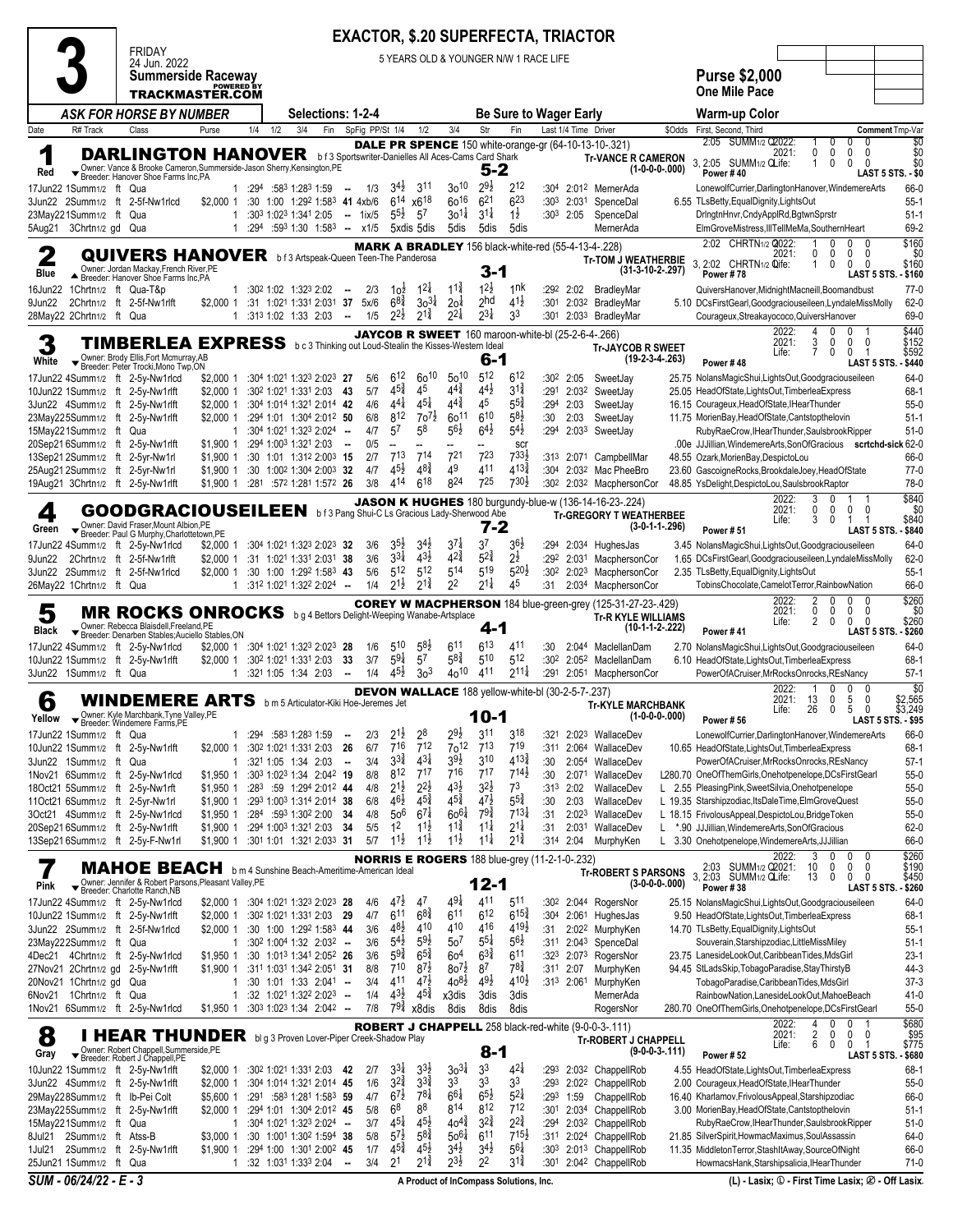|                   |                                                                     |       |                                                                                                                                                                            |                           |              |     |                                                                                             |        |                 |                                       |                                                       |                                        |                                          | <b>EXACTOR, \$.20 SUPERFECTA, TRIACTOR</b>               |                          |                       |                                                                                          |                  |                                                                                                                                |                      |
|-------------------|---------------------------------------------------------------------|-------|----------------------------------------------------------------------------------------------------------------------------------------------------------------------------|---------------------------|--------------|-----|---------------------------------------------------------------------------------------------|--------|-----------------|---------------------------------------|-------------------------------------------------------|----------------------------------------|------------------------------------------|----------------------------------------------------------|--------------------------|-----------------------|------------------------------------------------------------------------------------------|------------------|--------------------------------------------------------------------------------------------------------------------------------|----------------------|
|                   |                                                                     |       | <b>FRIDAY</b><br>24 Jun. 2022                                                                                                                                              |                           |              |     |                                                                                             |        |                 |                                       |                                                       |                                        |                                          |                                                          |                          |                       | N/W \$401 L5 STARTS +ALLOWANCES AE \$4000 CLAIMER (PEIHRIA SERIES MONEY EXCLUDED)        |                  |                                                                                                                                |                      |
|                   |                                                                     |       | Summerside Racewav                                                                                                                                                         | <b>POWERED BY</b>         |              |     |                                                                                             |        |                 |                                       |                                                       |                                        |                                          |                                                          |                          |                       |                                                                                          |                  | <b>Purse \$1,800</b><br><b>One Mile Pace</b>                                                                                   |                      |
|                   | <b>ASK FOR HORSE BY NUMBER</b>                                      |       | <b>TRACKMASTER.COM</b>                                                                                                                                                     |                           |              |     | Selections: 6-5-2                                                                           |        |                 |                                       |                                                       |                                        |                                          | Be Sure to Wager Early                                   |                          |                       |                                                                                          |                  | <b>Warm-up Color</b>                                                                                                           |                      |
| Date              | R# Track                                                            | Class |                                                                                                                                                                            | Purse                     | 1/4          | 1/2 | 3/4<br>Fin                                                                                  |        | SpFig PP/St 1/4 |                                       | 1/2                                                   | 3/4                                    | Str                                      | Fin                                                      |                          | Last 1/4 Time Driver  |                                                                                          | \$Odds           | First, Second, Third                                                                                                           | Comment Tmp-Var      |
| 1                 |                                                                     |       | <b>SANCHEZ BLUE CHIP</b>                                                                                                                                                   |                           |              |     | b g 11 Bettors Delight-Western Charmer-Western Hanover                                      |        |                 |                                       |                                                       |                                        |                                          |                                                          |                          |                       | <b>JASON K HUGHES</b> 180 burgundy-blue-w (136-14-16-23-.224)<br><b>Tr-DEANNA M CLOW</b> |                  | 2022:<br>0<br>2021:<br>2:00 <sup>2</sup> SUMM <sub>1/2</sub><br>15<br>0<br>$\mathbf{1}$<br>1                                   | \$90<br>\$2,179      |
| Red               |                                                                     |       | Owner: Deanna Clow, New Haven.PE<br>Breeder: Blue Chip Bloodstock Inc, NY                                                                                                  |                           |              |     |                                                                                             |        |                 |                                       |                                                       |                                        | 4-1                                      |                                                          |                          |                       | $(3-1-0-0-.333)$                                                                         |                  | 3 <sub>1</sub><br>1:571 MOH7/8 Q Life: 174 10<br>27 16<br>Power #43<br><b>LAST 5 STS. - \$410</b>                              | \$27,816             |
|                   | 10Jun22 3Summ1/2 ft Nw401l5cd                                       |       |                                                                                                                                                                            | \$1,800 1<br>1            | :281         | :59 | 1:28 1:571 50                                                                               |        | 2/6<br>2/6      | $49\frac{1}{4}$<br>48                 | $5^{7}$<br>$47\frac{3}{4}$                            | 515<br>511                             | $5^{19}$<br>$5^{12}$                     | $5^{24}$<br>517                                          | :31                      | 2:02<br>2:034         | HughesJas                                                                                |                  | 33.25 RymarJimbo, Souverain, HeartAndGuts                                                                                      | 68-1                 |
| 4Jun22            | 1 Chrtn1/2 ft Qua<br>20Nov21 2Chrtn1/2 gd Nw451l5cd                 |       |                                                                                                                                                                            | \$1,700 1                 |              |     | :293 1:001 1:303 2:002<br>:293 1:00 1:301 2:014 51                                          | $\sim$ | 1/8             | $2^{1\frac{1}{4}}$                    | $2^{1\frac{3}{4}}$                                    | $43\frac{1}{2}$                        | 53                                       | 65                                                       | :31<br>:32               | 2:024                 | BarrieauGil<br>MernerAda                                                                 |                  | CindysPartyBoy,MicheleZTam,RymarJimbo<br>13.90 HarbourliteJerry, WindemereAlbert, WindemereDanny                               | $53-0$<br>$37 - 2$   |
|                   | 14Nov21 1Chrtn1/2 gd Nw251l5cd<br>1Chrtn1/2 ft Nw70115cd            |       |                                                                                                                                                                            | \$1,650 1<br>\$1,800 1    | :283<br>:283 |     | :592 1:301 2:001 44<br>:582 1:281 1:572 55                                                  |        | 6/7<br>6/8      | $6^{12}$<br>$7^{7}_{4}$               | $69\frac{1}{2}$<br>$8^{7}$                            | 610<br>87                              | $6^{12}$<br>$8^{6\frac{1}{4}}$           | $6^{13\frac{1}{2}}$<br>$8^{8}\frac{1}{2}$                | :30 <sup>3</sup><br>:292 | 2:024<br>1:59         | CampbellMar<br>DowlingDav                                                                |                  | 3.15 RymarChamp, WoodmereSoul, JusChillinlt                                                                                    | $42 - 2$<br>$51-0$   |
| 7Nov21            | 1Nov21 8Summ1/2 ft Peihria                                          |       |                                                                                                                                                                            | \$4,000 1                 | :283         |     | :593 1:292 2:00 53                                                                          |        | 1/8             | $11\frac{1}{2}$                       | $11\frac{1}{2}$                                       | 3ż                                     | 3ł                                       | 42                                                       | :31                      |                       | 2:00 <sup>2</sup> DowlingDav                                                             |                  | 38.50 SmartOfficial, GringoStar, AdventureLuck<br>10.20 ZackTheMen, Thegreatmaelstrom, SharksPlay                              | $55-0$               |
|                   | 25Oct21 1Summ1/2 ft Peihria                                         |       |                                                                                                                                                                            | $$2,500$ 1                | :281         |     | :583 1:29 2:00                                                                              | 52     | 5/6<br>3/6      | $5^{4}$<br>$5^{4}$                    | $40^{31}$<br>$5^{5}\frac{1}{2}$                       | 10 <sup>1</sup><br>6 <sup>6</sup>      | 2 <sub>hd</sub><br>$69\frac{3}{4}$       | $2^{\frac{1}{2}}$<br>$6^{14\frac{3}{4}}$                 | :31<br>:314              | 2:00                  | MurphyKen                                                                                |                  | 8.80 SharksPlay, SanchezBlueChip, PositiveArt                                                                                  | $48-0$               |
| 90ct21            | 18Oct21 9Summ1/2 ft Nw751l5cd<br>3Chrtn1/2 ft Nw725l5cd             |       |                                                                                                                                                                            | \$1,700 1<br>\$1,700 1    | :291<br>:284 |     | :582 1:282 1:582 47<br>:583 1:281 1:562 53                                                  |        | 4/7             | $5^{7\frac{1}{4}}$                    | $76\frac{3}{4}$                                       | $7^{5^{\frac{3}{4}}}$                  | $75\frac{1}{2}$                          | $67\frac{1}{2}$                                          | :282                     |                       | 2:012 CheverieC<br>1:574 BarrieauGil                                                     |                  | 19.55 CLSportaction, JKCowboy, Southfield Skye<br>28.00 ThreeTruths, UncleBill, GoodEyeHawkeye                                 | $55-0$<br>$53-0$     |
|                   |                                                                     |       |                                                                                                                                                                            |                           |              |     |                                                                                             |        |                 |                                       |                                                       |                                        |                                          | <b>NORRIS E ROGERS</b> 188 blue-grey (11-2-1-0-.232)     |                          |                       |                                                                                          |                  | 0<br>0<br>2022:<br>0<br>2021:<br>22<br>2<br>2<br>2                                                                             | \$144<br>\$5,304     |
| 2<br>Blue         |                                                                     |       | <b>GET HOME TERRY</b><br>Owner: Edgar Stewart-Tyler Macdonald, Ellerslie, PE                                                                                               |                           |              |     | b g 4 Stonebridge Terror-Binies Bismark J-Drop Off                                          |        |                 |                                       |                                                       |                                        | 7-2                                      |                                                          |                          |                       | <b>Tr-EDGAR B STEWART</b><br>$(4-0-0-0-000)$                                             |                  | 2:011 SUMM1/2<br>$\overline{2}$<br>$\overline{7}$<br>3<br>2:011 SUMM1/2 Life:<br>36<br>3<br>LAST 5 STS. - \$3,144<br>Power #48 | \$7,980              |
|                   | ▼<br>17Jun22 3Summ1/2 ft Nw401l5cd                                  |       | Breeder: Edgar B Stewart, Ellerslie, PE                                                                                                                                    | \$1,800 1                 | :29          |     | 1:001 1:302 2:004 42                                                                        |        | 4/6             | $5^{8}$                               | $50^{4}$                                              | $6^{51}$                               | $6^{5}\frac{1}{2}$                       | 46                                                       | :303                     | 2:02                  | RogersNor                                                                                |                  | 8.30 Myambrose, Souverain, Sharks Play                                                                                         | $64-0$               |
|                   | 10Jun22 6Summ1/2 ft Wo2-5rlcd                                       |       |                                                                                                                                                                            | $$2,450$ 1                | :282         |     | :58 1:29 1:592 51                                                                           |        | 4/7             | 6 <sup>11</sup>                       | $79\frac{1}{2}$                                       | $7^7$                                  | $7^{7\frac{3}{4}}$                       | $6^{12}$                                                 |                          |                       | :312 2:014 RogersNor                                                                     |                  | 46.15 BillyBayama, CatchmelfLouCan, SilverJake                                                                                 | $62 - 1$             |
|                   | 3Jun22 6Summ1/2 ft 2-5y-Wo3-5rl<br>29May221Summ1/2 ft Qua           |       |                                                                                                                                                                            | \$2,450 1<br>$\mathbf{1}$ | :292         |     | :592 1:294 1:583 52<br>$:304$ 1:01 <sup>1</sup> 1:31 <sup>1</sup> 2:00 <sup>1</sup> --      |        | 3/6<br>3/5      | $43\frac{1}{2}$<br>$3^{34}$           | $3^{3}\frac{1}{4}$<br>$3^{8}\frac{1}{2}$              | $55\frac{1}{2}$<br>314                 | $68\frac{1}{2}$<br>316                   | $6^{11\frac{3}{4}}$<br>$3^{18}$                          | :301                     | 2:01                  | RogersNor<br>:294 2:034 StewartEdg                                                       |                  | 27.70 Tradition, SilverJake, CatchmelfLouCan<br>IronsideSeelster,SourceOfNight,GetHomeTerry                                    | $55-0$<br>$62 - 0$   |
|                   | 13Nov21 2Chrtn1/2 hv Peihria-Autm                                   |       |                                                                                                                                                                            | \$4,000 1                 |              |     | :301 1:011 1:322 2:04 47                                                                    |        | 4/4             | $11\frac{3}{4}$                       | $1^{1\frac{3}{4}}$                                    | $11\frac{1}{2}$                        | $11\frac{1}{2}$                          | $1^{3}\frac{1}{2}$                                       | :313                     | 2:04                  | SpenceDal                                                                                |                  | *.60 GetHomeTerry,DcHammeringHank,WindemereKirk                                                                                | $55 - 4$             |
|                   | 6Nov21 2Chrtn1/2 ft Peihria-Autm<br>1Nov21 1Summ1/2 ft 2-5y-Wo1-2rl |       |                                                                                                                                                                            | \$4,000 1<br>\$2,050 1    |              |     | :301 1:012 1:322 2:031 36<br>:292 1:00 1:302 2:003 41                                       |        | 3/4<br>4/6      | $3^{5\frac{1}{2}}$<br>$30^{24}$       | $20^{21}$<br>$4^{31}$                                 | 10 <sup>†</sup><br>$40^{3\frac{1}{4}}$ | 1hd<br>$5^{7\frac{1}{2}}$                | $2^{3}_{4}$<br>411                                       | :31                      |                       | 2:032 SpenceDal<br>:314 2:024 RogersNor                                                  |                  | *.50 DcHammeringHank, GetHomeTerry, SonOfGracious<br>44.20 GascoigneRocks, StCharlesfireball, SourceOfNight                    | $46-0$<br>$55-0$     |
|                   | 25Oct21 7Summ1/2 ft 2-5y-Wo1-2rl                                    |       |                                                                                                                                                                            | $$2,050$ 1                |              |     | $:28^3$ $:57^3$ 1:28 <sup>3</sup> 2:00 <sup>1</sup> 47                                      |        | 4/6             | $5^{5\frac{1}{4}}$                    | 510                                                   | $50^{3\frac{3}{4}}$                    | $6^{5}\frac{1}{2}$                       | $5^{4^{\frac{3}{4}}}$                                    | :314                     | 2:011                 | RogersNor                                                                                |                  | 30.85 GascoigneRocks, Brushcut, PromiseMeArt                                                                                   | $48 - 0$             |
|                   | 18Oct21 2Summ1/2 ft 2-5y-Wo1-2rl                                    |       |                                                                                                                                                                            | $$2,050$ 1 :29            |              |     | :592 1:294 2:00 50                                                                          |        | 5/7             | 38                                    | $3^{3}\frac{1}{4}$                                    | 44‡                                    | $44\frac{3}{4}$                          | $3^{4}$                                                  | :301                     |                       | 2:004 RogersNor                                                                          |                  | 47.30 TheYingyang, SourceOfNight, GetHomeTerry<br>0<br>2022:<br>3<br>0                                                         | $55-0$<br>\$216      |
| 3                 |                                                                     |       | <b>SHARKS PLAY</b> brig 10 Shadow Play-Shark Lady-Cams Card Shark                                                                                                          |                           |              |     |                                                                                             |        |                 |                                       |                                                       |                                        |                                          | MARC CAMPBELL green-black-whi (124-29-22-18-.380)        |                          |                       | <b>Tr-JAMES R BARLOW</b>                                                                 |                  | -3<br>2:00 SUMM <sub>1/2</sub> 2021:<br>22<br>4<br>1<br>27<br>29<br>4, 1:573 GRVR1/2 Life:<br>143<br>8                         | \$4,454<br>\$47,982  |
| White             |                                                                     |       | Owner: James & Jennifer Barlow-Nakia Bridges-Barlow, Summerside, PE<br>▼ Breeder: Winbak Farm, Chesapeake City, MD                                                         |                           |              |     |                                                                                             |        |                 |                                       |                                                       |                                        | $6-1$                                    |                                                          |                          |                       |                                                                                          | $(6-0-0-1-.055)$ | <b>Power #56</b><br>LAST 5 STS. - \$216                                                                                        |                      |
|                   | 17Jun22 3Summ1/2 ft Nw401l5cd<br>10Jun2212Summ1/2 ft Nw651l5cd      |       |                                                                                                                                                                            | \$1,800 1<br>\$1,950 1    | :282         |     | :29 1:001 1:302 2:004 46<br>:591 1:292 2:003 42                                             |        | 2/6<br>3/8      | 22<br>45                              | $2^{1}\frac{1}{2}$<br>$5^{4}$                         | $3^{1\frac{3}{4}}$<br>$4^{7}$          | $3^{1}\frac{1}{2}$<br>$5^{9\frac{3}{4}}$ | 32<br>815                                                | :302<br>:324             |                       | 2:011 MernerAda<br>2:033 DaviesChr                                                       |                  | 9.05 Myambrose, Souverain, Sharks Play<br>19.10 BoldNBad, GringoStar, ArrivedLate                                              | 64-0<br>$62-1$       |
|                   | 3Jun22 9Summ1/2 ft Nw901l5cd                                        |       |                                                                                                                                                                            | $$2,050$ 1                | :28          |     | :59 1:294 1:594 46                                                                          |        | 4/8             | 6 <sup>7</sup>                        | 76물                                                   | $8^{7}\frac{1}{2}$                     | 88                                       | 812                                                      | :31                      | 2:021                 | DaviesChr                                                                                |                  | 66.05 TheBigChase, HisBoyElroy, DoubleTerror                                                                                   | $50 - 0$             |
|                   | 23May222Summ1/2 ft Qua-H&d                                          |       |                                                                                                                                                                            | 1                         |              |     | :302 1:004 1:32 2:032 --                                                                    |        | 4/6             | $11\frac{1}{4}$<br>$66\frac{1}{2}$    | 25                                                    | $2^{4}\frac{1}{2}$<br>75‡              | $3^{2}\frac{3}{4}$<br>$7^{51}$           | $45\frac{1}{2}$<br>$6^{3\frac{3}{4}}$                    |                          |                       | :313 2:042 DesrocheKyl                                                                   |                  | Souverain, Starshipzodiac, LittleMissMiley                                                                                     | $51-1$               |
|                   | 21Nov21 9Chrtn1/2 ft Nw701l5cd<br>14Nov2113Chrtn1/2 gd Nw901l5cd    |       |                                                                                                                                                                            | \$1,800 1<br>\$1,900 1    | :273         |     | :291 1:00 1:302 2:002 50<br>:571 1:272 1:581 56                                             |        | 7/7<br>2/9      | $56\frac{1}{2}$                       | 70 <sup>6</sup><br>$5^{5}\frac{1}{2}$                 | 57                                     | $6^{7\frac{1}{2}}$                       | 610                                                      | :293                     |                       | 2:011 CampbellMar<br>:312 2:001 BradleyMar                                               |                  | 25.05 AgoodTimeToRock, GringoStar, WillieBrennan<br>35.55 SelkirkEcho, ICTrueGrit, EagleJolt                                   | $42 - 0$<br>$42 - 2$ |
|                   | 1Nov21 8Summ1/2 ft Peihria                                          |       |                                                                                                                                                                            | \$4,000 1                 | :283         |     | :593 1:292 2:00                                                                             | 54     | 2/8             | $2^{1}\frac{1}{2}$                    | $2^{1}\frac{1}{2}$                                    | 42                                     | 42                                       | 31                                                       |                          |                       | :302 2:001 MacphersonCor                                                                 |                  | 16.35 ZackTheMen, Thegreatmaelstrom, SharksPlay                                                                                | $55-0$               |
|                   | 25Oct21 1Summ1/2 ft Peihria<br>18Oct21 1Summ1/2 ft Nw301l5cd        |       |                                                                                                                                                                            | \$2,500 1<br>\$1,600 1    | :281         |     | $:58^3$ 1:29 2:00 53<br>:28 <sup>2</sup> :591 1:294 2:011 <b>49</b>                         |        | 1/6<br>6/7      | 2 <sub>hd</sub><br>$1^{2}\frac{1}{2}$ | $2^{1\frac{1}{2}}$<br>1 <sup>2</sup>                  | 42<br>$11\frac{1}{4}$                  | $3^{1\frac{1}{2}}$<br>$1^{11}$           | $1\frac{1}{2}$<br>$2^{\frac{3}{4}}$                      | :303                     | 2:00                  | CampbellMar<br>:313 2:012 CampbellMar                                                    |                  | 6.90 SharksPlay, SanchezBlueChip, PositiveArt<br>3.85 ShesALover, SharksPlay, CinderAngelina                                   | $48 - 0$<br>$55-0$   |
|                   |                                                                     |       |                                                                                                                                                                            |                           |              |     |                                                                                             |        |                 |                                       |                                                       |                                        |                                          | <b>DAMIAN MACLELLAN 168 (42-11-3-3-.325)</b>             |                          |                       |                                                                                          |                  | 2022:<br>0<br>0<br>0                                                                                                           | \$90                 |
| 4                 |                                                                     |       | W C LITTLE WILLIE bg 7 Westwardho Hanover-Ms Soprano-Life Sign<br>Owner: Darla Maceachern, Summerside, PE                                                                  |                           |              |     |                                                                                             |        |                 |                                       |                                                       |                                        | 8-1                                      |                                                          |                          |                       | <b>Tr-DARLA MACEACHERN</b><br>$(1-0-0-0-000)$                                            |                  | 5<br>2021:<br>2<br>24<br>2<br>SUMM <sub>1/2</sub><br>1:59<br>70<br>6, 1:59<br>SUMM <sub>1/2</sub> Life:<br>8<br>11<br>4        | \$4,365<br>\$11,277  |
| Green             | 17Jun22 3Summ1/2 ft Nw401l5cd                                       |       | ▼ Breeder: William C Folland, O'Leary, PE                                                                                                                                  | \$1,800 1                 |              |     | :29 1:001 1:302 2:004 43                                                                    |        | 6/6             | 610                                   | 6 <sup>5</sup>                                        | $5^{4}$                                | $5^{4}$                                  | $5^{6}$                                                  | :304                     | 2:02                  | MaclellanDam                                                                             |                  | <b>LAST 5 STS. - \$504</b><br><b>Power #56</b><br>4.90 Myambrose, Souverain, Sharks Play                                       | $64-0$               |
|                   | 10Jun22 1Summ1/2 ft Qua                                             |       |                                                                                                                                                                            | 1                         |              |     | :30 <sup>2</sup> 1:02 <sup>1</sup> 1:34 <sup>1</sup> 2:03 <sup>4</sup> --                   |        | 2/4             | $3^{3}\frac{1}{4}$                    | $3^{3}\frac{1}{4}$                                    | 32                                     | $3^{1\frac{3}{4}}$                       | $2^{\frac{3}{4}}$                                        | :292                     | 2:04                  | MaclellanDam                                                                             |                  | LyonsJennielee, WCLittleWillie, Shouldabeenaclown                                                                              | $68-1$               |
|                   | 23May221Summ1/2 ft Nw651l5s                                         |       |                                                                                                                                                                            |                           |              |     | \$1,900 1 :301 1:004 1:304 2:00                                                             |        | 0/6             |                                       |                                                       |                                        |                                          | scr                                                      |                          |                       |                                                                                          |                  | .00e SportsZipper, HisBoyElroy, ArrivedLate                                                                                    | scrtchd-sick 51-1    |
|                   | 15May226Summ1/2 ft Qua<br>7Nov21 9Chrtn1/2 ft Op4000clm             |       |                                                                                                                                                                            | 1<br>\$1,700 1            | :291         |     | :302 1:014 1:311 2:003 --<br>:592 1:291 1:584 50                                            |        | 1/6<br>7/8      | $4^{41}$<br>79                        | $4^{4}$<br>7 <sub>0</sub> 5                           | $4^{8\frac{1}{4}}$<br>$60^{31}$        | $4^{8\frac{3}{4}}$<br>$5^{2}\frac{1}{2}$ | 411<br>$8^{5\frac{1}{4}}$                                | :30<br>:30               | 2:024<br>1:594        | MacphersonCor<br>CampbellMar                                                             |                  | SouthfieldSandy,HisBoyElroy,ShesALover<br>9.75 OutrageousSpirit,ArrivedLate,AgoodTimeToRock                                    | $51-0$<br>$51-0$     |
|                   | 1Nov21 9Summ1/2 ft Op4000clm                                        |       |                                                                                                                                                                            | \$1,650 1                 | :294         |     | :592 1:284 2:00 48                                                                          |        | 6/8             | 711                                   | 714                                                   | $60^{14}$                              | 511                                      | $5^{8\frac{1}{4}}$                                       | :30                      |                       | 2:013 HughesJas                                                                          |                  | 8.15 ShiftynGeorgie, BaysideAlexis, ElmGroveNanci                                                                              | $55-0$               |
|                   | 25Oct21 9Summ1/2 ft Op4000clm                                       |       |                                                                                                                                                                            | \$1,750 1 :28             |              |     | :572 1:27 1:562 50                                                                          |        | 3/7             | $6^{12}$<br>$59\frac{3}{4}$           | 610                                                   | $500^{9\frac{1}{4}}$<br>$40^{21}$      | $5^{16}$<br>$4^{1\frac{3}{4}}$           | $4^{21}$<br>$3^{3}\frac{1}{4}$                           | :314                     |                       | 2:003 HughesJas                                                                          |                  | 12.90 AdventureLuck, DividendDay, ShiftynGeorgie                                                                               | $48-0$               |
|                   | 18Oct21 6Summ1/2 ft Op4000clm<br>11Oct21 7Summ1/2 ft Op4000clm      |       |                                                                                                                                                                            | \$1,600 1                 |              |     | :291 1:011 1:303 2:001 50<br>\$1,600 1 :291 1:001 1:30 1:591 47                             |        | 5/6<br>1/6      | $3^{3}\frac{1}{4}$                    | 5 <sub>0</sub> 5<br>44                                | 55                                     | 46†                                      | $5^{8}$                                                  | :294<br>:294             |                       | 2:004 HughesJas<br>2:00 <sup>4</sup> HughesJas                                           |                  | 8.45 AdventureLuck, Shiftyn Georgie, WCLittle Willie<br>5.90 AdventureLuck, ShiftynGeorgie, Thelronman                         | $55-0$<br>$55-0$     |
|                   | Clm Prc: \$4,000                                                    |       |                                                                                                                                                                            |                           |              |     |                                                                                             |        |                 |                                       |                                                       |                                        |                                          | <b>DEVON WALLACE</b> 188 yellow-white-bl (30-2-5-7-.237) |                          |                       |                                                                                          |                  | 2:021 SUMM1/2 2022:<br>4<br>0<br>9<br>0<br>-1<br>-1                                                                            | \$1,116              |
| 5<br>Black        |                                                                     |       | <b>HEART AND GUTS</b> bg 12 Banner Yankee-Hertha Hanover-Tyler B<br>Owner: Shirlene Obrien, Campbellton, PE                                                                |                           |              |     |                                                                                             |        |                 |                                       |                                                       |                                        | $3 - 1$                                  |                                                          |                          |                       | <b>Tr-DEVON WALLACE</b><br>$(17-1-2-4-202)$                                              |                  | 1:59 CHRTN1/2 2021:<br>8, 1:571 SUMM1/2 Life: 135 17 16 20<br>Power #46                                                        | \$1,386<br>\$22,692  |
|                   | 17Jun22 3Summ1/2 ft Op4000clm                                       |       | Breeder: Jesse Belore, Scotland, ON                                                                                                                                        | \$1,800 1                 |              |     | :29 1:001 1:302 2:004 36                                                                    |        | 3/6             | $4^{6}\frac{1}{4}$                    | $30^{24}$                                             | $20^{11}$                              | $2x^{1\frac{1}{4}}$                      | $6^{12}$                                                 |                          |                       | :323 2:031 WallaceDev                                                                    |                  | LAST 5 STS. - \$1,116<br>*.65 Myambrose, Souverain, SharksPlay                                                                 | $64-0$               |
|                   | 10Jun22 3Summ1/2 ft Op4000clm                                       |       |                                                                                                                                                                            | \$1,800 1                 |              |     | :281 :59 1:28 1:571 57                                                                      |        | 5/6             | 511                                   | $40^{64}$                                             | $30^{11}$                              | 313                                      | $3^{16}$                                                 | :301                     |                       | 2:002 WallaceDev                                                                         |                  | 4.75 RymarJimbo, Souverain, HeartAndGuts                                                                                       | $68-1$               |
|                   | 3Jun22 3Summ1/2 ft Nw301l5cd                                        |       |                                                                                                                                                                            | \$1,800 1                 |              |     | :292 1:01 1:312 2:021 46                                                                    |        | 3/7             | $79\frac{1}{4}$<br>$5^{7\frac{1}{4}}$ | $50^{4}$<br>$5^{61}$                                  | $300^{4}$                              | $3^{3}\frac{3}{4}$<br>$6^{5\frac{1}{4}}$ | $1\overline{2}$                                          | :30                      |                       | 2:021 WallaceDev                                                                         |                  | 5.85 HeartAndGuts,SouthfieldSandy,ShiftingViews                                                                                | $55-0$               |
|                   | 23May221Summ1/2 ft Nw651l5s<br>15May224Summ1/2 ft Qua               |       |                                                                                                                                                                            | \$1,900 1<br>1            |              |     | :30 <sup>1</sup> 1:00 <sup>4</sup> 1:30 <sup>4</sup> 2:00 <b>52</b><br>:304 1:012 1:32 2:02 | $\sim$ | 1/6<br>5/6      | $68\frac{1}{2}$                       | 612                                                   | $500^{4}$<br>$40^{7}$                  | $46\frac{1}{2}$                          | $6^{12}$<br>$46\frac{1}{4}$                              |                          |                       | :303 2:022 WallaceDev<br>:294 2:031 WallaceDev                                           |                  | 10.90 SportsZipper, HisBoyElroy, ArrivedLate<br>IronsideSeelster,PleasingPink,Onehotpenelope                                   | $51-1$<br>$51-0$     |
|                   | 25Aug21 9Summ1/2 ft Nw401l5cd                                       |       |                                                                                                                                                                            | \$1,600 1                 | :29          |     | :591 1:284 1:59 48                                                                          |        | 3/8             | $6^{7\frac{1}{2}}$                    | 88                                                    | $76\frac{1}{2}$                        | $76\frac{1}{4}$                          | 6 <sup>6</sup>                                           | :301                     |                       | 2:001 WallaceDev                                                                         |                  | 6.80 AdventureLuck, Ultimatelyhandsome, WCLittleWillie                                                                         | $77-0$               |
|                   | 16Aug21 4Chrtn1/2 ft Op4000clm                                      |       |                                                                                                                                                                            |                           |              |     | \$1,650 1 :274 :561 1:262 1:561 56                                                          |        | 1/7<br>2/8      | $5^{9}\frac{1}{2}$<br>811             | $5^{7\frac{3}{4}}$<br>810                             | $5^{64}$<br>$89\frac{1}{4}$            | $5^{5\frac{3}{4}}$<br>$79\frac{1}{4}$    | $5^{7\frac{3}{4}}$<br>$56\frac{1}{4}$                    | :30<br>:294              |                       | 1:574 WallaceDev<br>1:594 WallaceDev                                                     |                  | 31.20 JJPatrick, Theycallmedude, WindemereAlbert                                                                               | $71-0$<br>66-0       |
|                   | 8Aug21 13Summ1/2 ft Op4000clm<br>1Aug21 8Summ1/2 ft Nw651l5cd       |       |                                                                                                                                                                            | \$1,750 1 :283            |              |     | :583 1:281 1:583 57<br>\$1,750 1 :28 <sup>2</sup> :59 1:29 1:58 <sup>2</sup> 53             |        | 8/8             | $8^{12}$                              | 89                                                    | 87                                     | $8^{8}\frac{1}{2}$                       | $6^{7\frac{1}{2}}$                                       | :292                     |                       | 1:594 WallaceDev                                                                         |                  | 18.15 DangleOnaDime, Shiftyn Georgie, JJPatrick<br>107.10 UncleBill, HeartAndSoul, SouthfieldSandy                             | 69-0                 |
|                   |                                                                     |       |                                                                                                                                                                            |                           |              |     |                                                                                             |        |                 |                                       |                                                       |                                        |                                          |                                                          |                          |                       | <b>KEN C MURPHY</b> 150 orange-black-wh (108-19-15-15-.299)                              |                  | 1:59 SUMM1/2 Q2022:<br>$\mathbf{0}$<br>0<br>0<br>0<br>0<br>0<br>0<br>0                                                         | \$0<br>\$0           |
| 6<br>Yellow       |                                                                     |       | <b>LONEWOLF CURRIER <math>\emptyset</math></b> bg 12 The Panderosa-Ladyking-Cams Card Shark<br>▼ Owner: Ryan Desroche, Guelph, ON<br>▼ Breeder: Hanover Shoe Farms Inc, PA |                           |              |     |                                                                                             |        |                 |                                       |                                                       |                                        | $5 - 2$                                  |                                                          |                          |                       | <b>Tr-PHILIP W DESROCHES</b>                                                             |                  | 2021:<br>3, 1:484 MEA5/8<br>Life: 140 22 21 16<br>LAST 5 STS. - \$185<br>Power #48                                             | \$512,888            |
|                   | 17Jun22 1Summ1/2 ft Qua                                             |       |                                                                                                                                                                            | 1                         | :294         |     | :583 1:283 1:59                                                                             | $\sim$ | 3/3             | $10^{11}$ 18                          |                                                       | $19\frac{1}{2}$                        | $19\frac{1}{2}$                          | $1^{12}$                                                 |                          | :30 <sup>2</sup> 1:59 | <b>(8-3-1-1-.486)</b><br>Last Tr - Dain Pearson*<br>MurphyKen                            |                  | LonewolfCurrier,DarlingtonHanover,WindemereArts                                                                                | 66-0                 |
|                   | 23May223Summ1/2 ft Qua                                              |       |                                                                                                                                                                            | $\mathbf{1}$              | :293         |     | :591 1:292 1:583 -                                                                          |        |                 | $3/5$ $x5^{12}$ $5^{12}$              |                                                       | $40^{3}\frac{1}{2}$                    | $5^{64}$                                 | $5^{14}$                                                 |                          |                       | :312 2:012 DesrochesPhi                                                                  |                  | Therealprincess, Southfield Skye, Pineapple Express                                                                            | $51-1$               |
|                   | 20Nov21 2Chrtn1/2 gd Qua<br>13Nov21 2Chrtn1/2 hy Qua                |       |                                                                                                                                                                            | 1<br>1                    |              |     | :292 1:011 1:321 2:022 -<br>$:30^4$ 1:02 <sup>3</sup> 1:34 2:05 -                           |        |                 |                                       | 2/3 x3dis 3xdis pu<br>$2/3$ x $3x^{22}$ x $3x$ dis pu |                                        | --<br>$\overline{\phantom{a}}$           | dnf<br>dnf                                               |                          |                       | MurphyKen<br>HeffernanMyl                                                                |                  | SockItAway, Kataparka, N/a<br>WellEll, DoUMind, N/a                                                                            | $37-3$<br>$55-4$     |
|                   | 6Nov21 2Chrtn1/2 ft Qua                                             |       |                                                                                                                                                                            | 1                         |              |     | $:30^1$ 1:01 <sup>1</sup> 1:32 <sup>1</sup> 2:02 <sup>2</sup> -                             |        | 2x/3            | 3dis                                  | 3dis pu                                               |                                        |                                          | dnf                                                      |                          |                       | DesrochesPhi                                                                             |                  | UBettimWatching, RockyroadSlimjim, N/a                                                                                         | $41 - 0$             |
|                   | 12Dec20 11Flmd1/2 gd 7000clm                                        |       |                                                                                                                                                                            | \$4,700 1                 |              |     | :272 :574 1:263 1:562 50                                                                    |        | 6/9             | 813                                   | 912                                                   | 9 <sub>0</sub> 13 917                  |                                          | $8^{25}$                                                 |                          |                       | :321 2:012 DesrocheRya                                                                   |                  | L 34.75 MontyMono, BadBoySproxy, PuddinPie                                                                                     | 44-1                 |
| 4Dec20<br>20Nov20 | 8Lon1/2 ft 7000clmcd<br>3Lon1/2 ft 7000clmcd                        |       |                                                                                                                                                                            | \$3,700 1<br>\$3,700 1    |              |     | :293 1:00 1:30 <sup>2</sup> 2:024 49<br>:274 :59 1:284 1:59 62                              |        | 7/8<br>6/8      | $8^{9}\frac{1}{2}$<br>58              | $80^{7\frac{3}{4}}$<br>$50^{6}$                       | $800^{4}$ $8^{6}$<br>$400^{4}$ $4^{3}$ |                                          | $6^{21}$<br>$5^7$                                        |                          |                       | :314 2:031 DayNat<br>:304 2:002 DesrocheRya                                              |                  | L 6.70 TownshipWilly, Redwhiteandboots, SandysCandy<br>L 11.95 FoxtonRoad, Sportsmanoftheyear, MajoRafiki                      | $33-0$<br>$51-0$     |
| 12Oct20           | 10Lon1/2 ft 7000clm                                                 |       |                                                                                                                                                                            | \$4,700 1 :29             |              |     | $:592$ 1:29 2:00 $-$                                                                        |        | 1/8             | $3^{3}\frac{1}{2}$                    | $10^{ns}$                                             | $50^{3\frac{3}{4}}$                    |                                          | $8x^{10}$ x8dis                                          |                          |                       | RooneyGar                                                                                |                  | 2.80 MysticMessenger, WestridgeWarrior, BadBoySproxy                                                                           | 64-0                 |

*SUM - 06/24/22 - E - 4* **A Product of InCompass Solutions, Inc. (L) - Lasix; v - First Time Lasix; x - Off Lasix<sup>a</sup>**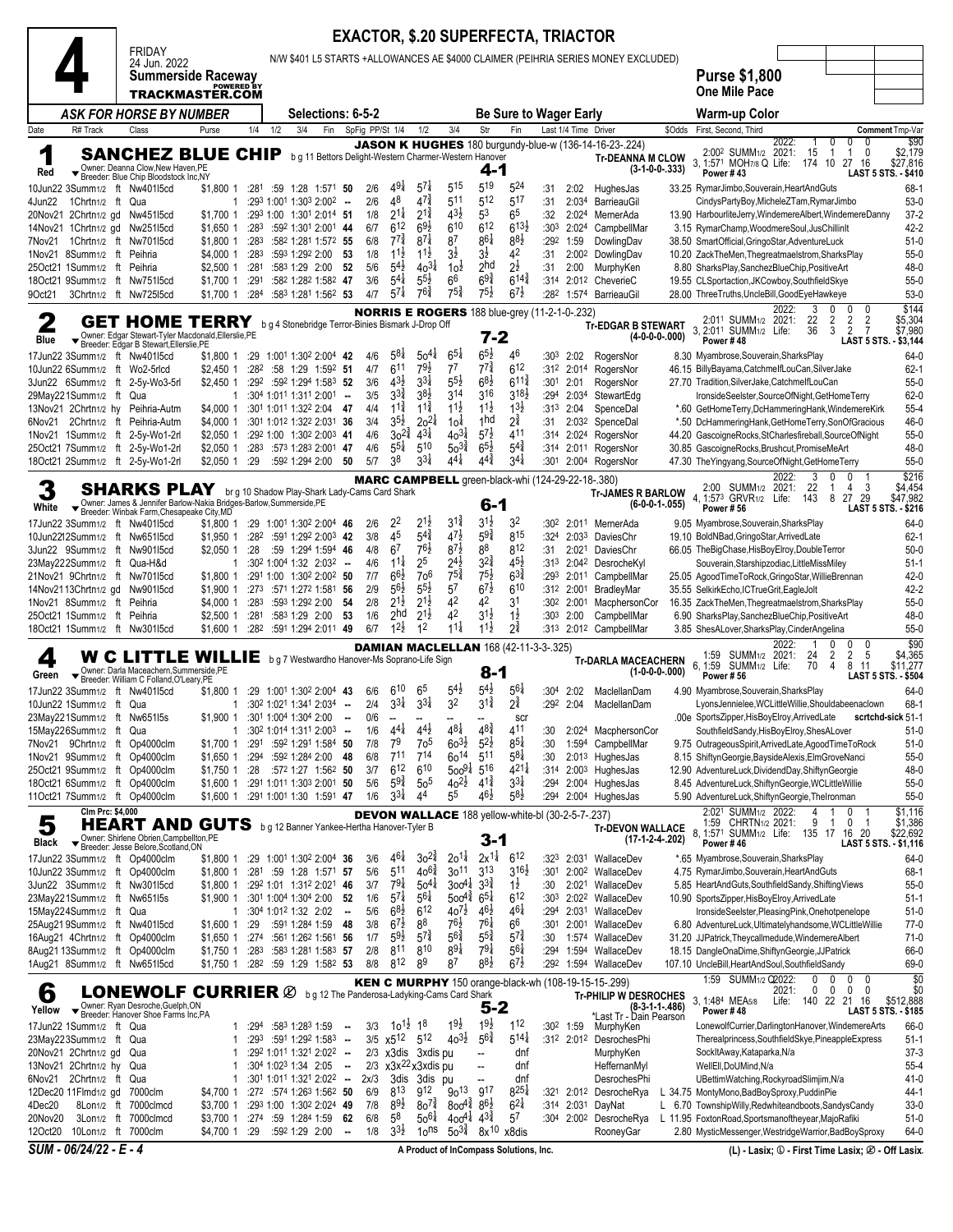|                                                                      |                                                                                                                                                                                   |                          |             |     |                                                             |        |                 |                                          |                                          | <b>EXACTOR, \$.20 SUPER HI 5, TRIACTOR</b>               |                                          |                                           |                          |                      |                                                                                       |        |                                                                                                              |                                                                                    |
|----------------------------------------------------------------------|-----------------------------------------------------------------------------------------------------------------------------------------------------------------------------------|--------------------------|-------------|-----|-------------------------------------------------------------|--------|-----------------|------------------------------------------|------------------------------------------|----------------------------------------------------------|------------------------------------------|-------------------------------------------|--------------------------|----------------------|---------------------------------------------------------------------------------------|--------|--------------------------------------------------------------------------------------------------------------|------------------------------------------------------------------------------------|
|                                                                      | <b>FRIDAY</b><br>24 Jun. 2022                                                                                                                                                     |                          |             |     |                                                             |        |                 |                                          |                                          |                                                          | GELDINGS)                                |                                           |                          |                      | 5 YEARS OLD & YOUNGER WINNERS OF 1 BUT NOT MORE THAN 2 RACES LIFETIME (HORSES &       |        |                                                                                                              |                                                                                    |
|                                                                      | <b>Summerside Racewav</b>                                                                                                                                                         | POWERED BY               |             |     |                                                             |        |                 |                                          |                                          |                                                          |                                          |                                           |                          |                      |                                                                                       |        | <b>Purse \$2,150</b><br>One Mile Pace                                                                        |                                                                                    |
|                                                                      | <b>TRACKMASTER.COM</b><br>ASK FOR HORSE BY NUMBER                                                                                                                                 |                          |             |     | <b>Selections: 6-8-3</b>                                    |        |                 |                                          |                                          |                                                          |                                          | <b>Be Sure to Wager Early</b>             |                          |                      |                                                                                       |        | Warm-up Color                                                                                                |                                                                                    |
| Date<br>R# Track                                                     | Class                                                                                                                                                                             | Purse                    | 1/4         | 1/2 | 3/4<br>Fin                                                  |        | SpFig PP/St 1/4 |                                          | 1/2                                      | 3/4                                                      | Str                                      | Fin                                       |                          | Last 1/4 Time Driver |                                                                                       | \$Odds | First, Second, Third                                                                                         | Comment Tmp-Var                                                                    |
| 1                                                                    | <b>HEAD OF STATE</b>                                                                                                                                                              |                          |             |     | b g 3 Hilarious Halo-Jk Casablanca-Cams Card Shark          |        |                 |                                          |                                          |                                                          |                                          |                                           |                          |                      | COREY W MACPHERSON 184 blue-green-grey (125-31-27-23-.429)                            |        | 2:03 SUMM <sub>1/2</sub><br>2022:<br>5<br>5<br>2021:<br>0                                                    | \$2,107<br>2<br>0<br>\$608<br>2                                                    |
| Red                                                                  | Owner: Leith Waite-Leslie & Spencer Waite, PE<br>♦ Breeder: Leslie K Waite;Leith K Waite, PE                                                                                      |                          |             |     |                                                             |        |                 |                                          |                                          |                                                          | 6-1                                      |                                           |                          |                      | <b>Tr-LESLIE K WAITE</b><br>$(5-1-2-0-422)$                                           |        | 3. 2:03 SUMM1/2 Life:<br>10<br>-1<br>Power #73                                                               | $\overline{2}$<br>\$2,715<br>2<br>LAST 5 STS. - \$2,107                            |
| 17Jun22 1Summ1/2 ft 2-5y-Wo1-2rl<br>10Jun22 1Summ1/2 ft 2-5y-Nw1rlft |                                                                                                                                                                                   | \$2,150 1<br>\$2,000 1   | :29         |     | :581 1:281 1:584 50<br>:302 1:021 1:331 2:03                | 45     | 5/7<br>7/7      | $2^{1}\frac{1}{2}$<br>$1^{1\frac{1}{2}}$ | 222<br>$1^{1\frac{1}{2}}$                | $3^{1\frac{3}{4}}$<br>1 <sup>2</sup>                     | 43<br>1 <sup>2</sup>                     | $5^7$<br>1 <sup>1</sup>                   | :294                     | 2:03                 | :313 2:001 MurphyKen<br>MurphyKen                                                     |        | 3.65 IronsideSeelster, JafarDuLac, MorienBay<br>1.80 HeadOfState, LightsOut, Timberlea Express               | 66-0<br>$68-1$                                                                     |
| 3Jun22 4Summ1/2 ft 2-5y-Nw1rlft                                      |                                                                                                                                                                                   | \$2,000 1                |             |     | :304 1:014 1:321 2:014 47                                   |        | 5/6             | $2^{1\frac{1}{4}}$                       | $2^{1\frac{3}{4}}$                       | $2^{1\frac{1}{2}}$                                       | $2^{1\frac{1}{4}}$                       | $2\frac{1}{2}$                            | :292                     |                      | 2:014 MacphersonCor                                                                   |        | *1.65 Courageux, HeadOfState, IHearThunder                                                                   | $55-0$                                                                             |
| 29Mav226Summ1/2 ft Ib-Pei Colt<br>23May225Summ1/2 ft 2-5y-Nw1rlft    |                                                                                                                                                                                   | \$5,600 1<br>\$2,000 1   |             |     | :281 :583 1:282 1:583 56<br>:294 1:01 1:304 2:012 57        |        | 6/7<br>4/8      | $5^{5\frac{3}{4}}$<br>$11\frac{1}{2}$    | 50 <sup>5</sup><br>$11\frac{1}{2}$       | 50 <sup>4</sup><br>$1\frac{1}{4}$                        | $6^{5*}$<br>$1\frac{3}{4}$               | $6^{64}$<br>2 <sup>nk</sup>               | :304<br>:303             | 2:00                 | MacphersonCor<br>2:012 MacphersonCor                                                  |        | 34.05 Mitch, JjMaximus, WhatsUpDoc<br>*2.00 MorienBay, HeadOfState, Cantstopthelovin                         | 66-0<br>$51-1$                                                                     |
|                                                                      |                                                                                                                                                                                   |                          |             |     |                                                             |        |                 |                                          |                                          |                                                          |                                          |                                           |                          |                      | KEN C MURPHY 150 orange-black-wh (108-19-15-15-.299)                                  |        | 2022:<br>5<br>0<br>1:581 CHRTN1/2 2021:<br>8<br>2                                                            | \$569<br>0<br>\$3,290<br>2<br>0                                                    |
| Blue                                                                 | <b>HERE COMES EMMETT</b> bg 4 Malicious-Peach Seelster-Gothic Dream<br>Owner: Melvin Gamester, Hunter River, PE<br>Breeder: Paul M Hagen, Hunter River, PE                        |                          |             |     |                                                             |        |                 |                                          |                                          |                                                          | $8 - 1$                                  |                                           |                          |                      | <b>Tr-MELVIN F GAMESTER</b><br>$(7-0-0-1-.047)$                                       |        | $\overline{2}$<br>3, 1:58 <sup>1</sup> CHRTN <sub>1/2</sub> Life:<br>13<br>Power #51                         | \$3,859<br>2<br>$\overline{1}$<br>LAST 5 STS. - \$569                              |
| 10Jun2212Summ1/2 ft Nw651l5cd                                        |                                                                                                                                                                                   | \$1,950 1                |             |     | :282 :591 1:292 2:003 47                                    |        | 4/8             | 710                                      | 88                                       | 811                                                      | 812                                      | $59\frac{1}{2}$                           | :304                     |                      | 2:022 MurphyKen                                                                       |        | 3.70 BoldNBad, GringoStar, ArrivedLate                                                                       | $62 - 1$                                                                           |
| 3Jun22 8Summ1/2 ft 2-5y-Wo1-2rl<br>23May222Summ1/2 ft Wo1-2rl-Cd     |                                                                                                                                                                                   | $$2,150$ 1<br>$$2,150$ 1 |             |     | :301 1:012 1:303 1:593 52<br>:293 1:001 1:304 2:00          | -61    | 7/8<br>3/6      | $7^{10}$<br>$5^{5\frac{1}{4}}$           | $70^{7\frac{3}{4}}$<br>5 <sup>4</sup>    | $50^{41}$<br>50 <sup>2</sup>                             | $5^{4}$<br>$5^{31}$                      | $5^8$<br>$5^{3}\frac{1}{2}$               | :294<br>:292             |                      | 2:011 MurphyKen<br>2:00 <sup>3</sup> MurphyKen                                        |        | 17.20 IronsideSeelster,Starshipzodiac,JafarDuLac<br>9.95 FrivolousAppeal, JafarDuLac, HowmacsHank            | $50-0$<br>$51-1$                                                                   |
| 14May22 8Chrtn1/2 ft 2-5y-Wo1-2rl                                    |                                                                                                                                                                                   | $$2,150$ 1               |             |     | :292 1:001 1:291 1:581 55                                   |        | 7/7             | 6 <sup>9</sup>                           | $70^{8}$                                 | $68\frac{1}{2}$                                          | 67                                       | 610                                       |                          |                      | :292 2:001 MurphyKen                                                                  |        | 31.05 WoodmereAndrolli,Rollwithhottytoddy,JjTommy                                                            | $51-0$                                                                             |
| 7May22 4Chrtn1/2 ft 2-5y-Wo1-2rl                                     |                                                                                                                                                                                   | $$2,150$ 1               |             |     | :291 1:001 1:304 1:591 58                                   |        | 2/8             | $3^{3}\frac{1}{4}$                       | 33‡                                      | 33                                                       | $3^{3}\frac{1}{4}$                       | $3^{3}\frac{1}{2}$                        |                          |                      | :282 1:594 MurphyKen                                                                  |        | 27.65 Brumby, Rollwithhottytoddy, HereComesEmmett<br>2:014 SUMM <sub>1/2</sub> 2022:<br>3                    | $39-0$<br>\$1,172                                                                  |
|                                                                      | <b>COURAGEUX</b> brc3 Sunshine Beach-Dancin Inthe Nude-Sportswriter                                                                                                               |                          |             |     |                                                             |        |                 |                                          |                                          |                                                          |                                          |                                           |                          |                      | C WALTER CHEVERIE 152 blue-orange-whi (34-6-11-4-.395)<br><b>Tr-C WALTER CHEVERIE</b> |        | 2021:<br>7<br>0<br>3, 2:014 SUMM1/2 Life:<br>10<br>-1                                                        | \$1,820<br>0<br>\$2,992<br>$\mathbf{0}$<br>-1                                      |
| White                                                                | ◆ Owner: C Walter Cheverie, PE-Douglas Oulton, NB<br>◆ Breeder: Hudson Standrdbrd Stb Inc, QC                                                                                     |                          |             |     |                                                             |        |                 |                                          |                                          |                                                          | 7-2                                      |                                           |                          |                      | $(11-3-1-2-383)$                                                                      |        | Power #60                                                                                                    | <b>LAST 5 STS.</b><br>$- $2,212$                                                   |
| 17Jun22 1Summ1/2 ft 2-5y-Wo1-2rl<br>10Jun2210Summ1/2 ft 2-5y-Wo1-2rl |                                                                                                                                                                                   | \$2,150 1<br>$$2,150$ 1  | :29         |     | :581 1:281 1:584 53<br>:284 :584 1:284 1:581 37             |        | 3/7<br>7/7      | $11\frac{1}{2}$<br>i6 <sup>14</sup>      | $1^{2}\frac{1}{2}$<br>$6^{15}$           | $1\frac{1}{4}$<br>$6^{20}$                               | $3^{1\frac{1}{2}}$<br>$6^{24}$           | 45                                        |                          |                      | :313 1:594 CheverieC<br>*731 $\frac{3}{4}$ pl6 :314 2:043 CheverieC                   |        | 3.35 IronsideSeelster, JafarDuLac, MorienBay<br>13.20 Manlicious, Ironside Seelster, Morien Bay              | 66-0<br>pl6 62-1                                                                   |
| 3Jun22 4Summ1/2 ft 2-5y-Nw1rlft                                      |                                                                                                                                                                                   | \$2,000 1                |             |     | :304 1:014 1:321 2:014 49                                   |        | 6/6             | $11\frac{1}{4}$                          | $11\frac{3}{4}$                          | $11\frac{1}{2}$                                          | $11\frac{1}{4}$                          | $1\frac{1}{2}$                            | :293                     |                      | 2:014 CheverieC                                                                       |        | 2.45 Courageux, HeadOfState, IHearThunder                                                                    | $55-0$                                                                             |
| 28May22 2Chrtn1/2 ft Qua<br>17Sep21 1Grvr1/2 ft Nw6000lcd            |                                                                                                                                                                                   | 1<br>\$6,500 1           |             |     | :31 <sup>3</sup> 1:02 1:33 2:03<br>:284 :594 1:291 1:582 52 | $\sim$ | 2/5<br>3/6      | $12\frac{1}{2}$<br>$2^{1\frac{1}{4}}$    | $11\frac{3}{4}$<br>$2^{1\frac{3}{4}}$    | $1^{2}$<br>32                                            | $1^{3\frac{1}{4}}$<br>2 <sup>2</sup>     | $1^{2}\frac{1}{2}$<br>$4^{3\frac{3}{4}}$  | :30<br>:293              | 2:03                 | CheverieC<br>1:591 DesrocheRya                                                        |        | Courageux, Streakayococo, QuiversHanover<br>11.45 NobleIntentions, LaPlayaDeo, Soverato                      | 69-0<br>$71-0$                                                                     |
|                                                                      |                                                                                                                                                                                   |                          |             |     |                                                             |        |                 |                                          |                                          | <b>TAYLOR A DOYLE (9-0-0-3-.111)</b>                     |                                          |                                           |                          |                      |                                                                                       |        | 3<br>2022:<br>0                                                                                              | \$107<br>0<br>0                                                                    |
| 4                                                                    | <b>SOURCE OF NIGHT</b> bg 4 Source of Pride-Casimir Nighthawke-Astronomical                                                                                                       |                          |             |     |                                                             |        |                 |                                          |                                          |                                                          |                                          |                                           |                          |                      | <b>Tr-JOHN W MCGUIRK</b>                                                              |        | 2:03º SUMM1/2 2021:<br>14<br>-1<br>3.<br>2:03 <sup>2</sup> SUMM <sub>1/2</sub> Life:<br>21<br>-1             | 5<br>\$4,939<br>$\overline{1}$<br>5<br>\$5,128<br>-1                               |
| Green                                                                | ◆ Owner: John Mcguirk-Donald Thompson, Kensington, PE<br>◆ Breeder: Thomas G Macphee; James Whalen, PE                                                                            |                          |             |     |                                                             |        |                 | 714                                      | 713                                      | $60^{12}$                                                | 10-1<br>611                              | 614                                       |                          |                      | $(3-0-0-0-0.000)$                                                                     |        | <b>Power #55</b>                                                                                             | <b>LAST 5 STS. - \$907</b><br>66-0                                                 |
| 17Jun22 1Summ1/2 ft 2-5y-Wo1-2rl<br>10Jun2210Summ1/2 ft 2-5y-Wo1-2rl |                                                                                                                                                                                   | \$2,150 1<br>$$2,150$ 1  | :29<br>:284 |     | :581 1:281 1:584 45<br>:584 1:284 1:581 55                  |        | 6/7<br>4/7      | $4^{7}$ <sub>2</sub>                     | $4^{8\frac{1}{4}}$                       | $47\frac{1}{4}$                                          | $4^{9\frac{1}{4}}$                       | $5^{13\frac{3}{4}}$                       | :31<br>:30 <sup>4</sup>  | 2:01                 | 2:013 RogersNor<br>SpenceDal                                                          |        | 18.00 IronsideSeelster, JafarDuLac, MorienBay<br>15.00 Manlicious, Ironside Seelster, Morien Bay             | $62 - 1$                                                                           |
| 3Jun22 8Summ1/2 ft 2-5y-Wo1-2rl                                      |                                                                                                                                                                                   | $$2,150$ 1               |             |     | :301 1:012 1:303 1:593 50                                   |        | 6/8             | $6^{8\frac{1}{2}}$                       | $6^{7\frac{1}{4}}$                       | 76                                                       | $7^{17}_{2}$                             | $69\frac{3}{4}$                           | :294                     |                      | 2:01 <sup>3</sup> DoyleTay                                                            |        | 19.60 IronsideSeelster,Starshipzodiac,JafarDuLac                                                             | $50-0$                                                                             |
| 29May221Summ1/2 ft Qua<br>13Nov21 6Chrtn1/2 hy Peihria-Fall          |                                                                                                                                                                                   | -1<br>\$5,000 1          |             |     | :304 1:011 1:311 2:001 --<br>:291 :591 1:292 2:002 41       |        | 2/5<br>5/5      | 2 <sup>2</sup><br>$5^{8\frac{1}{4}}$     | 27<br>510                                | 212<br>513                                               | 214<br>515                               | $2^{16}\frac{1}{2}$<br>420                |                          |                      | :294 2:032 DoyleTay<br>:322 2:042 DoyleTay                                            |        | IronsideSeelster,SourceOfNight,GetHomeTerry<br>17.60 BrookdaleOllie, Phantom Shadow, GordiesLastFoal         | 62-0<br>$55 - 4$                                                                   |
|                                                                      |                                                                                                                                                                                   |                          |             |     |                                                             |        |                 |                                          |                                          |                                                          |                                          |                                           |                          |                      | <b>DAVID J DOWLING</b> 168 red-black-white (135-36-16-21-.384)                        |        | 2:021 SUMM1/2 2022:                                                                                          | \$1,075<br>0<br>0                                                                  |
| 5                                                                    | WATCHHIMTREASURE bg3 State Treasurer-Red Star Ashlee-The Panderosa                                                                                                                |                          |             |     |                                                             |        |                 |                                          |                                          |                                                          | 12-1                                     |                                           |                          |                      | <b>Tr-EARL E WATTS</b><br>$(40-11-6-6-.408)$                                          |        | 2:022 CHRTN1/2 2021:<br>$\overline{7}$<br>3,<br>2:021 SUMM <sub>1/2</sub> Life:<br>2<br>11<br>$\overline{1}$ | \$2,213<br>0<br>$\mathbf{1}$<br>$\mathbf{0}$<br>\$3,288                            |
| Black<br>18Jun22 4Chrtn1/2 gd 2-5y-Wo1-2rl                           | Verner: Windemere Farms, Springvale, PE<br>Verneder: Jonathan E Mundle, Pugwash, NS                                                                                               | $$2,150$ 1               | :291        |     | :593 1:293 1:581 41                                         |        | 3/7             | $6^{12}$                                 | $69\frac{1}{4}$                          | $6^{11}$                                                 | 614                                      | $6^{19}$                                  | :301                     | 2:02                 | DowlingDav                                                                            |        | Power #48<br>10.25 BridgeToken, JjTommy, WoodmereSheldon                                                     | LAST 5 STS. - \$1,547<br>$64-1$                                                    |
| 3Jun22 8Summ1/2 ft 2-5y-Wo1-2rl                                      |                                                                                                                                                                                   | $$2,150$ 1               |             |     | :301 1:012 1:303 1:593 37                                   |        | 2/8             | $3^{3}\frac{3}{4}$                       | 44                                       | $6^{4\frac{1}{2}}$                                       | $6x^6$                                   | $8^{22\frac{1}{4}}$                       | :323                     | 2:04                 | DowlingDav                                                                            |        | 6.15 IronsideSeelster,Starshipzodiac,JafarDuLac                                                              | $50-0$                                                                             |
| 29May228Summ1/2 ft Ib-Pei Colt<br>23May226Summ1/2 ft Wo1-2rl-Cd      |                                                                                                                                                                                   | \$5,600 1<br>$$2,150$ 1  |             |     | :291 :583 1:281 1:583 52<br>:301 1:004 1:314 2:021 53       |        | 7/7<br>2/5      | $5^{5\frac{1}{2}}$<br>3 <sup>4</sup>     | $66\frac{3}{4}$<br>$3^{3}\frac{3}{4}$    | $7$ be $\frac{1}{2}$<br>2oż                              | $77\frac{1}{2}$<br>$1^{\frac{3}{4}}$     | $79\frac{3}{4}$<br>1 <sup>nk</sup>        | :31<br>:30 <sup>2</sup>  | 2:021                | 2:003 DowlingDav<br>DowlingDav                                                        |        | 13.55 Kharlamov, Frivolous Appeal, Starshipzodiac<br>8.35 Watchhimtreasure, Billy Bayama, Silver Spirit      | 66-0<br>$51-1$                                                                     |
| 15May224Summ1/2 ft Qua                                               |                                                                                                                                                                                   | $\mathbf{1}$             |             |     | :304 1:012 1:32 2:02                                        | $\sim$ | 1/6             | $5^{6}\frac{3}{4}$                       | 510                                      | $69\frac{1}{4}$                                          | $6^{8}\frac{1}{2}$                       | $5^{7\frac{3}{4}}$                        | :294                     |                      | 2:033 ConwayZac                                                                       |        | IronsideSeelster,PleasingPink,Onehotpenelope                                                                 | $51-0$                                                                             |
|                                                                      |                                                                                                                                                                                   |                          |             |     |                                                             |        |                 |                                          |                                          | <b>MARC CAMPBELL</b> green-black-whi (124-29-22-18-.380) |                                          |                                           |                          |                      |                                                                                       |        | 2022:<br>$\overline{4}$<br>0<br>2:021 CHRTN1/2 2021:<br>10                                                   | \$1,504<br>2<br>0<br>0<br>\$1,858                                                  |
| b<br>Yellow                                                          | JAFAR DU LAC brg 3 Sunshine Beach-Norvena Hanover-Western Ideal<br>Owner: Frank Banks, Summerside-Jason Williams, Mcneills Mills, PE<br>♦ Breeder: Louis Philippe Roy, Guelph, ON |                          |             |     |                                                             |        |                 |                                          |                                          |                                                          | $5 - 2$                                  |                                           |                          |                      | <b>Tr-FRANK B BANKS</b><br>$(4-0-2-1-.361)$                                           |        | 2, 2:02 <sup>1</sup> CHRTN1/2 Life:<br>14<br>$\mathbf{1}$<br>Power #69                                       | 2<br>\$3,362<br>$\mathbf{1}$<br>LAST 5 STS. - \$1,676                              |
| 17Jun22 1Summ1/2 ft 2-5y-Wo1-2rl                                     |                                                                                                                                                                                   | \$2,150 1                | :29         |     | :581 1:281 1:584 57                                         |        | 1/7             | $4^{44}$                                 | $4^{5}\frac{1}{2}$                       | $40^{21}$                                                | $2\frac{1}{2}$                           | 2nk                                       | :301                     |                      | 1:584 MernerAda                                                                       |        | 8.20 IronsideSeelster, JafarDuLac, MorienBay                                                                 | 66-0                                                                               |
| 10Jun2210Summ1/2 ft 2-5y-Wo1-2rl<br>3Jun22 8Summ1/2 ft 2-5v-Wo1-2rl  |                                                                                                                                                                                   | $$2,150$ 1<br>$$2,150$ 1 |             |     | :284 :584 1:284 1:581 56<br>:301 1:012 1:303 1:593 56       |        | 6/7<br>3/8      | $59\frac{1}{2}$<br>$1^{1\frac{3}{4}}$    | $59\frac{3}{4}$<br>$1^{1\frac{3}{4}}$    | $50^{8\frac{3}{4}}$<br>$2^{1\frac{1}{4}}$                | $5^{9}\frac{1}{2}$<br>$2^{1\frac{3}{4}}$ | $4^{13\frac{1}{2}}$<br>$3^{31}$           | :301<br>:292             | 2:001                | 2:004 DowlingDav<br>MernerAda                                                         |        | 6.35 Manlicious, Ironside Seelster, Morien Bay<br>5.60 IronsideSeelster,Starshipzodiac,JafarDuLac            | $62-1$<br>$50-0$                                                                   |
| 23May222Summ1/2 ft Wo1-2rl-Cd                                        |                                                                                                                                                                                   | $$2,150$ 1               |             |     | :293 1:001 1:304 2:00                                       | 63     | 2/6             | $2\frac{1}{4}$                           | 11                                       | 1hd                                                      | $11\frac{1}{4}$                          | $2^{\frac{3}{4}}$                         |                          |                      | :292 2:001 DowlingDav                                                                 |        | 5.95 FrivolousAppeal, JafarDuLac, HowmacsHank                                                                | $51-1$                                                                             |
| 15May223Summ1/2 ft Qua                                               |                                                                                                                                                                                   | 1                        | :29         |     | :593 1:292 1:583 -                                          |        | 3/6             | $69\frac{1}{4}$                          | $66\frac{1}{2}$                          | $50^{6}\frac{3}{4}$                                      | $5^{7}$                                  | $59\frac{1}{4}$                           |                          |                      | :293 2:002 DowlingDav                                                                 |        | Alldawaytocardigan, SilverSpirit, ArrivedLate                                                                | $51-0$                                                                             |
|                                                                      | <b>MORIEN BAY</b>                                                                                                                                                                 |                          |             |     | b g 3 Tobago Cays-The Muggins-Western Terror                |        |                 |                                          |                                          | <b>DAMIAN MACLELLAN 168 (42-11-3-3-.325)</b>             |                                          |                                           |                          |                      | Tr-K WADE SORRIE                                                                      |        | 2:012 SUMM1/2 2022:<br>2021:<br>11<br>0<br>3.<br>2:012 SUMM1/2 Life:<br>15<br>$\mathbf{1}$                   | \$2,076<br>0<br>3<br>\$5,440<br>4<br>3<br>6<br>\$7,516                             |
| Pink                                                                 | Owner: Belle River Gold Stable, Belle River, PE<br>♦ Breeder: Alby F Curran;Brendan J Curran,PE                                                                                   |                          |             |     |                                                             |        |                 |                                          |                                          |                                                          | 4-1                                      |                                           |                          |                      | $(32-6-0-5-.239)$                                                                     |        | Power #54                                                                                                    | LAST 5 STS. -<br>\$2,076                                                           |
| 17Jun22 1Summ1/2 ft 2-5y-Wo1-2rl<br>10Jun2210Summ1/2 ft 2-5y-Wo1-2rl |                                                                                                                                                                                   | $$2.150$ 1<br>$$2,150$ 1 | :29<br>:284 |     | :581 1:281 1:584 53<br>:584 1:284 1:581                     | 58     | 2/7<br>5/7      | $5^{9\frac{3}{4}}$<br>2 <sup>2</sup>     | 511<br>2 <sup>3</sup>                    | $5^{6}\frac{1}{2}$<br>$3^{4^{3}_{4}}$                    | 55<br>$3^{7\frac{1}{2}}$                 | $3^{4}\frac{1}{2}$<br>$3^{10}\frac{1}{2}$ | :301<br>:30 <sup>2</sup> | 1:593<br>2:001       | SweetBra<br>MurphyKen                                                                 |        | 3.85 IronsideSeelster, JafarDuLac, MorienBay<br>8.70 Manlicious, Ironside Seelster, Morien Bay               | 66-0<br>$62-1$                                                                     |
| 29May221Summ1/2 ft Ib-Pei Colt                                       |                                                                                                                                                                                   | \$5,600 1                |             |     | :284 :593 1:30 1:591 57                                     |        | 6/6             | 610                                      | $66\frac{1}{2}$                          | $40^{31/4}$                                              | 43                                       | $42\frac{1}{2}$                           | :29                      | 1:593                | MurphyKen                                                                             |        | 36.25 ToryTime,BridgeToken,SilverSpirit                                                                      | 66-0                                                                               |
| 23May225Summ1/2 ft 2-5y-Nw1rlft                                      |                                                                                                                                                                                   | $$2,000$ 1<br>1          |             |     | :294 1:01 1:304 2:012 57<br>:304 1:021 1:323 2:024 --       |        | 3/8<br>5/7      | $2^{1\frac{1}{2}}$<br>711                | $2^{1\frac{1}{2}}$<br>$7^{11}$           | $3^{1\frac{1}{2}}$<br>$70^{8\frac{1}{4}}$                | $3^{1\frac{1}{2}}$<br>$76\frac{1}{2}$    | 1nk<br>$6^{51}$                           | :30 <sup>2</sup><br>:293 |                      | 2:012 MurphyKen<br>2:034 MaclellanDam                                                 |        | 2.10 MorienBay, HeadOfState, Cantstopthelovin<br>RubyRaeCrow, IHearThunder, SaulsbrookRipper                 | $51-1$                                                                             |
| 15May221Summ1/2 ft Qua-H&d                                           |                                                                                                                                                                                   |                          |             |     |                                                             |        |                 |                                          |                                          |                                                          |                                          |                                           |                          |                      | <b>DALE PR SPENCE</b> 150 white-orange-gr (64-10-13-10-.321)                          |        | 2022:<br>3<br>0                                                                                              | $51-0$<br>\$1,914<br>2                                                             |
| 8                                                                    | STARSHIPZODIAC<br>Owner: Robert & Reece Williams, Ellerslie, PE                                                                                                                   |                          |             |     | b c 3 Control the Moment-American Chocolate-American Ideal  |        |                 |                                          |                                          |                                                          |                                          |                                           |                          |                      | <b>Tr-REECE K WILLIAMS</b>                                                            |        | 2:014 SUMM <sub>1/2</sub> 2021:<br>7<br>$\mathbf{1}$<br>2,<br>2:014 SUMM1/2 Life:<br>10<br>-1                | 0<br>$\frac{2}{3}$<br>\$4,016<br>\$5,930<br>2                                      |
| Gray                                                                 | Breeder: Claude Poirier, QC                                                                                                                                                       |                          |             |     |                                                             |        |                 |                                          |                                          | $2^{2\frac{1}{2}}$                                       | 3-1                                      |                                           |                          |                      | $(3-0-2-1-.481)$                                                                      |        | Power #62                                                                                                    | LAST 5 STS. - \$4,420                                                              |
| 11Jun22 1Chrtn1/2 ft 2-5y-Wo1-2rl<br>3Jun22 8Summ1/2 ft 2-5y-Wo1-2rl |                                                                                                                                                                                   | $$2,150$ 1<br>$$2,150$ 1 | :283        |     | :584 1:284 1:573 56<br>:301 1:012 1:303 1:593 56            |        | 2/7<br>5/8      | $3^{4}$<br>57                            | 33<br>50 <sup>5</sup>                    | 4 <sub>0</sub> 3                                         | $2^{2\frac{1}{4}}$<br>$3^{21}$           | $2^{2\frac{1}{4}}$<br>$2^{2}$             | :284<br>:284             | 1:58<br>2:00         | MacphersonCor<br>CheverieC                                                            |        | 1.45 WoodmereSheldon, Starshipzodiac, JjTommy<br>4.10 IronsideSeelster,Starshipzodiac,JafarDuLac             | $71-0$<br>$50-0$                                                                   |
| 29May228Summ1/2 ft Ib-Pei Colt                                       |                                                                                                                                                                                   | \$5,600 1                |             |     | :291 :583 1:281 1:583 61                                    |        | 6/7             | 4 <sup>3</sup>                           | $4^{3}\frac{3}{4}$                       | $4^{3}\frac{3}{4}$                                       | $4^{3\frac{1}{4}}$                       | $3^{1}\frac{1}{2}$                        | :294                     |                      | 1:584 MacphersonCor                                                                   |        | 15.45 Kharlamov, Frivolous Appeal, Starshipzodiac                                                            | 66-0                                                                               |
| 23May222Summ1/2 ft Qua<br>11Oct21 6Summ1/2 ft 2-5yr-Nw1rl            |                                                                                                                                                                                   | -1<br>\$1,900 1          |             |     | :302 1:004 1:32 2:032 --<br>:293 1:003 1:314 2:014 42       |        | 2/6<br>5/8      | 4 <sup>3</sup><br>$12\frac{1}{2}$        | 48<br>$12\frac{1}{4}$                    | $30^{5}\frac{1}{2}$<br>1 <sup>2</sup>                    | 2 <sup>1</sup><br>$1^{3}\frac{1}{2}$     | $2^{\frac{1}{2}}$<br>$1^{3}\frac{1}{2}$   | :302<br>:30              | 2:032<br>2:014       | MacphersonCor<br>MacphersonCor                                                        |        | Souverain, Starshipzodiac, LittleMissMiley<br>*.90 Starshipzodiac, ItsDaleTime, ElmGroveQuest                | $51-1$<br>$55-0$                                                                   |
|                                                                      |                                                                                                                                                                                   |                          |             |     |                                                             |        |                 |                                          |                                          |                                                          |                                          |                                           |                          |                      | <b>JASON K HUGHES</b> 180 burgundy-blue-w (136-14-16-23-.224)                         |        | 1:593 CHRTN1/2 2022:<br>4<br>2                                                                               | \$2,500<br>0                                                                       |
| ੰ9<br><b>Purple</b>                                                  | RAGING MAX<br>Owner: Simon Hughes, Stratford, PE<br>▲ Breeder: Simon J Hughes, Stratford, PE                                                                                      |                          |             |     | b c 3 Tobago Cays-Stayoutofmyaffair-Astreos                 |        |                 |                                          |                                          |                                                          | $0 - 1$                                  |                                           |                          |                      | Tr-JASON K HUGHES<br>$(36-6-5-5-290)$                                                 |        | 0<br>2021:<br>0<br>3. 1:593 CHRTN1/2 Life:<br>2<br>4<br>Power #63                                            | 0<br>0<br>\$0<br>$\mathbf 0$<br>\$2,500<br>$\overline{1}$<br>LAST 5 STS. - \$2,500 |
| 18Jun22 2Chrtn1/2 gd 2-5y-Nw1rlcd<br>4Jun22                          | 2Chrtn1/2 ft 2-5y-Nw1rlcd                                                                                                                                                         | \$2,000 1<br>\$2,000 1   | :29         |     | :583 1:294 1:593 53<br>:302 1:011 1:321 2:011 43            |        | 5/5<br>4/5      | $2^{1\frac{3}{4}}$<br>$1^{1\frac{1}{2}}$ | $2^{2\frac{1}{2}}$<br>$1^{1\frac{3}{4}}$ | $1^{2^{3}_{4}}$<br>$1^{1\frac{3}{4}}$                    | 18<br>$11\frac{3}{4}$                    | 126<br>$11\frac{3}{4}$                    | :294<br>:29              | 1:593                | HughesJas<br>2:011 HughesJas                                                          |        | *.05 RagingMax, HowmacAgustus, WindemereKirk<br>*.15 RagingMax,CamcoKodie,GunnaDreamBig                      | $64-1$<br>$53-0$                                                                   |
| 29May228Summ1/2 ft Ib-Pei Colt                                       |                                                                                                                                                                                   | \$5,600 1                |             |     | :291 :583 1:281 1:583 59                                    |        | 2/7             | $11\frac{1}{2}$                          | $1\frac{1}{4}$                           | 2 <sup>ns</sup>                                          | $11\frac{1}{4}$                          | $6^{2}\frac{1}{2}$                        | :304                     | 1:59                 | HughesJas                                                                             |        | 6.70 Kharlamov, Frivolous Appeal, Starshipzodiac                                                             | 66-0                                                                               |
| 21May22 1Chrtn1/2 ft 2-5y-Nw1rlft                                    |                                                                                                                                                                                   | $$2,000$ 1               |             |     | :304 1:014 1:311 1:592 39                                   |        | 6/6             | $69\frac{1}{4}$                          | $5^{8\frac{3}{4}}$                       | 4014                                                     | 3 <sup>13</sup>                          | 214                                       | :281                     | 2:021                | HughesJas                                                                             |        | 5.75 Mamasaysimahandful, RagingMax, TobagoParadise                                                           | 60-0                                                                               |
| 10May22 4Chrtn1/2 ft Qua                                             |                                                                                                                                                                                   | 1                        |             |     | :304 1:012 1:313 2:02                                       | $\sim$ | 1/5             | $3^{4}$                                  | $4^{4^{3}_{4}}$                          | $4^{4^{3}_{4}}$                                          | $3^{3}\frac{1}{2}$                       | 2 <sub>hd</sub>                           | :292                     | 2:02                 | HughesJas                                                                             |        | TobagoParadise, RagingMax, HeadOfState                                                                       | 59-0                                                                               |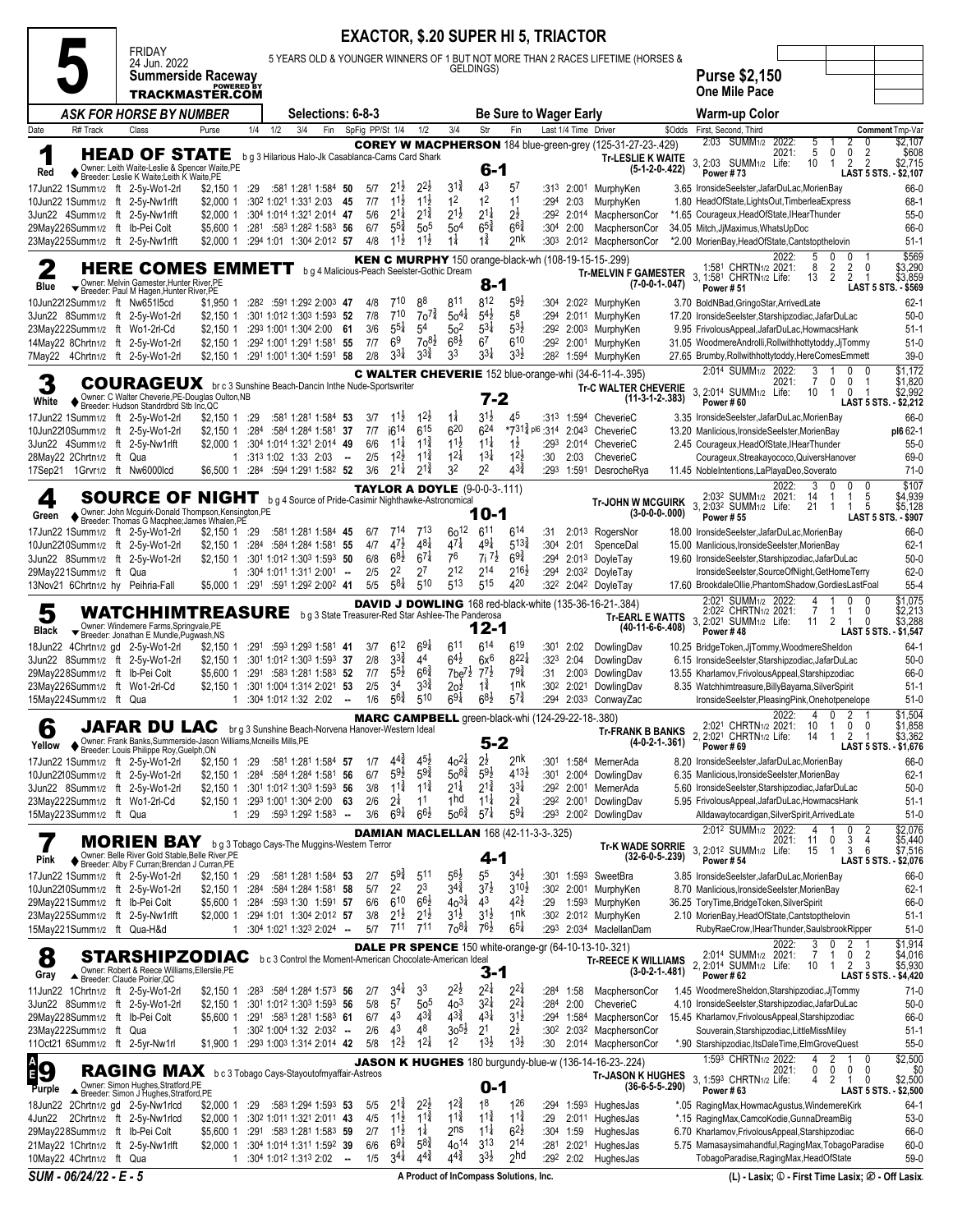|                    |                         |                                                                        |                                                                                                  |                   |                          |                                                                                              |        |                 |                                             |                                             |                                           |                                          | <b>EXACTOR, \$.20 SUPERFECTA, TRIACTOR</b>               |                         |                           |                                                                                                                                                            |        |                                                                                                            |                                                                 |                                 |
|--------------------|-------------------------|------------------------------------------------------------------------|--------------------------------------------------------------------------------------------------|-------------------|--------------------------|----------------------------------------------------------------------------------------------|--------|-----------------|---------------------------------------------|---------------------------------------------|-------------------------------------------|------------------------------------------|----------------------------------------------------------|-------------------------|---------------------------|------------------------------------------------------------------------------------------------------------------------------------------------------------|--------|------------------------------------------------------------------------------------------------------------|-----------------------------------------------------------------|---------------------------------|
|                    |                         | <b>FRIDAY</b><br>24 Jun. 2022                                          |                                                                                                  |                   |                          |                                                                                              |        |                 |                                             |                                             |                                           |                                          |                                                          |                         |                           | FILLIES & MARES N/W \$851 L5 STARTS & N/W 5 RACES LIFE AE N/W \$601 L5 +ALLOWANCES DRAW<br>INSIDE AE N/W \$1051 L5 +ALLOWANCES & N/W \$460 L3 DRAW OUTSIDE |        |                                                                                                            |                                                                 |                                 |
|                    |                         |                                                                        | Summerside Raceway                                                                               | <b>POWERED BY</b> |                          |                                                                                              |        |                 |                                             |                                             |                                           |                                          |                                                          |                         |                           |                                                                                                                                                            |        | <b>Purse \$1,900</b><br><b>One Mile Pace</b>                                                               |                                                                 |                                 |
|                    |                         |                                                                        | TRACKMASTER.COM<br><b>ASK FOR HORSE BY NUMBER</b>                                                |                   |                          | Selections: 6-3-1                                                                            |        |                 |                                             |                                             |                                           |                                          | <b>Be Sure to Wager Early</b>                            |                         |                           |                                                                                                                                                            |        | <b>Warm-up Color</b>                                                                                       |                                                                 |                                 |
| Date               | R# Track                | Class                                                                  | Purse                                                                                            | 1/4               | 1/2                      | 3/4                                                                                          | Fin    | SpFig PP/St 1/4 |                                             | 1/2                                         | 3/4                                       | Str                                      | Fin                                                      |                         | Last 1/4 Time Driver      |                                                                                                                                                            | \$Odds | First, Second, Third                                                                                       |                                                                 | Comment Tmp-Var                 |
| 1                  |                         |                                                                        | <b>LA VIE EN ROSE</b>                                                                            |                   |                          | br m 5 Malicious-Shady Kowalski-Camluck                                                      |        |                 |                                             |                                             |                                           |                                          | <b>MARC CAMPBELL</b> green-black-whi (124-29-22-18-.380) |                         |                           |                                                                                                                                                            |        | 2022:<br>3<br>1:582 SUMM <sub>1/2</sub> 2021:<br>24                                                        | 0<br>0<br>3<br>3<br>6                                           | \$527<br>\$6,230                |
| Red                |                         |                                                                        | Owner: Estate Of Glenn Emmons Mackay, Summerside, PE<br>Breeder: Eric M Johnston, Summerside, PE |                   |                          |                                                                                              |        |                 |                                             |                                             |                                           | 7-2                                      |                                                          |                         |                           | <b>Tr-LLOYD M HANNAH</b><br>$(5-0-2-1-.288)$                                                                                                               |        | 3, 1:581 CHRTN1/2 Life:<br>59<br><b>Power #55</b>                                                          | 9<br>9<br>13<br><b>LAST 5 STS. - \$703</b>                      | \$22,583                        |
|                    |                         | 17Jun22 5Summ1/2 ft F-Nw401l5cd                                        | \$1,700 1                                                                                        |                   |                          | :301 1:011 1:30 1:59                                                                         | -49    | 4/8             | $6^{8\frac{3}{4}}$                          | 50 <sup>7</sup>                             | $20^{7\frac{3}{4}}$                       | $2^7$                                    | 27                                                       | :29                     |                           | 2:003 MurphyKen                                                                                                                                            |        | *1.25 SouthfieldSkye,LaVieEnRose,ShesALover-                                                               |                                                                 | 64-0                            |
|                    |                         | 10Jun22 4Summ1/2 ft F-Nw851l5cd<br>3Jun22 9Summ1/2 ft Nw901l5cd        | \$1,900 1<br>\$2.050 1                                                                           | :28               |                          | :294 1:014 1:321 2:02<br>:59 1:294 1:594 52                                                  | - 43   | 2/6<br>3/8      | $4^{51}$<br>$55\frac{1}{2}$                 | 40 <sup>3</sup><br>$5^{4}$                  | 40 <sup>3</sup><br>$75\frac{3}{4}$        | 5 <sup>5</sup><br>$75\frac{1}{2}$        | $66\frac{1}{2}$<br>56                                    | :302<br>:30             | 2:031<br>2:01             | SweetBra<br>MurphyKen                                                                                                                                      |        | 20.10 Dorabella, ShesMagic, UltimateLongShot<br>36.40 TheBigChase, HisBoyElroy, DoubleTerror               |                                                                 | 68-1<br>$50-0$                  |
|                    |                         | 15Mav222Summ1/2 ft Qua-H&d                                             |                                                                                                  | 1                 |                          | $:30^4$ 1:03 1:32 <sup>1</sup> 2:01 <sup>1</sup> -                                           |        | 1/5             | $2^{1}\frac{1}{2}$                          | $2^2$                                       | 2 <sup>7</sup>                            | 28                                       | $3^{6}\frac{3}{4}$                                       | :29                     |                           | 2:023 DesrocheKyl                                                                                                                                          |        | DoubleTerror, ShesMagic, LaVieEnRose                                                                       |                                                                 | $51-0$                          |
|                    |                         | 4Dec21 9Chrtn1/2 ft F-Nw1001l5cd<br>27Nov2111Chrtn1/2 gd F-Nw1501l5cd  | \$1,950 1<br>\$2,200 1                                                                           | :291<br>:291      |                          | :592 1:292 1:593 62<br>:594 1:302 2:011 56                                                   |        | 2/6<br>1/6      | $2^{2\frac{1}{4}}$<br>$3^{3}\frac{1}{4}$    | $3^{1\frac{3}{4}}$<br>$43\frac{1}{4}$       | $3^{1\frac{3}{4}}$<br>43                  | $3^{1\frac{1}{2}}$<br>$42\frac{3}{4}$    | $6^{4}$<br>42                                            | :303<br>:304            |                           | 2:002 MernerAda<br>2:014 CampbellMar                                                                                                                       |        | 3.70 ThatsMiaBad, MissSangria, EveningMaelstrom<br>3.35 KilleanFinale, BetterThanMen, LockHerUp            |                                                                 | $23-1$<br>$42 - 3$              |
|                    |                         | 20Nov2110Chrtn1/2 gd F-Nw751l5cd                                       | \$1,850 1                                                                                        | :28               |                          | :564 1:281 1:593 57                                                                          |        | 8/8             | 817                                         | 818                                         | $600^{7\frac{3}{4}}$                      | $4^{4^{3}_{4}}$                          | $4^{1\frac{3}{4}}$                                       | :301                    | 2:00                      | MernerAda                                                                                                                                                  |        | 46.30 ElmGroveMistress, Thebossisagirl, MrsDragonfire                                                      |                                                                 | $37-1$                          |
|                    |                         | 13Nov2111Chrtn1/2 hy F-Nw100115cd<br>7Nov21 3Chrtn1/2 ft F-Nw1001l5cd  | \$1,950 1<br>$$1,950$ 1                                                                          | :282<br>:281      |                          | :582 1:303 2:003 56<br>:581 1:281 1:571 61                                                   |        | 5/9<br>5/8      | 6 <sup>7</sup><br>$47\frac{3}{4}$           | $70^{81}$<br>$5^{4}$                        | $50^{21}$<br>$63\frac{1}{2}$              | $2^{1\frac{3}{4}}$<br>$63\frac{3}{4}$    | $2^{4\frac{1}{4}}$<br>$41\frac{3}{4}$                    | :302<br>:284            |                           | 2:012 MernerAda<br>1:573 CampbellMar                                                                                                                       |        | 3.05 TellMeWhy,LaVieEnRose,WarraweeUlla<br>8.55 MicheleZTam, ImagineSpeed, Fusspot                         |                                                                 | $55-4$<br>$51-0$                |
|                    |                         |                                                                        |                                                                                                  |                   |                          |                                                                                              |        |                 |                                             |                                             |                                           |                                          | <b>DAMIAN MACLELLAN 168 (42-11-3-3-.325)</b>             |                         |                           |                                                                                                                                                            |        | SUMM <sub>1/2</sub> 2022:<br>2:00<br>4                                                                     | 1                                                               | \$2,040                         |
| 2                  |                         |                                                                        | RUBY RAE CROW<br>Owner: Rebecca Blaisdell, Freeland-Krista Bulger, Coleman, PE                   |                   |                          | b m 4 Well Said-Miss Real Mayo-Real Desire                                                   |        |                 |                                             |                                             |                                           |                                          |                                                          |                         |                           | <b>Tr-R KYLE WILLIAMS</b>                                                                                                                                  |        | 1:58<br>19<br>CHRTN <sub>1/2</sub> 2021:<br>3, 1:58 CHRTN1/2 Life:<br>27                                   | 2<br>3<br>5<br>3<br>$\overline{7}$<br>4                         | \$8,090<br>\$10,334             |
| Blue               |                         | 17Jun22 2Summ1/2 ft 2-5f-Wo2-3rl                                       | Breeder: Dunroven Stud Lic, Lexington, KY<br>\$2,300 1                                           |                   |                          | :293 1:001 1:30 1:59                                                                         | 54     | 4/5             | $2^{1}\frac{1}{2}$                          | 21ż                                         | 22                                        | 4-1<br>23                                | 32}                                                      | :29                     |                           | (10-1-1-2-.222)<br>1:592 MaclellanDam                                                                                                                      |        | Power #78<br>5.75 Betterthanglamor, TLsBetty, Ruby RaeCrow                                                 | LAST 5 STS. - \$2,966                                           | 66-0                            |
|                    |                         | 10Jun22 4Summ1/2 ft F-Nw851l5cd                                        | \$1,900 1                                                                                        |                   |                          | :294 1:014 1:321 2:02                                                                        | -48    | 1/6             | $2^{1\frac{1}{2}}$                          | $3^{1\frac{1}{2}}$                          | 32                                        | $2^{3\frac{1}{2}}$                       | 42                                                       | :294                    | 2:02 <sup>2</sup>         | MaclellanDam                                                                                                                                               |        | 5.70 Dorabella, ShesMagic, UltimateLongShot                                                                |                                                                 | 68-1                            |
|                    |                         | 3Jun22 5Summ1/2 ft 2-5f-Wo1-2rl                                        | \$2,150 1                                                                                        |                   |                          | :293 1:004 1:301 2:00                                                                        | - 57   | 5/7             | $11\frac{1}{2}$<br>$2^{1\frac{1}{2}}$       | 2hd<br>$2^{1\frac{1}{4}}$                   | $11\frac{1}{4}$<br>$2^{1\frac{1}{4}}$     | $11\frac{1}{2}$<br>$3^{11}$              | 1 <sup>2</sup>                                           | :294                    | 2:00                      | MacphersonCor                                                                                                                                              |        | 2.95 RubyRaeCrow,BrookdaleMaggie,Starshipsalicia                                                           |                                                                 | $55-0$                          |
|                    | 15May221Summ1/2 ft Qua  | 23May224Summ1/2 ft F-Wo1-2rl-Cd                                        | $$2.150$ 1                                                                                       | 1                 |                          | :294 1:012 1:324 2:032 47<br>$:30^4$ 1:02 <sup>1</sup> 1:32 <sup>3</sup> 2:02 <sup>4</sup> - |        | 5/5<br>7/7      | $20^{21}$                                   | $2^{1\frac{3}{4}}$                          | $2^{1\frac{1}{2}}$                        | $2^{3}$                                  | $2^{\frac{1}{4}}$<br>$1^{2^{3}}$                         | :30 <sup>2</sup><br>:30 | 2:024                     | 2:03 <sup>2</sup> MacphersonCor<br>MacphersonCor                                                                                                           |        | *.95 BrookdaleMaggie,RubyRaeCrow,PleasingPink<br>RubyRaeCrow, IHearThunder, SaulsbrookRipper               |                                                                 | $51-1$<br>$51-0$                |
|                    | 2May22 2Summ1/2 ft Qua  |                                                                        |                                                                                                  | 1                 |                          | :32 1:032 1:33 2:021                                                                         | $\sim$ | 4/4             | $3^{4}{}_{2}$                               | 34                                          | 33}                                       | 33                                       | 34                                                       | :292 2:03               |                           | MacphersonCor                                                                                                                                              |        | Dorabella, CinderAngelina, RubyRaeCrow                                                                     |                                                                 | $42-0$                          |
|                    |                         | 11Oct21 3Summ1/2 ft F-Nw501l5cd<br>3Oct21 2Summ1/2 ft Ldyslippr-Gr     | \$1,600 1<br>\$11,575 1                                                                          | :29<br>:291       |                          | :593 1:294 1:592 -<br>:593 1:284 1:581 46                                                    |        | 0/5<br>6i/6     | $\overline{\phantom{a}}$<br>3 <sup>12</sup> | $3^{54}$                                    | $46\frac{1}{2}$                           | 410                                      | scr<br>$5^{11\frac{3}{4}}$                               |                         | $:30^3$ 2:00 <sup>3</sup> | BarrieauGil                                                                                                                                                |        | .00 WrrwUll,Shidbnclwn,CndrAngin<br>58.40 StonebridgeSearch, PipingHot, MagicalLilyBear                    | scrtchd-lame 55-0                                               | $55-0$                          |
|                    |                         | 27Sep21 7Summ1/2 ft Ib-Pei Colt                                        | \$6,450 1                                                                                        | :283              |                          | :572 1:27 1:562 57                                                                           |        | 5/6             | 410                                         | 410                                         | 410                                       | 411                                      | 414                                                      | :301                    | 1:591                     | BarrieauGil                                                                                                                                                |        | 5.70 KckGirlies, MagicalLilyBear, SlightlyTwisted                                                          |                                                                 | $62 - 1$                        |
| 3                  |                         |                                                                        | <b>BETTERTHANGLAMOR</b> b m 4 Betterthancheddar-Windsong Glamorous-Astreos                       |                   |                          |                                                                                              |        |                 |                                             |                                             |                                           |                                          |                                                          |                         |                           | <b>KEN C MURPHY</b> 150 orange-black-wh (108-19-15-15-.299)                                                                                                |        | 1:584 SUMM <sub>1/2</sub> 2022:<br>15<br>2021:<br>11                                                       | 4<br>-1<br>0<br>3<br>3                                          | \$15,495<br>\$8,070             |
| White              |                         |                                                                        | Owner: Joanne & Marion Stewart, Albany, PE                                                       |                   |                          |                                                                                              |        |                 |                                             |                                             |                                           | 3-1                                      |                                                          |                         |                           | Tr-LESTER V STEWART<br>$(3-2-0-0-.666)$                                                                                                                    |        | 4, 1:584 SUMM <sub>1/2</sub> Life:<br>26<br>Power #60                                                      | 4<br>4<br>$\overline{4}$<br>LAST 5 STS. - \$2,765               | \$23,565                        |
|                    |                         | 17Jun22 2Summ1/2 ft 2-5f-Wo2-3rl                                       | Breeder: Vernon A Cochrane, Dundas, ON<br>\$2,300 1                                              |                   |                          | :293 1:001 1:30 1:59                                                                         | 56     | 5/5             | $56\frac{3}{4}$                             | $56\frac{3}{4}$                             | $30^{7}$                                  | 34                                       | 1nk                                                      |                         | :273 1:59                 | MurphyKen                                                                                                                                                  |        | 2.75 Betterthanglamor, TLsBetty, Ruby RaeCrow                                                              |                                                                 | 66-0                            |
|                    |                         | 10Jun22 2Summ1/2 ft 2-5f-Wo1-2rl                                       | $$2,150$ 1                                                                                       |                   |                          | :292 1:00 1:29 1:584                                                                         | 65     | 2/5             | $1^{1}\frac{1}{2}$                          | $11\frac{1}{2}$                             | 11                                        | $1\frac{3}{4}$                           | $11\frac{1}{4}$                                          | :294                    |                           | 1:584 MurphyKen                                                                                                                                            |        | 4.65 Betterthanglamor, Cantstopthelovin, Pleasing Pink                                                     |                                                                 | 68-1                            |
|                    |                         | 3Jun22 5Summ1/2 ft 2-5f-Wo1-2rl<br>15May22 4Flmd1/2 ft F-7000clmcd     | \$2,150 1<br>\$4,600 1                                                                           |                   |                          | :293 1:004 1:301 2:00<br>:274 :572 1:263 1:563 60                                            | -54    | 4/7<br>1/7      | $4^{4^{3}_{4}}$<br>2 <sup>2</sup>           | $40^{21}$<br>$2^{1\frac{3}{4}}$             | $300^{11}$<br>32                          | $3^{1\frac{3}{4}}$<br>44                 | $4^{2}\frac{1}{2}$<br>46                                 | :30<br>:304             |                           | 2:002 MernerAda<br>1:574 HenryTra                                                                                                                          |        | *1.40 RubyRaeCrow,BrookdaleMaggie,Starshipsalicia<br>9.35 KdRoses, Larjon Lena, Three Gems                 |                                                                 | $55-0$<br>$75-0$                |
| 7May22             |                         | 4Flmd1/2 ft F-Nw2r15000l                                               | \$8,600 1                                                                                        |                   |                          | :281 :58 1:273 1:57                                                                          |        | 0/8             |                                             |                                             |                                           |                                          | scr                                                      |                         |                           |                                                                                                                                                            |        | .00 JmrSprtyMI, JttrsBttr, EnhrnIsFnkI                                                                     | scrtchd-sick 50-0                                               |                                 |
| 30Apr22            |                         | 3Flmd1/2 ft F-Nw2r15000l<br>7Flmd1/2 ft F-Nw2r15000l                   | \$8,600 1<br>\$8,600 1                                                                           | :284              |                          | :291 1:001 1:291 1:591 55<br>:573 1:284 2:00                                                 | -55    | 5/9<br>1/7      | $7^{7}$<br>$3^{44}$                         | $8^{7}$<br>$36\frac{1}{2}$                  | 96‡<br>$4^{24}$                           | 87<br>53                                 | 86<br>56                                                 | :30                     |                           | 2:00 <sup>2</sup> DesrocheRya<br>2:011 DesrocheRya                                                                                                         |        | 33.85 WineAndCheese, MyStandards, MillionAngels                                                            |                                                                 | 46-0                            |
| 23Apr22<br>26Mar22 |                         | 7Flmd1/2 ft F-Nw2r15000l                                               | \$8,600 1                                                                                        | :284              |                          | :584 1:281 1:584 48                                                                          |        | 8/9             | 9 <sup>15</sup>                             | g14                                         | g14                                       | g18                                      | $9^{24}$                                                 | :314<br>:323            |                           | 2:033 DesrocheRya                                                                                                                                          |        | 48.95 TwinkleInHereye, WindsunMartini, MyStandards<br>77.80 Clover, MissMAK, Sheilas Brush                 |                                                                 | $42 - 0$<br>$35-1$              |
|                    |                         | 5Mar22 10Flmd1/2 ft F-Nw2r15500I                                       | \$8,600 1                                                                                        | :284              |                          | :583 1:283 2:001 62                                                                          |        | 1/9             | $4^{3\frac{1}{4}}$                          | 4 <sup>4</sup>                              | $30^{21}$                                 | $2^{\frac{1}{2}}$                        | 31                                                       |                         |                           | :312 2:002 MooreTyl                                                                                                                                        |        | 9.85 Havartiwon, WineAndCheese, Betterthanglamor                                                           |                                                                 | $35-0$                          |
| 4                  |                         | SHES MAGIC                                                             |                                                                                                  |                   |                          | b m 5 Hes Watching-Lido Magic-Somebeachsomewhere                                             |        |                 |                                             |                                             |                                           |                                          |                                                          |                         |                           | <b>COREY W MACPHERSON</b> 184 blue-green-grey (125-31-27-23-.429)<br><b>Tr-DUANE E MAC EACHERN</b>                                                         |        | 2022:<br>4<br>1:562 GEOD5/8 2021:<br>21                                                                    | 0<br>2<br>$\overline{1}$<br>4                                   | \$575<br>\$8,495                |
| Green              |                         | Owner: Allen Gaudet, Summerside, PE                                    | ▼ Breeder: David M Lumsden, Ancaster, ON                                                         |                   |                          |                                                                                              |        |                 |                                             |                                             |                                           | 6-1                                      |                                                          |                         |                           | $(8-2-2-0-388)$                                                                                                                                            |        | 4, 1:56 <sup>2</sup> GEOD <sub>5/8</sub><br>$\overline{7}$<br>Life:<br>56<br>Power #54                     | 5<br>7<br><b>LAST 5 STS. - \$783</b>                            | \$37,793                        |
|                    |                         | 17Jun22 8Summ1/2 ft Nw901l5cd                                          | \$2,000 1                                                                                        |                   |                          | :292 1:01 1:31 2:001 48                                                                      |        | 3/6             | 46                                          | 40 <sup>3</sup>                             | $40^{2\frac{3}{4}}$                       | $3^{1\frac{1}{2}}$                       | $5^{24}$                                                 | :291                    |                           | 2:004 HughesJas                                                                                                                                            |        | 9.15 TheYingyang, SilverJake, ArrivedLate                                                                  |                                                                 | 64-0                            |
|                    |                         | 10Jun22 4Summ1/2 ft F-Nw851l5cd<br>29May223Summ1/2 ft Nw1351l5cd       | \$1,900 1<br>\$2,300 1                                                                           |                   |                          | :294 1:014 1:321 2:02<br>$:271:5611:2541:57$ 37                                              | 49     | 5/6<br>1/8      | $11\frac{1}{2}$<br>$5^{9}\frac{1}{2}$       | $1\frac{3}{4}$<br>$6^{12}$                  | $11\frac{1}{4}$<br>813                    | $13\frac{1}{2}$<br>822                   | $2\frac{1}{2}$<br>$8^{32}$                               | :294<br>:35             |                           | 2:02 HughesJas<br>2:03 <sup>2</sup> MacphersonCor                                                                                                          |        | 8.85 Dorabella, ShesMagic, UltimateLongShot                                                                |                                                                 | $68-1$                          |
|                    |                         | 23May228Summ1/2 ft Nw135115cd                                          | $$2,300$ 1                                                                                       |                   | :302 1:02 1:314 2:004 52 |                                                                                              |        | 3/6             | 56                                          | $5^{4*}$                                    | $6^{3}\frac{1}{4}$                        | $6^{3}\frac{1}{2}$                       |                                                          |                         |                           |                                                                                                                                                            |        |                                                                                                            |                                                                 |                                 |
|                    | 15May222Summ1/2 ft Qua  |                                                                        |                                                                                                  |                   |                          |                                                                                              |        |                 |                                             |                                             |                                           |                                          | $6^{7}$                                                  | :30                     |                           | 2:022 MacphersonCor                                                                                                                                        |        | 9.05 MandoFun.Flowersonthebeach.BetterThanCash<br>6.05 Coasttocoastshark, ElroyShiner, GringoStar          |                                                                 | 66-0<br>$51-1$                  |
|                    |                         |                                                                        |                                                                                                  | 1                 |                          | $:30^4$ 1:03 1:32 <sup>1</sup> 2:01 <sup>1</sup> -                                           |        | 4/5             | $44\frac{1}{4}$                             | $4^{5\frac{1}{4}}$                          | 30 <sup>8</sup>                           | $38\frac{1}{2}$                          | 26                                                       | :283                    |                           | 2:02 <sup>2</sup> MacphersonCor                                                                                                                            |        | DoubleTerror,ShesMagic,LaVieEnRose                                                                         |                                                                 | $51-0$                          |
|                    |                         | 6Nov21 11Chrtn1/2 ft F-Pref-3-Cd<br>1Nov21 12Summ1/2 ft F-Nw1501l5cd   | \$2,600 1<br>\$2,200 1                                                                           | :282<br>:281      |                          | :582 1:274 1:572 63<br>:583 1:282 1:582 63                                                   |        | 1/7<br>6/7      | $5^{61}$<br>$3^{4}$                         | $7^{5\frac{1}{4}}$<br>33                    | $7^{41}$<br>$5^{3}\frac{1}{2}$            | $7^{2^{3}_{4}}$<br>$5^{31}$              | $4^{2^{3}_{4}}$                                          | $:29^2$ 1:58            | :293 1:583                | MacphersonCor<br>MacphersonCor                                                                                                                             |        | 11.20 BetterBeInLove, IIITellMeMa, KilleanFinale<br>4.45 PlainJane, LyonsJennielee, ShesMagic              |                                                                 | 46-0<br>$55-0$                  |
|                    |                         | 25Oct2111Summ1/2 ft Nw1501l5cd                                         | \$2,500 1                                                                                        | :28               |                          | :591 1:283 1:573 63                                                                          |        | 1/6             | 33                                          | $43\frac{1}{4}$                             | $5^{3\frac{1}{4}}$                        | $5^{3}\frac{1}{2}$                       | $3^{1\frac{1}{2}}$<br>$4^{1\frac{3}{4}}$                 | :284                    | 1:58                      | MacphersonCor                                                                                                                                              |        | 2.65 ElmGroveMistress, Theycallmedude, PictonianStorm                                                      |                                                                 | 48-0                            |
|                    |                         | 18Oct2111Summ1/2 ft Nw901l5cd                                          | \$1,900 1                                                                                        | :273              |                          | :591 1:283 1:582 63                                                                          |        | 7/8             | $5^{9\frac{1}{4}}$                          | $40^{3}\frac{1}{2}$                         | 20 <sup>1</sup>                           | 2 <sub>hd</sub>                          | $11\frac{1}{4}$                                          | :294                    |                           | 1:582 MacphersonCor                                                                                                                                        |        | 14.25 ShesMagic, GringoStar, ArrivedLate                                                                   |                                                                 | $55-0$                          |
| 5                  |                         |                                                                        | <b>SOUTHFIELD SKYE</b><br>Owner: Southfield Farms Inc, Summerside, PE                            |                   |                          | b m 4 Stonebridge Terror-Southfield Sarah-Drop Off                                           |        |                 |                                             |                                             |                                           |                                          |                                                          |                         |                           | <b>JASON K HUGHES</b> 180 burgundy-blue-w (136-14-16-23-.224)<br><b>Tr-KEITH W CAMPBELL</b><br>$(12-1-2-0-175)$                                            |        | 1:59 SUMM1/2 2022:<br>4<br>1:572 TRURO1/2 2021:<br>13<br>2, 1:563 SUMM1/2 Life:<br>25                      | 0<br>0<br>$\overline{1}$<br>1<br>-1<br>5<br>3<br>$\overline{2}$ | \$1,077<br>\$9,114<br>\$27,149  |
| Black              |                         | Breeder: Southfield Farms Inc,PE<br>17Jun22 5Summ1/2 ft F-Nw401l5cd    | \$1,700 1                                                                                        |                   |                          | :301 1:011 1:30 1:59                                                                         | - 57   | 2/8             | $1^{1}\frac{1}{2}$                          | $11\frac{3}{4}$                             | $17\frac{3}{4}$                           | $8 - 1$<br>1 <sup>7</sup>                | $1^{7}\frac{3}{4}$                                       | :29                     | 1:59                      | MernerAda                                                                                                                                                  |        | Power #58<br>1.30 SouthfieldSkye,LaVieEnRose,ShesALover-                                                   | LAST 5 STS. - \$1,281                                           | 64-0                            |
|                    |                         | 10Jun22 5Summ1/2 ft F-Nw40115cd                                        | \$1,700 1                                                                                        | :284              |                          | :584 1:292 2:002 43                                                                          |        | 5/7             | $30^{21}$                                   | 2 <sup>0</sup>                              | $30^{7\frac{1}{4}}$                       | 411                                      | $6^{14}$                                                 | :322                    | 2:031                     | McguiganMic                                                                                                                                                |        | 3.80 DustylaneZambucca,CinderAngelina,ShesALover                                                           |                                                                 | 68-1                            |
|                    |                         | 3Jun22 1Summ1/2 ft F-Nw601l5cd                                         | \$1,750 1                                                                                        | :294              |                          | :591 1:294 2:00                                                                              | - 53   | 6/8             | $40^{3\frac{3}{4}}$                         | $20\frac{1}{2}$                             | $20^{\frac{3}{4}}$                        | $3^{1\frac{3}{4}}$                       | $4^{4^{3}_{4}}$                                          | :31                     | 2:01                      | MernerAda                                                                                                                                                  |        | 11.45 Dorabella, Mermaid Magic, Dustylane Zambucca                                                         |                                                                 | $55-1$                          |
|                    | 23May223Summ1/2 ft Qua  | 29May225Summ1/2 ft F-Nw401l5cd                                         | \$1,750 1                                                                                        | :293<br>1         |                          | :304 1:021 1:322 2:02 40<br>:591 1:292 1:583 -                                               |        | 7i/8<br>4/5     | $5^{6}\frac{1}{2}$<br>$10^{3}$              | 50 <sup>5</sup><br>1 <sup>2</sup>           | $400^{21}$<br>$11\frac{3}{4}$             | 54<br>$11\frac{1}{2}$                    | $5^{4^{3}_{4}}$<br>$2^{21}$                              | :301<br>:293 1:59       | 2:03                      | MernerAda<br>MernerAda                                                                                                                                     |        | *.45 FinerThings, Dorabella, ShesALover<br>Therealprincess, Southfield Skye, Pineapple Express             |                                                                 | 66-0<br>$51-1$                  |
|                    | 15May223Summ1/2 ft Qua  |                                                                        |                                                                                                  | :29<br>1          |                          | :593 1:292 1:583 -                                                                           |        | 6/6             | 45                                          | $30^{11}$                                   | 67                                        | 6 <sup>11</sup>                          | $6^{23\frac{3}{4}}$                                      |                         |                           | :323 2:032 MacphersonCor                                                                                                                                   |        | Alldawaytocardigan, SilverSpirit, ArrivedLate                                                              |                                                                 | $51-0$                          |
|                    |                         | 18Oct21 9Summ1/2 ft Nw751l5cd<br>10Oct21 9Chrtn1/2 ft Atss-Brcrown     | \$1,700 1<br>\$25,000 1                                                                          | :291<br>:28       |                          | :582 1:282 1:582 62<br>:561 1:252 1:551 61                                                   |        | 6/6<br>2/8      | $40^{3}\frac{1}{2}$<br>$3^{34}$             | $30^{24}$<br>$30^{24}$                      | $20\overline{2}$<br>$80^{5\frac{3}{4}}$   | $3^{1\frac{3}{4}}$<br>86                 | $3^{11}$<br>$8^{8}\frac{3}{4}$                           | :301<br>:302 1:57       | 1:583                     | HughesJas<br>DoucetRed                                                                                                                                     |        | 1.75 CLSportaction, JKCowboy, Southfield Skye<br>40.35 WoodmereLeah, TobinsBrownie, Mystifying             |                                                                 | $55-0$<br>59-0                  |
|                    |                         | 3Oct21 12Summ1/2 ft Ldyslippr-Go                                       | \$23,100 1                                                                                       | :283              |                          | :574 1:274 1:56                                                                              | 59     | 6/7             | 711                                         | 7o <sup>7</sup>                             | $50^{4}$                                  | $6^{6}\frac{3}{4}$                       | $7^{10}$                                                 | :291                    | 1:58                      | MernerAda                                                                                                                                                  |        | 19.80 TobinsBrownie, OutrageousSong, SlightlyTwisted                                                       |                                                                 | $55-0$                          |
| 6                  |                         |                                                                        | <b>ROCK THE BABY</b><br>Owner: Windemere Farms, Springvale, PE                                   |                   |                          | br m 7 Rockin Image-Ya Baby-The Panderosa                                                    |        |                 |                                             |                                             |                                           |                                          |                                                          |                         |                           | <b>DAVID J DOWLING</b> 168 red-black-white (135-36-16-21-.384)<br><b>Tr-EARL E WATTS</b>                                                                   |        | 2:00 CHRTN1/2 2022:<br>9<br>1:562 CHRTN1/2 2021:<br>31<br>4, 1:54 <sup>2</sup> SCD <sub>5/8</sub><br>Life: | 2<br>2<br>$\overline{2}$<br>6<br>6<br>139 24 17 25              | \$4,368<br>\$9,358<br>\$100,328 |
| Yellow             |                         | Breeder: Victory Hill Farm Inc, IN                                     |                                                                                                  |                   |                          |                                                                                              |        |                 |                                             |                                             |                                           | $5 - 2$                                  |                                                          |                         |                           | $(40-11-6-6-.408)$                                                                                                                                         |        | <b>Power #53</b>                                                                                           | LAST 5 STS. - \$1,301                                           |                                 |
| 9Jun22             |                         | 16Jun22 12Chrtn1/2 ft F-Nw1561l5cd<br>9Chrtn1/2 gd F&m-Pref3-Cd        | \$2,300 1<br>\$2,700 1                                                                           | :284<br>:284      |                          | :591 1:284 1:57<br>:583 1:284 1:574 61                                                       | 62     | 2/7<br>2/6      | 3 <sup>3</sup><br>3 <sup>3</sup>            | $4^{2}\frac{3}{4}$<br>$3^{2^{\frac{3}{4}}}$ | $5^{3\frac{1}{4}}$<br>$5^{31}$            | $5^{3}\frac{1}{2}$<br>$4^{4}\frac{1}{2}$ | $6^{5\frac{1}{4}}$<br>$5^{13}\frac{1}{2}$                | :283<br>:31             | 1:58                      | BarrieauGil<br>2:002 MurphyKen                                                                                                                             |        | .00e JmSportsfan, WoodmereRollily, BetterThanMen<br>1.85 ElmGroveMistress, FillyFortySeven, MiamiSeelster  |                                                                 | 66-0<br>$62 - 2$                |
| 2Jun22             |                         | 9Chrtn1/2 ft F-Nw180115cd                                              | \$2,700 1                                                                                        | :284              |                          | :584 1:273 1:561 71                                                                          |        | 2/5             | $2^{1\frac{3}{4}}$                          | $3^{1\frac{3}{4}}$                          | $2^{1\frac{1}{4}}$                        | $2^{1\frac{1}{4}}$                       | $3^{1\frac{3}{4}}$                                       | :284                    |                           | 1:563 MurphyKen                                                                                                                                            |        | 2.90 ElmGroveMistress, IllTellMeMa, RockTheBaby                                                            |                                                                 | $51-1$                          |
|                    |                         | 26May22 7Chrtn1/2 ft F-Nw1801l5cd<br>19May22 6Chrtn1/2 ft F-Nw1551l5cd | \$2,600 1<br>$$2,400$ 1                                                                          | :284              |                          | :582 1:284 1:572 64<br>:30 1:00 1:294 1:572 65                                               |        | 3/5<br>5/5      | $2^{1\frac{3}{4}}$<br>$5^{5\frac{1}{4}}$    | $2^{1\frac{1}{2}}$<br>56                    | $3^{1\frac{1}{2}}$<br>$50^{3\frac{3}{4}}$ | $2^{1\frac{1}{2}}$<br>$4^{4}$            | $2^{1\frac{3}{4}}$<br>4 <sup>4</sup>                     | :284                    | :273 1:581                | 1:574 MurphyKen<br>MurphyKen                                                                                                                               |        | 2.50 ElmGroveMistress, RockTheBaby, IllTellMeMa<br>8.70 MsMoyse, ElmGroveMistress, The Time To Win         |                                                                 | $60 - 0$<br>53-0                |
|                    |                         | 7May22 6Chrtn1/2 ft F&m-Pref3-Cd                                       | \$2,850 1                                                                                        |                   |                          | :292 :582 1:274 1:561 67                                                                     |        | 2/6             | $66\frac{1}{2}$                             | $50^{4}$                                    | $50^{4}$                                  | $65\frac{3}{4}$                          | 510                                                      |                         |                           | :293 1:581 MurphyKen                                                                                                                                       |        | 15.35 TobinsBrownie, Ladylike, ElmGroveMistress                                                            |                                                                 | $39-0$                          |
|                    | 3May22 8Chrtn1/2 ft Qua | 31Jan22 5Chrtn1/2 ft F-Pref-3-Cd                                       | \$2,500 1                                                                                        | :294<br>1         |                          | $:593$ 1:303 1:593 $-$                                                                       | - 75   | 4/6<br>2/6      | $5^{9\frac{3}{4}}$<br>$3^{5\frac{1}{4}}$    | $5^{10}$                                    | $50^{51}$<br>40 <sup>3</sup>              | $4^{3}\frac{1}{2}$<br>$1\frac{1}{4}$     | $3^{1\frac{1}{2}}$                                       | :281<br>:283            |                           | 1:594 DowlingDav                                                                                                                                           |        | ElmGroveMistress, ShesInTheMoment, RockTheBaby<br>6.50 RockTheBaby,OakwoodCorallr,TellMeWhy                |                                                                 | $50-0$<br>$50-1$                |
|                    | SUM - 06/24/22 - E - 6  | 22Jan22 4Chrtn1/2 ft F-Pref-3-Cd                                       | \$2,500 1                                                                                        |                   |                          | :292 1:003 1:304 2:00<br>:301 1:002 1:31 2:003 65                                            |        | 3/6             | $56\frac{1}{2}$                             | $5^{4\frac{1}{4}}$<br>6o <sup>4</sup>       | $500^{21}$                                | $5^{14}$                                 | $1^{2}\frac{1}{2}$<br>2‡                                 | :291                    | 2:00                      | MurphyKen<br>2:003 MurphyKen                                                                                                                               |        | 15.10 IIITellMeMa, RockTheBaby, TellMeWhy                                                                  |                                                                 | $10 - 0$                        |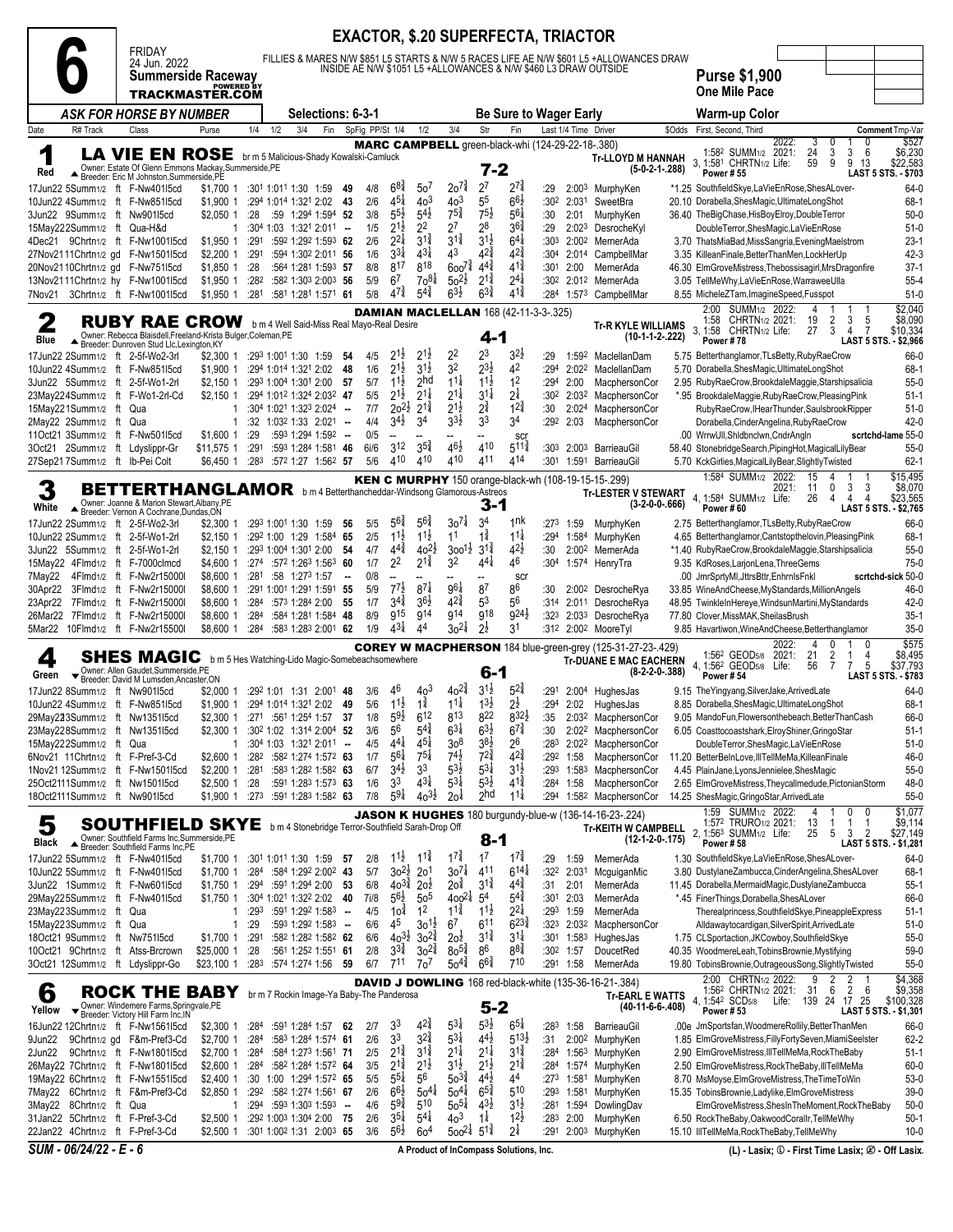## **EXACTOR, \$.20 SUPERFECTA, TRIACTOR**

|         |                                                                  |                                                                                                                           |                         |                   |     |                                                                                         |        |                 |                                          |                                       |                                   |                                          | EXACTOR, \$.20 SUPERFECTA, TRIACTOR                |                          |                      |                                                                                        |        |                                                                                                                                 |                      |
|---------|------------------------------------------------------------------|---------------------------------------------------------------------------------------------------------------------------|-------------------------|-------------------|-----|-----------------------------------------------------------------------------------------|--------|-----------------|------------------------------------------|---------------------------------------|-----------------------------------|------------------------------------------|----------------------------------------------------|--------------------------|----------------------|----------------------------------------------------------------------------------------|--------|---------------------------------------------------------------------------------------------------------------------------------|----------------------|
|         |                                                                  | FRIDAY<br>24 Jun. 2022                                                                                                    |                         |                   |     |                                                                                         |        |                 |                                          |                                       |                                   |                                          |                                                    |                          |                      | N/W \$1101 L5 STARTS +ALLOWANCES AE N/A \$220 PS IN 2022 OR L10                        |        |                                                                                                                                 |                      |
|         |                                                                  | <b>Summerside Raceway</b>                                                                                                 |                         |                   |     |                                                                                         |        |                 |                                          |                                       |                                   |                                          |                                                    |                          |                      |                                                                                        |        | <b>Purse \$2,100</b>                                                                                                            |                      |
|         |                                                                  | TRACKMASTER.COM                                                                                                           |                         | <b>POWERED BY</b> |     |                                                                                         |        |                 |                                          |                                       |                                   |                                          |                                                    |                          |                      |                                                                                        |        | <b>One Mile Pace</b>                                                                                                            |                      |
|         |                                                                  | <b>ASK FOR HORSE BY NUMBER</b>                                                                                            |                         |                   |     | Selections: 6-1-4                                                                       |        |                 |                                          |                                       |                                   |                                          | <b>Be Sure to Wager Early</b>                      |                          |                      |                                                                                        |        | Warm-up Color                                                                                                                   |                      |
| Date    | R# Track                                                         | Class                                                                                                                     | Purse                   | 1/4               | 1/2 | Fin<br>3/4                                                                              |        | SpFig PP/St 1/4 |                                          | 1/2                                   | 3/4                               | Str                                      | Fin                                                |                          | Last 1/4 Time Driver |                                                                                        | \$Odds | First, Second, Third                                                                                                            | Comment Tmp-Var      |
|         |                                                                  |                                                                                                                           |                         |                   |     |                                                                                         |        |                 |                                          |                                       |                                   |                                          |                                                    |                          |                      | DAVID J DOWLING 168 red-black-white (135-36-16-21-.384)                                |        | 2:00 SUMM <sub>1/2</sub> 2022:<br>9                                                                                             | \$1,726              |
| 1       |                                                                  | <b>SPORTS ZIPPER</b>                                                                                                      |                         |                   |     | b h 4 Sportswriter-Zip-Always a Virgin                                                  |        |                 |                                          |                                       |                                   |                                          |                                                    |                          |                      | <b>Tr-CLAIR P SWEET</b>                                                                |        | 1:572 HNVR <sub>1/2</sub> 2021:<br>25<br>7<br>1<br>3, 1:572 HNVR1/2 Life:<br>42<br>8<br>$\overline{2}$<br>2                     | \$22,666<br>\$27,762 |
| Red     |                                                                  | Owner: Clair Sweet, O'Leary, PE<br>▼ Breeder: Spring Haven Farm, Utica, OH                                                |                         |                   |     |                                                                                         |        |                 |                                          |                                       |                                   | 3-1                                      |                                                    |                          |                      | $(7-1-0-1-190)$                                                                        |        | Power #49<br>LAST 5 STS. - \$1,403                                                                                              |                      |
|         |                                                                  | 17Jun2211Summ1/2 ft Nw1101l5cd                                                                                            | \$2.1001                |                   |     | $:27^4$ $:57^2$ 1:27 <sup>2</sup> 1:56 <sup>3</sup> 54                                  |        | 3/8             | 711<br>$5^{9}\frac{1}{2}$                | 813                                   | 813                               | 812<br>$5^{9\frac{1}{4}}$                | 715                                                | :293                     | 1:593                | SweetBra                                                                               |        | 28.25 RymarJimbo, HeartAndSoul, DoubleTerror                                                                                    | 64-0                 |
|         | 3Jun22 9Summ1/2 ft Nw901l5cd                                     | 10Jun22 8Summ1/2 ft Nw1101l5cd                                                                                            | \$2,100 1<br>\$2,050 1  | :282<br>:28       |     | :58 1:27 1:562 65<br>:59 1:294 1:594 56                                                 |        | 5/6<br>6/8      | 810                                      | $5^{7}$<br>$60^{6}$                   | 511<br>$40^{24}$                  | $5^{3}\frac{3}{4}$                       | $5^{12}\frac{1}{2}$<br>43}                         | :293<br>:30              |                      | 1:584 DowlingDav<br>2:00 <sup>2</sup> DowlingDav                                       |        | 6.15 HisBoyElroy, DoubleTerror, TylersBeachBoy<br>9.15 TheBigChase, HisBoyElroy, DoubleTerror                                   | $62-1$<br>$50-0$     |
|         |                                                                  | 29May223Summ1/2 ft Nw1351l5cd                                                                                             | \$2,300 1               | :271              |     | $:56^1$ 1:25 <sup>4</sup> 1:57 61                                                       |        | 3/8             | $7^{14}$                                 | 715                                   | $60^{12}$                         | $6^{11}$                                 | 48‡                                                | :30 <sup>3</sup>         |                      | 1:584 DowlingDav                                                                       |        | 3.15 MandoFun, Flowersonthebeach, Better ThanCash                                                                               | 66-0                 |
|         | 23May221Summ1/2 ft Nw651l5s                                      |                                                                                                                           | \$1,900 1               |                   |     | :301 1:004 1:304 2:00 64                                                                |        | 3/6             | $2^{1\frac{1}{2}}$                       | $2^{1\frac{1}{2}}$                    | $2^{1\frac{1}{4}}$                | 2hd                                      | $1\frac{3}{4}$                                     | :29                      | 2:00                 | DowlingDav                                                                             |        | *2.00 SportsZipper, HisBoyElroy, ArrivedLate                                                                                    | $51-1$               |
|         | 14May22 6Chrtn1/2 ft Nw651l5cd                                   |                                                                                                                           | \$1,900 1               | :301              |     | :594 1:284 1:581 57                                                                     |        | 2/8             | $3^{3}\frac{1}{2}$                       | $43\frac{1}{4}$                       | $45\frac{1}{2}$                   | $46\frac{1}{2}$                          | $36\frac{1}{2}$                                    | :293                     |                      | 1:592 DowlingDav                                                                       |        | 6.90 AdkinsHanover, Three Truths, Sports Zipper                                                                                 | $51-0$               |
|         | 7May22 7Chrtn1/2 ft Nw651l5cd<br>30Apr22 9Chrtn1/2 sy            | Qua                                                                                                                       | \$1,900 1               | $\mathbf{1}$      |     | :284 :573 1:272 1:571 60<br>:312 1:031 1:341 2:041 --                                   |        | 5/7<br>2/6      | $69\frac{1}{2}$<br>$69\frac{3}{4}$       | 715<br>611                            | $70^{13}$<br>614                  | 612<br>$6^{17}$                          | 511<br>$6^{24}$                                    | :292<br>:32              | 2:09                 | 1:592 DowlingDav<br>DowlingDav                                                         |        | 7.20 TylersBeachBoy, ThreeTruths, ApplecorpHanover<br>DylanSam, UniqueBeach, Arnoldthepaperboy                                  | $39-0$<br>$35 - 4$   |
| 12Jan22 |                                                                  | 3Lon1/2 ft 7000clmcd                                                                                                      |                         |                   |     | \$4,200 1 :291 :591 1:283 1:593 59                                                      |        | 1/7             | $3^{11}$                                 | $3^{14}$                              | $42\frac{3}{4}$                   | 44                                       | $67\frac{1}{4}$                                    | :31 <sup>4</sup>         | 2:01                 | FillionSam                                                                             |        | 7.05 HolyChip, TownshipWilly, EataamsSportsbaby                                                                                 | $30-0$               |
|         |                                                                  |                                                                                                                           |                         |                   |     |                                                                                         |        |                 |                                          |                                       |                                   |                                          | MARC CAMPBELL green-black-whi (124-29-22-18-.380)  |                          |                      |                                                                                        |        | 1:59 CHRTN1/2 2022:<br>$\mathbf{0}$<br>3<br>0                                                                                   | $$900$<br>\$6,324    |
| 2       |                                                                  | LIKELY TO WIN (L) b g 12 Western Terror-Light Dreams-Dream Away                                                           |                         |                   |     |                                                                                         |        |                 |                                          |                                       |                                   |                                          |                                                    |                          |                      | <b>Tr-MARK A MACDONELL</b>                                                             |        | 1:573 SUMM1/2 2021:<br>26<br>4<br>$\overline{4}$<br>4<br>3, 1:554 CHRTN1/2 Life: 282 57 38 34                                   | \$92,021             |
| Blue    |                                                                  | Owner: Blenise Young-Lester & Jeffrey Campbell, NS<br>▲ Breeder: Goldfinger Enterprises, FL                               |                         |                   |     |                                                                                         |        |                 |                                          |                                       |                                   | $6-1$                                    |                                                    |                          |                      | $(3-1-0-0-.333)$                                                                       |        | <b>Power #55</b><br>LAST 5 STS. - \$1,060                                                                                       |                      |
|         | 18Jun22 6Chrtn1/2 gd Nw451l5cd                                   |                                                                                                                           | \$1,800 1               | :283              |     | $:58^2$ 1:28 <sup>3</sup> 1:59 56                                                       |        | 2/7             | $1^{1}\frac{1}{2}$                       | 11                                    | 1 <sup>2</sup>                    | $1^{3\frac{1}{4}}$                       | $11\frac{1}{2}$                                    | :302                     | 1:59                 | MernerAda                                                                              | L.     | *.95 LikelyToWin,DividendDay,StonebridgeSting                                                                                   | $64-1$               |
|         | 11Jun22 11Chrtn1/2 ft Nw651l5cd<br>26May22 3Chrtn1/2 ft Qua      |                                                                                                                           | \$1,950 1<br>1          |                   |     | $:274$ $:562$ 1:271 1:571 50<br>:293 1:003 1:304 2:00                                   | $\sim$ | 8/8<br>2/5      | 815<br>1 <sup>2</sup>                    | 811<br>$11\frac{1}{2}$                | $6^{4}$<br>$2^{11}$               | $7^{61}$<br>$3^{1\frac{1}{2}}$           | $7^{11}\frac{1}{2}$<br>$3^{2}\frac{3}{4}$          |                          |                      | :312 1:592 MernerAda<br>:293 2:003 CampbellMar                                         |        | L 28.25 RockinNovel, CindysPartyBoy, AdkinsHanover<br>MrRielly, OutrageousStyle, LikelyToWin                                    | 68-0<br>66-0         |
| 9Jan22  |                                                                  | 3Chrtn1/2 gd Nw901l5cd                                                                                                    | \$1,950 1               |                   |     | :284 :593 1:303 2:014 58                                                                |        | 4/6             | $11\frac{1}{4}$                          | $11\frac{1}{2}$                       | 2hd                               | $2^{\frac{1}{4}}$                        | 63                                                 |                          |                      | :314 2:022 DowlingDav                                                                  |        | 2.20 HarbourliteJerry, BrookdaleOllie, WoodmereSoul                                                                             | $28-2$               |
|         |                                                                  | 31Dec21 7Chrtn1/2 sy Nw1301l5cd                                                                                           | $$2,200$ 1              |                   |     | :291 1:001 1:302 2:003 60                                                               |        | 4/6             | $4^{4^{3}_{4}}$                          | $20^{14}$                             | $20^{11}$                         | 31                                       | $6^{41}$                                           | :304                     |                      | 2:012 DowlingDav                                                                       |        | 21.90 SportsRoyalty, GringoStar, WinterBlast                                                                                    | $32 - 2$             |
|         |                                                                  | 19Dec21 4Chrtn1/2 ft Nw1161l5cd                                                                                           | \$2,000 1               |                   |     | :283 :584 1:283 1:574 56                                                                |        | 6/6             | $50^{8}$                                 | $5^{4}$                               | 4 <sub>0</sub> 3                  | $43\frac{3}{4}$                          | 47                                                 | :30                      |                      | 1:591 DowlingDav                                                                       |        | 3.75 GringoStar, HarbourliteJerry, JKCowboy                                                                                     | $28-0$               |
| 5Dec21  | 7Chrtn1/2 ft Nw72115s                                            | 12Dec21 9Chrtn1/2 hy Nw1301l5cd                                                                                           | \$2,300 1<br>\$1,800 1  |                   |     | :292 1:012 1:31 2:02 56<br>:284 :591 1:291 2:001 55                                     |        | 7/7<br>2/6      | $79\frac{3}{4}$<br>$11\frac{1}{4}$       | $75\frac{1}{2}$<br>$11\frac{1}{4}$    | 611<br>1 <sup>2</sup>             | $6^{12}$<br>$1^{2}\frac{1}{2}$           | $6^{12}$<br>1 <sup>3</sup>                         | :311<br>:31              |                      | 2:04 <sup>2</sup> MernerAda<br>2:001 MernerAda                                         |        | 15.70 SelkirkEcho, SmartOfficial, CowboyLogic<br>*.80 LikelyToWin, RymarChamp, ShadowOfADaut                                    | $39-4$<br>$30-1$     |
|         |                                                                  | 28Nov21 3Chrtn1/2 ft Nw1101l5cd                                                                                           | \$2,100 1               |                   |     | :281 :581 1:291 1:591 57                                                                |        | 6/7             | $69\frac{3}{4}$                          | $7x^7$                                | $70^{71}$                         | $76\frac{1}{4}$                          | $75\frac{1}{4}$                                    | :293                     |                      | 2:001 DowlingDav                                                                       |        | 13.65 DividendDay, SportsRoyalty, UncleBill-                                                                                    | $32-1$               |
|         |                                                                  |                                                                                                                           |                         |                   |     |                                                                                         |        |                 |                                          |                                       |                                   |                                          |                                                    |                          |                      | <b>COREY W MACPHERSON</b> 184 blue-green-grey (125-31-27-23-.429)                      |        | 7<br>0<br>3                                                                                                                     | \$1,838              |
| 3       |                                                                  | <b>GRINGO STAR 1</b>                                                                                                      |                         |                   |     | b g 7 Western Paradise-Solid Four Star-Four Starzzz Shark                               |        |                 |                                          |                                       |                                   |                                          |                                                    |                          |                      | <b>Tr-RALPH T SWEET</b>                                                                |        | 2:033 SUMM1/2 Q2022:<br>1:573 CHRTN1/2 2021:<br>$\overline{2}$<br>28<br>3<br>8<br>6, 1:573 CHRTN1/2 Life:<br>103<br>20 13<br>12 | \$7,140<br>\$33,765  |
| White   |                                                                  | Owner: Ralph Sweet, O'Leary, PE<br>▲ Breeder: Allison J Ramsay, PE                                                        |                         |                   |     |                                                                                         |        |                 |                                          |                                       |                                   | 4-1                                      |                                                    |                          |                      | $(13-0-5-3-290)$                                                                       |        | Power #99<br>LAST 5 STS. - \$1,238                                                                                              |                      |
|         | 17Jun22 7Summ1/2 ft # Nw651l5cd                                  |                                                                                                                           | \$1,900 1               |                   |     | :30 1:001 1:284 1:583 57                                                                |        | 1/6             | $11\frac{1}{2}$                          | $1\frac{1}{4}$                        | $11\frac{1}{4}$                   | $1\frac{1}{2}$                           | 22                                                 | :301                     | 1:59                 | HughesJas                                                                              |        | 2.00 HowmacMaximus, GringoStar, Egamer                                                                                          | 64-0                 |
|         | 10Jun2212Summ1/2 ft Nw651l5cd                                    |                                                                                                                           | \$1,950 1               | :28 <sup>2</sup>  |     | :591 1:292 2:003 56                                                                     |        | 8/8             | $2^{1\frac{1}{2}}$                       | $2^{1\frac{3}{4}}$                    | $2^{1\frac{1}{2}}$                | $3^{2}\frac{1}{2}$                       | 2 <sup>1</sup>                                     | :311                     |                      | 2:004 SweetJay                                                                         |        | 9.55 BoldNBad, GringoStar, ArrivedLate                                                                                          | $62-1$               |
|         | 3Jun22 9Summ1/2 ft Nw90115cd                                     | 29May223Summ1/2 ft Nw1351l5cd                                                                                             | \$2,050 1<br>\$2,300 1  | :28               |     | :59 1:294 1:594 51<br>:271 :561 1:254 1:57 58                                           |        | 7/8<br>8/8      | 1 <sup>nk</sup><br>2 <sup>3</sup>        | $2^{1\frac{1}{2}}$<br>26              | $3^{1\frac{3}{4}}$<br>26          | 2 <sup>2</sup><br>26                     | $7^{7}_{4}$<br>$7^{11}$                            | :311<br>:321             |                      | 2:012 MernerAda<br>1:591 CampbellMar                                                   |        | 41.30 TheBigChase, HisBoyElroy, DoubleTerror<br>30.90 MandoFun, Flowersonthebeach, Better ThanCash                              | $50-0$<br>66-0       |
|         |                                                                  | 23May228Summ1/2 ft Nw1351l5cd                                                                                             | \$2,300 1               |                   |     | :302 1:02 1:314 2:004 58                                                                |        | 4/6             | $1^{1\frac{1}{2}}$                       | $1^{1}\frac{1}{2}$                    | $1^{\frac{1}{2}}$                 | $1\frac{1}{2}$                           | $3^{2}\frac{1}{4}$                                 | :292                     |                      | 2:011 DowlingDav                                                                       |        | 6.10 Coasttocoastshark, ElroyShiner, GringoStar                                                                                 | $51-1$               |
|         |                                                                  | 14May2211Chrtn1/2 ft Nw1351l5cd                                                                                           | $$2,300$ 1              |                   |     | :274 :581 1:274 1:562 56                                                                |        | 6/8             | $2^{1\frac{3}{4}}$                       | $2^{1\frac{1}{2}}$                    | $3^{4}\frac{3}{4}$                | $4^{7}\frac{1}{2}$                       | $8^{17}$                                           | :31                      |                      | 1:594 CampbellMar                                                                      |        | 7.75 SoccerHanover, FernHillGeneral, SelkirkEcho                                                                                | $50-0$               |
|         |                                                                  | 7May22 10Chrtn1/2 ft Nw1351l5cd                                                                                           | \$2,400 1               |                   |     | :294 1:001 1:301 1:592 62                                                               |        | 6/8             | $11\frac{1}{2}$                          | $11\frac{1}{4}$                       | 11                                | 1hd                                      | 2nk                                                | :291                     |                      | 1:592 MacphersonCor                                                                    |        | 6.95 JKExpress, GringoStar, BrookdaleOllie                                                                                      | $37-0$               |
|         | 2May22 3Summ1/2 ft Qua                                           |                                                                                                                           |                         | $\mathbf{1}$      |     | $:32^2$ 1:04 <sup>2</sup> 1:34 2:03 <sup>3</sup> --                                     |        | 2/3             | $1^{1\frac{3}{4}}$<br>$1^{1\frac{1}{2}}$ | 1 <sup>2</sup><br>$11\frac{3}{4}$     | 1 <sup>2</sup><br>$11\frac{1}{4}$ | 1 <sup>2</sup><br>$1^{\frac{3}{4}}$      | 1 <sup>1</sup><br>2 <sup>nk</sup>                  | :293                     |                      | 2:033 MacphersonCor                                                                    |        | GringoStar,Coasttocoastshark,DividendDay                                                                                        | $42 - 0$             |
|         |                                                                  | 31Dec21 7Chrtn1/2 sy Nw1301l5cd                                                                                           |                         |                   |     | \$2,200 1 :291 1:001 1:302 2:003 64                                                     |        | 1/6             |                                          |                                       |                                   |                                          |                                                    | :301                     | 2:00 <sup>3</sup>    | MacphersonCor                                                                          |        | 2.30 SportsRoyalty, GringoStar, WinterBlast<br>1:571 CHRTN1/2 2022:<br>6                                                        | $32 - 2$<br>\$1,966  |
| 4       |                                                                  | <b>TYLERS BEACH BOY</b> (L) brg 10 Jennas Beach Boy-Western Wine-Western Ideal                                            |                         |                   |     |                                                                                         |        |                 |                                          |                                       |                                   |                                          | JAYCOB R SWEET 160 maroon-white-bl (25-2-6-4-.266) |                          |                      | <b>Tr-JAYCOB R SWEET</b>                                                               |        | $\frac{21}{2}$<br>3<br>-5<br>1:58 <sup>2</sup> LEAM <sub>1/2</sub> 2021:<br>$\overline{1}$                                      | \$11,930             |
| Green   |                                                                  | Owner: Brody Ellis, AB-Susan Thomson-Allison & Jaycob Sweet, PE<br>▼ Breeder: Philip R Brummel, Allendale, MI             |                         |                   |     |                                                                                         |        |                 |                                          |                                       |                                   | 7-2                                      |                                                    |                          |                      | $(19-2-3-4-263)$                                                                       |        | Life: 125 22 17 12<br>3, 1:51 <sup>1</sup> HOP <sub>7/8</sub><br>Power #73<br>LAST 5 STS. - \$1,016                             | \$116,620            |
|         |                                                                  | 17Jun2211Summ1/2 ft Op7000clm                                                                                             |                         |                   |     | \$2,100 1 :274 :572 1:272 1:563 55                                                      |        | 7/8             | $4^{5}$                                  | $46\frac{1}{2}$                       | $5^{61}$                          | $66\frac{1}{4}$                          | $6^{14}$                                           |                          |                      | :304 1:592 SweetJay                                                                    |        | L 12.50 RymarJimbo, HeartAndSoul, DoubleTerror                                                                                  | 64-0                 |
|         |                                                                  | 10Jun22 8Summ1/2 ft Nw1101l5cd                                                                                            | \$2,100 1               | :282              |     | :58 1:27 1:56 <sup>2</sup> 71                                                           |        | 1/6             | $1^{1\frac{3}{4}}$                       | $12\frac{1}{2}$                       | 1 <sup>3</sup>                    | 1hd                                      | $36\frac{1}{4}$                                    | :303                     |                      | 1:573 SweetJay                                                                         |        | L 2.80 HisBoyElroy, DoubleTerror, TylersBeachBoy                                                                                | $62-1$               |
|         |                                                                  | 3Jun22 9Summ1/2 ft Op7000clm                                                                                              |                         |                   |     | \$2.050 1 :28 :59 1:294 1:594 50                                                        |        | 8/8<br>5/5      | $4^{3}\frac{1}{2}$<br>1 <sup>2</sup>     | $30^{21}$<br>1 <sup>3</sup>           | $20^{1\frac{1}{2}}$<br>12         | $3^{21}$<br>1៖ំ                          | $6^{7\frac{3}{4}}$<br>2 <sub>ns</sub>              |                          |                      | :312 2:012 SweetJay                                                                    |        | L 9.85 TheBigChase.HisBovElrov.DoubleTerror                                                                                     | $50-0$<br>$51-1$     |
|         |                                                                  | 23May227Summ1/2 ft Op7000clm<br>19May22 7Chrtn1/2 ft Op7000clm                                                            | $$2,050$ 1<br>\$2,100 1 | :283              |     | :571 1:27 1:584 70<br>:283 :582 1:273 1:571 70                                          |        | 1/6             | $11\frac{1}{2}$                          | $11\frac{1}{2}$                       | $1\frac{3}{4}$                    | 11                                       | $3\frac{3}{4}$                                     | :294                     |                      | :314 1:584 SweetJay<br>1:572 SweetJay                                                  |        | L 1.50 SouthwindBronn, TylersBeachBoy, DoubleTerror<br>L 3.70 DontAskLogan, PoplarArtie, TylersBeachBoy                         | $53-0$               |
|         | 7May22 7Chrtn1/2 ft Nw651l5cd                                    |                                                                                                                           | \$1,900 1               | :284              |     | :573 1:272 1:571 73                                                                     |        | 6/7             | 2 <sup>1</sup>                           | $2^{2}$                               | $2^{1\frac{1}{2}}$                | $1\frac{1}{4}$                           | $1^{2}\frac{1}{2}$                                 | :293                     |                      | 1:571 SweetJay                                                                         |        | L 12.65 TylersBeachBoy, Three Truths, ApplecorpHanover                                                                          | $39-0$               |
|         | 2May22 4Summ1/2 ft Qua                                           |                                                                                                                           |                         | 1.                |     | $:294$ $:591$ 1:293 1:591 -                                                             |        | 1/3             | $1^{1\frac{3}{4}}$                       | $1^{1\frac{1}{2}}$                    | $11\frac{1}{4}$                   | 1 <sup>nk</sup>                          | $2^{2\frac{1}{4}}$                                 | :30                      | 1:593                | SweetJay                                                                               |        | SaulsbrookOcean, TylersBeachBoy, Manlicious                                                                                     | 42-0                 |
|         | 12Dec21 4Chrtn1/2 hy Nw45115cd                                   |                                                                                                                           | \$1,700 1               |                   |     | :30 <sup>1</sup> 1:00 <sup>2</sup> 1:31 <sup>1</sup> 2:03 41                            |        | 1/5             | $1\frac{1}{4}$                           | 2 <sup>2</sup>                        | 55<br>$50^{41}$                   | 510<br>$5^{4^{3}_{4}}$                   | 521                                                | :35                      |                      | 2:071 SweetJay                                                                         |        | L 6.90 AdventureLuck, EagleJolt, DoubleTerror                                                                                   | $39-4$               |
| 5Dec21  | 7Chrtn1/2 ft Nw72115s                                            |                                                                                                                           |                         |                   |     | \$1,800 1 :284 :591 1:291 2:001 45                                                      |        | 6/6             | $4^{4}$                                  | 40 <sup>4</sup>                       |                                   |                                          | $6^{11}$                                           |                          |                      | :322 2:022 SweetJay                                                                    |        | L 22.20 LikelyToWin, RymarChamp, ShadowOfADaut<br>2:003 SUMM <sub>1/2</sub> 2022:<br>0<br>0<br>2                                | $30-1$<br>\$975      |
| 5       |                                                                  | <b>BOLD N BAD</b>                                                                                                         |                         |                   |     | b g 7 Badlands Hanover-Bold Beauty-Artsplace                                            |        |                 |                                          |                                       |                                   |                                          |                                                    |                          |                      | <b>KEN C MURPHY</b> 150 orange-black-wh (108-19-15-15-.299)<br><b>Tr-DEANNA M CLOW</b> |        | 21<br>3<br>1:573 SUMM1/2 2021:<br>6                                                                                             | \$4,475              |
| Black   |                                                                  | Owner: Deanna Clow, New Haven, PE                                                                                         |                         |                   |     |                                                                                         |        |                 |                                          |                                       |                                   | $8 - 1$                                  |                                                    |                          |                      | $(3-1-0-0-.333)$                                                                       |        | 6, 1:573 SUMM1/2 Life:<br>$\overline{7}$<br>13<br>65<br>8<br>Power #64<br>LAST 5 STS. - \$1,395                                 | \$14,697             |
|         | 10Jun2212Summ1/2 ft Nw651l5cd                                    | Breeder: Sharon Bm Graham, Surrey, BC                                                                                     | \$1,950 1               |                   |     | :282 :591 1:292 2:003 57                                                                |        | 2/8             | $3^{3}\frac{1}{4}$                       | $3^{3}\frac{1}{4}$                    | 3 <sup>3</sup>                    | $11\frac{1}{4}$                          | 1 <sup>1</sup>                                     | :303                     |                      | 2:00 <sup>3</sup> HughesJas                                                            |        | 13.80 BoldNBad, GringoStar, ArrivedLate                                                                                         | $62-1$               |
|         | 4Jun22 3Chrtn1/2 ft Qua                                          |                                                                                                                           |                         | 1                 |     | $:30$ 1:00 1:29 1:563 --                                                                |        | 2/6             | 511                                      | 517                                   | 523                               | 525                                      | 527                                                | :282                     |                      | 2:02 BarrieauGil                                                                       |        | BloodMoney, SockItAway, MelaniesMagic                                                                                           | $53-0$               |
|         | 22Jan22 5Chrtn1/2 ft Nw701l5cd                                   |                                                                                                                           | \$1,850 1               |                   |     | :292 1:001 1:312 2:011 56                                                               |        | 1/8             | $3^{2^{3}_{4}}$                          | $30^{1\frac{3}{4}}$                   | 10 <sup>1</sup>                   | $3^{1\frac{1}{2}}$                       | $6^{6}\frac{3}{4}$                                 | :311                     |                      | 2:023 DowlingDav                                                                       |        | 5.15 BonitasSunshine, Hemingway, Arnold the paperboy                                                                            | $10-0$               |
|         | 31Dec21 9Chrtn1/2 sy Nw451l5cd                                   |                                                                                                                           | \$1,750 1               |                   |     | :294 1:001 1:302 2:001 62                                                               |        | 5/7             | $4^{3\frac{1}{4}}$<br>$45\frac{1}{2}$    | $30^{12}$<br>$40^{3}\frac{1}{2}$      | 20 <sup>1</sup><br>$30^{21}$      | $2^{1\frac{1}{2}}$<br>$5^{3}\frac{1}{2}$ | $3^{41}$<br>77                                     | :30 <sup>3</sup>         | 2:01                 | DowlingDav                                                                             |        | 9.00 EagleJolt, BonitasSunshine, BoldNBad                                                                                       | $32 - 2$             |
|         | 26Dec21 3Chrtn1/2 ft Nw901l5cd<br>18Dec21 7Chrtn1/2 ft Nw451l5cd |                                                                                                                           | \$1,950 1               |                   |     | :292 :591 1:291 1:584 52<br>\$1,750 1 :283 :593 1:293 2:001 57                          |        | 4/7<br>3/6      | $4^{4}$                                  | 4 <sup>o</sup>                        | 3 <sup>2</sup>                    | $4^{1\frac{3}{4}}$                       | $3^{1\frac{3}{4}}$                                 | :303<br>:303             |                      | 2:001 HughesJas<br>2:003 HughesJas                                                     |        | 4.25 LyonsImage, WindemereAlbert, WhimsDropOff<br>5.70 AdventureLuck, WhimsDropOff, BoldNBad                                    | $32-0$<br>$28-2$     |
|         | 20Nov21 7Chrtn1/2 gd Nw701l5cd                                   |                                                                                                                           | \$1,800 1 :291          |                   |     | $:58^3$ 1:28 <sup>3</sup> 1:58 <sup>2</sup> 61                                          |        | 6/7             | 6 <sup>9</sup>                           | $50^{4}$                              | $30^{31}$                         | $3^{31}$                                 | $3^{7\frac{1}{4}}$                                 | :303                     |                      | 1:594 MernerAda                                                                        |        | 8.95 SportsRoyalty, SilverhillBuddy, BoldNBad                                                                                   | $37-2$               |
|         |                                                                  | 14Nov21 8Chrtn1/2 gd Nw1101l5cd                                                                                           |                         |                   |     | \$2,000 1 :273 :583 1:292 1:583 62                                                      |        | 8/8             | 814                                      | $80^{64}$                             | 6o <sup>4</sup>                   | $5^{24}$                                 | $74\frac{1}{4}$                                    | :291                     |                      | 1:592 MurphyKen                                                                        |        | 23.35 HowmacsDragonator, BankShotHanover, SmartOfficial                                                                         | $42 - 2$             |
| 7Nov21  |                                                                  | 6Chrtn1/2 ft Nw1101l5cd                                                                                                   |                         |                   |     | \$2,000 1 :28 <sup>2</sup> :58 <sup>1</sup> 1:27 <sup>4</sup> 1:56 <sup>4</sup> 62      |        | 7/9             | $6^{8}\frac{1}{2}$                       | $60^{7}$                              | $600^{5\frac{1}{4}}$              | 34                                       | $4^{3}\frac{1}{2}$                                 | :283                     |                      | 1:572 HughesJas                                                                        |        | 20.65 Usurper, UncleBill, Silverhilllightnin                                                                                    | $51-0$               |
|         |                                                                  |                                                                                                                           |                         |                   |     |                                                                                         |        |                 |                                          |                                       |                                   |                                          |                                                    |                          |                      | <b>JASON K HUGHES</b> 180 burgundy-blue-w (136-14-16-23-.224)                          |        | 2:004 SUMM <sub>1/2</sub> Q2022:<br>0<br>0<br>2<br>0<br>1:564 CHRTN1/2 2021:<br>25<br>2<br>6<br>7                               | \$336<br>\$7,840     |
| 6       |                                                                  | <b>PHIL DORLEANS</b> bg 7 Shanghai Phil-Legende Dorleans-Shipps Purser                                                    |                         |                   |     |                                                                                         |        |                 |                                          |                                       |                                   | $5 - 2$                                  |                                                    |                          |                      | <b>Tr-ANDREW B WILLIAMS</b><br>$(2-0-0-0-0.000)$                                       |        | 4, 1:564 SUMM1/2 Life:<br>103 15 20 18                                                                                          | \$57,620             |
| Yellow  |                                                                  | Owner: Kent Williams-Andrew Williams-Lyndon Hardy,PE<br>▼ Breeder: Les Ecuries Dorleans Inc;Gestion C Levesque 2005inc,QC |                         |                   |     |                                                                                         |        |                 |                                          |                                       |                                   |                                          |                                                    |                          |                      |                                                                                        |        | <b>Power #56</b><br>LAST 5 STS. - \$946                                                                                         |                      |
|         |                                                                  | 17Jun2211Summ1/2 ft Nw1101l5cd<br>10Jun22 8Summ1/2 ft Nw1101l5cd                                                          | \$2,100 1<br>\$2,100 1  |                   |     | $:27^4$ $:57^2$ 1:27 <sup>2</sup> 1:56 <sup>3</sup> <b>64</b><br>:282 :58 1:27 1:562 66 |        | 5/8<br>4/6      | $6^{8}\frac{1}{2}$<br>$2^{1\frac{3}{4}}$ | $69\frac{3}{4}$<br>$2^{2}\frac{1}{2}$ | $60^{61}$<br>35                   | 5 <sup>4</sup><br>$4^{51}$               | 44<br>412                                          | :284<br>:304             |                      | 1:572 HughesJas<br>1:584 HughesJas                                                     |        | 20.85 RymarJimbo, HeartAndSoul, DoubleTerror<br>4.60 HisBoyElroy, DoubleTerror, TylersBeachBoy                                  | 64-0<br>$62-1$       |
|         | 3Jun22 2Summ1/2 ft Qua                                           |                                                                                                                           |                         | 1                 |     | :304 1:013 1:314 2:004 --                                                               |        | 1/3             | 1 <sup>2</sup>                           | $11\frac{3}{4}$                       | $1^{1\frac{3}{4}}$                | $11\frac{1}{2}$                          | $1^{1\frac{3}{4}}$                                 | :29                      |                      | 2:004 MacphersonCor                                                                    |        | PhilDorleans, DiamondCall, LyonsJennielee                                                                                       | $57-1$               |
|         |                                                                  | 28Nov2112Chrtn1/2 ft Nw1301l5cd                                                                                           | \$2,200 1               |                   |     | $:281$ $:571$ 1:27 1:554 63                                                             |        | 6/8             | 716                                      | 715                                   | 8 <sup>9</sup>                    | 812                                      | 716                                                | :301                     | 1:59                 | DowlingDav                                                                             |        | 9.45 Usurper, Ashes To Ashes, Melanies Magic                                                                                    | $32-1$               |
|         |                                                                  | 21Nov2111Chrtn1/2 ft Nw1101l5cd                                                                                           |                         |                   |     | \$2,000 1 :301 1:003 1:30 1:584 60                                                      |        | 2/7             | $2^{1\frac{3}{4}}$                       | $2^{1\frac{1}{2}}$                    | $3^{11}$                          | $3^{1\frac{1}{2}}$                       | $2^{1\frac{1}{4}}$                                 | :284                     | 1:59                 | HughesJas                                                                              |        | *1.90 MissSangria, PhilDorleans, DividendDay                                                                                    | $42-0$               |
|         |                                                                  | 14Nov21 5Chrtn1/2 gd Nw130115cd                                                                                           |                         |                   |     | \$2,200 1 :292 1:001 1:293 1:581 59                                                     |        | 6/7<br>6/6      | 68<br>$6^{8\frac{1}{2}}$                 | $66\frac{1}{2}$<br>6 <sup>5</sup>     | 7o <sup>7</sup><br>$500^{21}$     | $66\frac{1}{4}$<br>$6^{3}\frac{1}{2}$    | $5^{8\frac{1}{4}}$<br>34                           | :284<br>:30 <sup>3</sup> |                      | 1:594 MacphersonCor                                                                    |        | 24.50 DocDarryl, UniqueBeach, JKExpress<br>3.70 PictonianStorm, CLSportaction, PhilDorleans                                     | $42 - 2$             |
|         |                                                                  | 1Nov21 10Summ1/2 ft Nw110115cd<br>25Oct2113Summ1/2 ft Nw1301l5cd                                                          | \$2,000 1 :28           |                   |     | $:58^1$ 1:28 <sup>1</sup> 1:58 <sup>2</sup> 60<br>\$2,100 1 :274 :584 1:283 1:571 65    |        | 3/7             | $4^{6}\frac{1}{2}$                       | $30^{21}$                             | 10 <sup>1</sup>                   | 2 <sup>†</sup>                           | $3^{2}\frac{1}{2}$                                 | :29                      | 1:591                | HughesJas<br>1:573 HughesJas                                                           |        | *1.55 ThreeTruths, BestToHurst, PhilDorleans                                                                                    | $55-0$<br>48-0       |
|         |                                                                  | 18Oct21 7Summ1/2 ft Nw130115cd                                                                                            |                         |                   |     | \$2,200 1 :302 1:023 1:323 2:01 48                                                      |        | 1/5             | $11\frac{1}{2}$                          | $11\frac{1}{2}$                       | $2^{\frac{3}{4}}$                 | 2‡                                       | 31                                                 |                          |                      | :282 2:011 HughesJas                                                                   |        | *.50 DoubleTerror, GascoigneSundae, PhilDorleans                                                                                | $55-0$               |

ſ

*SUM - 06/24/22 - E - 7* **A Product of InCompass Solutions, Inc. (L) - Lasix; v - First Time Lasix; x - Off Lasix<sup>a</sup>**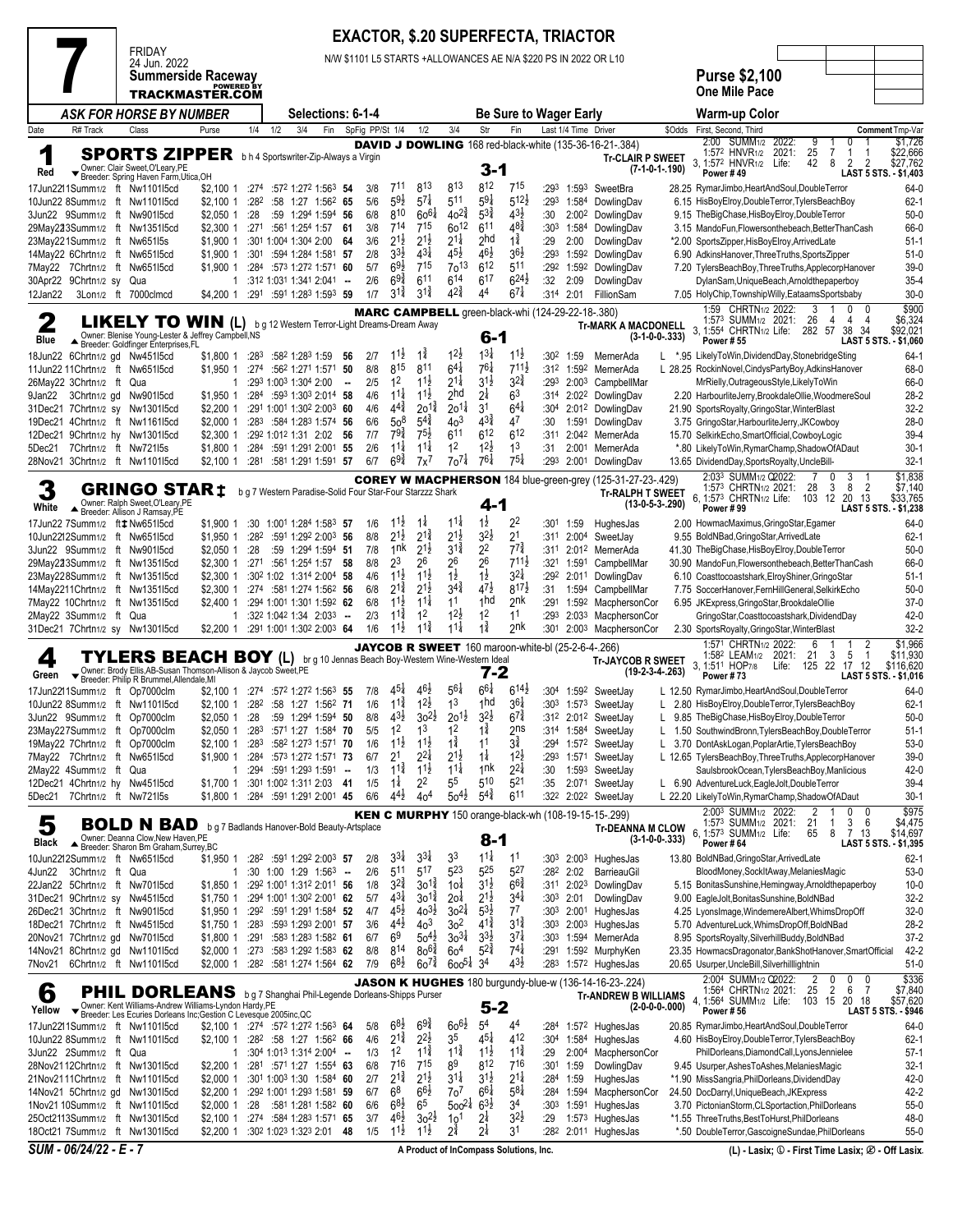|                                                                                           |       |                                                                   |                                                                                                                            |              |     |                                                                   |              |                 |                                       |                                                  |                                        |                                       | <b>EXACTOR, \$.20 SUPERFECTA, TRIACTOR</b>                 |                          |                      |                                                                                                          |                   |                                                                                                                                                                     |                       |
|-------------------------------------------------------------------------------------------|-------|-------------------------------------------------------------------|----------------------------------------------------------------------------------------------------------------------------|--------------|-----|-------------------------------------------------------------------|--------------|-----------------|---------------------------------------|--------------------------------------------------|----------------------------------------|---------------------------------------|------------------------------------------------------------|--------------------------|----------------------|----------------------------------------------------------------------------------------------------------|-------------------|---------------------------------------------------------------------------------------------------------------------------------------------------------------------|-----------------------|
|                                                                                           |       | FRIDAY<br>24 Jun. 2022                                            |                                                                                                                            |              |     |                                                                   |              |                 |                                       |                                                  |                                        |                                       |                                                            |                          |                      | N/W \$1351 L5 STARTS + ALLOWANCES AE N/A \$270 PS IN 2022 OR L10 AE N/W 7 RACES LIFE                     |                   |                                                                                                                                                                     |                       |
|                                                                                           |       |                                                                   | Summerside Raceway<br><b>POWERED BY</b>                                                                                    |              |     |                                                                   |              |                 |                                       |                                                  |                                        |                                       |                                                            |                          |                      |                                                                                                          |                   | <b>Purse \$2,300</b><br><b>One Mile Pace</b>                                                                                                                        |                       |
| ASK FOR HORSE BY NUMBER                                                                   |       |                                                                   | TRACKMASTER.COM                                                                                                            |              |     | <b>Selections: 6-1-3</b>                                          |              |                 |                                       |                                                  |                                        |                                       | <b>Be Sure to Wager Early</b>                              |                          |                      |                                                                                                          |                   | Warm-up Color                                                                                                                                                       |                       |
| R# Track<br>Date                                                                          | Class |                                                                   | Purse                                                                                                                      | 1/4          | 1/2 | 3/4                                                               | Fin          | SpFig PP/St 1/4 |                                       | 1/2                                              | 3/4                                    | Str                                   | Fin                                                        |                          | Last 1/4 Time Driver |                                                                                                          | \$Odds            | First, Second, Third<br>Comment Tmp-Var                                                                                                                             |                       |
|                                                                                           |       |                                                                   |                                                                                                                            |              |     |                                                                   |              |                 |                                       |                                                  |                                        |                                       | <b>DEVON WALLACE</b> 188 yellow-white-bl (30-2-5-7-.237)   |                          |                      |                                                                                                          |                   | 6<br>2022:<br>0<br>2<br>1:561 SUMM <sub>1/2</sub> 2021:<br>24<br>$\overline{2}$<br>6<br>$\mathbf{1}$                                                                | \$1,410<br>\$8.297    |
| 1<br>Red                                                                                  |       |                                                                   | <b>FLOWERSONTHEBEACH (L)</b><br>Owner: Jeffery Wallace, Elmsdale-Cecil Flowers, St Louis, PE                               |              |     |                                                                   |              |                 |                                       |                                                  |                                        | 3-1                                   | br g 6 Varadero Hanover-Kaitlyn Rose-Full Scholarship      |                          |                      | Tr-JEFFERY C WALLACE                                                                                     | (13-1-3-2-.256)   | 5, 1:561 SUMM <sub>1/2</sub> Life:<br>78 13<br>6<br>-14<br>Power#60<br>LAST 5 STS. - \$1,410                                                                        | \$27,989              |
| Breeder: Ralph T Sweet, O'Leary, PE<br>17Jun2211Summ1/2 ft Nw1101l5cd                     |       |                                                                   | \$2,100 1                                                                                                                  |              |     | $:274$ $:572$ 1:272 1:563 64                                      |              | 2/8             | $3^{3}\frac{1}{2}$                    | 34                                               | $3^{3}\frac{1}{2}$                     | $4^{3\frac{1}{4}}$                    | $5^{4}$                                                    | :292                     |                      | 1:572 WallaceDev                                                                                         |                   | L 8.55 RymarJimbo, HeartAndSoul, DoubleTerror                                                                                                                       | $64-0$                |
| 10Jun22 7Summ1/2 ft Nw1351l5cd                                                            |       |                                                                   | $$2,300$ 1                                                                                                                 |              |     | :293 1:00 1:284 1:58 62                                           |              | 2/5             | 33<br>43                              | $4^{3}\frac{3}{4}$<br>$4^{3}\frac{3}{4}$         | 34½<br>$64\frac{1}{2}$                 | $3^{7}\frac{3}{4}$<br>$44\frac{1}{2}$ | $3^{7}$<br>$3^{4}$                                         | :294                     |                      | 1:592 WallaceDev                                                                                         |                   | L 4.90 PanimalKingdom, HeartAndSoul, Flowersonthebeach                                                                                                              | $62 - 1$              |
| 3Jun22 11Summ1/2 ft Nw1801l5cd<br>29May2213Summ1/2 ft Nw135115cd                          |       |                                                                   | \$2,700 1<br>$$2,300$ 1                                                                                                    | :291<br>:271 |     | :574 1:272 1:572 67<br>:56 <sup>1</sup> 1:25 <sup>4</sup> 1:57 65 |              | 6/6<br>4/8      | $48\frac{1}{4}$                       | $40^{9\frac{3}{4}}$                              | $30^{6}\frac{3}{4}$                    | $3^{6}\frac{1}{2}$                    | 2 <sup>4</sup>                                             | :301<br>:303             |                      | 1:582 WallaceDev<br>1:574 WallaceDev                                                                     | L.                | 5.75 Kataparka, Theycallmedude, Flowersonthebeach<br>*.50 MandoFun, Flowersonthebeach, Better ThanCash                                                              | $50 - 0$<br>66-0      |
| 23May221Summ1/2 ft Nw1551l5cd                                                             |       |                                                                   | \$2,600 1                                                                                                                  | :292         |     | :593 1:282 1:571 71                                               |              | 3/6             | 33<br>$3^{4}$                         | 5 <sup>3</sup><br>$3^{3}\frac{3}{4}$             | $50^{3\frac{3}{4}}$<br>33‡             | $5^{4}$<br>$43\frac{1}{4}$            | $5^{6}$<br>$63\frac{1}{2}$                                 | :292                     |                      | 1:583 WallaceDev                                                                                         |                   | L 9.30 SoccerHanover, Kataparka, WinterBlast                                                                                                                        | $51-1$                |
| 14May22 7Chrtn1/2 ft Nw1801I5cd<br>2May22 5Summ1/2 ft Qua-H&d                             |       |                                                                   | \$2,800 1<br>1                                                                                                             |              |     | :283 :573 1:273 1:564 67<br>:302 1:02 1:331 2:024 --              |              | 2/8<br>3/4      | $3^{8\frac{3}{4}}$                    | $3^{5}\frac{1}{2}$                               | $3^{3}\frac{1}{2}$                     | $3^{2^{3}_{4}}$                       | $3^{1\frac{3}{4}}$                                         | :291<br>:292             |                      | 1:572 WallaceDev<br>2:031 DesrocheKyl                                                                    |                   | L 18.95 Moonwriter, Mantario, WinterBlast<br>SilverJake,CatchmelfLouCan,Flowersonthebeach                                                                           | $51-0$<br>$42 - 0$    |
| 21Nov2113Chrtn1/2 ft Nw2051l5cd                                                           |       |                                                                   | \$2,900 1                                                                                                                  | :283         |     | :581 1:273 1:563 68                                               |              | 1/6             | $1^{21}$                              | $11\frac{3}{4}$                                  | 11<br>$12\frac{1}{4}$                  | $2^{\frac{1}{4}}$                     | $5^{4}$                                                    | :294                     |                      | 1:572 WallaceDev                                                                                         |                   | L 10.70 TheRev, SpackJarrow, Taladega Seelster                                                                                                                      | $42 - 0$              |
| 14Nov2111Chrtn1/2 gd Nw1501l5cd                                                           |       |                                                                   | \$2,400 1                                                                                                                  | :284         |     | :572 1:273 1:573 69                                               |              | 3/8             | $10^{11}$                             | 1hd                                              |                                        | $13\frac{1}{4}$                       | 17                                                         | :30                      |                      | 1:573 WallaceDev                                                                                         |                   | L 6.50 Flowersonthebeach, Legendary Ron, Double Terror<br>WBSB7/8 2022:<br>1:59<br>15<br>3<br>1                                                                     | $42 - 2$<br>\$15,134  |
| 2                                                                                         |       |                                                                   | <b>ELROY SHINER (L)</b>                                                                                                    |              |     |                                                                   |              |                 |                                       | b g 5 Warrawee Needy-Rain Dance Heather-Rambaran |                                        |                                       | <b>JAYCOB R SWEET</b> 160 maroon-white-bl $(25-2-6-4-266)$ |                          |                      | <b>Tr-JANSEN E SWEET</b>                                                                                 |                   | 2021:<br>21<br>2<br>1:54<br>WBSB <sub>7/8</sub><br>4<br>-1<br>3, 1:54 WBSB7/8 Life:<br>5<br>3<br>43<br>6                                                            | \$25,598<br>\$50,832  |
| Blue                                                                                      |       | Owner: Frank Sweet, Knutsford, PE                                 | ▼ Breeder: Cynthia E Graham; William Woolfrey, ON                                                                          |              |     |                                                                   |              |                 |                                       |                                                  |                                        | $8 - 1$                               |                                                            |                          |                      |                                                                                                          | $(5-0-2-0-222)$   | Power #49<br>LAST 5 STS. - \$1.474                                                                                                                                  |                       |
| 17Jun22 9Summ1/2 ft Nw1651l5cd<br>10Jun22 7Summ1/2 ft Nw1351l5cd                          |       |                                                                   | \$2,400 1<br>$$2,300$ 1                                                                                                    | :29          |     | :583 1:272 1:561 53<br>:293 1:00 1:284 1:58                       | 58           | 4/7<br>4/5      | $6^{13}$<br>$2^{1\frac{1}{4}}$        | $7o^{10}$<br>$2^{1\frac{3}{4}}$                  | 710<br>23                              | 711<br>26                             | 718<br>$4^{11}$                                            | :302<br>:30 <sup>4</sup> | 1:594<br>2:001       | SweetJay<br>SweetJav                                                                                     |                   | L 15.70 HisBoyElroy, SouthwindBronn, DylanSam<br>L 4.60 PanimalKingdom, HeartAndSoul, Flowersonthebeach                                                             | $64-0$<br>$62 - 1$    |
| 3Jun22 7Summ1/2 ft Nw135115cd                                                             |       |                                                                   | \$2,400 1                                                                                                                  | :283         |     | :581 1:274 1:571 65                                               |              | 4/6             | 10 <sup>†</sup>                       | $11\frac{1}{2}$                                  | 1ż                                     | $2^{1}\frac{1}{2}$                    | $2^{6}\frac{1}{4}$                                         | :303                     |                      | 1:582 SweetJav                                                                                           | L.                | 7.35 Nogreatmischief, Elroy Shiner, Hemingway                                                                                                                       | $55-0$                |
| 29May2213Summ1/2 ft Nw135115cd                                                            |       |                                                                   | \$2,300 1                                                                                                                  |              |     | $:27^1$ $:56^1$ 1:25 <sup>4</sup> 1:57                            | 61           | 7/8             | 815<br>$2^{1\frac{1}{2}}$             | 817<br>$3^{1\frac{3}{4}}$                        | 700 <sup>13</sup><br>41±               | 712<br>$4^{1\frac{1}{2}}$             | $5^{9\frac{1}{4}}$<br>$2^{1\frac{3}{4}}$                   |                          | :302 1:584           | SweetJay                                                                                                 |                   | L 34.65 MandoFun, Flowersonthebeach, Better ThanCash                                                                                                                | 66-0                  |
| 23May228Summ1/2 ft Nw1351I5cd<br>15May227Summ1/2 ft Qua                                   |       |                                                                   | \$2,300 1<br>1                                                                                                             | :30          |     | :302 1:02 1:314 2:004 58<br>1:014 1:323 2:012 -- 1be/5            |              | 1/6             | $3^{24}$                              | $3^{2^{3}_{4}}$                                  | $3^{31}$                               | 33                                    | 45                                                         | :291<br>:291             |                      | 2:011 SweetJay<br>2:022 SweetJay                                                                         |                   | L 4.60 Coasttocoastshark, ElroyShiner, GringoStar<br>HeartAndSoul,HungerPangs,BugsyMaguire                                                                          | $51-1$<br>$51-0$      |
| 24Mar2210Wbsb7/8 ft 9500clmstk                                                            |       |                                                                   | \$25,000 1                                                                                                                 | :271         |     | :572 1:262 1:543 65                                               |              | 9/9             | 9 <sup>17</sup>                       | $8^{8}$                                          | $98\frac{1}{4}$                        | $8^{81}$                              | $8^{11}\frac{1}{4}$                                        | :284                     |                      | 1:564 FilionSyl                                                                                          |                   | L 38.55 ThunderingJim, Choreographer, SportsJacket                                                                                                                  | $48 - 0$              |
| 17Mar22 6Wbsb7/8<br>10Mar22 3Wbsb7/8 ft 9000clmstk-c                                      | ft    | 9500clmstk                                                        | \$12,000 1<br>\$12,000 1                                                                                                   | :284         |     | :58 1:272 1:56<br>:274 :572 1:264 1:554 67                        | 64           | 5/7<br>7/7      | $1^{1\frac{3}{4}}$<br>710             | $11\frac{3}{4}$<br>$60^{7}$                      | 1 <sup>2</sup><br>$700^{7}$            | $11\frac{3}{4}$<br>$5^{7}$            | 2hd<br>$5^{4}$                                             | :283                     | 1:56                 | FilionSyl<br>:282 1:564 HenryTre                                                                         |                   | L 2.80 SportsJacket, ElroyShiner, Mission Three<br>L 14.95 ThunderingJim,JustMarvelous,BronsonsDelight                                                              | $50 - 0$<br>$28-0$    |
|                                                                                           |       |                                                                   |                                                                                                                            |              |     |                                                                   |              |                 |                                       |                                                  |                                        |                                       | <b>MARC CAMPBELL</b> green-black-whi (124-29-22-18-.380)   |                          |                      |                                                                                                          |                   | 1:573 CHRTN1/2 2022:<br>9<br>3<br>2<br>0                                                                                                                            | \$5,615               |
| 3                                                                                         |       | <b>POPLAR ARTIE</b><br>Owner: Matthew & Liam Myers, Stratford, PE |                                                                                                                            |              |     | b g 6 Mach Three-Only Way to Go-Western Hanover                   |              |                 |                                       |                                                  |                                        | $7 - 2$                               |                                                            |                          |                      | <b>Tr-LEONARD W MYERS</b>                                                                                | $(6-2-2-0-518)$   | 0<br>0<br>2021:<br>4<br>0<br>35<br>9<br>4, 1:55 <sup>3</sup> FLMD <sub>1/2</sub> Life:<br>6<br>4                                                                    | \$2,608<br>\$36,205   |
| White<br>Breeder: William B Caughey, Stella, ON<br>18Jun22<br>5Chrtn1/2 gd Nw135115cd     |       |                                                                   | \$2,300 1                                                                                                                  | :291         |     | :581 1:281 1:574 58                                               |              | 5/7             | $5^{4}$                               | $5^{4}$                                          | $64\frac{1}{2}$                        | 54                                    | $53\frac{1}{2}$                                            | :292                     |                      | 1:582 CampbellMar                                                                                        |                   | Power#60<br>LAST 5 STS. - \$2,265<br>2.20 DiamondCall, HowmacsDragonator, Justcallmedoc                                                                             | $64-1$                |
| 11Jun22 7Chrtn1/2 ft Nw1351l5cd                                                           |       |                                                                   | \$2,300 1                                                                                                                  | :284         |     | :571 1:27 1:551 59                                                |              | 6/6             | 201                                   | 2o‡                                              | 201‡                                   | $46\frac{1}{4}$                       | $6^{12\frac{1}{2}}$                                        | :302                     |                      | 1:573 CampbellMar                                                                                        |                   | 3.30 Usurper, Ashes To Ashes, JKExpress                                                                                                                             | $69-0$                |
| 4Jun22<br>4Chrtn1/2 ft Nw135115cd                                                         |       |                                                                   | \$2,300 1                                                                                                                  | :29          |     | :574 1:271 1:572 61                                               |              | 4/6             | $4^{51}$                              | $5^{5\frac{1}{4}}$                               | $40^{1\frac{3}{4}}$                    | $2^{\frac{1}{4}}$                     | $2^{1\frac{1}{2}}$                                         | :30                      |                      | 1:573 CampbellMar                                                                                        |                   | *.70 SelkirkEcho, PoplarArtie, BrookdaleOllie                                                                                                                       | $53-0$                |
| 26May22 9Chrtn1/2 ft Nw1101l5cd<br>19May22 7Chrtn1/2 ft Nw1101l5cd                        |       |                                                                   | $$2,100$ 1<br>$$2,100$ 1                                                                                                   | :291<br>:283 |     | :591 1:281 1:573 65<br>:582 1:273 1:571 70                        |              | 3/6<br>4/6      | $11\frac{3}{4}$<br>$5^{5\frac{3}{4}}$ | $11\frac{1}{2}$<br>6 <sup>6</sup>                | $1\frac{1}{4}$<br>$60^{31}$            | $1\frac{3}{4}$<br>$5^{2}$             | 11<br>2 <sup>nk</sup>                                      | :292<br>:29              |                      | 1:573 CampbellMar<br>1:571 CampbellMar                                                                   |                   | .85 PoplarArtie, Usurper, BrookdaleOllie<br>2.55 DontAskLogan, PoplarArtie, TylersBeachBoy                                                                          | $57-0$<br>$53-0$      |
| 7May22 9Chrtn1/2 ft Nw901l5cd                                                             |       |                                                                   | $$2,100$ 1                                                                                                                 |              |     | :301 1:011 1:312 2:002 56                                         |              | 2/8             | $4^{4}$ <sub>2</sub>                  | 20 <sup>1</sup>                                  | 2o <sub>hd</sub>                       | $2^{1\frac{1}{4}}$                    | <sub>1</sub> nk                                            | :29                      |                      | 2:00 <sup>2</sup> CampbellMar                                                                            |                   | 11.90 PoplarArtie, SilverhillBuddy, SouthwindBronn                                                                                                                  | $37-0$                |
| 30Apr22 2Chrtn1/2 sy Qua<br>27Jan22 10Flmd1/2 gd 15000clmcd                               |       |                                                                   | 1<br>\$6,900 1                                                                                                             | :28          |     | :313 1:033 1:354 2:062<br>:574 1:27 1:58                          | $\sim$<br>54 | 6/7<br>5/9      | 10 <sup>†</sup><br>$6^8$              | $11\frac{1}{2}$<br>$50^{5}$                      | 21‡<br>$6^{6}\frac{3}{4}$              | $3^{24}$<br><b>911</b>                | $55\frac{1}{2}$<br>$9^{18}$                                | :331                     |                      | :312 2:072 MyersLeo<br>2:01 <sup>3</sup> RyanJas                                                         |                   | RainbowNation, PrinceHal, LuigiBizacko<br>4.30 AlwaysBeenCrazy, BrightsideMelvin, JoeRockhead                                                                       | $35-3$<br>$23-1$      |
| 22Jan22 10Flmd1/2 gd 7000clm                                                              |       |                                                                   | \$5,400 1                                                                                                                  |              |     | :284 1:002 1:292 2:001 59                                         |              | 8/8             | 811                                   | $60^{31}$                                        | 60 <sup>5</sup>                        | $8^{8}\frac{1}{2}$                    | $89\frac{3}{4}$                                            |                          |                      | :314 2:021 RyanJas                                                                                       |                   | *1.80 JetsetCharmer,DinnerAtTheMet,ArsenalDeChafra                                                                                                                  | $21 - 1$              |
| 4                                                                                         |       |                                                                   |                                                                                                                            |              |     |                                                                   |              |                 |                                       | <b>TAYLOR A DOYLE</b>                            |                                        | $(9-0-0-3-111)$                       |                                                            |                          |                      |                                                                                                          |                   | 2:011 SUMM <sub>1/2</sub> Q2022:<br>0<br>3<br>4<br>16<br>0<br>5<br>SUMM <sub>1/2</sub> 2021:<br>$\mathbf{1}$<br>2:01                                                | \$1.269<br>\$5,360    |
| Green                                                                                     |       |                                                                   | <b>DOUBLE TERROR</b> b g 10 Western Terror-Doublethepleasure-Jennas Beach Boy<br>Owner: The Cameron Stable, Summerside, PE |              |     |                                                                   |              |                 |                                       |                                                  |                                        | 4-1                                   |                                                            |                          |                      | <b>Tr-TAYLOR A DOYLE</b>                                                                                 | $(12-0-2-6-259)$  | 8.1:55 FRD5/8<br>19 32<br>9<br>Life: 161<br>Power#64<br>LAST 5 STS. - \$1,366                                                                                       | \$105,267             |
| Breeder: Vae Llc, Old Westbury, NY<br>17Jun2211Summ1/2 ft Nw1101l5cd                      |       |                                                                   | \$2,100 1                                                                                                                  | :274         |     | :572 1:272 1:563 65                                               |              | 4/8             | 57                                    | 58                                               | $40^{4\frac{3}{4}}$                    | $3^{2}\frac{1}{2}$                    | $3^{3}$                                                    | :284                     |                      | 1:571 MernerAda                                                                                          |                   | 2.05 RymarJimbo, HeartAndSoul, DoubleTerror                                                                                                                         | $64-0$                |
| 10Jun22 8Summ1/2 ft Nw1101l5cd                                                            |       |                                                                   | \$2,100 1                                                                                                                  |              |     | $:28^2$ :58 1:27 1:56 <sup>2</sup> 73                             |              | 3/6             | 45                                    | $45\frac{1}{2}$                                  | $40^{51}$                              | $3^{1\frac{3}{4}}$                    | $2^{4}$                                                    |                          |                      | :291 1:571 SpenceDal                                                                                     |                   | 4.45 HisBoyElroy,DoubleTerror,TylersBeachBoy                                                                                                                        | $62 - 1$              |
| 3Jun22 9Summ1/2 ft Nw901l5cd<br>23May227Summ1/2 ft Nw901l5cd                              |       |                                                                   | \$2,050 1<br>\$2,050 1                                                                                                     | :28          |     | :59 1:294 1:594 55<br>:283 :571 1:27 1:584 67                     |              | 1/8<br>1/5      | 32<br>$2^2$                           | 43<br>2 <sup>3</sup>                             | 537<br>$3^{2\frac{1}{2}}$              | $4^{3\frac{1}{2}}$<br>$3^{21}$        | 23 <sup>1</sup><br>$3^{3}\frac{1}{2}$                      | :294<br>:32              |                      | 2:00 <sup>2</sup> DoyleTay<br>1:592 DoyleTay                                                             |                   | 9.20 TheBigChase, HisBoyElroy, DoubleTerror<br>2.85 SouthwindBronn, TylersBeachBoy, DoubleTerror                                                                    | $50 - 0$<br>$51-1$    |
| 15May222Summ1/2 ft Qua                                                                    |       |                                                                   | 1                                                                                                                          |              |     | $:304$ 1:03 1:32 <sup>1</sup> 2:01 <sup>1</sup> -                 |              | 2/5             | $11\frac{1}{2}$                       | 1 <sup>2</sup>                                   | 1 <sup>7</sup>                         | 18                                    | 16                                                         | :29                      |                      | 2:011 DoyleTay                                                                                           |                   | DoubleTerror, ShesMagic, LaVieEnRose                                                                                                                                | $51-0$                |
| 26Dec21 3Chrtn1/2 ft Nw901l5cd<br>19Dec21 2Chrtn1/2 ft Nw91115cd                          |       |                                                                   | \$1,950 1<br>\$1,900 1                                                                                                     | :292         |     | :591 1:291 1:584 56<br>:283 :584 1:284 1:584 55                   |              | 5/7<br>4/6      | $5^{7}$<br>$11\frac{1}{4}$            | 50 <sup>5</sup><br>$11\frac{1}{4}$               | $50^{31}$<br>$1\frac{3}{4}$            | $4^{2^{3}_{4}}$<br>$1\frac{1}{4}$     | $5^{3}\frac{1}{2}$<br>$3^{11}$                             | :293                     | $:301$ 1:59          | 1:592 DoyleTay<br>DoyleTay                                                                               |                   | 8.05 LyonsImage, WindemereAlbert, WhimsDropOff<br>4.50 MelaniesMagic, CatchmelfLouCan, DoubleTerror                                                                 | $32 - 0$<br>$28-0$    |
| 12Dec21 4Chrtn1/2 hy Nw45115cd                                                            |       |                                                                   | \$1,700 1                                                                                                                  |              |     | :301 1:002 1:311 2:03                                             | -59          | 5/5             | $56\frac{1}{4}$                       | $5^{4}$                                          | $400^{4}$                              | 32                                    | $3^{3}$                                                    |                          |                      | :312 2:033 DoyleTay                                                                                      |                   | 3.25 AdventureLuck, EagleJolt, DoubleTerror                                                                                                                         | $39-4$                |
| 5Dec21<br>3Chrtn1/2 ft Nw111115cd                                                         |       |                                                                   | \$2,000 1                                                                                                                  |              |     | $:28^3$ $:58^3$ 1:284 1:584 61                                    |              | 6/6             | $6^{11}$                              | $67\frac{1}{4}$                                  | 53                                     | 5 <sup>3</sup>                        | $3^{2}\frac{1}{4}$                                         |                          |                      | :294 1:591 SpenceDal                                                                                     |                   | 6.35 WoodmereFenn, GringoStar, DoubleTerror                                                                                                                         | $30-1$                |
| 5                                                                                         |       |                                                                   | <b>PICTONIAN STORM (L)</b> b g 11 Western Paradise-Southview Sasha-Matts Scooter                                           |              |     |                                                                   |              |                 |                                       |                                                  |                                        |                                       |                                                            |                          |                      | <b>COREY W MACPHERSON</b> 184 blue-green-grey (125-31-27-23-.429)<br>Tr-K WADE SORRIE                    |                   | 2:013 CHRTN1/2 2022:<br>0<br>0<br>35<br>6<br>8<br>1:57 SUMM <sub>1/2</sub> 2021:<br>5                                                                               | \$1,582<br>\$14,321   |
| Black<br>Breeder: Tony Zuethoff, Pictou, NS                                               |       | Owner: Tammy Collings, Hazel Brook, PE                            |                                                                                                                            |              |     |                                                                   |              |                 |                                       |                                                  |                                        | $6 - 1$                               |                                                            |                          |                      |                                                                                                          | $(32-6-0-5-.239)$ | 6, 1:55 <sup>2</sup> SUMM <sub>1/2</sub> Life: 276 45<br>50 42<br>Power #46<br>LAST 5 STS. - \$1,442                                                                | \$103,291             |
| 17Jun22 9Summ1/2 ft Nw1651l5cd                                                            |       |                                                                   | \$2,400 1                                                                                                                  | :29          |     | :583 1:272 1:561 62                                               |              | 3/7             | $5^{9}$                               | $6^{8\frac{3}{4}}$                               | 6 <sup>9</sup>                         | $6^8$                                 | $6^{8}$                                                    | :283                     |                      | 1:574 RogersNor                                                                                          |                   | L 21.25 HisBoyElroy, SouthwindBronn, DylanSam                                                                                                                       | 64-0                  |
| 11Jun22 7Chrtn1/2 ft Nw135115cd<br>3Jun22 11Summ1/2 ft Nw180115cd                         |       |                                                                   | \$2,300 1<br>\$2,700 1                                                                                                     | :284<br>:291 |     | :571 1:27 1:551 58<br>:574 1:272 1:572 61                         |              | 5/6<br>4/6      | 68<br>$5^{4}$                         | 66<br>$6^{5}\frac{3}{4}$                         | $65\frac{1}{4}$<br>50 <sup>4</sup>     | 68<br>$6^{6}\frac{3}{4}$              | $4^{11}\frac{1}{2}$<br>$69\frac{1}{4}$                     | :31                      |                      | :292 1:572 MaclellanDam<br>1:591 MurphyKen                                                               |                   | L 12.05 Usurper, Ashes To Ashes, JKExpress<br>L 19.25 Kataparka, Theycallmedude, Flowersonthebeach                                                                  | 69-0<br>$50 - 0$      |
| 23May221Summ1/2 ft Nw155115cd                                                             |       |                                                                   | \$2,600 1                                                                                                                  |              |     | :292 :593 1:282 1:571 72                                          |              | 2/6             | $2^{1\frac{1}{2}}$                    | $3^{1}\frac{1}{2}$                               | $4^{2}\frac{1}{4}$                     | $4^{3}\frac{1}{4}$                    | $4^{5\frac{3}{4}}$                                         | :293                     |                      | 1:582 MurphyKen                                                                                          |                   | L 15.35 SoccerHanover, Kataparka, WinterBlast                                                                                                                       | $51-1$                |
| 15May222Summ1/2 ft Qua-H&d                                                                |       |                                                                   | 1                                                                                                                          |              |     | :304 1:03 1:321 2:011 --<br>:292 1:01 1:322 2:013 67              |              | 5/5<br>1/5      | 56<br>$11\frac{1}{4}$                 | $56\frac{3}{4}$<br>$11\frac{1}{2}$               | $50^{10}$<br>$1\frac{3}{4}$            | 412<br>$11\frac{1}{4}$                | 412<br>$1^{2\frac{1}{4}}$                                  | :291                     |                      | :292 2:033 MaclellanDam                                                                                  |                   | DoubleTerror, ShesMagic, LaVieEnRose<br>2:013 MacphersonCor L 1.35 PictonianStorm, SelkirkEcho, WindemereAlbert                                                     | $51-0$<br>$50-1$      |
| 31Jan22 6Chrtn1/2 ft Nw115115cd<br>22Jan22 12Chrtn1/2 ft Nw1501l5cd                       |       |                                                                   | \$2,100 1<br>\$2,500 1                                                                                                     |              |     | $:294$ $:584$ 1:284 1:58 65                                       |              | 2/8             | 35                                    | $46\frac{1}{2}$                                  | $6^{8\frac{1}{4}}$                     | 79                                    | 714                                                        |                          | :302 2:004           | CampbellMar                                                                                              | L.                | 4.30 Moonwriter, JKExpress, SportsRoyalty                                                                                                                           | $10 - 0$              |
| 9Jan22 10Chrtn1/2 gd Nw205115cd                                                           |       |                                                                   | \$2,800 1                                                                                                                  |              |     | :301 1:001 1:303 1:594 65                                         |              | 5/5             | $30^{11}$                             | $2o\overline{z}$                                 | 20 <sup>3</sup>                        | $3^{1\frac{1}{2}}$                    | 56                                                         | :301                     | 2:01                 | CampbellMar                                                                                              |                   | L 12.20 DocDarryl, BurnOutHanover, Nogreatmischief                                                                                                                  | $30 - 2$              |
| 31Dec2113Chrtn1/2 sy Nw2051l5cd                                                           |       |                                                                   | \$2,900 1                                                                                                                  |              |     | $:283$ $:583$ 1:28 <sup>2</sup> 1:57 <sup>1</sup> 73              |              | 1/8             | $2^{1}\frac{1}{2}$                    | $2^{1}\frac{1}{2}$                               | $3^{1}\frac{1}{2}$                     | $2^{1\frac{1}{4}}$                    | $2^{3}$                                                    | :284                     |                      | 1:572 CampbellMar                                                                                        |                   | L 10.85 MyLand, Pictonian Storm, DocDarryl<br>2022:<br>0<br>0<br>-1                                                                                                 | $32 - 2$<br>\$1,756   |
| 6<br>◆ Owner: Debbie Element, Village Green, PE<br>◆ Breeder: Alain Carrier, QC<br>Yellow |       |                                                                   | <b>G A SPEED SAMMY</b> bg 7 Shanghai Phil-Surprise De Mars-Ambivalent                                                      |              |     |                                                                   |              |                 |                                       |                                                  |                                        | $5 - 2$                               |                                                            |                          |                      | DAVID J DOWLING 168 red-black-white (135-36-16-21-.384)<br><b>Tr-COLIN JOHNSON</b><br>$(63-15-11-8-377)$ |                   | $\overline{2}$<br>$\frac{2}{6}$<br>1:534 CHRTN1/2 2021:<br>3<br>11<br>4, 1:533 RIDC <sub>5/8</sub><br>74<br>23<br>16<br>Life:<br>Power #45<br>LAST 5 STS. - \$1,131 | \$18,063<br>\$123,724 |
| 18Jun22 7Chrtn1/2 gd Nw135115cd                                                           |       |                                                                   | $$2,300$ 1                                                                                                                 |              |     | $:281$ $:584$ 1:284 1:572 56                                      |              | 7/7             | 710                                   | $76\frac{1}{2}$                                  | $7^{7}\frac{1}{2}$                     | 7 <sup>9</sup>                        | $5^{8}$                                                    |                          | :284 1:59            | BradleyMar                                                                                               |                   | 8.20 AshesToAshes, Silverhilllightnin, BestToHurst                                                                                                                  | $62-1$                |
| 10Jun22 9Summ1/2 ft Nw180115cd<br>4Jun22 9Chrtn1/2 ft Pref-2-Cd                           |       |                                                                   | \$2,800 1<br>\$3,300 1                                                                                                     | :27          |     | :284 1:00 1:291 1:581 66<br>:564 1:261 1:55 72                    |              | 4/5<br>6/6      | 33<br>611                             | $20^{11}$<br>$6^{5}\frac{1}{2}$                  | 20 <sup>hd</sup><br>$50^{31}$          | $2^{1\frac{1}{4}}$<br>$43\frac{1}{2}$ | 43<br>$4^{4}$                                              | :29                      |                      | :293 1:584 DowlingDav<br>1:554 BarrieauGil                                                               |                   | *.75 BugsyMaguire,Coasttocoastshark,MyLand<br>12.55 ScreenTest, RoseRunQuest, BurnOutHanover                                                                        | $62-1$<br>$51-0$      |
| 28May22 9Chrtn1/2 ft Pref-2-Cd                                                            |       |                                                                   | \$3,300 1                                                                                                                  | :281         |     | :57 1:26 <sup>2</sup> 1:55 <sup>2</sup> 65                        |              | 3/5             | 464                                   | 46                                               | 57                                     | 47                                    | $49\frac{1}{2}$                                            |                          |                      | :292 1:571 BradleyMar                                                                                    |                   | 24.00 TimeToDance,ScreenTest,Moonwriter                                                                                                                             | $62 - 0$              |
| 21May22 9Chrtn1/2 ft Pref-2-Cd                                                            |       |                                                                   | \$3,300 1                                                                                                                  | :274         |     | :583 1:273 1:551 66                                               |              | 4/5             | $5^{6}\frac{1}{2}$                    | $56\frac{1}{2}$<br>1 <sup>2</sup>                | $40^{6}\frac{3}{4}$<br>$11\frac{3}{4}$ | $4^{6}\frac{3}{4}$<br>1 <sup>2</sup>  | 47<br>2nk                                                  |                          |                      | :273 1:563 DowlingDav                                                                                    |                   | 12.00 TimeToDance,RoseRunQuest,BurnOutHanover                                                                                                                       | $57-0$                |
| 14May22 5Epr1/2 ft Wo1701l5s<br>7May22 13Chrtn1/2 ft Pref-2-Cd                            |       |                                                                   | \$2,500 1<br>\$3,300 1                                                                                                     | :291         |     | :583 1:29 1:593 80<br>$:284$ $:571$ 1:272 1:563 66                |              | 6/6<br>7/8      | 1o <sup>1</sup><br>810                | $89\frac{1}{2}$                                  | $80^{41}$                              | $7^{3}\frac{3}{4}$                    | $8^{9\frac{1}{4}}$                                         | :303                     |                      | 1:593 BradleyMar<br>:301 1:582 BradleyMar                                                                |                   | 1.60 FrontierCruise, GASpeedSammy, ThatsSomePlan<br>2.60 MikeyCamden, PremierJoyA, BoysTurn                                                                         | $71-0$<br>$33-0$      |
| 3May22 1Chrtn1/2 ft Qua                                                                   |       |                                                                   | 1                                                                                                                          |              |     | :302 1:004 1:301 1:594 --                                         |              | 5/5             | $5^{7}$ <sup>1</sup>                  | 56                                               | $5^{5\frac{1}{4}}$                     | $5^{4}$                               | 5 <sup>3</sup>                                             | :291                     |                      | 2:00 <sup>2</sup> HennesseyGor                                                                           |                   | Kataparka, ScreenTest, BurnOutHanover                                                                                                                               | $50 - 0$              |
| 10Jul21 9Summ1/2 ft Gov Plate                                                             |       |                                                                   | \$7,500 1                                                                                                                  |              |     | :273 :553 1:242 1:532 76                                          |              | 5/6             | $56\frac{3}{4}$                       | $56\frac{1}{4}$                                  | $3^{2^{3}_{4}}$                        | 33                                    | $2^{2\frac{3}{4}}$                                         | :29                      |                      | 1:54 DowlingDav                                                                                          |                   | 2.55 Imalookertoo, GASpeedSammy, LittleManny                                                                                                                        | 68-0                  |

*SUM - 06/24/22 - E - 8* **A Product of InCompass Solutions, Inc. (L) - Lasix; v - First Time Lasix; x - Off Lasix<sup>a</sup>**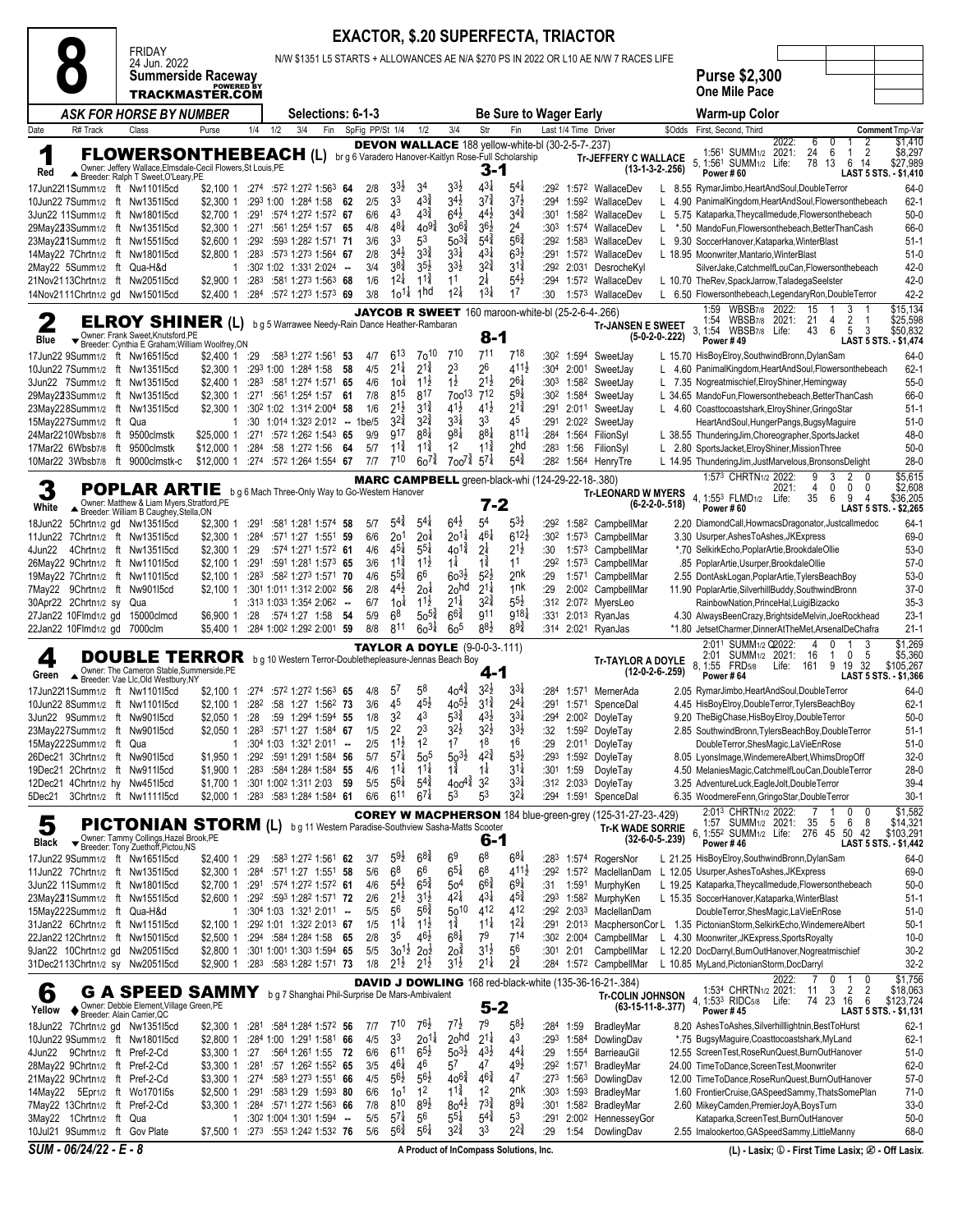| <b>FRIDAY</b><br>N/W \$1551 L5 STARTS AE N/A \$310 PS IN 2021-22 OR L10 AE N/W 8 RACES LIFE AE \$11000<br>24 Jun. 2022<br>CLAIMER<br><b>Purse \$2,500</b><br>Summerside Racewav<br>POWERED BY<br><b>One Mile Pace</b><br><b>TRACKMASTER.COM</b><br><b>Selections: 2-5-1</b><br>ASK FOR HORSE BY NUMBER<br><b>Be Sure to Wager Early</b><br>Warm-up Color<br>3/4<br>Str<br>Comment Tmp-Var<br>R# Track<br>Class<br>Purse<br>1/4<br>1/2<br>3/4<br>Fin<br>SpFig PP/St 1/4<br>Fin<br>Last 1/4 Time Driver<br>\$Odds<br>First, Second, Third<br>Date<br>1/2<br>\$1,537<br>1:591 EPR <sub>1/2</sub><br>2022:<br>2<br>0<br><b>MARC CAMPBELL</b> green-black-whi (124-29-22-18-.380)<br>1<br>2021:<br>$\overline{2}$<br>2<br>\$16,709<br>1:521 MEA <sub>5/8</sub><br>16<br>0<br><b>CINDYS PARTY BOY (L)</b><br>b g 11 American Ideal-Dirty Dee Dee-Bettors Delight<br><b>Tr-MARC CAMPBELL</b><br>8, 1:494 VD7/8<br>\$97,834<br>Life:<br>92<br>19<br>11 10<br>Owner: Charles Symes, Springhill, NS<br>7-2<br>$(47-13-7-3-380)$<br>Red<br>Power #48<br>LAST 5 STS. - \$1,537<br>Breeder: Cynthia L Massari, Katonah, NY<br>$11\frac{1}{2}$<br>14<br>11<br>1 <sup>4</sup><br>2Epr1/2 ft Nw1051l5cd<br>:583 1:282 1:591 70<br>2/6<br>CampbellMar<br>L 1.15 CindysPartyBoy, JoesBeauty, Rolandpeg<br>64-0<br>18Jun22<br>\$2,100 1<br>:281<br>:304<br>1:591<br>$12\frac{1}{4}$<br>2½<br>$2^{3\frac{3}{4}}$<br>$1^{2}$<br>11Jun22 11Chrtn1/2 ft Nw651l5cd<br>\$1.950 1<br>:274<br>:562 1:271 1:571 56<br>3/8<br>10 <sup>1</sup><br>:304<br>1:58<br>68-0<br>CampbellMar<br>*.80 RockinNovel, CindysPartyBoy, AdkinsHanover<br>$16\frac{1}{2}$<br>$13\frac{1}{2}$<br>$15\frac{1}{2}$<br>1 <sup>3</sup><br>14<br>:293 1:001 1:303 2:002<br>6/6<br>:294<br>2:00 <sup>2</sup> CampbellMar<br>CindysPartyBoy,MicheleZTam,RymarJimbo<br>$53-0$<br>4Jun22<br>1 Chrtn <sub>1/2</sub> ft<br>Qua<br>1<br>$\sim$<br>$9^{8}$<br>$9^{13}\frac{1}{2}$<br><b>g13</b><br>g12<br>99<br>:301<br>1:542 CharlinoDan<br>12Mea5/8 ft Nw350015<br>\$7,500 1<br>:264<br>:543 1:223 1:514 74<br>x9/9<br>L 48.00 Daamericansky, What The Luck, Bereaved Hanover<br>$71-0$<br>10Jul21<br>$3^{2}\frac{1}{2}$<br>$99\frac{1}{2}$<br>$9^{16}$<br>33<br>33<br>$80 - 0$<br>26Jun21<br>7Mea5/8 ft Nw250015<br>\$5,400 1<br>:264<br>:541 1:221 1:522 62<br>3/10<br>:33<br>1:553 HallTon<br>L 25.80 Hudsonandbernard, RNNate, Closing Statement<br>79<br>$60^{51}$<br>$8^{14}\frac{3}{4}$<br>812<br>50 <sup>4</sup><br>:301<br>1:554<br>12Jun21 13Mea5/8 ft Nw400015<br>\$8,000 1<br>:273<br>$:563$ 1:244 1:524 63<br>7/8<br>JohnstonSha<br>L 61.00 SeeyouAtThebeach, OurThirdRock, ValidusDeo<br>$73-0$<br>6 <sup>8</sup><br>$6^{7}\frac{1}{2}$<br>54<br>$5^{8}$<br>66<br>3/6<br>:283<br>1:55 <sup>3</sup><br>49-1<br>29May21 10Mea5/8 sy 20000clhc<br>\$10,800 1<br>:274<br>:57 1:254 1:54<br>76<br>ShawChr<br>L 21.10 RangersSureshot, ClassyHill, Andreios Kardia<br>$5^{4}$<br>$50^{31}$<br>$7^{7}$<br>$7^{11\frac{3}{4}}$<br>55<br>2Mea5/8 ft Nw570015<br>\$9,300 1<br>:262<br>:542 1:222 1:513 73<br>2/7<br>:31<br>1:54<br>WilderW<br>$80 - 0$<br>22May21<br>L 16.10 Cal, IdealAce, What The Luck<br>810<br>88<br>$8^{7}\frac{1}{2}$<br>$89\frac{1}{2}$<br>810<br>:284<br>:26 <sup>3</sup><br>:55 1:22 1:51<br>77<br>7/8<br>1:524 DunnDex<br>66-0<br>15May21<br>4Mea <sub>5</sub> /8 ft Nw500015<br>\$8,000 1<br>L 21.50 PrinceOfTides, BenRockin, CocosfellaA<br>$9^{8\frac{3}{4}}$<br>44}<br>$20^{1\frac{1}{2}}$<br>2o <sup>1</sup><br>96‡<br>1/9<br>:30 <sup>2</sup><br>47-0<br>8May21<br>:274<br>$:564$ 1:25 1:534 68<br>1:553 RawlingsDan<br>L 4.80 Captainfabulous, Cal, lamErikN<br>7Mea <sub>5/8</sub> ft Nw480015<br>\$8,000 1<br>\$1,706<br>1:58 SUMM <sub>1/2</sub> 2022:<br>6<br>0<br><b>DAVID J DOWLING</b><br>168 red-black-white (135-36-16-21-.384)<br>2<br>\$9,447<br>1:561 NFLD1/2<br>3<br>2021:<br>17<br>$\overline{4}$<br><b>PANIMAL KINGDOM</b><br>$\mathbf{1}$<br>b g 7 No Pan Intended-Adventurepan-Mach Three<br><b>Tr-COLIN JOHNSON</b><br>5, 1:531 NFLD <sub>1/2</sub> Life:<br>109<br>17<br>13<br>- 9<br>\$135,343<br>Owner: Debbie Element-Bobbi Jo Matheson, PE<br>$5 - 2$<br>$(63-15-11-8-377)$<br>Blue<br>LAST 5 STS. - \$1,706<br><b>Power #56</b><br>Breeder: Peter Pan Stables Inc, OH<br>$30^{3}\frac{1}{2}$<br>$3^{2}\frac{1}{2}$<br>$40^{5}\frac{1}{2}$<br>$4^{5}\frac{1}{2}$<br>714<br>:29<br>:583 1:272 1:561 67<br>:291<br>2.55 HisBoyElroy, SouthwindBronn, DylanSam<br>64-0<br>17Jun22 9Summ1/2 ft Nw165115cd<br>\$2,400 1<br>6/7<br>1:571 HughesJas<br>$11\frac{1}{4}$<br>$11\frac{3}{4}$<br>1 <sup>3</sup><br>$16\frac{1}{2}$<br>16<br>1/5<br>$62 - 1$<br>:293 1:00 1:284 1:58<br>69<br>:291<br>10Jun22 7Summ1/2 ft Nw135115cd<br>\$2,300 1<br>1:58<br>DowlingDav<br>*.60 PanimalKingdom, HeartAndSoul, Flowersonthebeach<br>$60^{3\frac{3}{4}}$<br>$6^{8\frac{3}{4}}$<br>$6^{6}\frac{1}{2}$<br>$6^{3}\frac{1}{4}$<br>$4^{1\frac{3}{4}}$<br>:28 <sup>2</sup><br>:574 1:272 1:57<br>6/7<br>$51-0$<br>4Jun22 7Chrtn1/2 ft Nw901l5cd<br>\$2.050 1<br>64<br>:291<br>1:572 DowlingDav<br>*1.10 SilverhillBuddy, HowmacsDragonator, BestToHurst<br>$4^{2}\frac{1}{2}$<br>$4^{4}$<br>$2^{1\frac{1}{2}}$<br>$2^{1\frac{1}{2}}$<br>$3^{1}\frac{1}{2}$<br>1/6<br>:29<br>$62 - 0$<br>28May22 7Chrtn1/2 ft Nw1551l5cd<br>$$2,500$ 1<br>:284<br>:584 1:283 1:564 63<br>1:574 BarrieauGil<br>4.00 ThreeTruths, MsMoyse, Nogreatmischief<br>$67\frac{1}{4}$<br>$67\frac{3}{4}$<br>$68\frac{1}{4}$<br>$60^{6}$<br>66<br>5/6<br>59-0<br>\$2,800 1<br>:283<br>:583 1:283 1:563 58<br>:281<br>1:58<br>DowlingDav<br>21May22 5Chrtn1/2 ft Nw180115cd<br>10.00 ScreenTest, BlueMonk, MyLand<br>$4^{5}_{4}$<br>712<br>$5^{7}$<br>40 <sup>5</sup><br>$30^{21}$<br>:593 1:291 1:57<br>7/7<br>:294<br>1:592 DowlingDav<br>$35-0$<br>7May22 11Chrtn1/2 ft Nw1801I5cd<br>\$2,800 1<br>:284<br>61<br>3.40 RoseRunQuest, Usurper, GoodEyeHawkeye<br>$4^{5\frac{3}{4}}$<br>$4^{5}\frac{1}{2}$<br>$5^{5}\frac{1}{2}$<br>5 <sup>7</sup><br>$46\frac{1}{2}$<br>6/6<br>2:053 MathesonRon<br>$35 - 4$<br>30Apr22 9Chrtn1/2 sy<br>$:31^2$ 1:031 1:341 2:041 -<br>:302<br>DylanSam, UniqueBeach, Arnoldthepaperboy<br>Qua<br>1<br>:274<br>:57 1:253 1:543<br>0/7<br>scrtchd-lame 66-0<br>5Jul21 11Summ1/2 ft Gov Plate<br>\$5,000 1<br>.00 DayDelight,AvatarJ,WoodmereIdealArt<br>$\sim$<br>$\overline{\phantom{a}}$<br>scr<br>$2^{\frac{1}{2}}$<br>$2^{1\frac{1}{4}}$<br>$2^{1\frac{1}{2}}$<br>$2^{11}$<br>$2^{1\frac{1}{2}}$<br>:28<br>:572 1:27 1:544 75<br>4/5<br>$73-0$<br>\$3,000 1<br>:273 1:544 DowlingDav<br>1.90 ScreenTest, PanimalKingdom, SoccerHanover<br>25Jun2110Summ1/2 ft Nw200115cd<br>$68\frac{1}{2}$<br>$6^8$<br>$6^{13}$<br>$6^{18}$<br>$6^{11}$<br>:272 :554 1:251 1:523 69<br>6/6<br>:292 1:561 MathesonRon<br>22.15 TimeToDance, McPat, AvatarJ<br>12Jun21 10Chrtn1/2 ft Pref-2-Cd<br>\$3.200 1<br>64-0<br>\$5,320<br>1:571 RIDC5/8<br>2022:<br>9<br>0<br><b>COREY W MACPHERSON</b> 184 blue-green-grey (125-31-27-23-.429)<br>3<br>1:544 RIDC5/8<br>2021:<br>22<br>$\frac{2}{7}$<br>7<br>\$21,553<br><b>WILD RIVER COYOTEE</b><br>5<br>br g 5 Shadow Play-Alcor Semalu-Mach Three<br>Tr-JAMES R BARLOW<br>\$45,889<br>4, 1:544 RIDC <sub>5/8</sub><br>Life:<br>51<br>10<br>7<br>Owner: Cory & Laura Walsh, North Wiltshire, PE<br>$(6-0-0-1-0.055)$<br>6-1<br>White<br>Power #64<br>LAST 5 STS. - \$1,600<br>▼<br>Breeder: Dr John Bradbury, QC<br>*Last Tr - Drew Smyth<br>$80^{8\frac{1}{2}}$<br>7 <sup>7</sup><br>g15<br>9 <sub>0</sub> 11<br>76}<br>:57<br>1:252 1:55<br>8/9<br>:291 1:561<br>$73-0$<br>29May22<br>1Ridc <sub>5/8</sub> ft 10000clmhp<br>\$6,200 1<br>:273<br>66<br>SmythDre<br>63.60 Drivelikeustoleit, DreydlHanover, Matts Tuition<br>45<br>$65\frac{1}{2}$<br>$66\frac{1}{2}$<br>$58\frac{1}{2}$<br>49}<br>:27<br>:57 1:244 1:53<br>5/7<br>68-0<br>15May22<br>\$6,000 1<br>70<br>:284 1:544 SmythDre<br>22.25 SouthwindDredge, SeaLaird, Privilege<br>5Ridc5/8 ft Nw200015cd<br>$4^{\frac{3}{4}}$<br>22<br>$2^{1\frac{1}{2}}$<br>$3^{1}\frac{1}{2}$<br>42<br>2/8<br>8May22<br>10Ridc5/8 ft Op15000clm<br>\$7,000 1<br>:273<br>:574 1:26 1:543 73<br>:283<br>1:544 SmythDre<br>38.25 StonebridgeHermes, RollinWith Rock, Sicily Beach<br>64-0<br>$4^{4^{3}_{4}}$<br>$43\frac{1}{2}$<br>$5^{4}$<br>11<br>6 <sup>4</sup><br>:57 1:252 1:543 69<br>5/8<br>:292<br>1:553 SmythDre<br>1May22<br>6Ridc5/8 ft Op15000clm<br>\$7,000 1<br>:274<br>46.40 StonebridgeHermes, SirA, ShotgunJerry<br>66-0<br>$79\frac{1}{4}$<br>$66\frac{1}{2}$<br>$76\frac{1}{2}$<br>$44\frac{1}{2}$<br>78<br>24Apr22<br>Op15000clm<br>\$7,000 1<br>:28<br>:57 1:254 1:55<br>7/7<br>:294<br>1:564 SmythDre<br>37.30 RollinWithRock, StarDog, SirA<br>$51-0$<br>2Ridc <sub>5/8</sub> ft<br>66<br>$3^{11}$<br>1 <sup>2</sup><br>1 <sub>ns</sub><br>2 <sup>1</sup><br>11<br>3/7<br>:291<br>17Apr22<br>2Ridc5/8 ft 8000clm-c<br>\$5,200 1<br>:284<br>:581 1:264 1:554 68<br>1:56<br><b>BerubePas</b><br>3.25 WiskKeyK, Drivelikeustoleit, WildRiverCoyotee<br>41-0<br>$11\frac{1}{2}$<br>1 <sup>nk</sup><br>1 <sub>ns</sub><br>63<br>11<br>5/9<br>10Apr22<br>9Ridc5/8 ft 8000clm-c<br>:28<br>:561 1:254 1:571 64<br>:32<br>1:574 GagnonGuy<br>1.50 Twomacsonemach, WiskKeyK, AmericanSniper<br>$41-0$<br>\$5,200 1<br>$11\frac{1}{2}$<br>1 <sup>3</sup><br>11<br>$1\frac{3}{4}$<br>7/9<br>11<br>$39-0$<br>3Apr22<br>14Ridc5/8 ft 8000clm<br>\$5,200 1<br>:282<br>:582 1:272 1:571 65<br>:294<br>1:571 GagnonGuv<br>8.65 WildRiverCoyotee, Drivelikeustoleit, Thankyaverymuch<br>$5^{5}\frac{1}{2}$<br>$50^{31}$<br>$50^{41}$<br>47<br>$4^{7\frac{3}{4}}$<br>:573 1:27 1:562 70<br>[9/9]<br>:301<br>1:58<br>2nd tier 19-2<br>4Ridc5/8 gd 8000clmhp<br>\$6,200 1<br>:28<br>GagnonGuy<br>18.95 SosJustified, MisterGodro, Drivelikeustoleit<br>27Mar22<br>$4^{4}$ <sub>2</sub><br>$30^{21}$<br>21<br>$4^{4}$<br>32<br>:29<br>:594 1:292 1:593 -<br>3/5<br>:30<br>1:594 GagnonGuy<br>17Mar22<br>ElmGrovePenney, WildRiverCoyotee, RockinFire<br>$50-1$<br>3Ridc5/8 gd Qua<br>1<br>Clm Prc: \$15,400<br>\$8,062<br>1:574 FLMD <sub>1/2</sub><br>2022:<br>9<br>2<br>0<br>JASON K HUGHES 180 burgundy-blue-w (136-14-16-23-.224)<br>36<br>3<br>1:56<br>FLMD <sub>1/2</sub><br>2021:<br>12<br>3<br>\$39,291<br><b>UBETTIMAGOODONE</b> b m 5 Image of Dawn-Bettim Laura-Largo<br>4<br><b>Tr-JEFFREY S LILLEY</b><br>8<br>9<br>\$68,708<br>4, 1:56 FLMD <sub>1/2</sub> Life:<br>78 18<br>Owner: Jeffrey Lilley-D Blair Maclauchlan-Marc Gallant, PE-Knox Paylatos, AB<br>4-1<br>$(0-0-0-0-000)$<br>Green<br><b>LAST 5 STS.</b><br>\$5,692<br>Power#62<br>Breeder: Jeffrey S Lilley, PE<br>*Last Tr - George Rennison<br>$5^{5\frac{1}{2}}$<br>$5^{8\frac{1}{2}}$<br>$4^{2}\frac{1}{2}$<br>40 <sup>3</sup><br>$3^{2}\frac{1}{2}$<br>16Jun22 8Chrtn1/2 ft F-Op14000clm<br>68-0<br>\$2,850 1<br>:273<br>:571 1:262 1:561 63<br>2/6<br>:304<br>1:574 BarrieauGil<br>7.50 MsMoyse, FillyFortySeven, The Time ToWin<br>$2^{1\frac{1}{2}}$<br>1/5<br>$2^{1\frac{1}{2}}$<br>33<br>34<br>410<br>:582 1:282 2:00 64<br>11Jun22<br>5Epr1/2 ft Wo3001I5s<br>\$2,500 1<br>:281<br>:33<br>2:02 TritesTod<br>6.70 FatherOftheYear, WoodmereIdealArt, FrontierCruise<br>69-0<br>$11\frac{1}{4}$<br>$11\frac{1}{2}$<br>$1^{1}\frac{1}{2}$<br>1 <sup>1</sup><br>11<br>\$2,200 1 :274 :593 1:303 2:014 65<br>3/5<br>4Jun22<br>5Epr1/2 ft Nw2300l5cd<br>:311  2:014  TritesTod<br>2.65 UBettimAGoodone, RustyRiley, KDOverdrive<br>$60 - 0$<br>$2^{5}\frac{1}{2}$<br>$2^{12}$<br>211<br>$2^{2}$<br>$3^{16}$<br>:293 1:004 1:30 1:574 --<br>4/5<br>:283<br>2:01<br>62-0<br>27May22 2Truro1/2 ft Qua<br>1<br>MatthewsRen<br>AlwaysBSweet, Havarti, UBettimAGoodone<br>26Mar22 8Flmd1/2 ft F-13000clmhp<br>:283<br>0/4<br>\$8,900 1<br>:581 1:27 1:58<br>.00 FrnHIIBII, BIssmOnthbch, StrgzngCrsr<br>scrtchd-sick 35-1<br>$\sim$<br>$\overline{\phantom{a}}$<br><b>SCI</b><br>$5^{10\frac{1}{2}}$<br>$79\frac{3}{4}$<br>$6^{61}$<br>$66\frac{3}{4}$<br>811<br>2/9<br>10Mar2210Wbsb7/8 ft F-12000clmhp<br>\$11,000 1<br>:273<br>:572 1:261 1:543 67<br>:291 1:563 FilionSyl<br>27.90 Baywatching, Bluewater Beach, Something Royal<br>$28-0$<br>$1^{1\frac{3}{4}}$<br>$1^{1\frac{1}{2}}$<br>$11\frac{1}{4}$<br>$1^{\frac{3}{4}}$<br>$1\frac{3}{4}$<br>26Feb22 8Flmd1/2 gd F-15000clmcd<br>\$7,400 1<br>:281<br>:583 1:273 1:574 73<br>4/6<br>:301 1:574 MooreTyl<br>14.00 UBettimAGoodone,Keepitinperspctive,OkJasmine<br>24-1<br>$5^{31}$<br>$3^{24}$<br>$5^{3}$<br>$63\frac{1}{2}$<br>$6^{2}\frac{1}{2}$<br>6/7<br>:302 1:592 FillionSam<br>\$7,400 1<br>:282<br>:591 1:282 1:59 68<br>21.65 BigDiamond,LadyToWatch,LydiasLiberty<br>12Feb22 6Flmd1/2 ft F-15000clmcd<br>10-0<br>$7^{8\frac{1}{4}}$<br>$79\frac{1}{4}$<br>712<br>88<br>$8^{15}$<br>\$10,000 1 :281<br>:591 1:294 1:593 56<br>8/8<br>:311 2:023 HenryTre<br>3Feb22<br>9Wbsb7/8 sn F-12000clmhp<br>15.15 Moonlitebeach, Vines ToHeaven, Erikas Shadow<br>$14-3$<br>$4^{4}\frac{1}{2}$<br>$40^{1\frac{3}{4}}$<br>$2o$ hd<br>1 <sub>hd</sub><br>2 <sup>1</sup><br>26Jan22<br>4Lon1/2 ft F-12500clmhp<br>\$8,000 1 :273 :581 1:273 1:58 79<br>4/6<br>:303 1:581 MacdonaldBre<br>$10-0$<br>10.00 StnbrdgDrm,UBttmAGdn,BlssmOnthbch<br>\$2,452<br>1:584 SUMM <sub>1/2</sub> 2022:<br>2<br>-6<br>$\mathbf{1}$<br>-1<br><b>DAMIAN MACLELLAN</b> 168 (42-11-3-3-.325)<br>5<br>1:561 CHRTN1/2 2021:<br>29<br>7<br>$\overline{2}$<br>6<br>\$11,626<br><b>SOUTHWIND BRONN</b><br>b g 4 Sportswriter-Cozy Beach-Somebeachsomewhere<br><b>Tr-JENNIFER D DOYLE</b><br>3, 1:56 <sup>1</sup> CHRTN1/2 Life:<br>8<br>41<br>- 3<br>8<br>\$17,078<br>◆ Owner: Jennifer Doyle-Danny Birt, Vernon Bridge, PE<br>◆ Breeder: Southwind Farms Llc, NJ<br>(63-9-11-10-.292)<br>3-1<br>Black<br>Power #68<br>LAST 5 STS. - \$2,200<br>$12\frac{1}{4}$<br>$11\frac{3}{4}$<br>$12\frac{1}{2}$<br>11<br>$2^{1\frac{1}{4}}$<br>:583 1:272 1:561 69<br>5/7<br>:29<br>1:562 MaclellanDam<br>64-0<br>17Jun22 9Summ1/2 ft Nw165115cd<br>\$2,400 1 :29<br>17.95 HisBoyElroy, SouthwindBronn, DylanSam<br>$1\frac{1}{2}$<br>$1^{1\frac{3}{4}}$<br>$1^{\frac{3}{4}}$<br>42<br>$1^{1}\frac{1}{2}$<br>1/5<br>\$2,500 1 :291<br>:584 1:283 1:57 59<br>:284<br>1:572 MernerAda<br>5.65 GdEyHwky, SmMckHnvr, MinsMgc<br>69-0<br>11Jun22 6Chrtn1/2 ft Nw166115cd<br>3 <sup>2</sup><br>$5^{5\frac{1}{2}}$<br>$5^7$<br>$20^{11}$<br>5/6<br>20 <sup>1</sup><br>:291<br>:574 1:272 1:572 63<br>1:584 MaclellanDam<br>8.95 Kataparka, Theycallmedude, Flowersonthebeach<br>$50-0$<br>3Jun22 11Summ1/2 ft Nw180115cd<br>\$2,700 1<br>:31<br>$2^{\frac{3}{4}}$<br>2o <sup>2</sup><br>$38\frac{1}{2}$<br>2/5<br>38<br>1ns<br>:283 :571 1:27 1:584 70<br>:312 1:584 HughesJas<br>$51-1$<br>23May227Summ1/2 ft Nw901l5cd<br>\$2,050 1<br>*.85 SouthwindBronn, TylersBeachBoy, DoubleTerror<br>$2^{1\frac{1}{2}}$<br>$2^{1\frac{3}{4}}$<br>$3^{\frac{3}{4}}$<br>$2^{1\frac{3}{4}}$<br>$3^{11}$<br>1:59 <sup>2</sup> HughesJas<br>14May2210Chrtn1/2 ft Nw901l5cd<br>\$2,000 1<br>:294 1:002 1:30 1:591 58<br>2/8<br>:291<br>7.50 Silverhilllightnin, Silverhill Buddy, Southwind Bronn<br>$51-0$<br>$4^{2}\frac{1}{2}$<br>7 <sup>9</sup><br>50 <sup>2</sup><br>$3\frac{1}{2}$<br>$40^{11}$<br>5/8<br>7May22 9Chrtn1/2 ft Nw901l5cd<br>\$2,100 1<br>:301 1:011 1:312 2:002 55<br>:283<br>2:00 <sup>2</sup> HughesJas<br>*.80 PoplarArtie, SilverhillBuddy, SouthwindBronn<br>$37-0$<br>$5^{7}$<br>$2\frac{1}{4}$<br>42<br>6/6<br>$2o\overline{z}$<br>20 <sup>1</sup><br>:301 1:004 1:302 1:594 --<br>:294<br>2:001 MaclellanDam<br>50-0<br>3May22 4Chrtn1/2 ft Qua-H&d<br>MagicalCowgirl, UltimateLongShot, JjXavier<br>$\mathbf{1}$<br>40 <sup>3</sup><br>78<br>$8^{16}$<br>$67\frac{1}{4}$<br>2 <sup>0</sup><br>31Dec21 5Chrtn1/2 sy Nw1551l5cd<br>:291<br>:593 1:294 1:591 50<br>3/8<br>:32<br>2:02 <sup>2</sup> CampbellMar<br>2.75 MelaniesMagic, JKExpress, SelkirkEcho<br>$32 - 2$<br>\$2,500 1<br>$3^{5\frac{1}{4}}$<br>$20^{11/2}$<br>$3^{1\frac{1}{2}}$<br>$3^{2}\frac{1}{2}$<br>34<br>:284<br>:571 1:261 1:562 69<br>3/8<br>:302<br>1:564 DowlingDav<br>8.45 Kataparka, Selkirk Echo, Southwind Bronn<br>32-0<br>26Dec2113Chrtn1/2 ft Nw150115cd<br>\$2,500 1<br>$5^{3}\frac{1}{2}$<br>$6^{3}\frac{1}{2}$<br>444<br>$5^{3}\frac{1}{2}$<br>4 <sup>2</sup><br>:291<br>:584 1:281 1:571 63<br>3/6<br>:284<br>1:573 MernerAda<br>19Dec21 5Chrtn1/2 ft Nw150115cd<br>\$2,400 1<br>8.45 AshesToAshes, Legendary Ron, Silverhill Buddy<br>28-0<br>SUM - 06/24/22 - E - 9<br>A Product of InCompass Solutions, Inc. |  |  |  |  |  |  |  |  | <b>EXACTOR, \$.20 SUPERFECTA, TRIACTOR, \$.20 PICK 4</b> |                                                   |
|---------------------------------------------------------------------------------------------------------------------------------------------------------------------------------------------------------------------------------------------------------------------------------------------------------------------------------------------------------------------------------------------------------------------------------------------------------------------------------------------------------------------------------------------------------------------------------------------------------------------------------------------------------------------------------------------------------------------------------------------------------------------------------------------------------------------------------------------------------------------------------------------------------------------------------------------------------------------------------------------------------------------------------------------------------------------------------------------------------------------------------------------------------------------------------------------------------------------------------------------------------------------------------------------------------------------------------------------------------------------------------------------------------------------------------------------------------------------------------------------------------------------------------------------------------------------------------------------------------------------------------------------------------------------------------------------------------------------------------------------------------------------------------------------------------------------------------------------------------------------------------------------------------------------------------------------------------------------------------------------------------------------------------------------------------------------------------------------------------------------------------------------------------------------------------------------------------------------------------------------------------------------------------------------------------------------------------------------------------------------------------------------------------------------------------------------------------------------------------------------------------------------------------------------------------------------------------------------------------------------------------------------------------------------------------------------------------------------------------------------------------------------------------------------------------------------------------------------------------------------------------------------------------------------------------------------------------------------------------------------------------------------------------------------------------------------------------------------------------------------------------------------------------------------------------------------------------------------------------------------------------------------------------------------------------------------------------------------------------------------------------------------------------------------------------------------------------------------------------------------------------------------------------------------------------------------------------------------------------------------------------------------------------------------------------------------------------------------------------------------------------------------------------------------------------------------------------------------------------------------------------------------------------------------------------------------------------------------------------------------------------------------------------------------------------------------------------------------------------------------------------------------------------------------------------------------------------------------------------------------------------------------------------------------------------------------------------------------------------------------------------------------------------------------------------------------------------------------------------------------------------------------------------------------------------------------------------------------------------------------------------------------------------------------------------------------------------------------------------------------------------------------------------------------------------------------------------------------------------------------------------------------------------------------------------------------------------------------------------------------------------------------------------------------------------------------------------------------------------------------------------------------------------------------------------------------------------------------------------------------------------------------------------------------------------------------------------------------------------------------------------------------------------------------------------------------------------------------------------------------------------------------------------------------------------------------------------------------------------------------------------------------------------------------------------------------------------------------------------------------------------------------------------------------------------------------------------------------------------------------------------------------------------------------------------------------------------------------------------------------------------------------------------------------------------------------------------------------------------------------------------------------------------------------------------------------------------------------------------------------------------------------------------------------------------------------------------------------------------------------------------------------------------------------------------------------------------------------------------------------------------------------------------------------------------------------------------------------------------------------------------------------------------------------------------------------------------------------------------------------------------------------------------------------------------------------------------------------------------------------------------------------------------------------------------------------------------------------------------------------------------------------------------------------------------------------------------------------------------------------------------------------------------------------------------------------------------------------------------------------------------------------------------------------------------------------------------------------------------------------------------------------------------------------------------------------------------------------------------------------------------------------------------------------------------------------------------------------------------------------------------------------------------------------------------------------------------------------------------------------------------------------------------------------------------------------------------------------------------------------------------------------------------------------------------------------------------------------------------------------------------------------------------------------------------------------------------------------------------------------------------------------------------------------------------------------------------------------------------------------------------------------------------------------------------------------------------------------------------------------------------------------------------------------------------------------------------------------------------------------------------------------------------------------------------------------------------------------------------------------------------------------------------------------------------------------------------------------------------------------------------------------------------------------------------------------------------------------------------------------------------------------------------------------------------------------------------------------------------------------------------------------------------------------------------------------------------------------------------------------------------------------------------------------------------------------------------------------------------------------------------------------------------------------------------------------------------------------------------------------------------------------------------------------------------------------------------------------------------------------------------------------------------------------------------------------------------------------------------------------------------------------------------------------------------------------------------------------------------------------------------------------------------------------------------------------------------------------------------------------------------------------------------------------------------------------------------------------------------------------------------------------------------------------------------------------------------------------------------------------------------------------------------------------------------------------------------------------------------------------------------------------------------------------------------------------------------------------------------------------------------------------------------------------------------------------------------------------------------------------------------------------------------------------------------------------------------------------------------------------------------------------------------------------------------------------------------------------------------------------------------------------------------------------------------------------------------------------------------------------------------------------------------------------------------------------------------------------------------------------------------------------------------------------------------------------------------------------------------------------------------------------------------------------------------------------------------------------------------------------------------------------------------------------------------------------------------------------------------------------------------------------------------------------------------------------------------------------------------------------------------------------------------------------------------------------------------------------------------------------------------------------------------------------------------------------------------------------------------------------------------------------------------------------------------------------------------------------------------------------------------------------------------------------------------------------------------------------------------------------------------------------------------------------------------------------------------------------------------------------------------------------------------------------------------------------------------------------------------------------------------------------------------------------------------------------------------------------------------------------------------------------------------------------------------------------------------------------------------------------------------------------------------------------------------------------------------------------------------------------------------------------------------------------------------------------------------------------------------------------------------------------------------------------------------------------------------------------------------------------------------------------------------------------------------------------------------------------------------------------------------------------------------------------------------------------------------------------------------------------------------------------------------------------------------------------------------------------------------------------------------------------------------------------------------------------------------------------------------------------------------------------------------------------------------------------------------------------------------------------------------------------------------------------------------------------------------------------------------------------------------------------------------------------------------------------------------------------------------------------------------------------------------------------------------------------------------------------------------------------------------------------------------------------------------------------------------------------------------------------------------------------------------------------------------------------------------------------------------------------------------------------------------------------------------------------------------------------------------------------------------------------------------------------------------------------------------------------------------------------------------------------------------------------------------------------------------------------------------------------------------------------------------------------------------------------------------------------------------------------------------------------------------------------------------------------------------------------------------------------------------------------------------------------------------------------------------------------------------------------------------------------------------------------------------------------------------------------------------------------------------------------------------------------------------------------------------------------------------------------------------------------------------------------------------------------------------------------------------------------------------------------------------------------------------------------------------------------------------------------------------------------------------------------------------------------------------------------------------------------------------------------------------------------------------------------------------------------------------------------------------------------------------------------------------------------------------------------------------------------------------------------------------------------------------------------------------------------------------------------------------------------------------------------------------------------------------------------------------------------------------------------------------------------------------------------------------------------------------------------------------------------------------------------------------------------------------------------------------------------------------------------------------------------------------------------------------------------------------------------------------------------------------------------------------------------------------------------------------------------------------------------------------------------------------------------------|--|--|--|--|--|--|--|--|----------------------------------------------------------|---------------------------------------------------|
|                                                                                                                                                                                                                                                                                                                                                                                                                                                                                                                                                                                                                                                                                                                                                                                                                                                                                                                                                                                                                                                                                                                                                                                                                                                                                                                                                                                                                                                                                                                                                                                                                                                                                                                                                                                                                                                                                                                                                                                                                                                                                                                                                                                                                                                                                                                                                                                                                                                                                                                                                                                                                                                                                                                                                                                                                                                                                                                                                                                                                                                                                                                                                                                                                                                                                                                                                                                                                                                                                                                                                                                                                                                                                                                                                                                                                                                                                                                                                                                                                                                                                                                                                                                                                                                                                                                                                                                                                                                                                                                                                                                                                                                                                                                                                                                                                                                                                                                                                                                                                                                                                                                                                                                                                                                                                                                                                                                                                                                                                                                                                                                                                                                                                                                                                                                                                                                                                                                                                                                                                                                                                                                                                                                                                                                                                                                                                                                                                                                                                                                                                                                                                                                                                                                                                                                                                                                                                                                                                                                                                                                                                                                                                                                                                                                                                                                                                                                                                                                                                                                                                                                                                                                                                                                                                                                                                                                                                                                                                                                                                                                                                                                                                                                                                                                                                                                                                                                                                                                                                                                                                                                                                                                                                                                                                                                                                                                                                                                                                                                                                                                                                                                                                                                                                                                                                                                                                                                                                                                                                                                                                                                                                                                                                                                                                                                                                                                                                                                                                                                                                                                                                                                                                                                                                                                                                                                                                                                                                                                                                                                                                                                                                                                                                                                                                                                                                                                                                                                                                                                                                                                                                                                                                                                                                                                                                                                                                                                                                                                                                                                                                                                                                                                                                                                                                                                                                                                                                                                                                                                                                                                                                                                                                                                                                                                                                                                                                                                                                                                                                                                                                                                                                                                                                                                                                                                                                                                                                                                                                                                                                                                                                                                                                                                                                                                                                                                                                                                                                                                                                                                                                                                                                                                                                                                                                                                                                                                                                                                                                                                                                                                                                                                                                                                                                                                                                                                                                                                                                                                                                                                                                                                                                                                                                                                                                                                                                                                                                                                                                                                                                                                                                                                                                                                                                                                                                                                                                                                                                                                                                                                                                                                                                                                                                                                                                                                                                                                                                                                                                                                                                                                                                                                                                                                                                                                                                                                                                                                                                                                                                                                                                                           |  |  |  |  |  |  |  |  |                                                          |                                                   |
|                                                                                                                                                                                                                                                                                                                                                                                                                                                                                                                                                                                                                                                                                                                                                                                                                                                                                                                                                                                                                                                                                                                                                                                                                                                                                                                                                                                                                                                                                                                                                                                                                                                                                                                                                                                                                                                                                                                                                                                                                                                                                                                                                                                                                                                                                                                                                                                                                                                                                                                                                                                                                                                                                                                                                                                                                                                                                                                                                                                                                                                                                                                                                                                                                                                                                                                                                                                                                                                                                                                                                                                                                                                                                                                                                                                                                                                                                                                                                                                                                                                                                                                                                                                                                                                                                                                                                                                                                                                                                                                                                                                                                                                                                                                                                                                                                                                                                                                                                                                                                                                                                                                                                                                                                                                                                                                                                                                                                                                                                                                                                                                                                                                                                                                                                                                                                                                                                                                                                                                                                                                                                                                                                                                                                                                                                                                                                                                                                                                                                                                                                                                                                                                                                                                                                                                                                                                                                                                                                                                                                                                                                                                                                                                                                                                                                                                                                                                                                                                                                                                                                                                                                                                                                                                                                                                                                                                                                                                                                                                                                                                                                                                                                                                                                                                                                                                                                                                                                                                                                                                                                                                                                                                                                                                                                                                                                                                                                                                                                                                                                                                                                                                                                                                                                                                                                                                                                                                                                                                                                                                                                                                                                                                                                                                                                                                                                                                                                                                                                                                                                                                                                                                                                                                                                                                                                                                                                                                                                                                                                                                                                                                                                                                                                                                                                                                                                                                                                                                                                                                                                                                                                                                                                                                                                                                                                                                                                                                                                                                                                                                                                                                                                                                                                                                                                                                                                                                                                                                                                                                                                                                                                                                                                                                                                                                                                                                                                                                                                                                                                                                                                                                                                                                                                                                                                                                                                                                                                                                                                                                                                                                                                                                                                                                                                                                                                                                                                                                                                                                                                                                                                                                                                                                                                                                                                                                                                                                                                                                                                                                                                                                                                                                                                                                                                                                                                                                                                                                                                                                                                                                                                                                                                                                                                                                                                                                                                                                                                                                                                                                                                                                                                                                                                                                                                                                                                                                                                                                                                                                                                                                                                                                                                                                                                                                                                                                                                                                                                                                                                                                                                                                                                                                                                                                                                                                                                                                                                                                                                                                                                                                                                                           |  |  |  |  |  |  |  |  |                                                          |                                                   |
|                                                                                                                                                                                                                                                                                                                                                                                                                                                                                                                                                                                                                                                                                                                                                                                                                                                                                                                                                                                                                                                                                                                                                                                                                                                                                                                                                                                                                                                                                                                                                                                                                                                                                                                                                                                                                                                                                                                                                                                                                                                                                                                                                                                                                                                                                                                                                                                                                                                                                                                                                                                                                                                                                                                                                                                                                                                                                                                                                                                                                                                                                                                                                                                                                                                                                                                                                                                                                                                                                                                                                                                                                                                                                                                                                                                                                                                                                                                                                                                                                                                                                                                                                                                                                                                                                                                                                                                                                                                                                                                                                                                                                                                                                                                                                                                                                                                                                                                                                                                                                                                                                                                                                                                                                                                                                                                                                                                                                                                                                                                                                                                                                                                                                                                                                                                                                                                                                                                                                                                                                                                                                                                                                                                                                                                                                                                                                                                                                                                                                                                                                                                                                                                                                                                                                                                                                                                                                                                                                                                                                                                                                                                                                                                                                                                                                                                                                                                                                                                                                                                                                                                                                                                                                                                                                                                                                                                                                                                                                                                                                                                                                                                                                                                                                                                                                                                                                                                                                                                                                                                                                                                                                                                                                                                                                                                                                                                                                                                                                                                                                                                                                                                                                                                                                                                                                                                                                                                                                                                                                                                                                                                                                                                                                                                                                                                                                                                                                                                                                                                                                                                                                                                                                                                                                                                                                                                                                                                                                                                                                                                                                                                                                                                                                                                                                                                                                                                                                                                                                                                                                                                                                                                                                                                                                                                                                                                                                                                                                                                                                                                                                                                                                                                                                                                                                                                                                                                                                                                                                                                                                                                                                                                                                                                                                                                                                                                                                                                                                                                                                                                                                                                                                                                                                                                                                                                                                                                                                                                                                                                                                                                                                                                                                                                                                                                                                                                                                                                                                                                                                                                                                                                                                                                                                                                                                                                                                                                                                                                                                                                                                                                                                                                                                                                                                                                                                                                                                                                                                                                                                                                                                                                                                                                                                                                                                                                                                                                                                                                                                                                                                                                                                                                                                                                                                                                                                                                                                                                                                                                                                                                                                                                                                                                                                                                                                                                                                                                                                                                                                                                                                                                                                                                                                                                                                                                                                                                                                                                                                                                                                                                                                                           |  |  |  |  |  |  |  |  |                                                          |                                                   |
|                                                                                                                                                                                                                                                                                                                                                                                                                                                                                                                                                                                                                                                                                                                                                                                                                                                                                                                                                                                                                                                                                                                                                                                                                                                                                                                                                                                                                                                                                                                                                                                                                                                                                                                                                                                                                                                                                                                                                                                                                                                                                                                                                                                                                                                                                                                                                                                                                                                                                                                                                                                                                                                                                                                                                                                                                                                                                                                                                                                                                                                                                                                                                                                                                                                                                                                                                                                                                                                                                                                                                                                                                                                                                                                                                                                                                                                                                                                                                                                                                                                                                                                                                                                                                                                                                                                                                                                                                                                                                                                                                                                                                                                                                                                                                                                                                                                                                                                                                                                                                                                                                                                                                                                                                                                                                                                                                                                                                                                                                                                                                                                                                                                                                                                                                                                                                                                                                                                                                                                                                                                                                                                                                                                                                                                                                                                                                                                                                                                                                                                                                                                                                                                                                                                                                                                                                                                                                                                                                                                                                                                                                                                                                                                                                                                                                                                                                                                                                                                                                                                                                                                                                                                                                                                                                                                                                                                                                                                                                                                                                                                                                                                                                                                                                                                                                                                                                                                                                                                                                                                                                                                                                                                                                                                                                                                                                                                                                                                                                                                                                                                                                                                                                                                                                                                                                                                                                                                                                                                                                                                                                                                                                                                                                                                                                                                                                                                                                                                                                                                                                                                                                                                                                                                                                                                                                                                                                                                                                                                                                                                                                                                                                                                                                                                                                                                                                                                                                                                                                                                                                                                                                                                                                                                                                                                                                                                                                                                                                                                                                                                                                                                                                                                                                                                                                                                                                                                                                                                                                                                                                                                                                                                                                                                                                                                                                                                                                                                                                                                                                                                                                                                                                                                                                                                                                                                                                                                                                                                                                                                                                                                                                                                                                                                                                                                                                                                                                                                                                                                                                                                                                                                                                                                                                                                                                                                                                                                                                                                                                                                                                                                                                                                                                                                                                                                                                                                                                                                                                                                                                                                                                                                                                                                                                                                                                                                                                                                                                                                                                                                                                                                                                                                                                                                                                                                                                                                                                                                                                                                                                                                                                                                                                                                                                                                                                                                                                                                                                                                                                                                                                                                                                                                                                                                                                                                                                                                                                                                                                                                                                                                                                                           |  |  |  |  |  |  |  |  |                                                          |                                                   |
|                                                                                                                                                                                                                                                                                                                                                                                                                                                                                                                                                                                                                                                                                                                                                                                                                                                                                                                                                                                                                                                                                                                                                                                                                                                                                                                                                                                                                                                                                                                                                                                                                                                                                                                                                                                                                                                                                                                                                                                                                                                                                                                                                                                                                                                                                                                                                                                                                                                                                                                                                                                                                                                                                                                                                                                                                                                                                                                                                                                                                                                                                                                                                                                                                                                                                                                                                                                                                                                                                                                                                                                                                                                                                                                                                                                                                                                                                                                                                                                                                                                                                                                                                                                                                                                                                                                                                                                                                                                                                                                                                                                                                                                                                                                                                                                                                                                                                                                                                                                                                                                                                                                                                                                                                                                                                                                                                                                                                                                                                                                                                                                                                                                                                                                                                                                                                                                                                                                                                                                                                                                                                                                                                                                                                                                                                                                                                                                                                                                                                                                                                                                                                                                                                                                                                                                                                                                                                                                                                                                                                                                                                                                                                                                                                                                                                                                                                                                                                                                                                                                                                                                                                                                                                                                                                                                                                                                                                                                                                                                                                                                                                                                                                                                                                                                                                                                                                                                                                                                                                                                                                                                                                                                                                                                                                                                                                                                                                                                                                                                                                                                                                                                                                                                                                                                                                                                                                                                                                                                                                                                                                                                                                                                                                                                                                                                                                                                                                                                                                                                                                                                                                                                                                                                                                                                                                                                                                                                                                                                                                                                                                                                                                                                                                                                                                                                                                                                                                                                                                                                                                                                                                                                                                                                                                                                                                                                                                                                                                                                                                                                                                                                                                                                                                                                                                                                                                                                                                                                                                                                                                                                                                                                                                                                                                                                                                                                                                                                                                                                                                                                                                                                                                                                                                                                                                                                                                                                                                                                                                                                                                                                                                                                                                                                                                                                                                                                                                                                                                                                                                                                                                                                                                                                                                                                                                                                                                                                                                                                                                                                                                                                                                                                                                                                                                                                                                                                                                                                                                                                                                                                                                                                                                                                                                                                                                                                                                                                                                                                                                                                                                                                                                                                                                                                                                                                                                                                                                                                                                                                                                                                                                                                                                                                                                                                                                                                                                                                                                                                                                                                                                                                                                                                                                                                                                                                                                                                                                                                                                                                                                                                                                                           |  |  |  |  |  |  |  |  |                                                          |                                                   |
|                                                                                                                                                                                                                                                                                                                                                                                                                                                                                                                                                                                                                                                                                                                                                                                                                                                                                                                                                                                                                                                                                                                                                                                                                                                                                                                                                                                                                                                                                                                                                                                                                                                                                                                                                                                                                                                                                                                                                                                                                                                                                                                                                                                                                                                                                                                                                                                                                                                                                                                                                                                                                                                                                                                                                                                                                                                                                                                                                                                                                                                                                                                                                                                                                                                                                                                                                                                                                                                                                                                                                                                                                                                                                                                                                                                                                                                                                                                                                                                                                                                                                                                                                                                                                                                                                                                                                                                                                                                                                                                                                                                                                                                                                                                                                                                                                                                                                                                                                                                                                                                                                                                                                                                                                                                                                                                                                                                                                                                                                                                                                                                                                                                                                                                                                                                                                                                                                                                                                                                                                                                                                                                                                                                                                                                                                                                                                                                                                                                                                                                                                                                                                                                                                                                                                                                                                                                                                                                                                                                                                                                                                                                                                                                                                                                                                                                                                                                                                                                                                                                                                                                                                                                                                                                                                                                                                                                                                                                                                                                                                                                                                                                                                                                                                                                                                                                                                                                                                                                                                                                                                                                                                                                                                                                                                                                                                                                                                                                                                                                                                                                                                                                                                                                                                                                                                                                                                                                                                                                                                                                                                                                                                                                                                                                                                                                                                                                                                                                                                                                                                                                                                                                                                                                                                                                                                                                                                                                                                                                                                                                                                                                                                                                                                                                                                                                                                                                                                                                                                                                                                                                                                                                                                                                                                                                                                                                                                                                                                                                                                                                                                                                                                                                                                                                                                                                                                                                                                                                                                                                                                                                                                                                                                                                                                                                                                                                                                                                                                                                                                                                                                                                                                                                                                                                                                                                                                                                                                                                                                                                                                                                                                                                                                                                                                                                                                                                                                                                                                                                                                                                                                                                                                                                                                                                                                                                                                                                                                                                                                                                                                                                                                                                                                                                                                                                                                                                                                                                                                                                                                                                                                                                                                                                                                                                                                                                                                                                                                                                                                                                                                                                                                                                                                                                                                                                                                                                                                                                                                                                                                                                                                                                                                                                                                                                                                                                                                                                                                                                                                                                                                                                                                                                                                                                                                                                                                                                                                                                                                                                                                                                                                                           |  |  |  |  |  |  |  |  |                                                          |                                                   |
|                                                                                                                                                                                                                                                                                                                                                                                                                                                                                                                                                                                                                                                                                                                                                                                                                                                                                                                                                                                                                                                                                                                                                                                                                                                                                                                                                                                                                                                                                                                                                                                                                                                                                                                                                                                                                                                                                                                                                                                                                                                                                                                                                                                                                                                                                                                                                                                                                                                                                                                                                                                                                                                                                                                                                                                                                                                                                                                                                                                                                                                                                                                                                                                                                                                                                                                                                                                                                                                                                                                                                                                                                                                                                                                                                                                                                                                                                                                                                                                                                                                                                                                                                                                                                                                                                                                                                                                                                                                                                                                                                                                                                                                                                                                                                                                                                                                                                                                                                                                                                                                                                                                                                                                                                                                                                                                                                                                                                                                                                                                                                                                                                                                                                                                                                                                                                                                                                                                                                                                                                                                                                                                                                                                                                                                                                                                                                                                                                                                                                                                                                                                                                                                                                                                                                                                                                                                                                                                                                                                                                                                                                                                                                                                                                                                                                                                                                                                                                                                                                                                                                                                                                                                                                                                                                                                                                                                                                                                                                                                                                                                                                                                                                                                                                                                                                                                                                                                                                                                                                                                                                                                                                                                                                                                                                                                                                                                                                                                                                                                                                                                                                                                                                                                                                                                                                                                                                                                                                                                                                                                                                                                                                                                                                                                                                                                                                                                                                                                                                                                                                                                                                                                                                                                                                                                                                                                                                                                                                                                                                                                                                                                                                                                                                                                                                                                                                                                                                                                                                                                                                                                                                                                                                                                                                                                                                                                                                                                                                                                                                                                                                                                                                                                                                                                                                                                                                                                                                                                                                                                                                                                                                                                                                                                                                                                                                                                                                                                                                                                                                                                                                                                                                                                                                                                                                                                                                                                                                                                                                                                                                                                                                                                                                                                                                                                                                                                                                                                                                                                                                                                                                                                                                                                                                                                                                                                                                                                                                                                                                                                                                                                                                                                                                                                                                                                                                                                                                                                                                                                                                                                                                                                                                                                                                                                                                                                                                                                                                                                                                                                                                                                                                                                                                                                                                                                                                                                                                                                                                                                                                                                                                                                                                                                                                                                                                                                                                                                                                                                                                                                                                                                                                                                                                                                                                                                                                                                                                                                                                                                                                                                                                                           |  |  |  |  |  |  |  |  |                                                          |                                                   |
|                                                                                                                                                                                                                                                                                                                                                                                                                                                                                                                                                                                                                                                                                                                                                                                                                                                                                                                                                                                                                                                                                                                                                                                                                                                                                                                                                                                                                                                                                                                                                                                                                                                                                                                                                                                                                                                                                                                                                                                                                                                                                                                                                                                                                                                                                                                                                                                                                                                                                                                                                                                                                                                                                                                                                                                                                                                                                                                                                                                                                                                                                                                                                                                                                                                                                                                                                                                                                                                                                                                                                                                                                                                                                                                                                                                                                                                                                                                                                                                                                                                                                                                                                                                                                                                                                                                                                                                                                                                                                                                                                                                                                                                                                                                                                                                                                                                                                                                                                                                                                                                                                                                                                                                                                                                                                                                                                                                                                                                                                                                                                                                                                                                                                                                                                                                                                                                                                                                                                                                                                                                                                                                                                                                                                                                                                                                                                                                                                                                                                                                                                                                                                                                                                                                                                                                                                                                                                                                                                                                                                                                                                                                                                                                                                                                                                                                                                                                                                                                                                                                                                                                                                                                                                                                                                                                                                                                                                                                                                                                                                                                                                                                                                                                                                                                                                                                                                                                                                                                                                                                                                                                                                                                                                                                                                                                                                                                                                                                                                                                                                                                                                                                                                                                                                                                                                                                                                                                                                                                                                                                                                                                                                                                                                                                                                                                                                                                                                                                                                                                                                                                                                                                                                                                                                                                                                                                                                                                                                                                                                                                                                                                                                                                                                                                                                                                                                                                                                                                                                                                                                                                                                                                                                                                                                                                                                                                                                                                                                                                                                                                                                                                                                                                                                                                                                                                                                                                                                                                                                                                                                                                                                                                                                                                                                                                                                                                                                                                                                                                                                                                                                                                                                                                                                                                                                                                                                                                                                                                                                                                                                                                                                                                                                                                                                                                                                                                                                                                                                                                                                                                                                                                                                                                                                                                                                                                                                                                                                                                                                                                                                                                                                                                                                                                                                                                                                                                                                                                                                                                                                                                                                                                                                                                                                                                                                                                                                                                                                                                                                                                                                                                                                                                                                                                                                                                                                                                                                                                                                                                                                                                                                                                                                                                                                                                                                                                                                                                                                                                                                                                                                                                                                                                                                                                                                                                                                                                                                                                                                                                                                                                                                                           |  |  |  |  |  |  |  |  |                                                          |                                                   |
|                                                                                                                                                                                                                                                                                                                                                                                                                                                                                                                                                                                                                                                                                                                                                                                                                                                                                                                                                                                                                                                                                                                                                                                                                                                                                                                                                                                                                                                                                                                                                                                                                                                                                                                                                                                                                                                                                                                                                                                                                                                                                                                                                                                                                                                                                                                                                                                                                                                                                                                                                                                                                                                                                                                                                                                                                                                                                                                                                                                                                                                                                                                                                                                                                                                                                                                                                                                                                                                                                                                                                                                                                                                                                                                                                                                                                                                                                                                                                                                                                                                                                                                                                                                                                                                                                                                                                                                                                                                                                                                                                                                                                                                                                                                                                                                                                                                                                                                                                                                                                                                                                                                                                                                                                                                                                                                                                                                                                                                                                                                                                                                                                                                                                                                                                                                                                                                                                                                                                                                                                                                                                                                                                                                                                                                                                                                                                                                                                                                                                                                                                                                                                                                                                                                                                                                                                                                                                                                                                                                                                                                                                                                                                                                                                                                                                                                                                                                                                                                                                                                                                                                                                                                                                                                                                                                                                                                                                                                                                                                                                                                                                                                                                                                                                                                                                                                                                                                                                                                                                                                                                                                                                                                                                                                                                                                                                                                                                                                                                                                                                                                                                                                                                                                                                                                                                                                                                                                                                                                                                                                                                                                                                                                                                                                                                                                                                                                                                                                                                                                                                                                                                                                                                                                                                                                                                                                                                                                                                                                                                                                                                                                                                                                                                                                                                                                                                                                                                                                                                                                                                                                                                                                                                                                                                                                                                                                                                                                                                                                                                                                                                                                                                                                                                                                                                                                                                                                                                                                                                                                                                                                                                                                                                                                                                                                                                                                                                                                                                                                                                                                                                                                                                                                                                                                                                                                                                                                                                                                                                                                                                                                                                                                                                                                                                                                                                                                                                                                                                                                                                                                                                                                                                                                                                                                                                                                                                                                                                                                                                                                                                                                                                                                                                                                                                                                                                                                                                                                                                                                                                                                                                                                                                                                                                                                                                                                                                                                                                                                                                                                                                                                                                                                                                                                                                                                                                                                                                                                                                                                                                                                                                                                                                                                                                                                                                                                                                                                                                                                                                                                                                                                                                                                                                                                                                                                                                                                                                                                                                                                                                                                                                                           |  |  |  |  |  |  |  |  |                                                          |                                                   |
|                                                                                                                                                                                                                                                                                                                                                                                                                                                                                                                                                                                                                                                                                                                                                                                                                                                                                                                                                                                                                                                                                                                                                                                                                                                                                                                                                                                                                                                                                                                                                                                                                                                                                                                                                                                                                                                                                                                                                                                                                                                                                                                                                                                                                                                                                                                                                                                                                                                                                                                                                                                                                                                                                                                                                                                                                                                                                                                                                                                                                                                                                                                                                                                                                                                                                                                                                                                                                                                                                                                                                                                                                                                                                                                                                                                                                                                                                                                                                                                                                                                                                                                                                                                                                                                                                                                                                                                                                                                                                                                                                                                                                                                                                                                                                                                                                                                                                                                                                                                                                                                                                                                                                                                                                                                                                                                                                                                                                                                                                                                                                                                                                                                                                                                                                                                                                                                                                                                                                                                                                                                                                                                                                                                                                                                                                                                                                                                                                                                                                                                                                                                                                                                                                                                                                                                                                                                                                                                                                                                                                                                                                                                                                                                                                                                                                                                                                                                                                                                                                                                                                                                                                                                                                                                                                                                                                                                                                                                                                                                                                                                                                                                                                                                                                                                                                                                                                                                                                                                                                                                                                                                                                                                                                                                                                                                                                                                                                                                                                                                                                                                                                                                                                                                                                                                                                                                                                                                                                                                                                                                                                                                                                                                                                                                                                                                                                                                                                                                                                                                                                                                                                                                                                                                                                                                                                                                                                                                                                                                                                                                                                                                                                                                                                                                                                                                                                                                                                                                                                                                                                                                                                                                                                                                                                                                                                                                                                                                                                                                                                                                                                                                                                                                                                                                                                                                                                                                                                                                                                                                                                                                                                                                                                                                                                                                                                                                                                                                                                                                                                                                                                                                                                                                                                                                                                                                                                                                                                                                                                                                                                                                                                                                                                                                                                                                                                                                                                                                                                                                                                                                                                                                                                                                                                                                                                                                                                                                                                                                                                                                                                                                                                                                                                                                                                                                                                                                                                                                                                                                                                                                                                                                                                                                                                                                                                                                                                                                                                                                                                                                                                                                                                                                                                                                                                                                                                                                                                                                                                                                                                                                                                                                                                                                                                                                                                                                                                                                                                                                                                                                                                                                                                                                                                                                                                                                                                                                                                                                                                                                                                                                                                                           |  |  |  |  |  |  |  |  |                                                          |                                                   |
|                                                                                                                                                                                                                                                                                                                                                                                                                                                                                                                                                                                                                                                                                                                                                                                                                                                                                                                                                                                                                                                                                                                                                                                                                                                                                                                                                                                                                                                                                                                                                                                                                                                                                                                                                                                                                                                                                                                                                                                                                                                                                                                                                                                                                                                                                                                                                                                                                                                                                                                                                                                                                                                                                                                                                                                                                                                                                                                                                                                                                                                                                                                                                                                                                                                                                                                                                                                                                                                                                                                                                                                                                                                                                                                                                                                                                                                                                                                                                                                                                                                                                                                                                                                                                                                                                                                                                                                                                                                                                                                                                                                                                                                                                                                                                                                                                                                                                                                                                                                                                                                                                                                                                                                                                                                                                                                                                                                                                                                                                                                                                                                                                                                                                                                                                                                                                                                                                                                                                                                                                                                                                                                                                                                                                                                                                                                                                                                                                                                                                                                                                                                                                                                                                                                                                                                                                                                                                                                                                                                                                                                                                                                                                                                                                                                                                                                                                                                                                                                                                                                                                                                                                                                                                                                                                                                                                                                                                                                                                                                                                                                                                                                                                                                                                                                                                                                                                                                                                                                                                                                                                                                                                                                                                                                                                                                                                                                                                                                                                                                                                                                                                                                                                                                                                                                                                                                                                                                                                                                                                                                                                                                                                                                                                                                                                                                                                                                                                                                                                                                                                                                                                                                                                                                                                                                                                                                                                                                                                                                                                                                                                                                                                                                                                                                                                                                                                                                                                                                                                                                                                                                                                                                                                                                                                                                                                                                                                                                                                                                                                                                                                                                                                                                                                                                                                                                                                                                                                                                                                                                                                                                                                                                                                                                                                                                                                                                                                                                                                                                                                                                                                                                                                                                                                                                                                                                                                                                                                                                                                                                                                                                                                                                                                                                                                                                                                                                                                                                                                                                                                                                                                                                                                                                                                                                                                                                                                                                                                                                                                                                                                                                                                                                                                                                                                                                                                                                                                                                                                                                                                                                                                                                                                                                                                                                                                                                                                                                                                                                                                                                                                                                                                                                                                                                                                                                                                                                                                                                                                                                                                                                                                                                                                                                                                                                                                                                                                                                                                                                                                                                                                                                                                                                                                                                                                                                                                                                                                                                                                                                                                                                                                                           |  |  |  |  |  |  |  |  |                                                          |                                                   |
|                                                                                                                                                                                                                                                                                                                                                                                                                                                                                                                                                                                                                                                                                                                                                                                                                                                                                                                                                                                                                                                                                                                                                                                                                                                                                                                                                                                                                                                                                                                                                                                                                                                                                                                                                                                                                                                                                                                                                                                                                                                                                                                                                                                                                                                                                                                                                                                                                                                                                                                                                                                                                                                                                                                                                                                                                                                                                                                                                                                                                                                                                                                                                                                                                                                                                                                                                                                                                                                                                                                                                                                                                                                                                                                                                                                                                                                                                                                                                                                                                                                                                                                                                                                                                                                                                                                                                                                                                                                                                                                                                                                                                                                                                                                                                                                                                                                                                                                                                                                                                                                                                                                                                                                                                                                                                                                                                                                                                                                                                                                                                                                                                                                                                                                                                                                                                                                                                                                                                                                                                                                                                                                                                                                                                                                                                                                                                                                                                                                                                                                                                                                                                                                                                                                                                                                                                                                                                                                                                                                                                                                                                                                                                                                                                                                                                                                                                                                                                                                                                                                                                                                                                                                                                                                                                                                                                                                                                                                                                                                                                                                                                                                                                                                                                                                                                                                                                                                                                                                                                                                                                                                                                                                                                                                                                                                                                                                                                                                                                                                                                                                                                                                                                                                                                                                                                                                                                                                                                                                                                                                                                                                                                                                                                                                                                                                                                                                                                                                                                                                                                                                                                                                                                                                                                                                                                                                                                                                                                                                                                                                                                                                                                                                                                                                                                                                                                                                                                                                                                                                                                                                                                                                                                                                                                                                                                                                                                                                                                                                                                                                                                                                                                                                                                                                                                                                                                                                                                                                                                                                                                                                                                                                                                                                                                                                                                                                                                                                                                                                                                                                                                                                                                                                                                                                                                                                                                                                                                                                                                                                                                                                                                                                                                                                                                                                                                                                                                                                                                                                                                                                                                                                                                                                                                                                                                                                                                                                                                                                                                                                                                                                                                                                                                                                                                                                                                                                                                                                                                                                                                                                                                                                                                                                                                                                                                                                                                                                                                                                                                                                                                                                                                                                                                                                                                                                                                                                                                                                                                                                                                                                                                                                                                                                                                                                                                                                                                                                                                                                                                                                                                                                                                                                                                                                                                                                                                                                                                                                                                                                                                                                                                                           |  |  |  |  |  |  |  |  |                                                          |                                                   |
|                                                                                                                                                                                                                                                                                                                                                                                                                                                                                                                                                                                                                                                                                                                                                                                                                                                                                                                                                                                                                                                                                                                                                                                                                                                                                                                                                                                                                                                                                                                                                                                                                                                                                                                                                                                                                                                                                                                                                                                                                                                                                                                                                                                                                                                                                                                                                                                                                                                                                                                                                                                                                                                                                                                                                                                                                                                                                                                                                                                                                                                                                                                                                                                                                                                                                                                                                                                                                                                                                                                                                                                                                                                                                                                                                                                                                                                                                                                                                                                                                                                                                                                                                                                                                                                                                                                                                                                                                                                                                                                                                                                                                                                                                                                                                                                                                                                                                                                                                                                                                                                                                                                                                                                                                                                                                                                                                                                                                                                                                                                                                                                                                                                                                                                                                                                                                                                                                                                                                                                                                                                                                                                                                                                                                                                                                                                                                                                                                                                                                                                                                                                                                                                                                                                                                                                                                                                                                                                                                                                                                                                                                                                                                                                                                                                                                                                                                                                                                                                                                                                                                                                                                                                                                                                                                                                                                                                                                                                                                                                                                                                                                                                                                                                                                                                                                                                                                                                                                                                                                                                                                                                                                                                                                                                                                                                                                                                                                                                                                                                                                                                                                                                                                                                                                                                                                                                                                                                                                                                                                                                                                                                                                                                                                                                                                                                                                                                                                                                                                                                                                                                                                                                                                                                                                                                                                                                                                                                                                                                                                                                                                                                                                                                                                                                                                                                                                                                                                                                                                                                                                                                                                                                                                                                                                                                                                                                                                                                                                                                                                                                                                                                                                                                                                                                                                                                                                                                                                                                                                                                                                                                                                                                                                                                                                                                                                                                                                                                                                                                                                                                                                                                                                                                                                                                                                                                                                                                                                                                                                                                                                                                                                                                                                                                                                                                                                                                                                                                                                                                                                                                                                                                                                                                                                                                                                                                                                                                                                                                                                                                                                                                                                                                                                                                                                                                                                                                                                                                                                                                                                                                                                                                                                                                                                                                                                                                                                                                                                                                                                                                                                                                                                                                                                                                                                                                                                                                                                                                                                                                                                                                                                                                                                                                                                                                                                                                                                                                                                                                                                                                                                                                                                                                                                                                                                                                                                                                                                                                                                                                                                                                                                                           |  |  |  |  |  |  |  |  |                                                          |                                                   |
|                                                                                                                                                                                                                                                                                                                                                                                                                                                                                                                                                                                                                                                                                                                                                                                                                                                                                                                                                                                                                                                                                                                                                                                                                                                                                                                                                                                                                                                                                                                                                                                                                                                                                                                                                                                                                                                                                                                                                                                                                                                                                                                                                                                                                                                                                                                                                                                                                                                                                                                                                                                                                                                                                                                                                                                                                                                                                                                                                                                                                                                                                                                                                                                                                                                                                                                                                                                                                                                                                                                                                                                                                                                                                                                                                                                                                                                                                                                                                                                                                                                                                                                                                                                                                                                                                                                                                                                                                                                                                                                                                                                                                                                                                                                                                                                                                                                                                                                                                                                                                                                                                                                                                                                                                                                                                                                                                                                                                                                                                                                                                                                                                                                                                                                                                                                                                                                                                                                                                                                                                                                                                                                                                                                                                                                                                                                                                                                                                                                                                                                                                                                                                                                                                                                                                                                                                                                                                                                                                                                                                                                                                                                                                                                                                                                                                                                                                                                                                                                                                                                                                                                                                                                                                                                                                                                                                                                                                                                                                                                                                                                                                                                                                                                                                                                                                                                                                                                                                                                                                                                                                                                                                                                                                                                                                                                                                                                                                                                                                                                                                                                                                                                                                                                                                                                                                                                                                                                                                                                                                                                                                                                                                                                                                                                                                                                                                                                                                                                                                                                                                                                                                                                                                                                                                                                                                                                                                                                                                                                                                                                                                                                                                                                                                                                                                                                                                                                                                                                                                                                                                                                                                                                                                                                                                                                                                                                                                                                                                                                                                                                                                                                                                                                                                                                                                                                                                                                                                                                                                                                                                                                                                                                                                                                                                                                                                                                                                                                                                                                                                                                                                                                                                                                                                                                                                                                                                                                                                                                                                                                                                                                                                                                                                                                                                                                                                                                                                                                                                                                                                                                                                                                                                                                                                                                                                                                                                                                                                                                                                                                                                                                                                                                                                                                                                                                                                                                                                                                                                                                                                                                                                                                                                                                                                                                                                                                                                                                                                                                                                                                                                                                                                                                                                                                                                                                                                                                                                                                                                                                                                                                                                                                                                                                                                                                                                                                                                                                                                                                                                                                                                                                                                                                                                                                                                                                                                                                                                                                                                                                                                                                                                                           |  |  |  |  |  |  |  |  |                                                          |                                                   |
|                                                                                                                                                                                                                                                                                                                                                                                                                                                                                                                                                                                                                                                                                                                                                                                                                                                                                                                                                                                                                                                                                                                                                                                                                                                                                                                                                                                                                                                                                                                                                                                                                                                                                                                                                                                                                                                                                                                                                                                                                                                                                                                                                                                                                                                                                                                                                                                                                                                                                                                                                                                                                                                                                                                                                                                                                                                                                                                                                                                                                                                                                                                                                                                                                                                                                                                                                                                                                                                                                                                                                                                                                                                                                                                                                                                                                                                                                                                                                                                                                                                                                                                                                                                                                                                                                                                                                                                                                                                                                                                                                                                                                                                                                                                                                                                                                                                                                                                                                                                                                                                                                                                                                                                                                                                                                                                                                                                                                                                                                                                                                                                                                                                                                                                                                                                                                                                                                                                                                                                                                                                                                                                                                                                                                                                                                                                                                                                                                                                                                                                                                                                                                                                                                                                                                                                                                                                                                                                                                                                                                                                                                                                                                                                                                                                                                                                                                                                                                                                                                                                                                                                                                                                                                                                                                                                                                                                                                                                                                                                                                                                                                                                                                                                                                                                                                                                                                                                                                                                                                                                                                                                                                                                                                                                                                                                                                                                                                                                                                                                                                                                                                                                                                                                                                                                                                                                                                                                                                                                                                                                                                                                                                                                                                                                                                                                                                                                                                                                                                                                                                                                                                                                                                                                                                                                                                                                                                                                                                                                                                                                                                                                                                                                                                                                                                                                                                                                                                                                                                                                                                                                                                                                                                                                                                                                                                                                                                                                                                                                                                                                                                                                                                                                                                                                                                                                                                                                                                                                                                                                                                                                                                                                                                                                                                                                                                                                                                                                                                                                                                                                                                                                                                                                                                                                                                                                                                                                                                                                                                                                                                                                                                                                                                                                                                                                                                                                                                                                                                                                                                                                                                                                                                                                                                                                                                                                                                                                                                                                                                                                                                                                                                                                                                                                                                                                                                                                                                                                                                                                                                                                                                                                                                                                                                                                                                                                                                                                                                                                                                                                                                                                                                                                                                                                                                                                                                                                                                                                                                                                                                                                                                                                                                                                                                                                                                                                                                                                                                                                                                                                                                                                                                                                                                                                                                                                                                                                                                                                                                                                                                                                                                                           |  |  |  |  |  |  |  |  |                                                          |                                                   |
|                                                                                                                                                                                                                                                                                                                                                                                                                                                                                                                                                                                                                                                                                                                                                                                                                                                                                                                                                                                                                                                                                                                                                                                                                                                                                                                                                                                                                                                                                                                                                                                                                                                                                                                                                                                                                                                                                                                                                                                                                                                                                                                                                                                                                                                                                                                                                                                                                                                                                                                                                                                                                                                                                                                                                                                                                                                                                                                                                                                                                                                                                                                                                                                                                                                                                                                                                                                                                                                                                                                                                                                                                                                                                                                                                                                                                                                                                                                                                                                                                                                                                                                                                                                                                                                                                                                                                                                                                                                                                                                                                                                                                                                                                                                                                                                                                                                                                                                                                                                                                                                                                                                                                                                                                                                                                                                                                                                                                                                                                                                                                                                                                                                                                                                                                                                                                                                                                                                                                                                                                                                                                                                                                                                                                                                                                                                                                                                                                                                                                                                                                                                                                                                                                                                                                                                                                                                                                                                                                                                                                                                                                                                                                                                                                                                                                                                                                                                                                                                                                                                                                                                                                                                                                                                                                                                                                                                                                                                                                                                                                                                                                                                                                                                                                                                                                                                                                                                                                                                                                                                                                                                                                                                                                                                                                                                                                                                                                                                                                                                                                                                                                                                                                                                                                                                                                                                                                                                                                                                                                                                                                                                                                                                                                                                                                                                                                                                                                                                                                                                                                                                                                                                                                                                                                                                                                                                                                                                                                                                                                                                                                                                                                                                                                                                                                                                                                                                                                                                                                                                                                                                                                                                                                                                                                                                                                                                                                                                                                                                                                                                                                                                                                                                                                                                                                                                                                                                                                                                                                                                                                                                                                                                                                                                                                                                                                                                                                                                                                                                                                                                                                                                                                                                                                                                                                                                                                                                                                                                                                                                                                                                                                                                                                                                                                                                                                                                                                                                                                                                                                                                                                                                                                                                                                                                                                                                                                                                                                                                                                                                                                                                                                                                                                                                                                                                                                                                                                                                                                                                                                                                                                                                                                                                                                                                                                                                                                                                                                                                                                                                                                                                                                                                                                                                                                                                                                                                                                                                                                                                                                                                                                                                                                                                                                                                                                                                                                                                                                                                                                                                                                                                                                                                                                                                                                                                                                                                                                                                                                                                                                                                                                                           |  |  |  |  |  |  |  |  |                                                          |                                                   |
|                                                                                                                                                                                                                                                                                                                                                                                                                                                                                                                                                                                                                                                                                                                                                                                                                                                                                                                                                                                                                                                                                                                                                                                                                                                                                                                                                                                                                                                                                                                                                                                                                                                                                                                                                                                                                                                                                                                                                                                                                                                                                                                                                                                                                                                                                                                                                                                                                                                                                                                                                                                                                                                                                                                                                                                                                                                                                                                                                                                                                                                                                                                                                                                                                                                                                                                                                                                                                                                                                                                                                                                                                                                                                                                                                                                                                                                                                                                                                                                                                                                                                                                                                                                                                                                                                                                                                                                                                                                                                                                                                                                                                                                                                                                                                                                                                                                                                                                                                                                                                                                                                                                                                                                                                                                                                                                                                                                                                                                                                                                                                                                                                                                                                                                                                                                                                                                                                                                                                                                                                                                                                                                                                                                                                                                                                                                                                                                                                                                                                                                                                                                                                                                                                                                                                                                                                                                                                                                                                                                                                                                                                                                                                                                                                                                                                                                                                                                                                                                                                                                                                                                                                                                                                                                                                                                                                                                                                                                                                                                                                                                                                                                                                                                                                                                                                                                                                                                                                                                                                                                                                                                                                                                                                                                                                                                                                                                                                                                                                                                                                                                                                                                                                                                                                                                                                                                                                                                                                                                                                                                                                                                                                                                                                                                                                                                                                                                                                                                                                                                                                                                                                                                                                                                                                                                                                                                                                                                                                                                                                                                                                                                                                                                                                                                                                                                                                                                                                                                                                                                                                                                                                                                                                                                                                                                                                                                                                                                                                                                                                                                                                                                                                                                                                                                                                                                                                                                                                                                                                                                                                                                                                                                                                                                                                                                                                                                                                                                                                                                                                                                                                                                                                                                                                                                                                                                                                                                                                                                                                                                                                                                                                                                                                                                                                                                                                                                                                                                                                                                                                                                                                                                                                                                                                                                                                                                                                                                                                                                                                                                                                                                                                                                                                                                                                                                                                                                                                                                                                                                                                                                                                                                                                                                                                                                                                                                                                                                                                                                                                                                                                                                                                                                                                                                                                                                                                                                                                                                                                                                                                                                                                                                                                                                                                                                                                                                                                                                                                                                                                                                                                                                                                                                                                                                                                                                                                                                                                                                                                                                                                                                                                                           |  |  |  |  |  |  |  |  |                                                          |                                                   |
|                                                                                                                                                                                                                                                                                                                                                                                                                                                                                                                                                                                                                                                                                                                                                                                                                                                                                                                                                                                                                                                                                                                                                                                                                                                                                                                                                                                                                                                                                                                                                                                                                                                                                                                                                                                                                                                                                                                                                                                                                                                                                                                                                                                                                                                                                                                                                                                                                                                                                                                                                                                                                                                                                                                                                                                                                                                                                                                                                                                                                                                                                                                                                                                                                                                                                                                                                                                                                                                                                                                                                                                                                                                                                                                                                                                                                                                                                                                                                                                                                                                                                                                                                                                                                                                                                                                                                                                                                                                                                                                                                                                                                                                                                                                                                                                                                                                                                                                                                                                                                                                                                                                                                                                                                                                                                                                                                                                                                                                                                                                                                                                                                                                                                                                                                                                                                                                                                                                                                                                                                                                                                                                                                                                                                                                                                                                                                                                                                                                                                                                                                                                                                                                                                                                                                                                                                                                                                                                                                                                                                                                                                                                                                                                                                                                                                                                                                                                                                                                                                                                                                                                                                                                                                                                                                                                                                                                                                                                                                                                                                                                                                                                                                                                                                                                                                                                                                                                                                                                                                                                                                                                                                                                                                                                                                                                                                                                                                                                                                                                                                                                                                                                                                                                                                                                                                                                                                                                                                                                                                                                                                                                                                                                                                                                                                                                                                                                                                                                                                                                                                                                                                                                                                                                                                                                                                                                                                                                                                                                                                                                                                                                                                                                                                                                                                                                                                                                                                                                                                                                                                                                                                                                                                                                                                                                                                                                                                                                                                                                                                                                                                                                                                                                                                                                                                                                                                                                                                                                                                                                                                                                                                                                                                                                                                                                                                                                                                                                                                                                                                                                                                                                                                                                                                                                                                                                                                                                                                                                                                                                                                                                                                                                                                                                                                                                                                                                                                                                                                                                                                                                                                                                                                                                                                                                                                                                                                                                                                                                                                                                                                                                                                                                                                                                                                                                                                                                                                                                                                                                                                                                                                                                                                                                                                                                                                                                                                                                                                                                                                                                                                                                                                                                                                                                                                                                                                                                                                                                                                                                                                                                                                                                                                                                                                                                                                                                                                                                                                                                                                                                                                                                                                                                                                                                                                                                                                                                                                                                                                                                                                                                                                                           |  |  |  |  |  |  |  |  |                                                          |                                                   |
|                                                                                                                                                                                                                                                                                                                                                                                                                                                                                                                                                                                                                                                                                                                                                                                                                                                                                                                                                                                                                                                                                                                                                                                                                                                                                                                                                                                                                                                                                                                                                                                                                                                                                                                                                                                                                                                                                                                                                                                                                                                                                                                                                                                                                                                                                                                                                                                                                                                                                                                                                                                                                                                                                                                                                                                                                                                                                                                                                                                                                                                                                                                                                                                                                                                                                                                                                                                                                                                                                                                                                                                                                                                                                                                                                                                                                                                                                                                                                                                                                                                                                                                                                                                                                                                                                                                                                                                                                                                                                                                                                                                                                                                                                                                                                                                                                                                                                                                                                                                                                                                                                                                                                                                                                                                                                                                                                                                                                                                                                                                                                                                                                                                                                                                                                                                                                                                                                                                                                                                                                                                                                                                                                                                                                                                                                                                                                                                                                                                                                                                                                                                                                                                                                                                                                                                                                                                                                                                                                                                                                                                                                                                                                                                                                                                                                                                                                                                                                                                                                                                                                                                                                                                                                                                                                                                                                                                                                                                                                                                                                                                                                                                                                                                                                                                                                                                                                                                                                                                                                                                                                                                                                                                                                                                                                                                                                                                                                                                                                                                                                                                                                                                                                                                                                                                                                                                                                                                                                                                                                                                                                                                                                                                                                                                                                                                                                                                                                                                                                                                                                                                                                                                                                                                                                                                                                                                                                                                                                                                                                                                                                                                                                                                                                                                                                                                                                                                                                                                                                                                                                                                                                                                                                                                                                                                                                                                                                                                                                                                                                                                                                                                                                                                                                                                                                                                                                                                                                                                                                                                                                                                                                                                                                                                                                                                                                                                                                                                                                                                                                                                                                                                                                                                                                                                                                                                                                                                                                                                                                                                                                                                                                                                                                                                                                                                                                                                                                                                                                                                                                                                                                                                                                                                                                                                                                                                                                                                                                                                                                                                                                                                                                                                                                                                                                                                                                                                                                                                                                                                                                                                                                                                                                                                                                                                                                                                                                                                                                                                                                                                                                                                                                                                                                                                                                                                                                                                                                                                                                                                                                                                                                                                                                                                                                                                                                                                                                                                                                                                                                                                                                                                                                                                                                                                                                                                                                                                                                                                                                                                                                                                                                                           |  |  |  |  |  |  |  |  |                                                          |                                                   |
|                                                                                                                                                                                                                                                                                                                                                                                                                                                                                                                                                                                                                                                                                                                                                                                                                                                                                                                                                                                                                                                                                                                                                                                                                                                                                                                                                                                                                                                                                                                                                                                                                                                                                                                                                                                                                                                                                                                                                                                                                                                                                                                                                                                                                                                                                                                                                                                                                                                                                                                                                                                                                                                                                                                                                                                                                                                                                                                                                                                                                                                                                                                                                                                                                                                                                                                                                                                                                                                                                                                                                                                                                                                                                                                                                                                                                                                                                                                                                                                                                                                                                                                                                                                                                                                                                                                                                                                                                                                                                                                                                                                                                                                                                                                                                                                                                                                                                                                                                                                                                                                                                                                                                                                                                                                                                                                                                                                                                                                                                                                                                                                                                                                                                                                                                                                                                                                                                                                                                                                                                                                                                                                                                                                                                                                                                                                                                                                                                                                                                                                                                                                                                                                                                                                                                                                                                                                                                                                                                                                                                                                                                                                                                                                                                                                                                                                                                                                                                                                                                                                                                                                                                                                                                                                                                                                                                                                                                                                                                                                                                                                                                                                                                                                                                                                                                                                                                                                                                                                                                                                                                                                                                                                                                                                                                                                                                                                                                                                                                                                                                                                                                                                                                                                                                                                                                                                                                                                                                                                                                                                                                                                                                                                                                                                                                                                                                                                                                                                                                                                                                                                                                                                                                                                                                                                                                                                                                                                                                                                                                                                                                                                                                                                                                                                                                                                                                                                                                                                                                                                                                                                                                                                                                                                                                                                                                                                                                                                                                                                                                                                                                                                                                                                                                                                                                                                                                                                                                                                                                                                                                                                                                                                                                                                                                                                                                                                                                                                                                                                                                                                                                                                                                                                                                                                                                                                                                                                                                                                                                                                                                                                                                                                                                                                                                                                                                                                                                                                                                                                                                                                                                                                                                                                                                                                                                                                                                                                                                                                                                                                                                                                                                                                                                                                                                                                                                                                                                                                                                                                                                                                                                                                                                                                                                                                                                                                                                                                                                                                                                                                                                                                                                                                                                                                                                                                                                                                                                                                                                                                                                                                                                                                                                                                                                                                                                                                                                                                                                                                                                                                                                                                                                                                                                                                                                                                                                                                                                                                                                                                                                                                                                                           |  |  |  |  |  |  |  |  |                                                          |                                                   |
|                                                                                                                                                                                                                                                                                                                                                                                                                                                                                                                                                                                                                                                                                                                                                                                                                                                                                                                                                                                                                                                                                                                                                                                                                                                                                                                                                                                                                                                                                                                                                                                                                                                                                                                                                                                                                                                                                                                                                                                                                                                                                                                                                                                                                                                                                                                                                                                                                                                                                                                                                                                                                                                                                                                                                                                                                                                                                                                                                                                                                                                                                                                                                                                                                                                                                                                                                                                                                                                                                                                                                                                                                                                                                                                                                                                                                                                                                                                                                                                                                                                                                                                                                                                                                                                                                                                                                                                                                                                                                                                                                                                                                                                                                                                                                                                                                                                                                                                                                                                                                                                                                                                                                                                                                                                                                                                                                                                                                                                                                                                                                                                                                                                                                                                                                                                                                                                                                                                                                                                                                                                                                                                                                                                                                                                                                                                                                                                                                                                                                                                                                                                                                                                                                                                                                                                                                                                                                                                                                                                                                                                                                                                                                                                                                                                                                                                                                                                                                                                                                                                                                                                                                                                                                                                                                                                                                                                                                                                                                                                                                                                                                                                                                                                                                                                                                                                                                                                                                                                                                                                                                                                                                                                                                                                                                                                                                                                                                                                                                                                                                                                                                                                                                                                                                                                                                                                                                                                                                                                                                                                                                                                                                                                                                                                                                                                                                                                                                                                                                                                                                                                                                                                                                                                                                                                                                                                                                                                                                                                                                                                                                                                                                                                                                                                                                                                                                                                                                                                                                                                                                                                                                                                                                                                                                                                                                                                                                                                                                                                                                                                                                                                                                                                                                                                                                                                                                                                                                                                                                                                                                                                                                                                                                                                                                                                                                                                                                                                                                                                                                                                                                                                                                                                                                                                                                                                                                                                                                                                                                                                                                                                                                                                                                                                                                                                                                                                                                                                                                                                                                                                                                                                                                                                                                                                                                                                                                                                                                                                                                                                                                                                                                                                                                                                                                                                                                                                                                                                                                                                                                                                                                                                                                                                                                                                                                                                                                                                                                                                                                                                                                                                                                                                                                                                                                                                                                                                                                                                                                                                                                                                                                                                                                                                                                                                                                                                                                                                                                                                                                                                                                                                                                                                                                                                                                                                                                                                                                                                                                                                                                                                                                                           |  |  |  |  |  |  |  |  |                                                          |                                                   |
|                                                                                                                                                                                                                                                                                                                                                                                                                                                                                                                                                                                                                                                                                                                                                                                                                                                                                                                                                                                                                                                                                                                                                                                                                                                                                                                                                                                                                                                                                                                                                                                                                                                                                                                                                                                                                                                                                                                                                                                                                                                                                                                                                                                                                                                                                                                                                                                                                                                                                                                                                                                                                                                                                                                                                                                                                                                                                                                                                                                                                                                                                                                                                                                                                                                                                                                                                                                                                                                                                                                                                                                                                                                                                                                                                                                                                                                                                                                                                                                                                                                                                                                                                                                                                                                                                                                                                                                                                                                                                                                                                                                                                                                                                                                                                                                                                                                                                                                                                                                                                                                                                                                                                                                                                                                                                                                                                                                                                                                                                                                                                                                                                                                                                                                                                                                                                                                                                                                                                                                                                                                                                                                                                                                                                                                                                                                                                                                                                                                                                                                                                                                                                                                                                                                                                                                                                                                                                                                                                                                                                                                                                                                                                                                                                                                                                                                                                                                                                                                                                                                                                                                                                                                                                                                                                                                                                                                                                                                                                                                                                                                                                                                                                                                                                                                                                                                                                                                                                                                                                                                                                                                                                                                                                                                                                                                                                                                                                                                                                                                                                                                                                                                                                                                                                                                                                                                                                                                                                                                                                                                                                                                                                                                                                                                                                                                                                                                                                                                                                                                                                                                                                                                                                                                                                                                                                                                                                                                                                                                                                                                                                                                                                                                                                                                                                                                                                                                                                                                                                                                                                                                                                                                                                                                                                                                                                                                                                                                                                                                                                                                                                                                                                                                                                                                                                                                                                                                                                                                                                                                                                                                                                                                                                                                                                                                                                                                                                                                                                                                                                                                                                                                                                                                                                                                                                                                                                                                                                                                                                                                                                                                                                                                                                                                                                                                                                                                                                                                                                                                                                                                                                                                                                                                                                                                                                                                                                                                                                                                                                                                                                                                                                                                                                                                                                                                                                                                                                                                                                                                                                                                                                                                                                                                                                                                                                                                                                                                                                                                                                                                                                                                                                                                                                                                                                                                                                                                                                                                                                                                                                                                                                                                                                                                                                                                                                                                                                                                                                                                                                                                                                                                                                                                                                                                                                                                                                                                                                                                                                                                                                                                                                                           |  |  |  |  |  |  |  |  |                                                          |                                                   |
|                                                                                                                                                                                                                                                                                                                                                                                                                                                                                                                                                                                                                                                                                                                                                                                                                                                                                                                                                                                                                                                                                                                                                                                                                                                                                                                                                                                                                                                                                                                                                                                                                                                                                                                                                                                                                                                                                                                                                                                                                                                                                                                                                                                                                                                                                                                                                                                                                                                                                                                                                                                                                                                                                                                                                                                                                                                                                                                                                                                                                                                                                                                                                                                                                                                                                                                                                                                                                                                                                                                                                                                                                                                                                                                                                                                                                                                                                                                                                                                                                                                                                                                                                                                                                                                                                                                                                                                                                                                                                                                                                                                                                                                                                                                                                                                                                                                                                                                                                                                                                                                                                                                                                                                                                                                                                                                                                                                                                                                                                                                                                                                                                                                                                                                                                                                                                                                                                                                                                                                                                                                                                                                                                                                                                                                                                                                                                                                                                                                                                                                                                                                                                                                                                                                                                                                                                                                                                                                                                                                                                                                                                                                                                                                                                                                                                                                                                                                                                                                                                                                                                                                                                                                                                                                                                                                                                                                                                                                                                                                                                                                                                                                                                                                                                                                                                                                                                                                                                                                                                                                                                                                                                                                                                                                                                                                                                                                                                                                                                                                                                                                                                                                                                                                                                                                                                                                                                                                                                                                                                                                                                                                                                                                                                                                                                                                                                                                                                                                                                                                                                                                                                                                                                                                                                                                                                                                                                                                                                                                                                                                                                                                                                                                                                                                                                                                                                                                                                                                                                                                                                                                                                                                                                                                                                                                                                                                                                                                                                                                                                                                                                                                                                                                                                                                                                                                                                                                                                                                                                                                                                                                                                                                                                                                                                                                                                                                                                                                                                                                                                                                                                                                                                                                                                                                                                                                                                                                                                                                                                                                                                                                                                                                                                                                                                                                                                                                                                                                                                                                                                                                                                                                                                                                                                                                                                                                                                                                                                                                                                                                                                                                                                                                                                                                                                                                                                                                                                                                                                                                                                                                                                                                                                                                                                                                                                                                                                                                                                                                                                                                                                                                                                                                                                                                                                                                                                                                                                                                                                                                                                                                                                                                                                                                                                                                                                                                                                                                                                                                                                                                                                                                                                                                                                                                                                                                                                                                                                                                                                                                                                                                                                                           |  |  |  |  |  |  |  |  |                                                          |                                                   |
|                                                                                                                                                                                                                                                                                                                                                                                                                                                                                                                                                                                                                                                                                                                                                                                                                                                                                                                                                                                                                                                                                                                                                                                                                                                                                                                                                                                                                                                                                                                                                                                                                                                                                                                                                                                                                                                                                                                                                                                                                                                                                                                                                                                                                                                                                                                                                                                                                                                                                                                                                                                                                                                                                                                                                                                                                                                                                                                                                                                                                                                                                                                                                                                                                                                                                                                                                                                                                                                                                                                                                                                                                                                                                                                                                                                                                                                                                                                                                                                                                                                                                                                                                                                                                                                                                                                                                                                                                                                                                                                                                                                                                                                                                                                                                                                                                                                                                                                                                                                                                                                                                                                                                                                                                                                                                                                                                                                                                                                                                                                                                                                                                                                                                                                                                                                                                                                                                                                                                                                                                                                                                                                                                                                                                                                                                                                                                                                                                                                                                                                                                                                                                                                                                                                                                                                                                                                                                                                                                                                                                                                                                                                                                                                                                                                                                                                                                                                                                                                                                                                                                                                                                                                                                                                                                                                                                                                                                                                                                                                                                                                                                                                                                                                                                                                                                                                                                                                                                                                                                                                                                                                                                                                                                                                                                                                                                                                                                                                                                                                                                                                                                                                                                                                                                                                                                                                                                                                                                                                                                                                                                                                                                                                                                                                                                                                                                                                                                                                                                                                                                                                                                                                                                                                                                                                                                                                                                                                                                                                                                                                                                                                                                                                                                                                                                                                                                                                                                                                                                                                                                                                                                                                                                                                                                                                                                                                                                                                                                                                                                                                                                                                                                                                                                                                                                                                                                                                                                                                                                                                                                                                                                                                                                                                                                                                                                                                                                                                                                                                                                                                                                                                                                                                                                                                                                                                                                                                                                                                                                                                                                                                                                                                                                                                                                                                                                                                                                                                                                                                                                                                                                                                                                                                                                                                                                                                                                                                                                                                                                                                                                                                                                                                                                                                                                                                                                                                                                                                                                                                                                                                                                                                                                                                                                                                                                                                                                                                                                                                                                                                                                                                                                                                                                                                                                                                                                                                                                                                                                                                                                                                                                                                                                                                                                                                                                                                                                                                                                                                                                                                                                                                                                                                                                                                                                                                                                                                                                                                                                                                                                                                                                                           |  |  |  |  |  |  |  |  |                                                          |                                                   |
|                                                                                                                                                                                                                                                                                                                                                                                                                                                                                                                                                                                                                                                                                                                                                                                                                                                                                                                                                                                                                                                                                                                                                                                                                                                                                                                                                                                                                                                                                                                                                                                                                                                                                                                                                                                                                                                                                                                                                                                                                                                                                                                                                                                                                                                                                                                                                                                                                                                                                                                                                                                                                                                                                                                                                                                                                                                                                                                                                                                                                                                                                                                                                                                                                                                                                                                                                                                                                                                                                                                                                                                                                                                                                                                                                                                                                                                                                                                                                                                                                                                                                                                                                                                                                                                                                                                                                                                                                                                                                                                                                                                                                                                                                                                                                                                                                                                                                                                                                                                                                                                                                                                                                                                                                                                                                                                                                                                                                                                                                                                                                                                                                                                                                                                                                                                                                                                                                                                                                                                                                                                                                                                                                                                                                                                                                                                                                                                                                                                                                                                                                                                                                                                                                                                                                                                                                                                                                                                                                                                                                                                                                                                                                                                                                                                                                                                                                                                                                                                                                                                                                                                                                                                                                                                                                                                                                                                                                                                                                                                                                                                                                                                                                                                                                                                                                                                                                                                                                                                                                                                                                                                                                                                                                                                                                                                                                                                                                                                                                                                                                                                                                                                                                                                                                                                                                                                                                                                                                                                                                                                                                                                                                                                                                                                                                                                                                                                                                                                                                                                                                                                                                                                                                                                                                                                                                                                                                                                                                                                                                                                                                                                                                                                                                                                                                                                                                                                                                                                                                                                                                                                                                                                                                                                                                                                                                                                                                                                                                                                                                                                                                                                                                                                                                                                                                                                                                                                                                                                                                                                                                                                                                                                                                                                                                                                                                                                                                                                                                                                                                                                                                                                                                                                                                                                                                                                                                                                                                                                                                                                                                                                                                                                                                                                                                                                                                                                                                                                                                                                                                                                                                                                                                                                                                                                                                                                                                                                                                                                                                                                                                                                                                                                                                                                                                                                                                                                                                                                                                                                                                                                                                                                                                                                                                                                                                                                                                                                                                                                                                                                                                                                                                                                                                                                                                                                                                                                                                                                                                                                                                                                                                                                                                                                                                                                                                                                                                                                                                                                                                                                                                                                                                                                                                                                                                                                                                                                                                                                                                                                                                                                                                                           |  |  |  |  |  |  |  |  |                                                          |                                                   |
|                                                                                                                                                                                                                                                                                                                                                                                                                                                                                                                                                                                                                                                                                                                                                                                                                                                                                                                                                                                                                                                                                                                                                                                                                                                                                                                                                                                                                                                                                                                                                                                                                                                                                                                                                                                                                                                                                                                                                                                                                                                                                                                                                                                                                                                                                                                                                                                                                                                                                                                                                                                                                                                                                                                                                                                                                                                                                                                                                                                                                                                                                                                                                                                                                                                                                                                                                                                                                                                                                                                                                                                                                                                                                                                                                                                                                                                                                                                                                                                                                                                                                                                                                                                                                                                                                                                                                                                                                                                                                                                                                                                                                                                                                                                                                                                                                                                                                                                                                                                                                                                                                                                                                                                                                                                                                                                                                                                                                                                                                                                                                                                                                                                                                                                                                                                                                                                                                                                                                                                                                                                                                                                                                                                                                                                                                                                                                                                                                                                                                                                                                                                                                                                                                                                                                                                                                                                                                                                                                                                                                                                                                                                                                                                                                                                                                                                                                                                                                                                                                                                                                                                                                                                                                                                                                                                                                                                                                                                                                                                                                                                                                                                                                                                                                                                                                                                                                                                                                                                                                                                                                                                                                                                                                                                                                                                                                                                                                                                                                                                                                                                                                                                                                                                                                                                                                                                                                                                                                                                                                                                                                                                                                                                                                                                                                                                                                                                                                                                                                                                                                                                                                                                                                                                                                                                                                                                                                                                                                                                                                                                                                                                                                                                                                                                                                                                                                                                                                                                                                                                                                                                                                                                                                                                                                                                                                                                                                                                                                                                                                                                                                                                                                                                                                                                                                                                                                                                                                                                                                                                                                                                                                                                                                                                                                                                                                                                                                                                                                                                                                                                                                                                                                                                                                                                                                                                                                                                                                                                                                                                                                                                                                                                                                                                                                                                                                                                                                                                                                                                                                                                                                                                                                                                                                                                                                                                                                                                                                                                                                                                                                                                                                                                                                                                                                                                                                                                                                                                                                                                                                                                                                                                                                                                                                                                                                                                                                                                                                                                                                                                                                                                                                                                                                                                                                                                                                                                                                                                                                                                                                                                                                                                                                                                                                                                                                                                                                                                                                                                                                                                                                                                                                                                                                                                                                                                                                                                                                                                                                                                                                                                                                                           |  |  |  |  |  |  |  |  |                                                          |                                                   |
|                                                                                                                                                                                                                                                                                                                                                                                                                                                                                                                                                                                                                                                                                                                                                                                                                                                                                                                                                                                                                                                                                                                                                                                                                                                                                                                                                                                                                                                                                                                                                                                                                                                                                                                                                                                                                                                                                                                                                                                                                                                                                                                                                                                                                                                                                                                                                                                                                                                                                                                                                                                                                                                                                                                                                                                                                                                                                                                                                                                                                                                                                                                                                                                                                                                                                                                                                                                                                                                                                                                                                                                                                                                                                                                                                                                                                                                                                                                                                                                                                                                                                                                                                                                                                                                                                                                                                                                                                                                                                                                                                                                                                                                                                                                                                                                                                                                                                                                                                                                                                                                                                                                                                                                                                                                                                                                                                                                                                                                                                                                                                                                                                                                                                                                                                                                                                                                                                                                                                                                                                                                                                                                                                                                                                                                                                                                                                                                                                                                                                                                                                                                                                                                                                                                                                                                                                                                                                                                                                                                                                                                                                                                                                                                                                                                                                                                                                                                                                                                                                                                                                                                                                                                                                                                                                                                                                                                                                                                                                                                                                                                                                                                                                                                                                                                                                                                                                                                                                                                                                                                                                                                                                                                                                                                                                                                                                                                                                                                                                                                                                                                                                                                                                                                                                                                                                                                                                                                                                                                                                                                                                                                                                                                                                                                                                                                                                                                                                                                                                                                                                                                                                                                                                                                                                                                                                                                                                                                                                                                                                                                                                                                                                                                                                                                                                                                                                                                                                                                                                                                                                                                                                                                                                                                                                                                                                                                                                                                                                                                                                                                                                                                                                                                                                                                                                                                                                                                                                                                                                                                                                                                                                                                                                                                                                                                                                                                                                                                                                                                                                                                                                                                                                                                                                                                                                                                                                                                                                                                                                                                                                                                                                                                                                                                                                                                                                                                                                                                                                                                                                                                                                                                                                                                                                                                                                                                                                                                                                                                                                                                                                                                                                                                                                                                                                                                                                                                                                                                                                                                                                                                                                                                                                                                                                                                                                                                                                                                                                                                                                                                                                                                                                                                                                                                                                                                                                                                                                                                                                                                                                                                                                                                                                                                                                                                                                                                                                                                                                                                                                                                                                                                                                                                                                                                                                                                                                                                                                                                                                                                                                                                                                                           |  |  |  |  |  |  |  |  |                                                          |                                                   |
|                                                                                                                                                                                                                                                                                                                                                                                                                                                                                                                                                                                                                                                                                                                                                                                                                                                                                                                                                                                                                                                                                                                                                                                                                                                                                                                                                                                                                                                                                                                                                                                                                                                                                                                                                                                                                                                                                                                                                                                                                                                                                                                                                                                                                                                                                                                                                                                                                                                                                                                                                                                                                                                                                                                                                                                                                                                                                                                                                                                                                                                                                                                                                                                                                                                                                                                                                                                                                                                                                                                                                                                                                                                                                                                                                                                                                                                                                                                                                                                                                                                                                                                                                                                                                                                                                                                                                                                                                                                                                                                                                                                                                                                                                                                                                                                                                                                                                                                                                                                                                                                                                                                                                                                                                                                                                                                                                                                                                                                                                                                                                                                                                                                                                                                                                                                                                                                                                                                                                                                                                                                                                                                                                                                                                                                                                                                                                                                                                                                                                                                                                                                                                                                                                                                                                                                                                                                                                                                                                                                                                                                                                                                                                                                                                                                                                                                                                                                                                                                                                                                                                                                                                                                                                                                                                                                                                                                                                                                                                                                                                                                                                                                                                                                                                                                                                                                                                                                                                                                                                                                                                                                                                                                                                                                                                                                                                                                                                                                                                                                                                                                                                                                                                                                                                                                                                                                                                                                                                                                                                                                                                                                                                                                                                                                                                                                                                                                                                                                                                                                                                                                                                                                                                                                                                                                                                                                                                                                                                                                                                                                                                                                                                                                                                                                                                                                                                                                                                                                                                                                                                                                                                                                                                                                                                                                                                                                                                                                                                                                                                                                                                                                                                                                                                                                                                                                                                                                                                                                                                                                                                                                                                                                                                                                                                                                                                                                                                                                                                                                                                                                                                                                                                                                                                                                                                                                                                                                                                                                                                                                                                                                                                                                                                                                                                                                                                                                                                                                                                                                                                                                                                                                                                                                                                                                                                                                                                                                                                                                                                                                                                                                                                                                                                                                                                                                                                                                                                                                                                                                                                                                                                                                                                                                                                                                                                                                                                                                                                                                                                                                                                                                                                                                                                                                                                                                                                                                                                                                                                                                                                                                                                                                                                                                                                                                                                                                                                                                                                                                                                                                                                                                                                                                                                                                                                                                                                                                                                                                                                                                                                                                                                                           |  |  |  |  |  |  |  |  |                                                          |                                                   |
|                                                                                                                                                                                                                                                                                                                                                                                                                                                                                                                                                                                                                                                                                                                                                                                                                                                                                                                                                                                                                                                                                                                                                                                                                                                                                                                                                                                                                                                                                                                                                                                                                                                                                                                                                                                                                                                                                                                                                                                                                                                                                                                                                                                                                                                                                                                                                                                                                                                                                                                                                                                                                                                                                                                                                                                                                                                                                                                                                                                                                                                                                                                                                                                                                                                                                                                                                                                                                                                                                                                                                                                                                                                                                                                                                                                                                                                                                                                                                                                                                                                                                                                                                                                                                                                                                                                                                                                                                                                                                                                                                                                                                                                                                                                                                                                                                                                                                                                                                                                                                                                                                                                                                                                                                                                                                                                                                                                                                                                                                                                                                                                                                                                                                                                                                                                                                                                                                                                                                                                                                                                                                                                                                                                                                                                                                                                                                                                                                                                                                                                                                                                                                                                                                                                                                                                                                                                                                                                                                                                                                                                                                                                                                                                                                                                                                                                                                                                                                                                                                                                                                                                                                                                                                                                                                                                                                                                                                                                                                                                                                                                                                                                                                                                                                                                                                                                                                                                                                                                                                                                                                                                                                                                                                                                                                                                                                                                                                                                                                                                                                                                                                                                                                                                                                                                                                                                                                                                                                                                                                                                                                                                                                                                                                                                                                                                                                                                                                                                                                                                                                                                                                                                                                                                                                                                                                                                                                                                                                                                                                                                                                                                                                                                                                                                                                                                                                                                                                                                                                                                                                                                                                                                                                                                                                                                                                                                                                                                                                                                                                                                                                                                                                                                                                                                                                                                                                                                                                                                                                                                                                                                                                                                                                                                                                                                                                                                                                                                                                                                                                                                                                                                                                                                                                                                                                                                                                                                                                                                                                                                                                                                                                                                                                                                                                                                                                                                                                                                                                                                                                                                                                                                                                                                                                                                                                                                                                                                                                                                                                                                                                                                                                                                                                                                                                                                                                                                                                                                                                                                                                                                                                                                                                                                                                                                                                                                                                                                                                                                                                                                                                                                                                                                                                                                                                                                                                                                                                                                                                                                                                                                                                                                                                                                                                                                                                                                                                                                                                                                                                                                                                                                                                                                                                                                                                                                                                                                                                                                                                                                                                                                                                                           |  |  |  |  |  |  |  |  |                                                          |                                                   |
|                                                                                                                                                                                                                                                                                                                                                                                                                                                                                                                                                                                                                                                                                                                                                                                                                                                                                                                                                                                                                                                                                                                                                                                                                                                                                                                                                                                                                                                                                                                                                                                                                                                                                                                                                                                                                                                                                                                                                                                                                                                                                                                                                                                                                                                                                                                                                                                                                                                                                                                                                                                                                                                                                                                                                                                                                                                                                                                                                                                                                                                                                                                                                                                                                                                                                                                                                                                                                                                                                                                                                                                                                                                                                                                                                                                                                                                                                                                                                                                                                                                                                                                                                                                                                                                                                                                                                                                                                                                                                                                                                                                                                                                                                                                                                                                                                                                                                                                                                                                                                                                                                                                                                                                                                                                                                                                                                                                                                                                                                                                                                                                                                                                                                                                                                                                                                                                                                                                                                                                                                                                                                                                                                                                                                                                                                                                                                                                                                                                                                                                                                                                                                                                                                                                                                                                                                                                                                                                                                                                                                                                                                                                                                                                                                                                                                                                                                                                                                                                                                                                                                                                                                                                                                                                                                                                                                                                                                                                                                                                                                                                                                                                                                                                                                                                                                                                                                                                                                                                                                                                                                                                                                                                                                                                                                                                                                                                                                                                                                                                                                                                                                                                                                                                                                                                                                                                                                                                                                                                                                                                                                                                                                                                                                                                                                                                                                                                                                                                                                                                                                                                                                                                                                                                                                                                                                                                                                                                                                                                                                                                                                                                                                                                                                                                                                                                                                                                                                                                                                                                                                                                                                                                                                                                                                                                                                                                                                                                                                                                                                                                                                                                                                                                                                                                                                                                                                                                                                                                                                                                                                                                                                                                                                                                                                                                                                                                                                                                                                                                                                                                                                                                                                                                                                                                                                                                                                                                                                                                                                                                                                                                                                                                                                                                                                                                                                                                                                                                                                                                                                                                                                                                                                                                                                                                                                                                                                                                                                                                                                                                                                                                                                                                                                                                                                                                                                                                                                                                                                                                                                                                                                                                                                                                                                                                                                                                                                                                                                                                                                                                                                                                                                                                                                                                                                                                                                                                                                                                                                                                                                                                                                                                                                                                                                                                                                                                                                                                                                                                                                                                                                                                                                                                                                                                                                                                                                                                                                                                                                                                                                                                                                                           |  |  |  |  |  |  |  |  |                                                          |                                                   |
|                                                                                                                                                                                                                                                                                                                                                                                                                                                                                                                                                                                                                                                                                                                                                                                                                                                                                                                                                                                                                                                                                                                                                                                                                                                                                                                                                                                                                                                                                                                                                                                                                                                                                                                                                                                                                                                                                                                                                                                                                                                                                                                                                                                                                                                                                                                                                                                                                                                                                                                                                                                                                                                                                                                                                                                                                                                                                                                                                                                                                                                                                                                                                                                                                                                                                                                                                                                                                                                                                                                                                                                                                                                                                                                                                                                                                                                                                                                                                                                                                                                                                                                                                                                                                                                                                                                                                                                                                                                                                                                                                                                                                                                                                                                                                                                                                                                                                                                                                                                                                                                                                                                                                                                                                                                                                                                                                                                                                                                                                                                                                                                                                                                                                                                                                                                                                                                                                                                                                                                                                                                                                                                                                                                                                                                                                                                                                                                                                                                                                                                                                                                                                                                                                                                                                                                                                                                                                                                                                                                                                                                                                                                                                                                                                                                                                                                                                                                                                                                                                                                                                                                                                                                                                                                                                                                                                                                                                                                                                                                                                                                                                                                                                                                                                                                                                                                                                                                                                                                                                                                                                                                                                                                                                                                                                                                                                                                                                                                                                                                                                                                                                                                                                                                                                                                                                                                                                                                                                                                                                                                                                                                                                                                                                                                                                                                                                                                                                                                                                                                                                                                                                                                                                                                                                                                                                                                                                                                                                                                                                                                                                                                                                                                                                                                                                                                                                                                                                                                                                                                                                                                                                                                                                                                                                                                                                                                                                                                                                                                                                                                                                                                                                                                                                                                                                                                                                                                                                                                                                                                                                                                                                                                                                                                                                                                                                                                                                                                                                                                                                                                                                                                                                                                                                                                                                                                                                                                                                                                                                                                                                                                                                                                                                                                                                                                                                                                                                                                                                                                                                                                                                                                                                                                                                                                                                                                                                                                                                                                                                                                                                                                                                                                                                                                                                                                                                                                                                                                                                                                                                                                                                                                                                                                                                                                                                                                                                                                                                                                                                                                                                                                                                                                                                                                                                                                                                                                                                                                                                                                                                                                                                                                                                                                                                                                                                                                                                                                                                                                                                                                                                                                                                                                                                                                                                                                                                                                                                                                                                                                                                                                                                                           |  |  |  |  |  |  |  |  |                                                          |                                                   |
|                                                                                                                                                                                                                                                                                                                                                                                                                                                                                                                                                                                                                                                                                                                                                                                                                                                                                                                                                                                                                                                                                                                                                                                                                                                                                                                                                                                                                                                                                                                                                                                                                                                                                                                                                                                                                                                                                                                                                                                                                                                                                                                                                                                                                                                                                                                                                                                                                                                                                                                                                                                                                                                                                                                                                                                                                                                                                                                                                                                                                                                                                                                                                                                                                                                                                                                                                                                                                                                                                                                                                                                                                                                                                                                                                                                                                                                                                                                                                                                                                                                                                                                                                                                                                                                                                                                                                                                                                                                                                                                                                                                                                                                                                                                                                                                                                                                                                                                                                                                                                                                                                                                                                                                                                                                                                                                                                                                                                                                                                                                                                                                                                                                                                                                                                                                                                                                                                                                                                                                                                                                                                                                                                                                                                                                                                                                                                                                                                                                                                                                                                                                                                                                                                                                                                                                                                                                                                                                                                                                                                                                                                                                                                                                                                                                                                                                                                                                                                                                                                                                                                                                                                                                                                                                                                                                                                                                                                                                                                                                                                                                                                                                                                                                                                                                                                                                                                                                                                                                                                                                                                                                                                                                                                                                                                                                                                                                                                                                                                                                                                                                                                                                                                                                                                                                                                                                                                                                                                                                                                                                                                                                                                                                                                                                                                                                                                                                                                                                                                                                                                                                                                                                                                                                                                                                                                                                                                                                                                                                                                                                                                                                                                                                                                                                                                                                                                                                                                                                                                                                                                                                                                                                                                                                                                                                                                                                                                                                                                                                                                                                                                                                                                                                                                                                                                                                                                                                                                                                                                                                                                                                                                                                                                                                                                                                                                                                                                                                                                                                                                                                                                                                                                                                                                                                                                                                                                                                                                                                                                                                                                                                                                                                                                                                                                                                                                                                                                                                                                                                                                                                                                                                                                                                                                                                                                                                                                                                                                                                                                                                                                                                                                                                                                                                                                                                                                                                                                                                                                                                                                                                                                                                                                                                                                                                                                                                                                                                                                                                                                                                                                                                                                                                                                                                                                                                                                                                                                                                                                                                                                                                                                                                                                                                                                                                                                                                                                                                                                                                                                                                                                                                                                                                                                                                                                                                                                                                                                                                                                                                                                                                                                                           |  |  |  |  |  |  |  |  |                                                          |                                                   |
|                                                                                                                                                                                                                                                                                                                                                                                                                                                                                                                                                                                                                                                                                                                                                                                                                                                                                                                                                                                                                                                                                                                                                                                                                                                                                                                                                                                                                                                                                                                                                                                                                                                                                                                                                                                                                                                                                                                                                                                                                                                                                                                                                                                                                                                                                                                                                                                                                                                                                                                                                                                                                                                                                                                                                                                                                                                                                                                                                                                                                                                                                                                                                                                                                                                                                                                                                                                                                                                                                                                                                                                                                                                                                                                                                                                                                                                                                                                                                                                                                                                                                                                                                                                                                                                                                                                                                                                                                                                                                                                                                                                                                                                                                                                                                                                                                                                                                                                                                                                                                                                                                                                                                                                                                                                                                                                                                                                                                                                                                                                                                                                                                                                                                                                                                                                                                                                                                                                                                                                                                                                                                                                                                                                                                                                                                                                                                                                                                                                                                                                                                                                                                                                                                                                                                                                                                                                                                                                                                                                                                                                                                                                                                                                                                                                                                                                                                                                                                                                                                                                                                                                                                                                                                                                                                                                                                                                                                                                                                                                                                                                                                                                                                                                                                                                                                                                                                                                                                                                                                                                                                                                                                                                                                                                                                                                                                                                                                                                                                                                                                                                                                                                                                                                                                                                                                                                                                                                                                                                                                                                                                                                                                                                                                                                                                                                                                                                                                                                                                                                                                                                                                                                                                                                                                                                                                                                                                                                                                                                                                                                                                                                                                                                                                                                                                                                                                                                                                                                                                                                                                                                                                                                                                                                                                                                                                                                                                                                                                                                                                                                                                                                                                                                                                                                                                                                                                                                                                                                                                                                                                                                                                                                                                                                                                                                                                                                                                                                                                                                                                                                                                                                                                                                                                                                                                                                                                                                                                                                                                                                                                                                                                                                                                                                                                                                                                                                                                                                                                                                                                                                                                                                                                                                                                                                                                                                                                                                                                                                                                                                                                                                                                                                                                                                                                                                                                                                                                                                                                                                                                                                                                                                                                                                                                                                                                                                                                                                                                                                                                                                                                                                                                                                                                                                                                                                                                                                                                                                                                                                                                                                                                                                                                                                                                                                                                                                                                                                                                                                                                                                                                                                                                                                                                                                                                                                                                                                                                                                                                                                                                                                                                                           |  |  |  |  |  |  |  |  |                                                          |                                                   |
|                                                                                                                                                                                                                                                                                                                                                                                                                                                                                                                                                                                                                                                                                                                                                                                                                                                                                                                                                                                                                                                                                                                                                                                                                                                                                                                                                                                                                                                                                                                                                                                                                                                                                                                                                                                                                                                                                                                                                                                                                                                                                                                                                                                                                                                                                                                                                                                                                                                                                                                                                                                                                                                                                                                                                                                                                                                                                                                                                                                                                                                                                                                                                                                                                                                                                                                                                                                                                                                                                                                                                                                                                                                                                                                                                                                                                                                                                                                                                                                                                                                                                                                                                                                                                                                                                                                                                                                                                                                                                                                                                                                                                                                                                                                                                                                                                                                                                                                                                                                                                                                                                                                                                                                                                                                                                                                                                                                                                                                                                                                                                                                                                                                                                                                                                                                                                                                                                                                                                                                                                                                                                                                                                                                                                                                                                                                                                                                                                                                                                                                                                                                                                                                                                                                                                                                                                                                                                                                                                                                                                                                                                                                                                                                                                                                                                                                                                                                                                                                                                                                                                                                                                                                                                                                                                                                                                                                                                                                                                                                                                                                                                                                                                                                                                                                                                                                                                                                                                                                                                                                                                                                                                                                                                                                                                                                                                                                                                                                                                                                                                                                                                                                                                                                                                                                                                                                                                                                                                                                                                                                                                                                                                                                                                                                                                                                                                                                                                                                                                                                                                                                                                                                                                                                                                                                                                                                                                                                                                                                                                                                                                                                                                                                                                                                                                                                                                                                                                                                                                                                                                                                                                                                                                                                                                                                                                                                                                                                                                                                                                                                                                                                                                                                                                                                                                                                                                                                                                                                                                                                                                                                                                                                                                                                                                                                                                                                                                                                                                                                                                                                                                                                                                                                                                                                                                                                                                                                                                                                                                                                                                                                                                                                                                                                                                                                                                                                                                                                                                                                                                                                                                                                                                                                                                                                                                                                                                                                                                                                                                                                                                                                                                                                                                                                                                                                                                                                                                                                                                                                                                                                                                                                                                                                                                                                                                                                                                                                                                                                                                                                                                                                                                                                                                                                                                                                                                                                                                                                                                                                                                                                                                                                                                                                                                                                                                                                                                                                                                                                                                                                                                                                                                                                                                                                                                                                                                                                                                                                                                                                                                                                                                                           |  |  |  |  |  |  |  |  |                                                          |                                                   |
|                                                                                                                                                                                                                                                                                                                                                                                                                                                                                                                                                                                                                                                                                                                                                                                                                                                                                                                                                                                                                                                                                                                                                                                                                                                                                                                                                                                                                                                                                                                                                                                                                                                                                                                                                                                                                                                                                                                                                                                                                                                                                                                                                                                                                                                                                                                                                                                                                                                                                                                                                                                                                                                                                                                                                                                                                                                                                                                                                                                                                                                                                                                                                                                                                                                                                                                                                                                                                                                                                                                                                                                                                                                                                                                                                                                                                                                                                                                                                                                                                                                                                                                                                                                                                                                                                                                                                                                                                                                                                                                                                                                                                                                                                                                                                                                                                                                                                                                                                                                                                                                                                                                                                                                                                                                                                                                                                                                                                                                                                                                                                                                                                                                                                                                                                                                                                                                                                                                                                                                                                                                                                                                                                                                                                                                                                                                                                                                                                                                                                                                                                                                                                                                                                                                                                                                                                                                                                                                                                                                                                                                                                                                                                                                                                                                                                                                                                                                                                                                                                                                                                                                                                                                                                                                                                                                                                                                                                                                                                                                                                                                                                                                                                                                                                                                                                                                                                                                                                                                                                                                                                                                                                                                                                                                                                                                                                                                                                                                                                                                                                                                                                                                                                                                                                                                                                                                                                                                                                                                                                                                                                                                                                                                                                                                                                                                                                                                                                                                                                                                                                                                                                                                                                                                                                                                                                                                                                                                                                                                                                                                                                                                                                                                                                                                                                                                                                                                                                                                                                                                                                                                                                                                                                                                                                                                                                                                                                                                                                                                                                                                                                                                                                                                                                                                                                                                                                                                                                                                                                                                                                                                                                                                                                                                                                                                                                                                                                                                                                                                                                                                                                                                                                                                                                                                                                                                                                                                                                                                                                                                                                                                                                                                                                                                                                                                                                                                                                                                                                                                                                                                                                                                                                                                                                                                                                                                                                                                                                                                                                                                                                                                                                                                                                                                                                                                                                                                                                                                                                                                                                                                                                                                                                                                                                                                                                                                                                                                                                                                                                                                                                                                                                                                                                                                                                                                                                                                                                                                                                                                                                                                                                                                                                                                                                                                                                                                                                                                                                                                                                                                                                                                                                                                                                                                                                                                                                                                                                                                                                                                                                                                                                                           |  |  |  |  |  |  |  |  |                                                          |                                                   |
|                                                                                                                                                                                                                                                                                                                                                                                                                                                                                                                                                                                                                                                                                                                                                                                                                                                                                                                                                                                                                                                                                                                                                                                                                                                                                                                                                                                                                                                                                                                                                                                                                                                                                                                                                                                                                                                                                                                                                                                                                                                                                                                                                                                                                                                                                                                                                                                                                                                                                                                                                                                                                                                                                                                                                                                                                                                                                                                                                                                                                                                                                                                                                                                                                                                                                                                                                                                                                                                                                                                                                                                                                                                                                                                                                                                                                                                                                                                                                                                                                                                                                                                                                                                                                                                                                                                                                                                                                                                                                                                                                                                                                                                                                                                                                                                                                                                                                                                                                                                                                                                                                                                                                                                                                                                                                                                                                                                                                                                                                                                                                                                                                                                                                                                                                                                                                                                                                                                                                                                                                                                                                                                                                                                                                                                                                                                                                                                                                                                                                                                                                                                                                                                                                                                                                                                                                                                                                                                                                                                                                                                                                                                                                                                                                                                                                                                                                                                                                                                                                                                                                                                                                                                                                                                                                                                                                                                                                                                                                                                                                                                                                                                                                                                                                                                                                                                                                                                                                                                                                                                                                                                                                                                                                                                                                                                                                                                                                                                                                                                                                                                                                                                                                                                                                                                                                                                                                                                                                                                                                                                                                                                                                                                                                                                                                                                                                                                                                                                                                                                                                                                                                                                                                                                                                                                                                                                                                                                                                                                                                                                                                                                                                                                                                                                                                                                                                                                                                                                                                                                                                                                                                                                                                                                                                                                                                                                                                                                                                                                                                                                                                                                                                                                                                                                                                                                                                                                                                                                                                                                                                                                                                                                                                                                                                                                                                                                                                                                                                                                                                                                                                                                                                                                                                                                                                                                                                                                                                                                                                                                                                                                                                                                                                                                                                                                                                                                                                                                                                                                                                                                                                                                                                                                                                                                                                                                                                                                                                                                                                                                                                                                                                                                                                                                                                                                                                                                                                                                                                                                                                                                                                                                                                                                                                                                                                                                                                                                                                                                                                                                                                                                                                                                                                                                                                                                                                                                                                                                                                                                                                                                                                                                                                                                                                                                                                                                                                                                                                                                                                                                                                                                                                                                                                                                                                                                                                                                                                                                                                                                                                                                                                                           |  |  |  |  |  |  |  |  |                                                          |                                                   |
|                                                                                                                                                                                                                                                                                                                                                                                                                                                                                                                                                                                                                                                                                                                                                                                                                                                                                                                                                                                                                                                                                                                                                                                                                                                                                                                                                                                                                                                                                                                                                                                                                                                                                                                                                                                                                                                                                                                                                                                                                                                                                                                                                                                                                                                                                                                                                                                                                                                                                                                                                                                                                                                                                                                                                                                                                                                                                                                                                                                                                                                                                                                                                                                                                                                                                                                                                                                                                                                                                                                                                                                                                                                                                                                                                                                                                                                                                                                                                                                                                                                                                                                                                                                                                                                                                                                                                                                                                                                                                                                                                                                                                                                                                                                                                                                                                                                                                                                                                                                                                                                                                                                                                                                                                                                                                                                                                                                                                                                                                                                                                                                                                                                                                                                                                                                                                                                                                                                                                                                                                                                                                                                                                                                                                                                                                                                                                                                                                                                                                                                                                                                                                                                                                                                                                                                                                                                                                                                                                                                                                                                                                                                                                                                                                                                                                                                                                                                                                                                                                                                                                                                                                                                                                                                                                                                                                                                                                                                                                                                                                                                                                                                                                                                                                                                                                                                                                                                                                                                                                                                                                                                                                                                                                                                                                                                                                                                                                                                                                                                                                                                                                                                                                                                                                                                                                                                                                                                                                                                                                                                                                                                                                                                                                                                                                                                                                                                                                                                                                                                                                                                                                                                                                                                                                                                                                                                                                                                                                                                                                                                                                                                                                                                                                                                                                                                                                                                                                                                                                                                                                                                                                                                                                                                                                                                                                                                                                                                                                                                                                                                                                                                                                                                                                                                                                                                                                                                                                                                                                                                                                                                                                                                                                                                                                                                                                                                                                                                                                                                                                                                                                                                                                                                                                                                                                                                                                                                                                                                                                                                                                                                                                                                                                                                                                                                                                                                                                                                                                                                                                                                                                                                                                                                                                                                                                                                                                                                                                                                                                                                                                                                                                                                                                                                                                                                                                                                                                                                                                                                                                                                                                                                                                                                                                                                                                                                                                                                                                                                                                                                                                                                                                                                                                                                                                                                                                                                                                                                                                                                                                                                                                                                                                                                                                                                                                                                                                                                                                                                                                                                                                                                                                                                                                                                                                                                                                                                                                                                                                                                                                                                                                                           |  |  |  |  |  |  |  |  |                                                          |                                                   |
|                                                                                                                                                                                                                                                                                                                                                                                                                                                                                                                                                                                                                                                                                                                                                                                                                                                                                                                                                                                                                                                                                                                                                                                                                                                                                                                                                                                                                                                                                                                                                                                                                                                                                                                                                                                                                                                                                                                                                                                                                                                                                                                                                                                                                                                                                                                                                                                                                                                                                                                                                                                                                                                                                                                                                                                                                                                                                                                                                                                                                                                                                                                                                                                                                                                                                                                                                                                                                                                                                                                                                                                                                                                                                                                                                                                                                                                                                                                                                                                                                                                                                                                                                                                                                                                                                                                                                                                                                                                                                                                                                                                                                                                                                                                                                                                                                                                                                                                                                                                                                                                                                                                                                                                                                                                                                                                                                                                                                                                                                                                                                                                                                                                                                                                                                                                                                                                                                                                                                                                                                                                                                                                                                                                                                                                                                                                                                                                                                                                                                                                                                                                                                                                                                                                                                                                                                                                                                                                                                                                                                                                                                                                                                                                                                                                                                                                                                                                                                                                                                                                                                                                                                                                                                                                                                                                                                                                                                                                                                                                                                                                                                                                                                                                                                                                                                                                                                                                                                                                                                                                                                                                                                                                                                                                                                                                                                                                                                                                                                                                                                                                                                                                                                                                                                                                                                                                                                                                                                                                                                                                                                                                                                                                                                                                                                                                                                                                                                                                                                                                                                                                                                                                                                                                                                                                                                                                                                                                                                                                                                                                                                                                                                                                                                                                                                                                                                                                                                                                                                                                                                                                                                                                                                                                                                                                                                                                                                                                                                                                                                                                                                                                                                                                                                                                                                                                                                                                                                                                                                                                                                                                                                                                                                                                                                                                                                                                                                                                                                                                                                                                                                                                                                                                                                                                                                                                                                                                                                                                                                                                                                                                                                                                                                                                                                                                                                                                                                                                                                                                                                                                                                                                                                                                                                                                                                                                                                                                                                                                                                                                                                                                                                                                                                                                                                                                                                                                                                                                                                                                                                                                                                                                                                                                                                                                                                                                                                                                                                                                                                                                                                                                                                                                                                                                                                                                                                                                                                                                                                                                                                                                                                                                                                                                                                                                                                                                                                                                                                                                                                                                                                                                                                                                                                                                                                                                                                                                                                                                                                                                                                                                                                                           |  |  |  |  |  |  |  |  |                                                          |                                                   |
|                                                                                                                                                                                                                                                                                                                                                                                                                                                                                                                                                                                                                                                                                                                                                                                                                                                                                                                                                                                                                                                                                                                                                                                                                                                                                                                                                                                                                                                                                                                                                                                                                                                                                                                                                                                                                                                                                                                                                                                                                                                                                                                                                                                                                                                                                                                                                                                                                                                                                                                                                                                                                                                                                                                                                                                                                                                                                                                                                                                                                                                                                                                                                                                                                                                                                                                                                                                                                                                                                                                                                                                                                                                                                                                                                                                                                                                                                                                                                                                                                                                                                                                                                                                                                                                                                                                                                                                                                                                                                                                                                                                                                                                                                                                                                                                                                                                                                                                                                                                                                                                                                                                                                                                                                                                                                                                                                                                                                                                                                                                                                                                                                                                                                                                                                                                                                                                                                                                                                                                                                                                                                                                                                                                                                                                                                                                                                                                                                                                                                                                                                                                                                                                                                                                                                                                                                                                                                                                                                                                                                                                                                                                                                                                                                                                                                                                                                                                                                                                                                                                                                                                                                                                                                                                                                                                                                                                                                                                                                                                                                                                                                                                                                                                                                                                                                                                                                                                                                                                                                                                                                                                                                                                                                                                                                                                                                                                                                                                                                                                                                                                                                                                                                                                                                                                                                                                                                                                                                                                                                                                                                                                                                                                                                                                                                                                                                                                                                                                                                                                                                                                                                                                                                                                                                                                                                                                                                                                                                                                                                                                                                                                                                                                                                                                                                                                                                                                                                                                                                                                                                                                                                                                                                                                                                                                                                                                                                                                                                                                                                                                                                                                                                                                                                                                                                                                                                                                                                                                                                                                                                                                                                                                                                                                                                                                                                                                                                                                                                                                                                                                                                                                                                                                                                                                                                                                                                                                                                                                                                                                                                                                                                                                                                                                                                                                                                                                                                                                                                                                                                                                                                                                                                                                                                                                                                                                                                                                                                                                                                                                                                                                                                                                                                                                                                                                                                                                                                                                                                                                                                                                                                                                                                                                                                                                                                                                                                                                                                                                                                                                                                                                                                                                                                                                                                                                                                                                                                                                                                                                                                                                                                                                                                                                                                                                                                                                                                                                                                                                                                                                                                                                                                                                                                                                                                                                                                                                                                                                                                                                                                                                                                                           |  |  |  |  |  |  |  |  |                                                          |                                                   |
|                                                                                                                                                                                                                                                                                                                                                                                                                                                                                                                                                                                                                                                                                                                                                                                                                                                                                                                                                                                                                                                                                                                                                                                                                                                                                                                                                                                                                                                                                                                                                                                                                                                                                                                                                                                                                                                                                                                                                                                                                                                                                                                                                                                                                                                                                                                                                                                                                                                                                                                                                                                                                                                                                                                                                                                                                                                                                                                                                                                                                                                                                                                                                                                                                                                                                                                                                                                                                                                                                                                                                                                                                                                                                                                                                                                                                                                                                                                                                                                                                                                                                                                                                                                                                                                                                                                                                                                                                                                                                                                                                                                                                                                                                                                                                                                                                                                                                                                                                                                                                                                                                                                                                                                                                                                                                                                                                                                                                                                                                                                                                                                                                                                                                                                                                                                                                                                                                                                                                                                                                                                                                                                                                                                                                                                                                                                                                                                                                                                                                                                                                                                                                                                                                                                                                                                                                                                                                                                                                                                                                                                                                                                                                                                                                                                                                                                                                                                                                                                                                                                                                                                                                                                                                                                                                                                                                                                                                                                                                                                                                                                                                                                                                                                                                                                                                                                                                                                                                                                                                                                                                                                                                                                                                                                                                                                                                                                                                                                                                                                                                                                                                                                                                                                                                                                                                                                                                                                                                                                                                                                                                                                                                                                                                                                                                                                                                                                                                                                                                                                                                                                                                                                                                                                                                                                                                                                                                                                                                                                                                                                                                                                                                                                                                                                                                                                                                                                                                                                                                                                                                                                                                                                                                                                                                                                                                                                                                                                                                                                                                                                                                                                                                                                                                                                                                                                                                                                                                                                                                                                                                                                                                                                                                                                                                                                                                                                                                                                                                                                                                                                                                                                                                                                                                                                                                                                                                                                                                                                                                                                                                                                                                                                                                                                                                                                                                                                                                                                                                                                                                                                                                                                                                                                                                                                                                                                                                                                                                                                                                                                                                                                                                                                                                                                                                                                                                                                                                                                                                                                                                                                                                                                                                                                                                                                                                                                                                                                                                                                                                                                                                                                                                                                                                                                                                                                                                                                                                                                                                                                                                                                                                                                                                                                                                                                                                                                                                                                                                                                                                                                                                                                                                                                                                                                                                                                                                                                                                                                                                                                                                                                                                                           |  |  |  |  |  |  |  |  |                                                          |                                                   |
|                                                                                                                                                                                                                                                                                                                                                                                                                                                                                                                                                                                                                                                                                                                                                                                                                                                                                                                                                                                                                                                                                                                                                                                                                                                                                                                                                                                                                                                                                                                                                                                                                                                                                                                                                                                                                                                                                                                                                                                                                                                                                                                                                                                                                                                                                                                                                                                                                                                                                                                                                                                                                                                                                                                                                                                                                                                                                                                                                                                                                                                                                                                                                                                                                                                                                                                                                                                                                                                                                                                                                                                                                                                                                                                                                                                                                                                                                                                                                                                                                                                                                                                                                                                                                                                                                                                                                                                                                                                                                                                                                                                                                                                                                                                                                                                                                                                                                                                                                                                                                                                                                                                                                                                                                                                                                                                                                                                                                                                                                                                                                                                                                                                                                                                                                                                                                                                                                                                                                                                                                                                                                                                                                                                                                                                                                                                                                                                                                                                                                                                                                                                                                                                                                                                                                                                                                                                                                                                                                                                                                                                                                                                                                                                                                                                                                                                                                                                                                                                                                                                                                                                                                                                                                                                                                                                                                                                                                                                                                                                                                                                                                                                                                                                                                                                                                                                                                                                                                                                                                                                                                                                                                                                                                                                                                                                                                                                                                                                                                                                                                                                                                                                                                                                                                                                                                                                                                                                                                                                                                                                                                                                                                                                                                                                                                                                                                                                                                                                                                                                                                                                                                                                                                                                                                                                                                                                                                                                                                                                                                                                                                                                                                                                                                                                                                                                                                                                                                                                                                                                                                                                                                                                                                                                                                                                                                                                                                                                                                                                                                                                                                                                                                                                                                                                                                                                                                                                                                                                                                                                                                                                                                                                                                                                                                                                                                                                                                                                                                                                                                                                                                                                                                                                                                                                                                                                                                                                                                                                                                                                                                                                                                                                                                                                                                                                                                                                                                                                                                                                                                                                                                                                                                                                                                                                                                                                                                                                                                                                                                                                                                                                                                                                                                                                                                                                                                                                                                                                                                                                                                                                                                                                                                                                                                                                                                                                                                                                                                                                                                                                                                                                                                                                                                                                                                                                                                                                                                                                                                                                                                                                                                                                                                                                                                                                                                                                                                                                                                                                                                                                                                                                                                                                                                                                                                                                                                                                                                                                                                                                                                                                                                                           |  |  |  |  |  |  |  |  |                                                          |                                                   |
|                                                                                                                                                                                                                                                                                                                                                                                                                                                                                                                                                                                                                                                                                                                                                                                                                                                                                                                                                                                                                                                                                                                                                                                                                                                                                                                                                                                                                                                                                                                                                                                                                                                                                                                                                                                                                                                                                                                                                                                                                                                                                                                                                                                                                                                                                                                                                                                                                                                                                                                                                                                                                                                                                                                                                                                                                                                                                                                                                                                                                                                                                                                                                                                                                                                                                                                                                                                                                                                                                                                                                                                                                                                                                                                                                                                                                                                                                                                                                                                                                                                                                                                                                                                                                                                                                                                                                                                                                                                                                                                                                                                                                                                                                                                                                                                                                                                                                                                                                                                                                                                                                                                                                                                                                                                                                                                                                                                                                                                                                                                                                                                                                                                                                                                                                                                                                                                                                                                                                                                                                                                                                                                                                                                                                                                                                                                                                                                                                                                                                                                                                                                                                                                                                                                                                                                                                                                                                                                                                                                                                                                                                                                                                                                                                                                                                                                                                                                                                                                                                                                                                                                                                                                                                                                                                                                                                                                                                                                                                                                                                                                                                                                                                                                                                                                                                                                                                                                                                                                                                                                                                                                                                                                                                                                                                                                                                                                                                                                                                                                                                                                                                                                                                                                                                                                                                                                                                                                                                                                                                                                                                                                                                                                                                                                                                                                                                                                                                                                                                                                                                                                                                                                                                                                                                                                                                                                                                                                                                                                                                                                                                                                                                                                                                                                                                                                                                                                                                                                                                                                                                                                                                                                                                                                                                                                                                                                                                                                                                                                                                                                                                                                                                                                                                                                                                                                                                                                                                                                                                                                                                                                                                                                                                                                                                                                                                                                                                                                                                                                                                                                                                                                                                                                                                                                                                                                                                                                                                                                                                                                                                                                                                                                                                                                                                                                                                                                                                                                                                                                                                                                                                                                                                                                                                                                                                                                                                                                                                                                                                                                                                                                                                                                                                                                                                                                                                                                                                                                                                                                                                                                                                                                                                                                                                                                                                                                                                                                                                                                                                                                                                                                                                                                                                                                                                                                                                                                                                                                                                                                                                                                                                                                                                                                                                                                                                                                                                                                                                                                                                                                                                                                                                                                                                                                                                                                                                                                                                                                                                                                                                                                                                                           |  |  |  |  |  |  |  |  |                                                          |                                                   |
|                                                                                                                                                                                                                                                                                                                                                                                                                                                                                                                                                                                                                                                                                                                                                                                                                                                                                                                                                                                                                                                                                                                                                                                                                                                                                                                                                                                                                                                                                                                                                                                                                                                                                                                                                                                                                                                                                                                                                                                                                                                                                                                                                                                                                                                                                                                                                                                                                                                                                                                                                                                                                                                                                                                                                                                                                                                                                                                                                                                                                                                                                                                                                                                                                                                                                                                                                                                                                                                                                                                                                                                                                                                                                                                                                                                                                                                                                                                                                                                                                                                                                                                                                                                                                                                                                                                                                                                                                                                                                                                                                                                                                                                                                                                                                                                                                                                                                                                                                                                                                                                                                                                                                                                                                                                                                                                                                                                                                                                                                                                                                                                                                                                                                                                                                                                                                                                                                                                                                                                                                                                                                                                                                                                                                                                                                                                                                                                                                                                                                                                                                                                                                                                                                                                                                                                                                                                                                                                                                                                                                                                                                                                                                                                                                                                                                                                                                                                                                                                                                                                                                                                                                                                                                                                                                                                                                                                                                                                                                                                                                                                                                                                                                                                                                                                                                                                                                                                                                                                                                                                                                                                                                                                                                                                                                                                                                                                                                                                                                                                                                                                                                                                                                                                                                                                                                                                                                                                                                                                                                                                                                                                                                                                                                                                                                                                                                                                                                                                                                                                                                                                                                                                                                                                                                                                                                                                                                                                                                                                                                                                                                                                                                                                                                                                                                                                                                                                                                                                                                                                                                                                                                                                                                                                                                                                                                                                                                                                                                                                                                                                                                                                                                                                                                                                                                                                                                                                                                                                                                                                                                                                                                                                                                                                                                                                                                                                                                                                                                                                                                                                                                                                                                                                                                                                                                                                                                                                                                                                                                                                                                                                                                                                                                                                                                                                                                                                                                                                                                                                                                                                                                                                                                                                                                                                                                                                                                                                                                                                                                                                                                                                                                                                                                                                                                                                                                                                                                                                                                                                                                                                                                                                                                                                                                                                                                                                                                                                                                                                                                                                                                                                                                                                                                                                                                                                                                                                                                                                                                                                                                                                                                                                                                                                                                                                                                                                                                                                                                                                                                                                                                                                                                                                                                                                                                                                                                                                                                                                                                                                                                                                                                                           |  |  |  |  |  |  |  |  |                                                          |                                                   |
|                                                                                                                                                                                                                                                                                                                                                                                                                                                                                                                                                                                                                                                                                                                                                                                                                                                                                                                                                                                                                                                                                                                                                                                                                                                                                                                                                                                                                                                                                                                                                                                                                                                                                                                                                                                                                                                                                                                                                                                                                                                                                                                                                                                                                                                                                                                                                                                                                                                                                                                                                                                                                                                                                                                                                                                                                                                                                                                                                                                                                                                                                                                                                                                                                                                                                                                                                                                                                                                                                                                                                                                                                                                                                                                                                                                                                                                                                                                                                                                                                                                                                                                                                                                                                                                                                                                                                                                                                                                                                                                                                                                                                                                                                                                                                                                                                                                                                                                                                                                                                                                                                                                                                                                                                                                                                                                                                                                                                                                                                                                                                                                                                                                                                                                                                                                                                                                                                                                                                                                                                                                                                                                                                                                                                                                                                                                                                                                                                                                                                                                                                                                                                                                                                                                                                                                                                                                                                                                                                                                                                                                                                                                                                                                                                                                                                                                                                                                                                                                                                                                                                                                                                                                                                                                                                                                                                                                                                                                                                                                                                                                                                                                                                                                                                                                                                                                                                                                                                                                                                                                                                                                                                                                                                                                                                                                                                                                                                                                                                                                                                                                                                                                                                                                                                                                                                                                                                                                                                                                                                                                                                                                                                                                                                                                                                                                                                                                                                                                                                                                                                                                                                                                                                                                                                                                                                                                                                                                                                                                                                                                                                                                                                                                                                                                                                                                                                                                                                                                                                                                                                                                                                                                                                                                                                                                                                                                                                                                                                                                                                                                                                                                                                                                                                                                                                                                                                                                                                                                                                                                                                                                                                                                                                                                                                                                                                                                                                                                                                                                                                                                                                                                                                                                                                                                                                                                                                                                                                                                                                                                                                                                                                                                                                                                                                                                                                                                                                                                                                                                                                                                                                                                                                                                                                                                                                                                                                                                                                                                                                                                                                                                                                                                                                                                                                                                                                                                                                                                                                                                                                                                                                                                                                                                                                                                                                                                                                                                                                                                                                                                                                                                                                                                                                                                                                                                                                                                                                                                                                                                                                                                                                                                                                                                                                                                                                                                                                                                                                                                                                                                                                                                                                                                                                                                                                                                                                                                                                                                                                                                                                                                                                                           |  |  |  |  |  |  |  |  |                                                          |                                                   |
|                                                                                                                                                                                                                                                                                                                                                                                                                                                                                                                                                                                                                                                                                                                                                                                                                                                                                                                                                                                                                                                                                                                                                                                                                                                                                                                                                                                                                                                                                                                                                                                                                                                                                                                                                                                                                                                                                                                                                                                                                                                                                                                                                                                                                                                                                                                                                                                                                                                                                                                                                                                                                                                                                                                                                                                                                                                                                                                                                                                                                                                                                                                                                                                                                                                                                                                                                                                                                                                                                                                                                                                                                                                                                                                                                                                                                                                                                                                                                                                                                                                                                                                                                                                                                                                                                                                                                                                                                                                                                                                                                                                                                                                                                                                                                                                                                                                                                                                                                                                                                                                                                                                                                                                                                                                                                                                                                                                                                                                                                                                                                                                                                                                                                                                                                                                                                                                                                                                                                                                                                                                                                                                                                                                                                                                                                                                                                                                                                                                                                                                                                                                                                                                                                                                                                                                                                                                                                                                                                                                                                                                                                                                                                                                                                                                                                                                                                                                                                                                                                                                                                                                                                                                                                                                                                                                                                                                                                                                                                                                                                                                                                                                                                                                                                                                                                                                                                                                                                                                                                                                                                                                                                                                                                                                                                                                                                                                                                                                                                                                                                                                                                                                                                                                                                                                                                                                                                                                                                                                                                                                                                                                                                                                                                                                                                                                                                                                                                                                                                                                                                                                                                                                                                                                                                                                                                                                                                                                                                                                                                                                                                                                                                                                                                                                                                                                                                                                                                                                                                                                                                                                                                                                                                                                                                                                                                                                                                                                                                                                                                                                                                                                                                                                                                                                                                                                                                                                                                                                                                                                                                                                                                                                                                                                                                                                                                                                                                                                                                                                                                                                                                                                                                                                                                                                                                                                                                                                                                                                                                                                                                                                                                                                                                                                                                                                                                                                                                                                                                                                                                                                                                                                                                                                                                                                                                                                                                                                                                                                                                                                                                                                                                                                                                                                                                                                                                                                                                                                                                                                                                                                                                                                                                                                                                                                                                                                                                                                                                                                                                                                                                                                                                                                                                                                                                                                                                                                                                                                                                                                                                                                                                                                                                                                                                                                                                                                                                                                                                                                                                                                                                                                                                                                                                                                                                                                                                                                                                                                                                                                                                                                                                                           |  |  |  |  |  |  |  |  |                                                          |                                                   |
|                                                                                                                                                                                                                                                                                                                                                                                                                                                                                                                                                                                                                                                                                                                                                                                                                                                                                                                                                                                                                                                                                                                                                                                                                                                                                                                                                                                                                                                                                                                                                                                                                                                                                                                                                                                                                                                                                                                                                                                                                                                                                                                                                                                                                                                                                                                                                                                                                                                                                                                                                                                                                                                                                                                                                                                                                                                                                                                                                                                                                                                                                                                                                                                                                                                                                                                                                                                                                                                                                                                                                                                                                                                                                                                                                                                                                                                                                                                                                                                                                                                                                                                                                                                                                                                                                                                                                                                                                                                                                                                                                                                                                                                                                                                                                                                                                                                                                                                                                                                                                                                                                                                                                                                                                                                                                                                                                                                                                                                                                                                                                                                                                                                                                                                                                                                                                                                                                                                                                                                                                                                                                                                                                                                                                                                                                                                                                                                                                                                                                                                                                                                                                                                                                                                                                                                                                                                                                                                                                                                                                                                                                                                                                                                                                                                                                                                                                                                                                                                                                                                                                                                                                                                                                                                                                                                                                                                                                                                                                                                                                                                                                                                                                                                                                                                                                                                                                                                                                                                                                                                                                                                                                                                                                                                                                                                                                                                                                                                                                                                                                                                                                                                                                                                                                                                                                                                                                                                                                                                                                                                                                                                                                                                                                                                                                                                                                                                                                                                                                                                                                                                                                                                                                                                                                                                                                                                                                                                                                                                                                                                                                                                                                                                                                                                                                                                                                                                                                                                                                                                                                                                                                                                                                                                                                                                                                                                                                                                                                                                                                                                                                                                                                                                                                                                                                                                                                                                                                                                                                                                                                                                                                                                                                                                                                                                                                                                                                                                                                                                                                                                                                                                                                                                                                                                                                                                                                                                                                                                                                                                                                                                                                                                                                                                                                                                                                                                                                                                                                                                                                                                                                                                                                                                                                                                                                                                                                                                                                                                                                                                                                                                                                                                                                                                                                                                                                                                                                                                                                                                                                                                                                                                                                                                                                                                                                                                                                                                                                                                                                                                                                                                                                                                                                                                                                                                                                                                                                                                                                                                                                                                                                                                                                                                                                                                                                                                                                                                                                                                                                                                                                                                                                                                                                                                                                                                                                                                                                                                                                                                                                                                                                                           |  |  |  |  |  |  |  |  |                                                          |                                                   |
|                                                                                                                                                                                                                                                                                                                                                                                                                                                                                                                                                                                                                                                                                                                                                                                                                                                                                                                                                                                                                                                                                                                                                                                                                                                                                                                                                                                                                                                                                                                                                                                                                                                                                                                                                                                                                                                                                                                                                                                                                                                                                                                                                                                                                                                                                                                                                                                                                                                                                                                                                                                                                                                                                                                                                                                                                                                                                                                                                                                                                                                                                                                                                                                                                                                                                                                                                                                                                                                                                                                                                                                                                                                                                                                                                                                                                                                                                                                                                                                                                                                                                                                                                                                                                                                                                                                                                                                                                                                                                                                                                                                                                                                                                                                                                                                                                                                                                                                                                                                                                                                                                                                                                                                                                                                                                                                                                                                                                                                                                                                                                                                                                                                                                                                                                                                                                                                                                                                                                                                                                                                                                                                                                                                                                                                                                                                                                                                                                                                                                                                                                                                                                                                                                                                                                                                                                                                                                                                                                                                                                                                                                                                                                                                                                                                                                                                                                                                                                                                                                                                                                                                                                                                                                                                                                                                                                                                                                                                                                                                                                                                                                                                                                                                                                                                                                                                                                                                                                                                                                                                                                                                                                                                                                                                                                                                                                                                                                                                                                                                                                                                                                                                                                                                                                                                                                                                                                                                                                                                                                                                                                                                                                                                                                                                                                                                                                                                                                                                                                                                                                                                                                                                                                                                                                                                                                                                                                                                                                                                                                                                                                                                                                                                                                                                                                                                                                                                                                                                                                                                                                                                                                                                                                                                                                                                                                                                                                                                                                                                                                                                                                                                                                                                                                                                                                                                                                                                                                                                                                                                                                                                                                                                                                                                                                                                                                                                                                                                                                                                                                                                                                                                                                                                                                                                                                                                                                                                                                                                                                                                                                                                                                                                                                                                                                                                                                                                                                                                                                                                                                                                                                                                                                                                                                                                                                                                                                                                                                                                                                                                                                                                                                                                                                                                                                                                                                                                                                                                                                                                                                                                                                                                                                                                                                                                                                                                                                                                                                                                                                                                                                                                                                                                                                                                                                                                                                                                                                                                                                                                                                                                                                                                                                                                                                                                                                                                                                                                                                                                                                                                                                                                                                                                                                                                                                                                                                                                                                                                                                                                                                                                                                                           |  |  |  |  |  |  |  |  |                                                          |                                                   |
|                                                                                                                                                                                                                                                                                                                                                                                                                                                                                                                                                                                                                                                                                                                                                                                                                                                                                                                                                                                                                                                                                                                                                                                                                                                                                                                                                                                                                                                                                                                                                                                                                                                                                                                                                                                                                                                                                                                                                                                                                                                                                                                                                                                                                                                                                                                                                                                                                                                                                                                                                                                                                                                                                                                                                                                                                                                                                                                                                                                                                                                                                                                                                                                                                                                                                                                                                                                                                                                                                                                                                                                                                                                                                                                                                                                                                                                                                                                                                                                                                                                                                                                                                                                                                                                                                                                                                                                                                                                                                                                                                                                                                                                                                                                                                                                                                                                                                                                                                                                                                                                                                                                                                                                                                                                                                                                                                                                                                                                                                                                                                                                                                                                                                                                                                                                                                                                                                                                                                                                                                                                                                                                                                                                                                                                                                                                                                                                                                                                                                                                                                                                                                                                                                                                                                                                                                                                                                                                                                                                                                                                                                                                                                                                                                                                                                                                                                                                                                                                                                                                                                                                                                                                                                                                                                                                                                                                                                                                                                                                                                                                                                                                                                                                                                                                                                                                                                                                                                                                                                                                                                                                                                                                                                                                                                                                                                                                                                                                                                                                                                                                                                                                                                                                                                                                                                                                                                                                                                                                                                                                                                                                                                                                                                                                                                                                                                                                                                                                                                                                                                                                                                                                                                                                                                                                                                                                                                                                                                                                                                                                                                                                                                                                                                                                                                                                                                                                                                                                                                                                                                                                                                                                                                                                                                                                                                                                                                                                                                                                                                                                                                                                                                                                                                                                                                                                                                                                                                                                                                                                                                                                                                                                                                                                                                                                                                                                                                                                                                                                                                                                                                                                                                                                                                                                                                                                                                                                                                                                                                                                                                                                                                                                                                                                                                                                                                                                                                                                                                                                                                                                                                                                                                                                                                                                                                                                                                                                                                                                                                                                                                                                                                                                                                                                                                                                                                                                                                                                                                                                                                                                                                                                                                                                                                                                                                                                                                                                                                                                                                                                                                                                                                                                                                                                                                                                                                                                                                                                                                                                                                                                                                                                                                                                                                                                                                                                                                                                                                                                                                                                                                                                                                                                                                                                                                                                                                                                                                                                                                                                                                                                                                                           |  |  |  |  |  |  |  |  |                                                          |                                                   |
|                                                                                                                                                                                                                                                                                                                                                                                                                                                                                                                                                                                                                                                                                                                                                                                                                                                                                                                                                                                                                                                                                                                                                                                                                                                                                                                                                                                                                                                                                                                                                                                                                                                                                                                                                                                                                                                                                                                                                                                                                                                                                                                                                                                                                                                                                                                                                                                                                                                                                                                                                                                                                                                                                                                                                                                                                                                                                                                                                                                                                                                                                                                                                                                                                                                                                                                                                                                                                                                                                                                                                                                                                                                                                                                                                                                                                                                                                                                                                                                                                                                                                                                                                                                                                                                                                                                                                                                                                                                                                                                                                                                                                                                                                                                                                                                                                                                                                                                                                                                                                                                                                                                                                                                                                                                                                                                                                                                                                                                                                                                                                                                                                                                                                                                                                                                                                                                                                                                                                                                                                                                                                                                                                                                                                                                                                                                                                                                                                                                                                                                                                                                                                                                                                                                                                                                                                                                                                                                                                                                                                                                                                                                                                                                                                                                                                                                                                                                                                                                                                                                                                                                                                                                                                                                                                                                                                                                                                                                                                                                                                                                                                                                                                                                                                                                                                                                                                                                                                                                                                                                                                                                                                                                                                                                                                                                                                                                                                                                                                                                                                                                                                                                                                                                                                                                                                                                                                                                                                                                                                                                                                                                                                                                                                                                                                                                                                                                                                                                                                                                                                                                                                                                                                                                                                                                                                                                                                                                                                                                                                                                                                                                                                                                                                                                                                                                                                                                                                                                                                                                                                                                                                                                                                                                                                                                                                                                                                                                                                                                                                                                                                                                                                                                                                                                                                                                                                                                                                                                                                                                                                                                                                                                                                                                                                                                                                                                                                                                                                                                                                                                                                                                                                                                                                                                                                                                                                                                                                                                                                                                                                                                                                                                                                                                                                                                                                                                                                                                                                                                                                                                                                                                                                                                                                                                                                                                                                                                                                                                                                                                                                                                                                                                                                                                                                                                                                                                                                                                                                                                                                                                                                                                                                                                                                                                                                                                                                                                                                                                                                                                                                                                                                                                                                                                                                                                                                                                                                                                                                                                                                                                                                                                                                                                                                                                                                                                                                                                                                                                                                                                                                                                                                                                                                                                                                                                                                                                                                                                                                                                                                                                                                                           |  |  |  |  |  |  |  |  |                                                          |                                                   |
|                                                                                                                                                                                                                                                                                                                                                                                                                                                                                                                                                                                                                                                                                                                                                                                                                                                                                                                                                                                                                                                                                                                                                                                                                                                                                                                                                                                                                                                                                                                                                                                                                                                                                                                                                                                                                                                                                                                                                                                                                                                                                                                                                                                                                                                                                                                                                                                                                                                                                                                                                                                                                                                                                                                                                                                                                                                                                                                                                                                                                                                                                                                                                                                                                                                                                                                                                                                                                                                                                                                                                                                                                                                                                                                                                                                                                                                                                                                                                                                                                                                                                                                                                                                                                                                                                                                                                                                                                                                                                                                                                                                                                                                                                                                                                                                                                                                                                                                                                                                                                                                                                                                                                                                                                                                                                                                                                                                                                                                                                                                                                                                                                                                                                                                                                                                                                                                                                                                                                                                                                                                                                                                                                                                                                                                                                                                                                                                                                                                                                                                                                                                                                                                                                                                                                                                                                                                                                                                                                                                                                                                                                                                                                                                                                                                                                                                                                                                                                                                                                                                                                                                                                                                                                                                                                                                                                                                                                                                                                                                                                                                                                                                                                                                                                                                                                                                                                                                                                                                                                                                                                                                                                                                                                                                                                                                                                                                                                                                                                                                                                                                                                                                                                                                                                                                                                                                                                                                                                                                                                                                                                                                                                                                                                                                                                                                                                                                                                                                                                                                                                                                                                                                                                                                                                                                                                                                                                                                                                                                                                                                                                                                                                                                                                                                                                                                                                                                                                                                                                                                                                                                                                                                                                                                                                                                                                                                                                                                                                                                                                                                                                                                                                                                                                                                                                                                                                                                                                                                                                                                                                                                                                                                                                                                                                                                                                                                                                                                                                                                                                                                                                                                                                                                                                                                                                                                                                                                                                                                                                                                                                                                                                                                                                                                                                                                                                                                                                                                                                                                                                                                                                                                                                                                                                                                                                                                                                                                                                                                                                                                                                                                                                                                                                                                                                                                                                                                                                                                                                                                                                                                                                                                                                                                                                                                                                                                                                                                                                                                                                                                                                                                                                                                                                                                                                                                                                                                                                                                                                                                                                                                                                                                                                                                                                                                                                                                                                                                                                                                                                                                                                                                                                                                                                                                                                                                                                                                                                                                                                                                                                                                                                                           |  |  |  |  |  |  |  |  |                                                          |                                                   |
|                                                                                                                                                                                                                                                                                                                                                                                                                                                                                                                                                                                                                                                                                                                                                                                                                                                                                                                                                                                                                                                                                                                                                                                                                                                                                                                                                                                                                                                                                                                                                                                                                                                                                                                                                                                                                                                                                                                                                                                                                                                                                                                                                                                                                                                                                                                                                                                                                                                                                                                                                                                                                                                                                                                                                                                                                                                                                                                                                                                                                                                                                                                                                                                                                                                                                                                                                                                                                                                                                                                                                                                                                                                                                                                                                                                                                                                                                                                                                                                                                                                                                                                                                                                                                                                                                                                                                                                                                                                                                                                                                                                                                                                                                                                                                                                                                                                                                                                                                                                                                                                                                                                                                                                                                                                                                                                                                                                                                                                                                                                                                                                                                                                                                                                                                                                                                                                                                                                                                                                                                                                                                                                                                                                                                                                                                                                                                                                                                                                                                                                                                                                                                                                                                                                                                                                                                                                                                                                                                                                                                                                                                                                                                                                                                                                                                                                                                                                                                                                                                                                                                                                                                                                                                                                                                                                                                                                                                                                                                                                                                                                                                                                                                                                                                                                                                                                                                                                                                                                                                                                                                                                                                                                                                                                                                                                                                                                                                                                                                                                                                                                                                                                                                                                                                                                                                                                                                                                                                                                                                                                                                                                                                                                                                                                                                                                                                                                                                                                                                                                                                                                                                                                                                                                                                                                                                                                                                                                                                                                                                                                                                                                                                                                                                                                                                                                                                                                                                                                                                                                                                                                                                                                                                                                                                                                                                                                                                                                                                                                                                                                                                                                                                                                                                                                                                                                                                                                                                                                                                                                                                                                                                                                                                                                                                                                                                                                                                                                                                                                                                                                                                                                                                                                                                                                                                                                                                                                                                                                                                                                                                                                                                                                                                                                                                                                                                                                                                                                                                                                                                                                                                                                                                                                                                                                                                                                                                                                                                                                                                                                                                                                                                                                                                                                                                                                                                                                                                                                                                                                                                                                                                                                                                                                                                                                                                                                                                                                                                                                                                                                                                                                                                                                                                                                                                                                                                                                                                                                                                                                                                                                                                                                                                                                                                                                                                                                                                                                                                                                                                                                                                                                                                                                                                                                                                                                                                                                                                                                                                                                                                                                                                                           |  |  |  |  |  |  |  |  |                                                          |                                                   |
|                                                                                                                                                                                                                                                                                                                                                                                                                                                                                                                                                                                                                                                                                                                                                                                                                                                                                                                                                                                                                                                                                                                                                                                                                                                                                                                                                                                                                                                                                                                                                                                                                                                                                                                                                                                                                                                                                                                                                                                                                                                                                                                                                                                                                                                                                                                                                                                                                                                                                                                                                                                                                                                                                                                                                                                                                                                                                                                                                                                                                                                                                                                                                                                                                                                                                                                                                                                                                                                                                                                                                                                                                                                                                                                                                                                                                                                                                                                                                                                                                                                                                                                                                                                                                                                                                                                                                                                                                                                                                                                                                                                                                                                                                                                                                                                                                                                                                                                                                                                                                                                                                                                                                                                                                                                                                                                                                                                                                                                                                                                                                                                                                                                                                                                                                                                                                                                                                                                                                                                                                                                                                                                                                                                                                                                                                                                                                                                                                                                                                                                                                                                                                                                                                                                                                                                                                                                                                                                                                                                                                                                                                                                                                                                                                                                                                                                                                                                                                                                                                                                                                                                                                                                                                                                                                                                                                                                                                                                                                                                                                                                                                                                                                                                                                                                                                                                                                                                                                                                                                                                                                                                                                                                                                                                                                                                                                                                                                                                                                                                                                                                                                                                                                                                                                                                                                                                                                                                                                                                                                                                                                                                                                                                                                                                                                                                                                                                                                                                                                                                                                                                                                                                                                                                                                                                                                                                                                                                                                                                                                                                                                                                                                                                                                                                                                                                                                                                                                                                                                                                                                                                                                                                                                                                                                                                                                                                                                                                                                                                                                                                                                                                                                                                                                                                                                                                                                                                                                                                                                                                                                                                                                                                                                                                                                                                                                                                                                                                                                                                                                                                                                                                                                                                                                                                                                                                                                                                                                                                                                                                                                                                                                                                                                                                                                                                                                                                                                                                                                                                                                                                                                                                                                                                                                                                                                                                                                                                                                                                                                                                                                                                                                                                                                                                                                                                                                                                                                                                                                                                                                                                                                                                                                                                                                                                                                                                                                                                                                                                                                                                                                                                                                                                                                                                                                                                                                                                                                                                                                                                                                                                                                                                                                                                                                                                                                                                                                                                                                                                                                                                                                                                                                                                                                                                                                                                                                                                                                                                                                                                                                                                                                                           |  |  |  |  |  |  |  |  |                                                          | (L) - Lasix; ① - First Time Lasix; ② - Off Lasix. |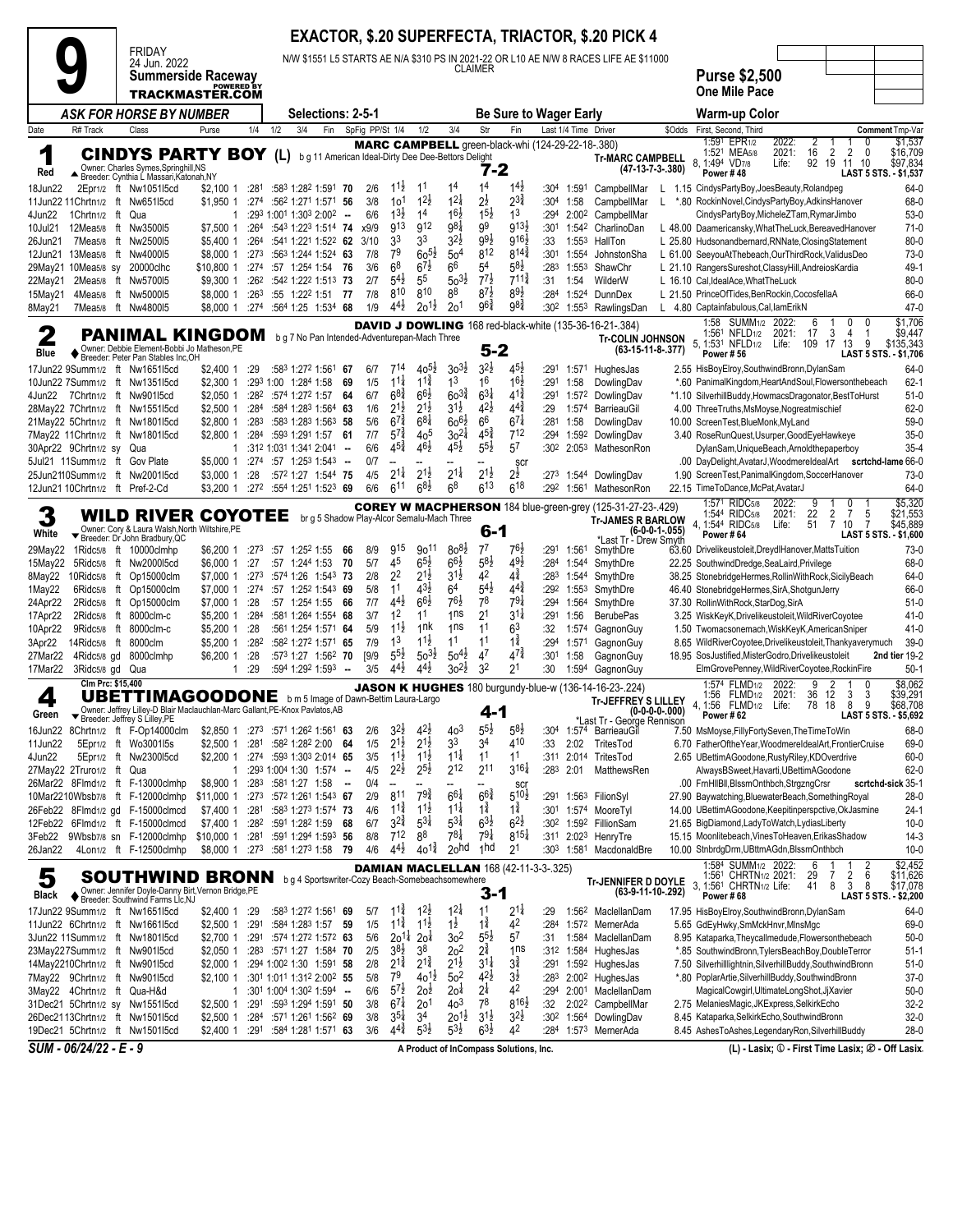| <b>FRIDAY</b><br>5 YEARS OLD & YOUNGER WINNERS OF 3 BUT NOT MORE THAN 5 RACES LIFETIME (HORSES &<br>24 Jun. 2022<br>GELDINGS)<br><b>Purse \$2,450</b><br><b>Summerside Raceway</b><br>POWERED BY<br><b>One Mile Pace</b><br><b>TRACKMASTER.COM</b><br><b>Be Sure to Wager Early</b><br>ASK FOR HORSE BY NUMBER<br>Selections: 5-3-6<br>Warm-up Color<br>Date<br>R# Track<br>Class<br>1/2<br>3/4<br>SpFig PP/St 1/4<br>3/4<br>Str<br>Fin<br>Last 1/4 Time Driver<br>\$Odds First, Second, Third<br>Comment Tmp-Var<br>Purse<br>1/4<br>Fin<br>1/2<br>\$318<br>2022:<br>0<br>0<br>0<br>3<br><b>DAMIAN MACLELLAN 168 (42-11-3-3-.325)</b><br>1<br>12<br>\$8,406<br>2:001 SUMM1/2 2021:<br>3<br>0<br><b>GASCOIGNE ROCKS:</b><br>$\overline{1}$<br>b g 3 Tobago Cays-Gascoigne Dickie-Astronomical<br><b>Tr-K WADE SORRIE</b><br>2, 2:001 SUMM <sub>1/2</sub> Life:<br>15<br>3<br>0<br>\$8,724<br>$\overline{1}$<br>Owner: Murray Graham Macdonald, Belfast, PE<br>$10 - 1$<br>$(32-6-0-5-.239)$<br>Red<br><b>Power #58</b><br>LAST 5 STS. - \$2,368<br>Breeder: Murray Graham Macdonald, PE<br>$50^{41}$<br>$6^{4}$<br>66<br>$5^{74}$<br>64-0<br>17Jun22 6Summ1/2 ft # 2-5y-Wo3-5rl<br>:59 1:281 1:57<br>60'<br>:291<br>1:581<br>MurphyKen<br>27.25 RockinNovel, Manlicious, Billy Bayama-<br>:291<br>- 61<br>4/6<br>\$2,450 1<br>$4^{7\frac{1}{2}}$<br>$4^{4^{3} }$<br>$60^{4}\%$<br>$5^{4^{\frac{3}{4}}}$<br>55<br>:282<br>3/7<br>$62 - 1$<br>:58 1:29 1:592 58<br>:302<br>2:002 MaclellanDam<br>10Jun22 6Summ1/2 ft # Wo2-5rlcd<br>\$2,450 1<br>3.70 BillyBayama, CatchmelfLouCan, SilverJake<br>$66\frac{1}{4}$<br>$66\frac{3}{4}$<br>$60^{61}$<br>$56\frac{1}{2}$<br>$45\frac{1}{2}$<br>:292<br>:592 1:294 1:583 58<br>5/6<br>1:593<br>$55-0$<br>3Jun22 6Summ1/2 ft # 2-5y-Wo3-5rl<br>\$2.4501<br>:283<br>MaclellanDam<br>11.00 Tradition, SilverJake, CatchmelfLouCan<br>3 <sup>2</sup><br>$3^{5^{3}_{4}}$<br>$3^{4}$<br>34<br>46<br>:593 1:294 1:594 -<br>2/5<br>69-0<br>28May22 3Chrtn1/2 ft # Qua<br>:293<br>:30 <sup>2</sup><br>2:01<br>MaclellanDam<br>ArcLight, BetterBeInLove, ICTrueGrit<br>1<br>$2^{\frac{3}{4}}$<br>$3^{2}\frac{1}{4}$<br>$3^{1\frac{1}{4}}$<br>$2\frac{1}{4}$<br>$2^{1\frac{3}{4}}$<br>:314 1:05 1:363 2:063 --<br>4/4<br>21May22 4Chrtn1/2 ft # Qua-H&d<br>:294<br>2:064 MaclellanDam<br>66-1<br>1<br>ALittleSunshine, GascoigneRocks, GunnaDreamBig<br>$11\frac{1}{2}$<br>1 <sup>3</sup><br>1nk<br>:292 1:00 1:302 2:003 52<br>3/6<br>:301<br>2:003 MacphersonCor<br>$55-0$<br>1Nov21 1Summ1/2 ft 2-5y-Wo1-2rl<br>$11\frac{1}{2}$<br>$1\frac{1}{2}$<br>3.90 GascoigneRocks, StCharlesfireball, SourceOfNight<br>\$2,050 1<br>\$1,712<br>2:001 SUMM <sub>1/2</sub> 2022:<br>$\Omega$<br>4<br><b>KEN C MURPHY</b> 150 orange-black-wh (108-19-15-15-.299)<br>6<br>\$9,827<br>1:573 CHRTN <sub>1/2</sub> 2021:<br>25<br>3<br>THE YINGYANG<br>b g 4 Thinking out Loud-Rockin Alice-Rocknroll Hanover<br><b>Tr-ALLAN T GREGORY</b><br>3, 1:573 CHRTN1/2 Life:<br>32<br>5<br>$\overline{7}$<br>3<br>\$12,714<br>Owner: Allan Gregory, Charlottetown, PE<br>▼ Breeder: Seelster Farms Inc, Lucan, ON<br>12-1<br>$(10-2-1-1-288)$<br>Blue<br><b>Power #57</b><br>LAST 5 STS. - \$1,712<br>1nk<br>$1\frac{1}{2}$<br>1 <sup>nk</sup><br>$1^{1}\frac{1}{2}$<br>17Jun22 8Summ1/2 ft Nw901l5cd<br>:292 1:01 1:31 2:001 51<br>2/6<br>114<br>13.60 TheYingyang, SilverJake, ArrivedLate<br>64-0<br>\$2,000 1<br>:291<br>2:001 MurphyKen<br>$2^{4}\frac{1}{2}$<br>$3^{5}\frac{1}{4}$<br>$69\frac{3}{4}$<br>$6^{17}$<br>$6^{26}$<br>1/7<br>:28<br>:564 1:27 1:561 42<br>:32 <sup>2</sup><br>$60 - 0$<br>21May22 3Chrtn1/2 ft Nw901l5cd<br>\$2,050 1<br>2:01 <sup>2</sup> MurphyKen<br>33.40 CowboyLogic, SelkirkEcho, BestToHurst<br>$3^{31}$<br>$43\frac{3}{4}$<br>$43\frac{1}{2}$<br>43<br>$5^{5}\frac{1}{2}$<br>6/8<br>14May2210Chrtn1/2 ft Nw901l5cd<br>$$2,000$ 1<br>:294 1:002 1:30 1:591 54<br>:293<br>2:001 MurphyKen<br>42.40 Silverhilllightnin, Silverhill Buddy, Southwind Bronn<br>$51-0$<br>$11\frac{1}{4}$<br>$3^{3}\frac{1}{2}$<br>$2^{2^{\frac{3}{4}}}$<br>$2^{1\frac{1}{2}}$<br>$2^{3\frac{3}{4}}$<br>2/8<br>$39-0$<br>7May22 8Chrtn1/2 ft 2-5y-Wo3-5rl<br>$:29^2$ $:59^4$ 1:29 <sup>3</sup> 1:58 <sup>3</sup> 61<br>:291<br>1:59 <sup>2</sup> MurphyKen<br>9.15 Bludhaven, The Yingyang, CatchmelfLouCan<br>\$2,450 1<br>$3^{1\frac{1}{2}}$<br>$2^{1\frac{1}{2}}$<br>$4^{1\frac{1}{4}}$<br>32<br>$2^{\frac{3}{4}}$<br>5/7<br>$35 - 4$<br>30Apr22 4Chrtn1/2 sy Qua<br>:31 <sup>1</sup> 1:02 <sup>2</sup> 1:33 <sup>3</sup> 2:05 <sup>1</sup> --<br>:313<br>2:05 <sup>2</sup> MurphyKen<br>BridgeToken,TheYingyang,ThreeTruths<br>1<br>$6^{3}\frac{3}{4}$<br>$2^{1\frac{1}{2}}$<br>$42\frac{1}{4}$<br>$2^{1\frac{1}{4}}$<br>613<br>1/6<br>$39-2$<br>12Dec21 2Chrtn1/2 gd 2-5y-Wo4-6rl<br>$$2,400$ 1<br>:291 1:003 1:32 2:033 46<br>:334<br>2:061 MurphyKen<br>29.00 BigBadBruiser, The Twist, CatchmelfLouCan<br>\$8,337<br>1:592 LON <sub>1/2</sub><br>2022:<br>13<br>2<br>JASON K HUGHES 180 burgundy-blue-w (136-14-16-23-.224)<br>3<br>$\frac{21}{39}$<br>2021:<br>$\frac{2}{3}$<br>\$11,332<br>1:57 <sup>3</sup> FLMD <sub>1/2</sub><br>1<br>4<br>WEST COAST KID<br>b g 4 Betterthancheddar-Maid West-Western Hanover<br><b>Tr-PHILIP C KELLY</b><br>3, 1:573 FLMD1/2<br>5<br>\$24,331<br>Life:<br>4<br>Owner: Lynn Maclaren-John Mackenzie-Allan Mc Guigan-Philip Kelly, PE<br>3-1<br>$(7-0-0-0-0.000)$<br>White<br>Power #55<br>LAST 5 STS. - \$3,800<br>▼ Breeder: Winbak Farm, Chesapeake City, MD<br>$70^{94}$<br>$70^{61}$<br>$76\frac{1}{4}$<br>$68\frac{3}{4}$<br>712<br>$62 - 1$<br>8Chrtn1/2 gd 2-5y-Wo3-5rl<br>\$2,450 1<br>$:284$ $:582$ 1:274 1:562 62<br>6/8<br>:291<br>1:581<br>HughesJas<br>20.85 MeritoHanover, MrRielly, Middleton Terror<br>18Jun22<br>22<br>$2^{1\frac{1}{2}}$<br>2nk<br>$2^{1\frac{1}{2}}$<br>20 <sup>1</sup><br>:293 1:001 1:303 1:591 --<br>2/4<br>1:592 HughesJas<br>$75-0$<br>11Jun22 2Chrtn1/2 ft Qua<br>:284<br>ShareTheMoment.WestCoastKid.WellEll<br>-1<br>$2^{1\frac{1}{2}}$<br>$2^{1\frac{3}{4}}$<br>$20^{11}$<br>2 <sup>nk</sup><br>$1\frac{1}{2}$<br>6/6<br>:291 1:001 1:29 1:592 66<br>:301<br>1:592 HenrvTra<br>$41 - 1$<br>8Apr22<br>2Lon1/2 gd 7000clmcd-c<br>\$5,000 1<br>*.25 WestCoastKid,JacksonKillean,JoeyDelicious<br>$5^{4}\frac{3}{4}$<br>6 <sup>8</sup><br>43<br>:28<br>:574 1:27 1:582 68<br>8/8<br>$60^{4}$<br>$600^{4}$<br>5Lon1/2 ft 15000clmcd<br>\$6,500 1<br>:311<br>1:59<br>2nd tier 35-0<br>4Apr22<br>HenryTra<br>13.00 WilliamRoss, WoodmereFenn, ELWildSport<br>$3^{2}\frac{1}{2}$<br>$4^{4}_{2}$<br>$30^{2\frac{3}{4}}$<br>$30^{21}$<br>$3^{2}\frac{1}{2}$<br>:284<br>:59 1:274 1:582 70<br>5/6<br>:30 <sup>3</sup><br>1:584<br>$19-0$<br>28Mar22<br>6Lon1/2 ft 15000clmcd<br>\$6,500 1<br>HenryTra<br>5.70 ELWildSport, TuukkaRasp, WestCoastKid<br>79‡<br>713<br>6 <sup>3</sup><br>7/7<br>711<br>$77\frac{1}{4}$<br>9Lon1/2 ft 15000clmcd<br>\$6,500 1<br>:283 :573 1:264 1:581 68<br>:301<br>1:584 HenryTra<br>42-0<br>21Mar22<br>29.60 WoodmereFenn, AllyFlight, Rising Dragon<br>\$1,602<br>2:024 SUMM <sub>1/2</sub> Q2022:<br>0<br>2<br><b>DEVON WALLACE</b> 188 yellow-white-bl (30-2-5-7-.237)<br>4<br>3<br>3<br>\$15,992<br>1:552 DTN5/8<br>2021:<br>20<br>3<br><b>SILVER JAKE (L)</b><br>b g 4 Cougar Hall-Paid in Silver-Astreos<br><b>Tr-DEVON WALLACE</b><br>3, 1:55 <sup>2</sup> DTN5/8<br>5<br>29<br>5<br>$\overline{4}$<br>Life:<br>\$19,844<br>Owner: Alysshea Trail-Devon Wallace, PE<br>▼ Breeder: Frank B Banks, Summerside, PE<br>4-1<br>$(17-1-2-4-202)$<br>Green<br><b>Power #54</b><br>LAST 5 STS. - \$1,602<br>$5^{7\frac{3}{4}}$<br>2nk<br>$20^{11}$<br>2nk<br>64-0<br>17Jun22 8Summ1/2 ft Nw901l5cd<br>:292 1:01 1:31 2:001 50<br>2oż<br>:291<br>2:001<br>WallaceDev<br>\$2,000 1<br>5/6<br>L 1.40 TheYingyang, SilverJake, ArrivedLate |  |  |  |  |  |  |  |  |  |  |  |  |  |  |
|-----------------------------------------------------------------------------------------------------------------------------------------------------------------------------------------------------------------------------------------------------------------------------------------------------------------------------------------------------------------------------------------------------------------------------------------------------------------------------------------------------------------------------------------------------------------------------------------------------------------------------------------------------------------------------------------------------------------------------------------------------------------------------------------------------------------------------------------------------------------------------------------------------------------------------------------------------------------------------------------------------------------------------------------------------------------------------------------------------------------------------------------------------------------------------------------------------------------------------------------------------------------------------------------------------------------------------------------------------------------------------------------------------------------------------------------------------------------------------------------------------------------------------------------------------------------------------------------------------------------------------------------------------------------------------------------------------------------------------------------------------------------------------------------------------------------------------------------------------------------------------------------------------------------------------------------------------------------------------------------------------------------------------------------------------------------------------------------------------------------------------------------------------------------------------------------------------------------------------------------------------------------------------------------------------------------------------------------------------------------------------------------------------------------------------------------------------------------------------------------------------------------------------------------------------------------------------------------------------------------------------------------------------------------------------------------------------------------------------------------------------------------------------------------------------------------------------------------------------------------------------------------------------------------------------------------------------------------------------------------------------------------------------------------------------------------------------------------------------------------------------------------------------------------------------------------------------------------------------------------------------------------------------------------------------------------------------------------------------------------------------------------------------------------------------------------------------------------------------------------------------------------------------------------------------------------------------------------------------------------------------------------------------------------------------------------------------------------------------------------------------------------------------------------------------------------------------------------------------------------------------------------------------------------------------------------------------------------------------------------------------------------------------------------------------------------------------------------------------------------------------------------------------------------------------------------------------------------------------------------------------------------------------------------------------------------------------------------------------------------------------------------------------------------------------------------------------------------------------------------------------------------------------------------------------------------------------------------------------------------------------------------------------------------------------------------------------------------------------------------------------------------------------------------------------------------------------------------------------------------------------------------------------------------------------------------------------------------------------------------------------------------------------------------------------------------------------------------------------------------------------------------------------------------------------------------------------------------------------------------------------------------------------------------------------------------------------------------------------------------------------------------------------------------------------------------------------------------------------------------------------------------------------------------------------------------------------------------------------------------------------------------------------------------------------------------------------------------------------------------------------------------------------------------------------------------------------------------------------------------------------------------------------------------------------------------------------------------------------------------------------------------------------------------------------------------------------------------------------------------------------------------------------------------------------------------------------------------------------------------------------------------------------------------------------------------------------------------------------------------------------------------------------------------------------------------------------------------------------------------------------------------------------------------------------------------------------------------------------------------------------------------------------------------------------------------------------------------------------------------------------------------------------------------------------------------------------------------------------------------------------------------------------------------------------------------------------------------------------------------------------------------------------------------------------------------------------------------------------------------------------------------------------------------------------------------------------------------------------------------------------------------------------------------------------------------------------------------------------------------------------------------------------------------------------------------------------------------------------------------------------------------------------------------------------------------------------------------------------------------------------------------------------------------------------------------------------------------------------------------------------------------------------------------------------------------------------------------------------------------------------------|--|--|--|--|--|--|--|--|--|--|--|--|--|--|
|                                                                                                                                                                                                                                                                                                                                                                                                                                                                                                                                                                                                                                                                                                                                                                                                                                                                                                                                                                                                                                                                                                                                                                                                                                                                                                                                                                                                                                                                                                                                                                                                                                                                                                                                                                                                                                                                                                                                                                                                                                                                                                                                                                                                                                                                                                                                                                                                                                                                                                                                                                                                                                                                                                                                                                                                                                                                                                                                                                                                                                                                                                                                                                                                                                                                                                                                                                                                                                                                                                                                                                                                                                                                                                                                                                                                                                                                                                                                                                                                                                                                                                                                                                                                                                                                                                                                                                                                                                                                                                                                                                                                                                                                                                                                                                                                                                                                                                                                                                                                                                                                                                                                                                                                                                                                                                                                                                                                                                                                                                                                                                                                                                                                                                                                                                                                                                                                                                                                                                                                                                                                                                                                                                                                                                                                                                                                                                                                                                                                                                                                                                                                                                                                                                                                                                                                                                                                                                                                                                                                                                                                                                                                                                                                                                                                                                                                                                                                                                                                                                                                                                                                                                                                                                                                                                                                                                                                                   |  |  |  |  |  |  |  |  |  |  |  |  |  |  |
|                                                                                                                                                                                                                                                                                                                                                                                                                                                                                                                                                                                                                                                                                                                                                                                                                                                                                                                                                                                                                                                                                                                                                                                                                                                                                                                                                                                                                                                                                                                                                                                                                                                                                                                                                                                                                                                                                                                                                                                                                                                                                                                                                                                                                                                                                                                                                                                                                                                                                                                                                                                                                                                                                                                                                                                                                                                                                                                                                                                                                                                                                                                                                                                                                                                                                                                                                                                                                                                                                                                                                                                                                                                                                                                                                                                                                                                                                                                                                                                                                                                                                                                                                                                                                                                                                                                                                                                                                                                                                                                                                                                                                                                                                                                                                                                                                                                                                                                                                                                                                                                                                                                                                                                                                                                                                                                                                                                                                                                                                                                                                                                                                                                                                                                                                                                                                                                                                                                                                                                                                                                                                                                                                                                                                                                                                                                                                                                                                                                                                                                                                                                                                                                                                                                                                                                                                                                                                                                                                                                                                                                                                                                                                                                                                                                                                                                                                                                                                                                                                                                                                                                                                                                                                                                                                                                                                                                                                   |  |  |  |  |  |  |  |  |  |  |  |  |  |  |
|                                                                                                                                                                                                                                                                                                                                                                                                                                                                                                                                                                                                                                                                                                                                                                                                                                                                                                                                                                                                                                                                                                                                                                                                                                                                                                                                                                                                                                                                                                                                                                                                                                                                                                                                                                                                                                                                                                                                                                                                                                                                                                                                                                                                                                                                                                                                                                                                                                                                                                                                                                                                                                                                                                                                                                                                                                                                                                                                                                                                                                                                                                                                                                                                                                                                                                                                                                                                                                                                                                                                                                                                                                                                                                                                                                                                                                                                                                                                                                                                                                                                                                                                                                                                                                                                                                                                                                                                                                                                                                                                                                                                                                                                                                                                                                                                                                                                                                                                                                                                                                                                                                                                                                                                                                                                                                                                                                                                                                                                                                                                                                                                                                                                                                                                                                                                                                                                                                                                                                                                                                                                                                                                                                                                                                                                                                                                                                                                                                                                                                                                                                                                                                                                                                                                                                                                                                                                                                                                                                                                                                                                                                                                                                                                                                                                                                                                                                                                                                                                                                                                                                                                                                                                                                                                                                                                                                                                                   |  |  |  |  |  |  |  |  |  |  |  |  |  |  |
|                                                                                                                                                                                                                                                                                                                                                                                                                                                                                                                                                                                                                                                                                                                                                                                                                                                                                                                                                                                                                                                                                                                                                                                                                                                                                                                                                                                                                                                                                                                                                                                                                                                                                                                                                                                                                                                                                                                                                                                                                                                                                                                                                                                                                                                                                                                                                                                                                                                                                                                                                                                                                                                                                                                                                                                                                                                                                                                                                                                                                                                                                                                                                                                                                                                                                                                                                                                                                                                                                                                                                                                                                                                                                                                                                                                                                                                                                                                                                                                                                                                                                                                                                                                                                                                                                                                                                                                                                                                                                                                                                                                                                                                                                                                                                                                                                                                                                                                                                                                                                                                                                                                                                                                                                                                                                                                                                                                                                                                                                                                                                                                                                                                                                                                                                                                                                                                                                                                                                                                                                                                                                                                                                                                                                                                                                                                                                                                                                                                                                                                                                                                                                                                                                                                                                                                                                                                                                                                                                                                                                                                                                                                                                                                                                                                                                                                                                                                                                                                                                                                                                                                                                                                                                                                                                                                                                                                                                   |  |  |  |  |  |  |  |  |  |  |  |  |  |  |
|                                                                                                                                                                                                                                                                                                                                                                                                                                                                                                                                                                                                                                                                                                                                                                                                                                                                                                                                                                                                                                                                                                                                                                                                                                                                                                                                                                                                                                                                                                                                                                                                                                                                                                                                                                                                                                                                                                                                                                                                                                                                                                                                                                                                                                                                                                                                                                                                                                                                                                                                                                                                                                                                                                                                                                                                                                                                                                                                                                                                                                                                                                                                                                                                                                                                                                                                                                                                                                                                                                                                                                                                                                                                                                                                                                                                                                                                                                                                                                                                                                                                                                                                                                                                                                                                                                                                                                                                                                                                                                                                                                                                                                                                                                                                                                                                                                                                                                                                                                                                                                                                                                                                                                                                                                                                                                                                                                                                                                                                                                                                                                                                                                                                                                                                                                                                                                                                                                                                                                                                                                                                                                                                                                                                                                                                                                                                                                                                                                                                                                                                                                                                                                                                                                                                                                                                                                                                                                                                                                                                                                                                                                                                                                                                                                                                                                                                                                                                                                                                                                                                                                                                                                                                                                                                                                                                                                                                                   |  |  |  |  |  |  |  |  |  |  |  |  |  |  |
|                                                                                                                                                                                                                                                                                                                                                                                                                                                                                                                                                                                                                                                                                                                                                                                                                                                                                                                                                                                                                                                                                                                                                                                                                                                                                                                                                                                                                                                                                                                                                                                                                                                                                                                                                                                                                                                                                                                                                                                                                                                                                                                                                                                                                                                                                                                                                                                                                                                                                                                                                                                                                                                                                                                                                                                                                                                                                                                                                                                                                                                                                                                                                                                                                                                                                                                                                                                                                                                                                                                                                                                                                                                                                                                                                                                                                                                                                                                                                                                                                                                                                                                                                                                                                                                                                                                                                                                                                                                                                                                                                                                                                                                                                                                                                                                                                                                                                                                                                                                                                                                                                                                                                                                                                                                                                                                                                                                                                                                                                                                                                                                                                                                                                                                                                                                                                                                                                                                                                                                                                                                                                                                                                                                                                                                                                                                                                                                                                                                                                                                                                                                                                                                                                                                                                                                                                                                                                                                                                                                                                                                                                                                                                                                                                                                                                                                                                                                                                                                                                                                                                                                                                                                                                                                                                                                                                                                                                   |  |  |  |  |  |  |  |  |  |  |  |  |  |  |
|                                                                                                                                                                                                                                                                                                                                                                                                                                                                                                                                                                                                                                                                                                                                                                                                                                                                                                                                                                                                                                                                                                                                                                                                                                                                                                                                                                                                                                                                                                                                                                                                                                                                                                                                                                                                                                                                                                                                                                                                                                                                                                                                                                                                                                                                                                                                                                                                                                                                                                                                                                                                                                                                                                                                                                                                                                                                                                                                                                                                                                                                                                                                                                                                                                                                                                                                                                                                                                                                                                                                                                                                                                                                                                                                                                                                                                                                                                                                                                                                                                                                                                                                                                                                                                                                                                                                                                                                                                                                                                                                                                                                                                                                                                                                                                                                                                                                                                                                                                                                                                                                                                                                                                                                                                                                                                                                                                                                                                                                                                                                                                                                                                                                                                                                                                                                                                                                                                                                                                                                                                                                                                                                                                                                                                                                                                                                                                                                                                                                                                                                                                                                                                                                                                                                                                                                                                                                                                                                                                                                                                                                                                                                                                                                                                                                                                                                                                                                                                                                                                                                                                                                                                                                                                                                                                                                                                                                                   |  |  |  |  |  |  |  |  |  |  |  |  |  |  |
|                                                                                                                                                                                                                                                                                                                                                                                                                                                                                                                                                                                                                                                                                                                                                                                                                                                                                                                                                                                                                                                                                                                                                                                                                                                                                                                                                                                                                                                                                                                                                                                                                                                                                                                                                                                                                                                                                                                                                                                                                                                                                                                                                                                                                                                                                                                                                                                                                                                                                                                                                                                                                                                                                                                                                                                                                                                                                                                                                                                                                                                                                                                                                                                                                                                                                                                                                                                                                                                                                                                                                                                                                                                                                                                                                                                                                                                                                                                                                                                                                                                                                                                                                                                                                                                                                                                                                                                                                                                                                                                                                                                                                                                                                                                                                                                                                                                                                                                                                                                                                                                                                                                                                                                                                                                                                                                                                                                                                                                                                                                                                                                                                                                                                                                                                                                                                                                                                                                                                                                                                                                                                                                                                                                                                                                                                                                                                                                                                                                                                                                                                                                                                                                                                                                                                                                                                                                                                                                                                                                                                                                                                                                                                                                                                                                                                                                                                                                                                                                                                                                                                                                                                                                                                                                                                                                                                                                                                   |  |  |  |  |  |  |  |  |  |  |  |  |  |  |
|                                                                                                                                                                                                                                                                                                                                                                                                                                                                                                                                                                                                                                                                                                                                                                                                                                                                                                                                                                                                                                                                                                                                                                                                                                                                                                                                                                                                                                                                                                                                                                                                                                                                                                                                                                                                                                                                                                                                                                                                                                                                                                                                                                                                                                                                                                                                                                                                                                                                                                                                                                                                                                                                                                                                                                                                                                                                                                                                                                                                                                                                                                                                                                                                                                                                                                                                                                                                                                                                                                                                                                                                                                                                                                                                                                                                                                                                                                                                                                                                                                                                                                                                                                                                                                                                                                                                                                                                                                                                                                                                                                                                                                                                                                                                                                                                                                                                                                                                                                                                                                                                                                                                                                                                                                                                                                                                                                                                                                                                                                                                                                                                                                                                                                                                                                                                                                                                                                                                                                                                                                                                                                                                                                                                                                                                                                                                                                                                                                                                                                                                                                                                                                                                                                                                                                                                                                                                                                                                                                                                                                                                                                                                                                                                                                                                                                                                                                                                                                                                                                                                                                                                                                                                                                                                                                                                                                                                                   |  |  |  |  |  |  |  |  |  |  |  |  |  |  |
|                                                                                                                                                                                                                                                                                                                                                                                                                                                                                                                                                                                                                                                                                                                                                                                                                                                                                                                                                                                                                                                                                                                                                                                                                                                                                                                                                                                                                                                                                                                                                                                                                                                                                                                                                                                                                                                                                                                                                                                                                                                                                                                                                                                                                                                                                                                                                                                                                                                                                                                                                                                                                                                                                                                                                                                                                                                                                                                                                                                                                                                                                                                                                                                                                                                                                                                                                                                                                                                                                                                                                                                                                                                                                                                                                                                                                                                                                                                                                                                                                                                                                                                                                                                                                                                                                                                                                                                                                                                                                                                                                                                                                                                                                                                                                                                                                                                                                                                                                                                                                                                                                                                                                                                                                                                                                                                                                                                                                                                                                                                                                                                                                                                                                                                                                                                                                                                                                                                                                                                                                                                                                                                                                                                                                                                                                                                                                                                                                                                                                                                                                                                                                                                                                                                                                                                                                                                                                                                                                                                                                                                                                                                                                                                                                                                                                                                                                                                                                                                                                                                                                                                                                                                                                                                                                                                                                                                                                   |  |  |  |  |  |  |  |  |  |  |  |  |  |  |
|                                                                                                                                                                                                                                                                                                                                                                                                                                                                                                                                                                                                                                                                                                                                                                                                                                                                                                                                                                                                                                                                                                                                                                                                                                                                                                                                                                                                                                                                                                                                                                                                                                                                                                                                                                                                                                                                                                                                                                                                                                                                                                                                                                                                                                                                                                                                                                                                                                                                                                                                                                                                                                                                                                                                                                                                                                                                                                                                                                                                                                                                                                                                                                                                                                                                                                                                                                                                                                                                                                                                                                                                                                                                                                                                                                                                                                                                                                                                                                                                                                                                                                                                                                                                                                                                                                                                                                                                                                                                                                                                                                                                                                                                                                                                                                                                                                                                                                                                                                                                                                                                                                                                                                                                                                                                                                                                                                                                                                                                                                                                                                                                                                                                                                                                                                                                                                                                                                                                                                                                                                                                                                                                                                                                                                                                                                                                                                                                                                                                                                                                                                                                                                                                                                                                                                                                                                                                                                                                                                                                                                                                                                                                                                                                                                                                                                                                                                                                                                                                                                                                                                                                                                                                                                                                                                                                                                                                                   |  |  |  |  |  |  |  |  |  |  |  |  |  |  |
|                                                                                                                                                                                                                                                                                                                                                                                                                                                                                                                                                                                                                                                                                                                                                                                                                                                                                                                                                                                                                                                                                                                                                                                                                                                                                                                                                                                                                                                                                                                                                                                                                                                                                                                                                                                                                                                                                                                                                                                                                                                                                                                                                                                                                                                                                                                                                                                                                                                                                                                                                                                                                                                                                                                                                                                                                                                                                                                                                                                                                                                                                                                                                                                                                                                                                                                                                                                                                                                                                                                                                                                                                                                                                                                                                                                                                                                                                                                                                                                                                                                                                                                                                                                                                                                                                                                                                                                                                                                                                                                                                                                                                                                                                                                                                                                                                                                                                                                                                                                                                                                                                                                                                                                                                                                                                                                                                                                                                                                                                                                                                                                                                                                                                                                                                                                                                                                                                                                                                                                                                                                                                                                                                                                                                                                                                                                                                                                                                                                                                                                                                                                                                                                                                                                                                                                                                                                                                                                                                                                                                                                                                                                                                                                                                                                                                                                                                                                                                                                                                                                                                                                                                                                                                                                                                                                                                                                                                   |  |  |  |  |  |  |  |  |  |  |  |  |  |  |
|                                                                                                                                                                                                                                                                                                                                                                                                                                                                                                                                                                                                                                                                                                                                                                                                                                                                                                                                                                                                                                                                                                                                                                                                                                                                                                                                                                                                                                                                                                                                                                                                                                                                                                                                                                                                                                                                                                                                                                                                                                                                                                                                                                                                                                                                                                                                                                                                                                                                                                                                                                                                                                                                                                                                                                                                                                                                                                                                                                                                                                                                                                                                                                                                                                                                                                                                                                                                                                                                                                                                                                                                                                                                                                                                                                                                                                                                                                                                                                                                                                                                                                                                                                                                                                                                                                                                                                                                                                                                                                                                                                                                                                                                                                                                                                                                                                                                                                                                                                                                                                                                                                                                                                                                                                                                                                                                                                                                                                                                                                                                                                                                                                                                                                                                                                                                                                                                                                                                                                                                                                                                                                                                                                                                                                                                                                                                                                                                                                                                                                                                                                                                                                                                                                                                                                                                                                                                                                                                                                                                                                                                                                                                                                                                                                                                                                                                                                                                                                                                                                                                                                                                                                                                                                                                                                                                                                                                                   |  |  |  |  |  |  |  |  |  |  |  |  |  |  |
|                                                                                                                                                                                                                                                                                                                                                                                                                                                                                                                                                                                                                                                                                                                                                                                                                                                                                                                                                                                                                                                                                                                                                                                                                                                                                                                                                                                                                                                                                                                                                                                                                                                                                                                                                                                                                                                                                                                                                                                                                                                                                                                                                                                                                                                                                                                                                                                                                                                                                                                                                                                                                                                                                                                                                                                                                                                                                                                                                                                                                                                                                                                                                                                                                                                                                                                                                                                                                                                                                                                                                                                                                                                                                                                                                                                                                                                                                                                                                                                                                                                                                                                                                                                                                                                                                                                                                                                                                                                                                                                                                                                                                                                                                                                                                                                                                                                                                                                                                                                                                                                                                                                                                                                                                                                                                                                                                                                                                                                                                                                                                                                                                                                                                                                                                                                                                                                                                                                                                                                                                                                                                                                                                                                                                                                                                                                                                                                                                                                                                                                                                                                                                                                                                                                                                                                                                                                                                                                                                                                                                                                                                                                                                                                                                                                                                                                                                                                                                                                                                                                                                                                                                                                                                                                                                                                                                                                                                   |  |  |  |  |  |  |  |  |  |  |  |  |  |  |
|                                                                                                                                                                                                                                                                                                                                                                                                                                                                                                                                                                                                                                                                                                                                                                                                                                                                                                                                                                                                                                                                                                                                                                                                                                                                                                                                                                                                                                                                                                                                                                                                                                                                                                                                                                                                                                                                                                                                                                                                                                                                                                                                                                                                                                                                                                                                                                                                                                                                                                                                                                                                                                                                                                                                                                                                                                                                                                                                                                                                                                                                                                                                                                                                                                                                                                                                                                                                                                                                                                                                                                                                                                                                                                                                                                                                                                                                                                                                                                                                                                                                                                                                                                                                                                                                                                                                                                                                                                                                                                                                                                                                                                                                                                                                                                                                                                                                                                                                                                                                                                                                                                                                                                                                                                                                                                                                                                                                                                                                                                                                                                                                                                                                                                                                                                                                                                                                                                                                                                                                                                                                                                                                                                                                                                                                                                                                                                                                                                                                                                                                                                                                                                                                                                                                                                                                                                                                                                                                                                                                                                                                                                                                                                                                                                                                                                                                                                                                                                                                                                                                                                                                                                                                                                                                                                                                                                                                                   |  |  |  |  |  |  |  |  |  |  |  |  |  |  |
|                                                                                                                                                                                                                                                                                                                                                                                                                                                                                                                                                                                                                                                                                                                                                                                                                                                                                                                                                                                                                                                                                                                                                                                                                                                                                                                                                                                                                                                                                                                                                                                                                                                                                                                                                                                                                                                                                                                                                                                                                                                                                                                                                                                                                                                                                                                                                                                                                                                                                                                                                                                                                                                                                                                                                                                                                                                                                                                                                                                                                                                                                                                                                                                                                                                                                                                                                                                                                                                                                                                                                                                                                                                                                                                                                                                                                                                                                                                                                                                                                                                                                                                                                                                                                                                                                                                                                                                                                                                                                                                                                                                                                                                                                                                                                                                                                                                                                                                                                                                                                                                                                                                                                                                                                                                                                                                                                                                                                                                                                                                                                                                                                                                                                                                                                                                                                                                                                                                                                                                                                                                                                                                                                                                                                                                                                                                                                                                                                                                                                                                                                                                                                                                                                                                                                                                                                                                                                                                                                                                                                                                                                                                                                                                                                                                                                                                                                                                                                                                                                                                                                                                                                                                                                                                                                                                                                                                                                   |  |  |  |  |  |  |  |  |  |  |  |  |  |  |
|                                                                                                                                                                                                                                                                                                                                                                                                                                                                                                                                                                                                                                                                                                                                                                                                                                                                                                                                                                                                                                                                                                                                                                                                                                                                                                                                                                                                                                                                                                                                                                                                                                                                                                                                                                                                                                                                                                                                                                                                                                                                                                                                                                                                                                                                                                                                                                                                                                                                                                                                                                                                                                                                                                                                                                                                                                                                                                                                                                                                                                                                                                                                                                                                                                                                                                                                                                                                                                                                                                                                                                                                                                                                                                                                                                                                                                                                                                                                                                                                                                                                                                                                                                                                                                                                                                                                                                                                                                                                                                                                                                                                                                                                                                                                                                                                                                                                                                                                                                                                                                                                                                                                                                                                                                                                                                                                                                                                                                                                                                                                                                                                                                                                                                                                                                                                                                                                                                                                                                                                                                                                                                                                                                                                                                                                                                                                                                                                                                                                                                                                                                                                                                                                                                                                                                                                                                                                                                                                                                                                                                                                                                                                                                                                                                                                                                                                                                                                                                                                                                                                                                                                                                                                                                                                                                                                                                                                                   |  |  |  |  |  |  |  |  |  |  |  |  |  |  |
|                                                                                                                                                                                                                                                                                                                                                                                                                                                                                                                                                                                                                                                                                                                                                                                                                                                                                                                                                                                                                                                                                                                                                                                                                                                                                                                                                                                                                                                                                                                                                                                                                                                                                                                                                                                                                                                                                                                                                                                                                                                                                                                                                                                                                                                                                                                                                                                                                                                                                                                                                                                                                                                                                                                                                                                                                                                                                                                                                                                                                                                                                                                                                                                                                                                                                                                                                                                                                                                                                                                                                                                                                                                                                                                                                                                                                                                                                                                                                                                                                                                                                                                                                                                                                                                                                                                                                                                                                                                                                                                                                                                                                                                                                                                                                                                                                                                                                                                                                                                                                                                                                                                                                                                                                                                                                                                                                                                                                                                                                                                                                                                                                                                                                                                                                                                                                                                                                                                                                                                                                                                                                                                                                                                                                                                                                                                                                                                                                                                                                                                                                                                                                                                                                                                                                                                                                                                                                                                                                                                                                                                                                                                                                                                                                                                                                                                                                                                                                                                                                                                                                                                                                                                                                                                                                                                                                                                                                   |  |  |  |  |  |  |  |  |  |  |  |  |  |  |
|                                                                                                                                                                                                                                                                                                                                                                                                                                                                                                                                                                                                                                                                                                                                                                                                                                                                                                                                                                                                                                                                                                                                                                                                                                                                                                                                                                                                                                                                                                                                                                                                                                                                                                                                                                                                                                                                                                                                                                                                                                                                                                                                                                                                                                                                                                                                                                                                                                                                                                                                                                                                                                                                                                                                                                                                                                                                                                                                                                                                                                                                                                                                                                                                                                                                                                                                                                                                                                                                                                                                                                                                                                                                                                                                                                                                                                                                                                                                                                                                                                                                                                                                                                                                                                                                                                                                                                                                                                                                                                                                                                                                                                                                                                                                                                                                                                                                                                                                                                                                                                                                                                                                                                                                                                                                                                                                                                                                                                                                                                                                                                                                                                                                                                                                                                                                                                                                                                                                                                                                                                                                                                                                                                                                                                                                                                                                                                                                                                                                                                                                                                                                                                                                                                                                                                                                                                                                                                                                                                                                                                                                                                                                                                                                                                                                                                                                                                                                                                                                                                                                                                                                                                                                                                                                                                                                                                                                                   |  |  |  |  |  |  |  |  |  |  |  |  |  |  |
|                                                                                                                                                                                                                                                                                                                                                                                                                                                                                                                                                                                                                                                                                                                                                                                                                                                                                                                                                                                                                                                                                                                                                                                                                                                                                                                                                                                                                                                                                                                                                                                                                                                                                                                                                                                                                                                                                                                                                                                                                                                                                                                                                                                                                                                                                                                                                                                                                                                                                                                                                                                                                                                                                                                                                                                                                                                                                                                                                                                                                                                                                                                                                                                                                                                                                                                                                                                                                                                                                                                                                                                                                                                                                                                                                                                                                                                                                                                                                                                                                                                                                                                                                                                                                                                                                                                                                                                                                                                                                                                                                                                                                                                                                                                                                                                                                                                                                                                                                                                                                                                                                                                                                                                                                                                                                                                                                                                                                                                                                                                                                                                                                                                                                                                                                                                                                                                                                                                                                                                                                                                                                                                                                                                                                                                                                                                                                                                                                                                                                                                                                                                                                                                                                                                                                                                                                                                                                                                                                                                                                                                                                                                                                                                                                                                                                                                                                                                                                                                                                                                                                                                                                                                                                                                                                                                                                                                                                   |  |  |  |  |  |  |  |  |  |  |  |  |  |  |
| $11\frac{1}{2}$<br>$1\frac{1}{4}$<br>$3^{1}\frac{1}{2}$<br>$10^{ns}$<br>$11\frac{1}{2}$<br>:282 :58 1:29 1:592 63<br>6/7<br>$62 - 1$<br>10Jun22 6Summ1/2 ft Wo2-5rlcd<br>$$2,450$ 1<br>:303<br>1:593<br>WallaceDev<br>L 3.65 BillyBayama, CatchmelfLouCan, SilverJake                                                                                                                                                                                                                                                                                                                                                                                                                                                                                                                                                                                                                                                                                                                                                                                                                                                                                                                                                                                                                                                                                                                                                                                                                                                                                                                                                                                                                                                                                                                                                                                                                                                                                                                                                                                                                                                                                                                                                                                                                                                                                                                                                                                                                                                                                                                                                                                                                                                                                                                                                                                                                                                                                                                                                                                                                                                                                                                                                                                                                                                                                                                                                                                                                                                                                                                                                                                                                                                                                                                                                                                                                                                                                                                                                                                                                                                                                                                                                                                                                                                                                                                                                                                                                                                                                                                                                                                                                                                                                                                                                                                                                                                                                                                                                                                                                                                                                                                                                                                                                                                                                                                                                                                                                                                                                                                                                                                                                                                                                                                                                                                                                                                                                                                                                                                                                                                                                                                                                                                                                                                                                                                                                                                                                                                                                                                                                                                                                                                                                                                                                                                                                                                                                                                                                                                                                                                                                                                                                                                                                                                                                                                                                                                                                                                                                                                                                                                                                                                                                                                                                                                                             |  |  |  |  |  |  |  |  |  |  |  |  |  |  |
| $1^{1\frac{1}{2}}$<br>$1^{1\frac{3}{4}}$<br>$11\frac{1}{2}$<br>2nk<br>11<br>1/6<br>:292 :592 1:294 1:583 64<br>:284<br>1:583<br>WallaceDev<br>L 4.85 Tradition, SilverJake, CatchmelfLouCan<br>$55-0$<br>3Jun22 6Summ1/2 ft 2-5y-Wo3-5rl<br>\$2,450 1<br>$65\frac{1}{4}$<br>46<br>$47\frac{3}{4}$<br>$60^{44}$<br>48<br>:281 :571 1:28 1:583 63<br>1/6<br>23May229Summ1/2 ft Wo3-5rl-Cd<br>$$2,450$ 1<br>:311<br>2:001<br>WallaceDev<br>7.30 Bludhaven, CatchmelfLouCan, Overwatch<br>$51-1$                                                                                                                                                                                                                                                                                                                                                                                                                                                                                                                                                                                                                                                                                                                                                                                                                                                                                                                                                                                                                                                                                                                                                                                                                                                                                                                                                                                                                                                                                                                                                                                                                                                                                                                                                                                                                                                                                                                                                                                                                                                                                                                                                                                                                                                                                                                                                                                                                                                                                                                                                                                                                                                                                                                                                                                                                                                                                                                                                                                                                                                                                                                                                                                                                                                                                                                                                                                                                                                                                                                                                                                                                                                                                                                                                                                                                                                                                                                                                                                                                                                                                                                                                                                                                                                                                                                                                                                                                                                                                                                                                                                                                                                                                                                                                                                                                                                                                                                                                                                                                                                                                                                                                                                                                                                                                                                                                                                                                                                                                                                                                                                                                                                                                                                                                                                                                                                                                                                                                                                                                                                                                                                                                                                                                                                                                                                                                                                                                                                                                                                                                                                                                                                                                                                                                                                                                                                                                                                                                                                                                                                                                                                                                                                                                                                                                                                                                                                      |  |  |  |  |  |  |  |  |  |  |  |  |  |  |
| $80^{94}$<br>815<br>811<br>811<br>:292 :594 1:293 1:583 51<br>8/8<br>$80^{7}$<br>:30<br>2:013 WallaceDev<br>$39-0$<br>7May22 8Chrtn1/2 ft 2-5y-Wo3-5rl<br>$$2,450$ 1<br>11.50 Bludhaven, The Yingyang, CatchmelfLouCan                                                                                                                                                                                                                                                                                                                                                                                                                                                                                                                                                                                                                                                                                                                                                                                                                                                                                                                                                                                                                                                                                                                                                                                                                                                                                                                                                                                                                                                                                                                                                                                                                                                                                                                                                                                                                                                                                                                                                                                                                                                                                                                                                                                                                                                                                                                                                                                                                                                                                                                                                                                                                                                                                                                                                                                                                                                                                                                                                                                                                                                                                                                                                                                                                                                                                                                                                                                                                                                                                                                                                                                                                                                                                                                                                                                                                                                                                                                                                                                                                                                                                                                                                                                                                                                                                                                                                                                                                                                                                                                                                                                                                                                                                                                                                                                                                                                                                                                                                                                                                                                                                                                                                                                                                                                                                                                                                                                                                                                                                                                                                                                                                                                                                                                                                                                                                                                                                                                                                                                                                                                                                                                                                                                                                                                                                                                                                                                                                                                                                                                                                                                                                                                                                                                                                                                                                                                                                                                                                                                                                                                                                                                                                                                                                                                                                                                                                                                                                                                                                                                                                                                                                                                            |  |  |  |  |  |  |  |  |  |  |  |  |  |  |
| $1^{1\frac{3}{4}}$<br>$1^{1\frac{3}{4}}$<br>$12\frac{1}{2}$<br>$11\frac{1}{4}$<br>$11\frac{1}{2}$<br>2/4<br>:293<br>$42 - 0$<br>2May22 5Summ1/2 ft Qua<br>$:30^2$ 1:02 1:33 <sup>1</sup> 2:02 <sup>4</sup> -<br>2:024 WallaceDev<br>SilverJake, CatchmelfLouCan, Flowersonthebeach<br>$\mathbf{1}$<br>\$1,859<br>1:581 SUMM <sub>1/2</sub> 2022:                                                                                                                                                                                                                                                                                                                                                                                                                                                                                                                                                                                                                                                                                                                                                                                                                                                                                                                                                                                                                                                                                                                                                                                                                                                                                                                                                                                                                                                                                                                                                                                                                                                                                                                                                                                                                                                                                                                                                                                                                                                                                                                                                                                                                                                                                                                                                                                                                                                                                                                                                                                                                                                                                                                                                                                                                                                                                                                                                                                                                                                                                                                                                                                                                                                                                                                                                                                                                                                                                                                                                                                                                                                                                                                                                                                                                                                                                                                                                                                                                                                                                                                                                                                                                                                                                                                                                                                                                                                                                                                                                                                                                                                                                                                                                                                                                                                                                                                                                                                                                                                                                                                                                                                                                                                                                                                                                                                                                                                                                                                                                                                                                                                                                                                                                                                                                                                                                                                                                                                                                                                                                                                                                                                                                                                                                                                                                                                                                                                                                                                                                                                                                                                                                                                                                                                                                                                                                                                                                                                                                                                                                                                                                                                                                                                                                                                                                                                                                                                                                                                                  |  |  |  |  |  |  |  |  |  |  |  |  |  |  |
| <b>NORRIS E ROGERS</b> 188 blue-grey (11-2-1-0-.232)<br>5<br>0<br>0<br>\$0<br>2021:<br>0<br>0<br>MANLICIOUS brg 5 Malicious-Azure Bluestone-Western Ideal<br><b>Tr-DONALD E SWEET</b><br>5.<br>1:581 SUMM <sub>1/2</sub> Life:<br>27<br>3<br>3<br>3<br>\$11,926<br>Owner: Fantastic Five Stable.O'Learv.PE<br>5-2<br>$(4-1-1-0-.388)$<br>Black<br><b>Power #56</b><br>LAST 5 STS. - \$3,119<br>Breeder: J Gregory Mackenzie, NS                                                                                                                                                                                                                                                                                                                                                                                                                                                                                                                                                                                                                                                                                                                                                                                                                                                                                                                                                                                                                                                                                                                                                                                                                                                                                                                                                                                                                                                                                                                                                                                                                                                                                                                                                                                                                                                                                                                                                                                                                                                                                                                                                                                                                                                                                                                                                                                                                                                                                                                                                                                                                                                                                                                                                                                                                                                                                                                                                                                                                                                                                                                                                                                                                                                                                                                                                                                                                                                                                                                                                                                                                                                                                                                                                                                                                                                                                                                                                                                                                                                                                                                                                                                                                                                                                                                                                                                                                                                                                                                                                                                                                                                                                                                                                                                                                                                                                                                                                                                                                                                                                                                                                                                                                                                                                                                                                                                                                                                                                                                                                                                                                                                                                                                                                                                                                                                                                                                                                                                                                                                                                                                                                                                                                                                                                                                                                                                                                                                                                                                                                                                                                                                                                                                                                                                                                                                                                                                                                                                                                                                                                                                                                                                                                                                                                                                                                                                                                                                   |  |  |  |  |  |  |  |  |  |  |  |  |  |  |
| $13\frac{1}{2}$<br>$1\frac{3}{4}$<br>$2\frac{1}{4}$<br>:291<br>:59 1:281 1:57 66<br>3/6<br>21<br>64-0<br>17Jun22 6Summ1/2 ft 2-5y-Wo3-5rl<br>\$2,450 1<br>:29<br>1:571 RogersNor<br>3.15 RockinNovel, Manlicious, BillyBayama-<br>$1^{3}\frac{1}{2}$<br>$1^{3}\frac{1}{2}$<br>1 <sup>2</sup><br>1 <sup>3</sup><br>$13\frac{1}{2}$                                                                                                                                                                                                                                                                                                                                                                                                                                                                                                                                                                                                                                                                                                                                                                                                                                                                                                                                                                                                                                                                                                                                                                                                                                                                                                                                                                                                                                                                                                                                                                                                                                                                                                                                                                                                                                                                                                                                                                                                                                                                                                                                                                                                                                                                                                                                                                                                                                                                                                                                                                                                                                                                                                                                                                                                                                                                                                                                                                                                                                                                                                                                                                                                                                                                                                                                                                                                                                                                                                                                                                                                                                                                                                                                                                                                                                                                                                                                                                                                                                                                                                                                                                                                                                                                                                                                                                                                                                                                                                                                                                                                                                                                                                                                                                                                                                                                                                                                                                                                                                                                                                                                                                                                                                                                                                                                                                                                                                                                                                                                                                                                                                                                                                                                                                                                                                                                                                                                                                                                                                                                                                                                                                                                                                                                                                                                                                                                                                                                                                                                                                                                                                                                                                                                                                                                                                                                                                                                                                                                                                                                                                                                                                                                                                                                                                                                                                                                                                                                                                                                                 |  |  |  |  |  |  |  |  |  |  |  |  |  |  |
| 10Jun2210Summ1/2 ft 2-5y-Wo1-2rl<br>\$2,150 1<br>:284 :584 1:284 1:581 68<br>1/7<br>:292<br>1:581 RogersNor<br>$62 - 1$<br>10.95 Manlicious, IronsideSeelster, MorienBay<br>$8^{9}$<br>$7^{10*}$<br>:301 1:012 1:303 1:593 48<br>8x/8 x8 <sup>15</sup><br>$8i^{8}\overline{2}$<br>50-0<br>3Jun22 8Summ1/2 ft 2-5y-Wo1-2rl<br>80 <sup>b</sup> ‡<br>2:014 HeffernanMyl<br>6.80 IronsideSeelster,Starshipzodiac,JafarDuLac<br>\$2,150 1<br>:30                                                                                                                                                                                                                                                                                                                                                                                                                                                                                                                                                                                                                                                                                                                                                                                                                                                                                                                                                                                                                                                                                                                                                                                                                                                                                                                                                                                                                                                                                                                                                                                                                                                                                                                                                                                                                                                                                                                                                                                                                                                                                                                                                                                                                                                                                                                                                                                                                                                                                                                                                                                                                                                                                                                                                                                                                                                                                                                                                                                                                                                                                                                                                                                                                                                                                                                                                                                                                                                                                                                                                                                                                                                                                                                                                                                                                                                                                                                                                                                                                                                                                                                                                                                                                                                                                                                                                                                                                                                                                                                                                                                                                                                                                                                                                                                                                                                                                                                                                                                                                                                                                                                                                                                                                                                                                                                                                                                                                                                                                                                                                                                                                                                                                                                                                                                                                                                                                                                                                                                                                                                                                                                                                                                                                                                                                                                                                                                                                                                                                                                                                                                                                                                                                                                                                                                                                                                                                                                                                                                                                                                                                                                                                                                                                                                                                                                                                                                                                                       |  |  |  |  |  |  |  |  |  |  |  |  |  |  |
| $4^{1\frac{3}{4}}$<br>4 <sup>3</sup><br>$10^{\frac{1}{4}}$<br>$3^{1}\frac{1}{2}$<br>$3^{1}\frac{1}{2}$<br>23May222Summ1/2 ft Wo1-2rl-Cd<br>:293 1:001 1:304 2:00<br>6/6<br>:292<br>2:003 SweetDan<br>8.45 FrivolousAppeal, JafarDuLac, HowmacsHank<br>$$2,150$ 1<br>63<br>$51-1$<br>$1\frac{1}{2}$<br>$1^{2\frac{1}{2}}$<br>33<br>$13\frac{1}{2}$<br>4/6<br>2nk<br>15May225Summ1/2 ft Qua<br>:284 :58 1:282 1:574 --<br>:30<br>1:582 HeffernanMyl<br>FrivolousAppeal, HowmacsHank, Manlicious<br>$51-0$<br>1                                                                                                                                                                                                                                                                                                                                                                                                                                                                                                                                                                                                                                                                                                                                                                                                                                                                                                                                                                                                                                                                                                                                                                                                                                                                                                                                                                                                                                                                                                                                                                                                                                                                                                                                                                                                                                                                                                                                                                                                                                                                                                                                                                                                                                                                                                                                                                                                                                                                                                                                                                                                                                                                                                                                                                                                                                                                                                                                                                                                                                                                                                                                                                                                                                                                                                                                                                                                                                                                                                                                                                                                                                                                                                                                                                                                                                                                                                                                                                                                                                                                                                                                                                                                                                                                                                                                                                                                                                                                                                                                                                                                                                                                                                                                                                                                                                                                                                                                                                                                                                                                                                                                                                                                                                                                                                                                                                                                                                                                                                                                                                                                                                                                                                                                                                                                                                                                                                                                                                                                                                                                                                                                                                                                                                                                                                                                                                                                                                                                                                                                                                                                                                                                                                                                                                                                                                                                                                                                                                                                                                                                                                                                                                                                                                                                                                                                                                      |  |  |  |  |  |  |  |  |  |  |  |  |  |  |
| 322<br>$3^{22}\frac{1}{2}$<br>3 <sup>17</sup><br>$3^{21}$<br>$3^{21}$<br>$:591$ 1:293 1:591 - 2x/3<br>:294<br>2:033 MacphersonCor<br>SaulsbrookOcean, TylersBeachBoy, Manlicious<br>$42 - 0$<br>2May22 4Summ1/2 ft Qua<br>:294<br>$\mathbf{1}$<br>\$2,794<br>1:584 SUMM <sub>1/2</sub> 2022:<br>2<br>4                                                                                                                                                                                                                                                                                                                                                                                                                                                                                                                                                                                                                                                                                                                                                                                                                                                                                                                                                                                                                                                                                                                                                                                                                                                                                                                                                                                                                                                                                                                                                                                                                                                                                                                                                                                                                                                                                                                                                                                                                                                                                                                                                                                                                                                                                                                                                                                                                                                                                                                                                                                                                                                                                                                                                                                                                                                                                                                                                                                                                                                                                                                                                                                                                                                                                                                                                                                                                                                                                                                                                                                                                                                                                                                                                                                                                                                                                                                                                                                                                                                                                                                                                                                                                                                                                                                                                                                                                                                                                                                                                                                                                                                                                                                                                                                                                                                                                                                                                                                                                                                                                                                                                                                                                                                                                                                                                                                                                                                                                                                                                                                                                                                                                                                                                                                                                                                                                                                                                                                                                                                                                                                                                                                                                                                                                                                                                                                                                                                                                                                                                                                                                                                                                                                                                                                                                                                                                                                                                                                                                                                                                                                                                                                                                                                                                                                                                                                                                                                                                                                                                                            |  |  |  |  |  |  |  |  |  |  |  |  |  |  |
| 1<br>COREY W MACPHERSON 184 blue-green-grey (125-31-27-23-.429)<br>\$6,190<br>1:583 KD5/8 Q<br>2021:<br>14<br>6<br>$\mathbf{1}$<br>$\mathbf{1}$<br><b>IRONSIDE SEELSTER</b> bg 4 Thinking out Loud-Imagine Semalu-Life Sign<br>-1<br><b>Tr-DUANE E MAC EACHERN</b><br>\$8,984<br>3, 1:583 KD <sub>5/8</sub> Q<br>20<br>3<br>2<br>Life:<br>-1<br>Owner: Darla Maceachern, Summerside-Zoey Maceachern, Oleary, PE<br>7-2<br>$(8-2-2-0-.388)$<br>Yellow<br>LAST 5 STS. - \$2,794<br><b>Power #65</b><br>Breeder: Seelster Farms Inc, Lucan, ON                                                                                                                                                                                                                                                                                                                                                                                                                                                                                                                                                                                                                                                                                                                                                                                                                                                                                                                                                                                                                                                                                                                                                                                                                                                                                                                                                                                                                                                                                                                                                                                                                                                                                                                                                                                                                                                                                                                                                                                                                                                                                                                                                                                                                                                                                                                                                                                                                                                                                                                                                                                                                                                                                                                                                                                                                                                                                                                                                                                                                                                                                                                                                                                                                                                                                                                                                                                                                                                                                                                                                                                                                                                                                                                                                                                                                                                                                                                                                                                                                                                                                                                                                                                                                                                                                                                                                                                                                                                                                                                                                                                                                                                                                                                                                                                                                                                                                                                                                                                                                                                                                                                                                                                                                                                                                                                                                                                                                                                                                                                                                                                                                                                                                                                                                                                                                                                                                                                                                                                                                                                                                                                                                                                                                                                                                                                                                                                                                                                                                                                                                                                                                                                                                                                                                                                                                                                                                                                                                                                                                                                                                                                                                                                                                                                                                                                                       |  |  |  |  |  |  |  |  |  |  |  |  |  |  |
| $1\frac{1}{2}$<br>$30^{31}$<br>1 <sup>nk</sup><br>3 <sup>2</sup><br>20 <sup>†</sup><br>17Jun22 1Summ1/2 ft 2-5y-Wo1-2rl<br>:29<br>:581 1:281 1:584 58<br>:30 <sup>3</sup><br>1:584 MaclellanDam<br>*1.15 IronsideSeelster,JafarDuLac,MorienBay<br>66-0<br>\$2,150 1<br>7/7<br>$3^{5\frac{1}{2}}$<br>$3^{6}\frac{1}{2}$<br>$2^{3\frac{1}{2}}$<br>$20^{31/2}$<br>$2^{3\frac{1}{2}}$<br>3/7<br>:284 :584 1:284 1:581 65<br>:292 1:584 HughesJas<br>$62 - 1$<br>10Jun2210Summ1/2 ft 2-5y-Wo1-2rl<br>\$2,150 1<br>*.60 Manlicious, Ironside Seelster, Morien Bay                                                                                                                                                                                                                                                                                                                                                                                                                                                                                                                                                                                                                                                                                                                                                                                                                                                                                                                                                                                                                                                                                                                                                                                                                                                                                                                                                                                                                                                                                                                                                                                                                                                                                                                                                                                                                                                                                                                                                                                                                                                                                                                                                                                                                                                                                                                                                                                                                                                                                                                                                                                                                                                                                                                                                                                                                                                                                                                                                                                                                                                                                                                                                                                                                                                                                                                                                                                                                                                                                                                                                                                                                                                                                                                                                                                                                                                                                                                                                                                                                                                                                                                                                                                                                                                                                                                                                                                                                                                                                                                                                                                                                                                                                                                                                                                                                                                                                                                                                                                                                                                                                                                                                                                                                                                                                                                                                                                                                                                                                                                                                                                                                                                                                                                                                                                                                                                                                                                                                                                                                                                                                                                                                                                                                                                                                                                                                                                                                                                                                                                                                                                                                                                                                                                                                                                                                                                                                                                                                                                                                                                                                                                                                                                                                                                                                                                       |  |  |  |  |  |  |  |  |  |  |  |  |  |  |
| $11\frac{3}{4}$<br>$4^{5}\frac{1}{2}$<br>$12\frac{1}{4}$<br>$30^{24}$<br>$11\frac{1}{4}$<br>4/8<br>1:593<br>*2.15 IronsideSeelster,Starshipzodiac,JafarDuLac<br>$50-0$<br>3Jun22 8Summ1/2 ft 2-5y-Wo1-2rl<br>:301 1:012 1:303 1:593 59<br>:29<br>MacphersonCor<br>\$2,150 1                                                                                                                                                                                                                                                                                                                                                                                                                                                                                                                                                                                                                                                                                                                                                                                                                                                                                                                                                                                                                                                                                                                                                                                                                                                                                                                                                                                                                                                                                                                                                                                                                                                                                                                                                                                                                                                                                                                                                                                                                                                                                                                                                                                                                                                                                                                                                                                                                                                                                                                                                                                                                                                                                                                                                                                                                                                                                                                                                                                                                                                                                                                                                                                                                                                                                                                                                                                                                                                                                                                                                                                                                                                                                                                                                                                                                                                                                                                                                                                                                                                                                                                                                                                                                                                                                                                                                                                                                                                                                                                                                                                                                                                                                                                                                                                                                                                                                                                                                                                                                                                                                                                                                                                                                                                                                                                                                                                                                                                                                                                                                                                                                                                                                                                                                                                                                                                                                                                                                                                                                                                                                                                                                                                                                                                                                                                                                                                                                                                                                                                                                                                                                                                                                                                                                                                                                                                                                                                                                                                                                                                                                                                                                                                                                                                                                                                                                                                                                                                                                                                                                                                                       |  |  |  |  |  |  |  |  |  |  |  |  |  |  |
| 112<br>1 <sup>2</sup><br>1 <sup>7</sup><br>114<br>$1^{16}\frac{1}{2}$<br>5/5<br>:29<br>2:001<br>IronsideSeelster,SourceOfNight,GetHomeTerry<br>29May221Summ1/2 ft Qua<br>$:30^4$ 1:01 <sup>1</sup> 1:31 <sup>1</sup> 2:00 <sup>1</sup> --<br>MacphersonCor<br>$62 - 0$<br>1<br>23May226Summ1/2 ft Wo1-2rl-Cd<br>:301 1:004 1:314 2:021 --<br>x3/5 x5dis 5dis<br>MacphersonCor<br>1.60 Watchhimtreasure, Billy Bayama, Silver Spirit<br>$51-1$<br>$$2,150$ 1<br>5dis<br>5dis<br>5dis                                                                                                                                                                                                                                                                                                                                                                                                                                                                                                                                                                                                                                                                                                                                                                                                                                                                                                                                                                                                                                                                                                                                                                                                                                                                                                                                                                                                                                                                                                                                                                                                                                                                                                                                                                                                                                                                                                                                                                                                                                                                                                                                                                                                                                                                                                                                                                                                                                                                                                                                                                                                                                                                                                                                                                                                                                                                                                                                                                                                                                                                                                                                                                                                                                                                                                                                                                                                                                                                                                                                                                                                                                                                                                                                                                                                                                                                                                                                                                                                                                                                                                                                                                                                                                                                                                                                                                                                                                                                                                                                                                                                                                                                                                                                                                                                                                                                                                                                                                                                                                                                                                                                                                                                                                                                                                                                                                                                                                                                                                                                                                                                                                                                                                                                                                                                                                                                                                                                                                                                                                                                                                                                                                                                                                                                                                                                                                                                                                                                                                                                                                                                                                                                                                                                                                                                                                                                                                                                                                                                                                                                                                                                                                                                                                                                                                                                                                                               |  |  |  |  |  |  |  |  |  |  |  |  |  |  |
| $13\frac{1}{2}$<br>15May224Summ1/2 ft Qua<br>6/6<br>$10^{\frac{3}{4}}$<br>$11\frac{3}{4}$<br>14<br>15<br>IronsideSeelster,PleasingPink,Onehotpenelope<br>$51-0$<br>:304 1:01 <sup>2</sup> 1:32 2:02<br>:30<br>MacphersonCor<br>$\mathbf{1}$<br>$\sim$<br>2:02                                                                                                                                                                                                                                                                                                                                                                                                                                                                                                                                                                                                                                                                                                                                                                                                                                                                                                                                                                                                                                                                                                                                                                                                                                                                                                                                                                                                                                                                                                                                                                                                                                                                                                                                                                                                                                                                                                                                                                                                                                                                                                                                                                                                                                                                                                                                                                                                                                                                                                                                                                                                                                                                                                                                                                                                                                                                                                                                                                                                                                                                                                                                                                                                                                                                                                                                                                                                                                                                                                                                                                                                                                                                                                                                                                                                                                                                                                                                                                                                                                                                                                                                                                                                                                                                                                                                                                                                                                                                                                                                                                                                                                                                                                                                                                                                                                                                                                                                                                                                                                                                                                                                                                                                                                                                                                                                                                                                                                                                                                                                                                                                                                                                                                                                                                                                                                                                                                                                                                                                                                                                                                                                                                                                                                                                                                                                                                                                                                                                                                                                                                                                                                                                                                                                                                                                                                                                                                                                                                                                                                                                                                                                                                                                                                                                                                                                                                                                                                                                                                                                                                                                                     |  |  |  |  |  |  |  |  |  |  |  |  |  |  |
| 1:583 SUMM <sub>1/2</sub> 2022:<br>\$2,692<br>\$6,700<br>5<br>0<br>0<br><b>MARC CAMPBELL</b> green-black-whi (124-29-22-18-.380)<br>9<br>$\overline{c}$<br>0<br>1:594 CHRTN <sub>1/2</sub> 2021:<br>-1<br>KHARLAMOV<br>1<br>br c 3 Shadow Play-Saffron Seelster-Camluck<br><b>Tr-MARC CAMPBELL</b><br>3, 1:583 SUMM1/2 Life:<br>3<br>14<br>\$9,392<br>0<br>-1<br>Owner: Three Wisemen Stable-The Alley Group, PE<br>$8 - 1$<br>$(47-13-7-3-380)$<br>Pink<br><b>Power #57</b><br>LAST 5 STS. - \$2,692<br>Breeder: Frederick J Macdonald, PE                                                                                                                                                                                                                                                                                                                                                                                                                                                                                                                                                                                                                                                                                                                                                                                                                                                                                                                                                                                                                                                                                                                                                                                                                                                                                                                                                                                                                                                                                                                                                                                                                                                                                                                                                                                                                                                                                                                                                                                                                                                                                                                                                                                                                                                                                                                                                                                                                                                                                                                                                                                                                                                                                                                                                                                                                                                                                                                                                                                                                                                                                                                                                                                                                                                                                                                                                                                                                                                                                                                                                                                                                                                                                                                                                                                                                                                                                                                                                                                                                                                                                                                                                                                                                                                                                                                                                                                                                                                                                                                                                                                                                                                                                                                                                                                                                                                                                                                                                                                                                                                                                                                                                                                                                                                                                                                                                                                                                                                                                                                                                                                                                                                                                                                                                                                                                                                                                                                                                                                                                                                                                                                                                                                                                                                                                                                                                                                                                                                                                                                                                                                                                                                                                                                                                                                                                                                                                                                                                                                                                                                                                                                                                                                                                                                                                                                                       |  |  |  |  |  |  |  |  |  |  |  |  |  |  |
| $7^{6}\frac{3}{4}$<br>$7^{8\frac{1}{4}}$<br>814<br>70 <sup>11</sup><br>810<br>11Jun22 5Chrtn1/2 ft 2-5y-Wo3-5rl<br>\$2,450 1 :28 <sup>3</sup> :58 <sup>1</sup> 1:28 1:57 <sup>2</sup> 51<br>8/8<br>:294<br>1:59 <sup>2</sup> CampbellMar<br>7.30 SoulAssassin, MrRielly, Tradition<br>69-0<br>$5^{7\frac{1}{2}}$<br>$x5^{6\frac{1}{4}}$<br>$20^{\frac{3}{4}}$<br>$*59$ dq7<br>$20^{11}$<br>:282 :572 1:271 1:571 55<br>3/7<br>$:31^3$ 1:59<br>*1.45 HarbourliteJerry, UncleBill, TempoSeelster<br>dq7 53-0<br>4Jun22 1Chrtn1/2 ft Nw701l5cd<br>\$1,900 1<br>CampbellMar                                                                                                                                                                                                                                                                                                                                                                                                                                                                                                                                                                                                                                                                                                                                                                                                                                                                                                                                                                                                                                                                                                                                                                                                                                                                                                                                                                                                                                                                                                                                                                                                                                                                                                                                                                                                                                                                                                                                                                                                                                                                                                                                                                                                                                                                                                                                                                                                                                                                                                                                                                                                                                                                                                                                                                                                                                                                                                                                                                                                                                                                                                                                                                                                                                                                                                                                                                                                                                                                                                                                                                                                                                                                                                                                                                                                                                                                                                                                                                                                                                                                                                                                                                                                                                                                                                                                                                                                                                                                                                                                                                                                                                                                                                                                                                                                                                                                                                                                                                                                                                                                                                                                                                                                                                                                                                                                                                                                                                                                                                                                                                                                                                                                                                                                                                                                                                                                                                                                                                                                                                                                                                                                                                                                                                                                                                                                                                                                                                                                                                                                                                                                                                                                                                                                                                                                                                                                                                                                                                                                                                                                                                                                                                                                                                                                                                           |  |  |  |  |  |  |  |  |  |  |  |  |  |  |
| $79\frac{1}{4}$<br>$50^{6}$<br>$1\frac{1}{2}$<br>3/7<br>50 <sup>4</sup><br>$5^{3}\frac{1}{2}$<br>29May228Summ1/2 ft Ib-Pei Colt<br>\$5,600 1<br>:291 :583 1:281 1:583 61<br>:293<br>1:583<br>CampbellMar<br>6.50 Kharlamov, Frivolous Appeal, Starshipzodiac<br>66-0                                                                                                                                                                                                                                                                                                                                                                                                                                                                                                                                                                                                                                                                                                                                                                                                                                                                                                                                                                                                                                                                                                                                                                                                                                                                                                                                                                                                                                                                                                                                                                                                                                                                                                                                                                                                                                                                                                                                                                                                                                                                                                                                                                                                                                                                                                                                                                                                                                                                                                                                                                                                                                                                                                                                                                                                                                                                                                                                                                                                                                                                                                                                                                                                                                                                                                                                                                                                                                                                                                                                                                                                                                                                                                                                                                                                                                                                                                                                                                                                                                                                                                                                                                                                                                                                                                                                                                                                                                                                                                                                                                                                                                                                                                                                                                                                                                                                                                                                                                                                                                                                                                                                                                                                                                                                                                                                                                                                                                                                                                                                                                                                                                                                                                                                                                                                                                                                                                                                                                                                                                                                                                                                                                                                                                                                                                                                                                                                                                                                                                                                                                                                                                                                                                                                                                                                                                                                                                                                                                                                                                                                                                                                                                                                                                                                                                                                                                                                                                                                                                                                                                                                              |  |  |  |  |  |  |  |  |  |  |  |  |  |  |
| $3^{4}$<br>$3^{3\frac{1}{2}}$<br>33<br>$3x^2$<br>$4^{4}$<br>5/6<br>21May22 2Chrtn1/2 ft 2-5y-Wo1-2rl<br>:293 1:001 1:311 2:004 40<br>:30<br>2:014 MurphyKen<br>19.35 TobinsBurke, WoodmereSheldon, NeptuneSeelster<br>$60 - 0$<br>\$2,150 1<br>7 <sup>11</sup><br>$50^{6}$<br>721<br>729<br>$7^{14}$<br>5/7<br>:32<br>$51-0$<br>14May22 8Chrtn1/2 ft 2-5y-Wo1-2rl<br>:292 1:001 1:291 1:581 35<br>2:04<br>CampbellMar<br>10.85 WoodmereAndrolli, Rollwithhottytoddy, JjTommy<br>$$2,150$ 1                                                                                                                                                                                                                                                                                                                                                                                                                                                                                                                                                                                                                                                                                                                                                                                                                                                                                                                                                                                                                                                                                                                                                                                                                                                                                                                                                                                                                                                                                                                                                                                                                                                                                                                                                                                                                                                                                                                                                                                                                                                                                                                                                                                                                                                                                                                                                                                                                                                                                                                                                                                                                                                                                                                                                                                                                                                                                                                                                                                                                                                                                                                                                                                                                                                                                                                                                                                                                                                                                                                                                                                                                                                                                                                                                                                                                                                                                                                                                                                                                                                                                                                                                                                                                                                                                                                                                                                                                                                                                                                                                                                                                                                                                                                                                                                                                                                                                                                                                                                                                                                                                                                                                                                                                                                                                                                                                                                                                                                                                                                                                                                                                                                                                                                                                                                                                                                                                                                                                                                                                                                                                                                                                                                                                                                                                                                                                                                                                                                                                                                                                                                                                                                                                                                                                                                                                                                                                                                                                                                                                                                                                                                                                                                                                                                                                                                                                                                        |  |  |  |  |  |  |  |  |  |  |  |  |  |  |
| $45\frac{1}{4}$<br>$48\frac{1}{4}$<br>813<br>812<br>50 <sup>7</sup><br>7/8<br>:294<br>$39-0$<br>7May22 1Chrtn1/2 ft Qua<br>:303 1:014 1:321 2:014 --<br>2:032<br>CampbellMar<br>1<br>TobinsDiva, WoodmereSheldon, RedDirtLovenlife<br>\$1,934                                                                                                                                                                                                                                                                                                                                                                                                                                                                                                                                                                                                                                                                                                                                                                                                                                                                                                                                                                                                                                                                                                                                                                                                                                                                                                                                                                                                                                                                                                                                                                                                                                                                                                                                                                                                                                                                                                                                                                                                                                                                                                                                                                                                                                                                                                                                                                                                                                                                                                                                                                                                                                                                                                                                                                                                                                                                                                                                                                                                                                                                                                                                                                                                                                                                                                                                                                                                                                                                                                                                                                                                                                                                                                                                                                                                                                                                                                                                                                                                                                                                                                                                                                                                                                                                                                                                                                                                                                                                                                                                                                                                                                                                                                                                                                                                                                                                                                                                                                                                                                                                                                                                                                                                                                                                                                                                                                                                                                                                                                                                                                                                                                                                                                                                                                                                                                                                                                                                                                                                                                                                                                                                                                                                                                                                                                                                                                                                                                                                                                                                                                                                                                                                                                                                                                                                                                                                                                                                                                                                                                                                                                                                                                                                                                                                                                                                                                                                                                                                                                                                                                                                                                     |  |  |  |  |  |  |  |  |  |  |  |  |  |  |
| $\frac{2}{7}$<br>$\overline{2}$<br>2022:<br>6<br>0<br><b>DAVID J DOWLING</b> 168 red-black-white (135-36-16-21-.384)<br>8<br>5<br>\$15,437<br>\$21,878<br>32<br><b>CATCHME IF LOU CAN</b><br>1:564 CHRTN1/2 2021:<br>4<br>b g 5 Sweet Lou-Faster Faster-Bettors Delight<br><b>Tr-RALPH T SWEET</b><br>4, 1:564 CHRTN1/2 Life:<br>55<br>10 10<br>4<br>Owner: David Sweet, O'Leary-John Sweet, Oleary, PE<br>A Breeder: Robert I Horowitz, NJ; Brandon Horowitz, PA<br>$6 - 1$<br>$(13-0-5-3-290)$<br>Gray<br>Power #61<br>LAST 5 STS. - \$1,640                                                                                                                                                                                                                                                                                                                                                                                                                                                                                                                                                                                                                                                                                                                                                                                                                                                                                                                                                                                                                                                                                                                                                                                                                                                                                                                                                                                                                                                                                                                                                                                                                                                                                                                                                                                                                                                                                                                                                                                                                                                                                                                                                                                                                                                                                                                                                                                                                                                                                                                                                                                                                                                                                                                                                                                                                                                                                                                                                                                                                                                                                                                                                                                                                                                                                                                                                                                                                                                                                                                                                                                                                                                                                                                                                                                                                                                                                                                                                                                                                                                                                                                                                                                                                                                                                                                                                                                                                                                                                                                                                                                                                                                                                                                                                                                                                                                                                                                                                                                                                                                                                                                                                                                                                                                                                                                                                                                                                                                                                                                                                                                                                                                                                                                                                                                                                                                                                                                                                                                                                                                                                                                                                                                                                                                                                                                                                                                                                                                                                                                                                                                                                                                                                                                                                                                                                                                                                                                                                                                                                                                                                                                                                                                                                                                                                                                                    |  |  |  |  |  |  |  |  |  |  |  |  |  |  |
| $40^{2}\frac{3}{4}$<br>$40^{51}$<br>6 <sup>9</sup><br>43<br>55<br>17Jun22 6Summ1/2 ft 2-5y-Wo3-5rl<br>:59 1:281 1:57 63<br>6/6<br>:291<br>5.70 RockinNovel, Manlicious, BillyBayama-<br>64-0<br>\$2,450 1<br>:291<br>1:58<br>HughesJas<br>$66\frac{1}{2}$<br>$5^{9}\frac{1}{2}$<br>$400^{21}$<br>$2^{1/2}$<br>$2^{1}$<br>5/7<br>:30<br>1:592 HughesJas<br>10Jun22 6Summ1/2 ft Wo2-5rlcd<br>$$2,450$ 1<br>:282<br>:58 1:29 1:592 62<br>2.35 BillyBayama, CatchmelfLouCan, SilverJake<br>$62 - 1$                                                                                                                                                                                                                                                                                                                                                                                                                                                                                                                                                                                                                                                                                                                                                                                                                                                                                                                                                                                                                                                                                                                                                                                                                                                                                                                                                                                                                                                                                                                                                                                                                                                                                                                                                                                                                                                                                                                                                                                                                                                                                                                                                                                                                                                                                                                                                                                                                                                                                                                                                                                                                                                                                                                                                                                                                                                                                                                                                                                                                                                                                                                                                                                                                                                                                                                                                                                                                                                                                                                                                                                                                                                                                                                                                                                                                                                                                                                                                                                                                                                                                                                                                                                                                                                                                                                                                                                                                                                                                                                                                                                                                                                                                                                                                                                                                                                                                                                                                                                                                                                                                                                                                                                                                                                                                                                                                                                                                                                                                                                                                                                                                                                                                                                                                                                                                                                                                                                                                                                                                                                                                                                                                                                                                                                                                                                                                                                                                                                                                                                                                                                                                                                                                                                                                                                                                                                                                                                                                                                                                                                                                                                                                                                                                                                                                                                                                                                   |  |  |  |  |  |  |  |  |  |  |  |  |  |  |
| $5^{4}$<br>5 <sup>5</sup><br>$40^{41}$<br>35<br>$3^{5}\frac{1}{2}$<br>3Jun22 6Summ1/2 ft 2-5y-Wo3-5rl<br>\$2,450 1<br>:292<br>:592 1:294 1:583 60<br>6/6<br>:29<br>1:593 MacphersonCor<br>2.65 Tradition, SilverJake, CatchmelfLouCan<br>$55-0$                                                                                                                                                                                                                                                                                                                                                                                                                                                                                                                                                                                                                                                                                                                                                                                                                                                                                                                                                                                                                                                                                                                                                                                                                                                                                                                                                                                                                                                                                                                                                                                                                                                                                                                                                                                                                                                                                                                                                                                                                                                                                                                                                                                                                                                                                                                                                                                                                                                                                                                                                                                                                                                                                                                                                                                                                                                                                                                                                                                                                                                                                                                                                                                                                                                                                                                                                                                                                                                                                                                                                                                                                                                                                                                                                                                                                                                                                                                                                                                                                                                                                                                                                                                                                                                                                                                                                                                                                                                                                                                                                                                                                                                                                                                                                                                                                                                                                                                                                                                                                                                                                                                                                                                                                                                                                                                                                                                                                                                                                                                                                                                                                                                                                                                                                                                                                                                                                                                                                                                                                                                                                                                                                                                                                                                                                                                                                                                                                                                                                                                                                                                                                                                                                                                                                                                                                                                                                                                                                                                                                                                                                                                                                                                                                                                                                                                                                                                                                                                                                                                                                                                                                                   |  |  |  |  |  |  |  |  |  |  |  |  |  |  |
| $3^{3}\frac{1}{2}$<br>$3^{2}\frac{3}{4}$<br>2 <sup>nk</sup><br>i3 <sub>0</sub> 2<br>11<br>:571 1:28 1:583 71<br>2/6<br>1:583 MacphersonCor<br>23May229Summ1/2 ft Wo3-5rl-Cd<br>$$2,450$ 1<br>:281<br>:301<br>3.50 Bludhaven, CatchmelfLouCan, Overwatch<br>$51-1$<br>$5^{5\frac{3}{4}}$<br>$8^{9\frac{1}{4}}$<br>$6^{5\frac{1}{4}}$<br>$8^{5\frac{1}{4}}$<br>$6^{41}$<br>:284<br>:584 1:28 1:573 62<br>5/8<br>:292<br>1:582 MacphersonCor<br>14May2212Chrtn1/2 ft 2-5y-Wo2-5rl<br>\$2,450 1<br>9.35 Justcallmedoc, StCharlesfireball, Bludhaven<br>48-0                                                                                                                                                                                                                                                                                                                                                                                                                                                                                                                                                                                                                                                                                                                                                                                                                                                                                                                                                                                                                                                                                                                                                                                                                                                                                                                                                                                                                                                                                                                                                                                                                                                                                                                                                                                                                                                                                                                                                                                                                                                                                                                                                                                                                                                                                                                                                                                                                                                                                                                                                                                                                                                                                                                                                                                                                                                                                                                                                                                                                                                                                                                                                                                                                                                                                                                                                                                                                                                                                                                                                                                                                                                                                                                                                                                                                                                                                                                                                                                                                                                                                                                                                                                                                                                                                                                                                                                                                                                                                                                                                                                                                                                                                                                                                                                                                                                                                                                                                                                                                                                                                                                                                                                                                                                                                                                                                                                                                                                                                                                                                                                                                                                                                                                                                                                                                                                                                                                                                                                                                                                                                                                                                                                                                                                                                                                                                                                                                                                                                                                                                                                                                                                                                                                                                                                                                                                                                                                                                                                                                                                                                                                                                                                                                                                                                                                           |  |  |  |  |  |  |  |  |  |  |  |  |  |  |
| $4^{2}\frac{1}{2}$<br>$5^{4}$<br>$6^{6}\frac{3}{4}$<br>$5^{4}$<br>$3^{4}\frac{1}{2}$<br>1/8<br>7May22 8Chrtn1/2 ft 2-5y-Wo3-5rl<br>\$2,450 1<br>:292 :594 1:293 1:583 60<br>:282<br>1:592 MacphersonCor<br>$39-0$<br>5.30 Bludhaven, The Yingyang, CatchmelfLouCan<br>SUM - 06/24/22 - E - 10<br>A Product of InCompass Solutions, Inc.<br>(L) - Lasix; ① - First Time Lasix; ② - Off Lasix.                                                                                                                                                                                                                                                                                                                                                                                                                                                                                                                                                                                                                                                                                                                                                                                                                                                                                                                                                                                                                                                                                                                                                                                                                                                                                                                                                                                                                                                                                                                                                                                                                                                                                                                                                                                                                                                                                                                                                                                                                                                                                                                                                                                                                                                                                                                                                                                                                                                                                                                                                                                                                                                                                                                                                                                                                                                                                                                                                                                                                                                                                                                                                                                                                                                                                                                                                                                                                                                                                                                                                                                                                                                                                                                                                                                                                                                                                                                                                                                                                                                                                                                                                                                                                                                                                                                                                                                                                                                                                                                                                                                                                                                                                                                                                                                                                                                                                                                                                                                                                                                                                                                                                                                                                                                                                                                                                                                                                                                                                                                                                                                                                                                                                                                                                                                                                                                                                                                                                                                                                                                                                                                                                                                                                                                                                                                                                                                                                                                                                                                                                                                                                                                                                                                                                                                                                                                                                                                                                                                                                                                                                                                                                                                                                                                                                                                                                                                                                                                                                      |  |  |  |  |  |  |  |  |  |  |  |  |  |  |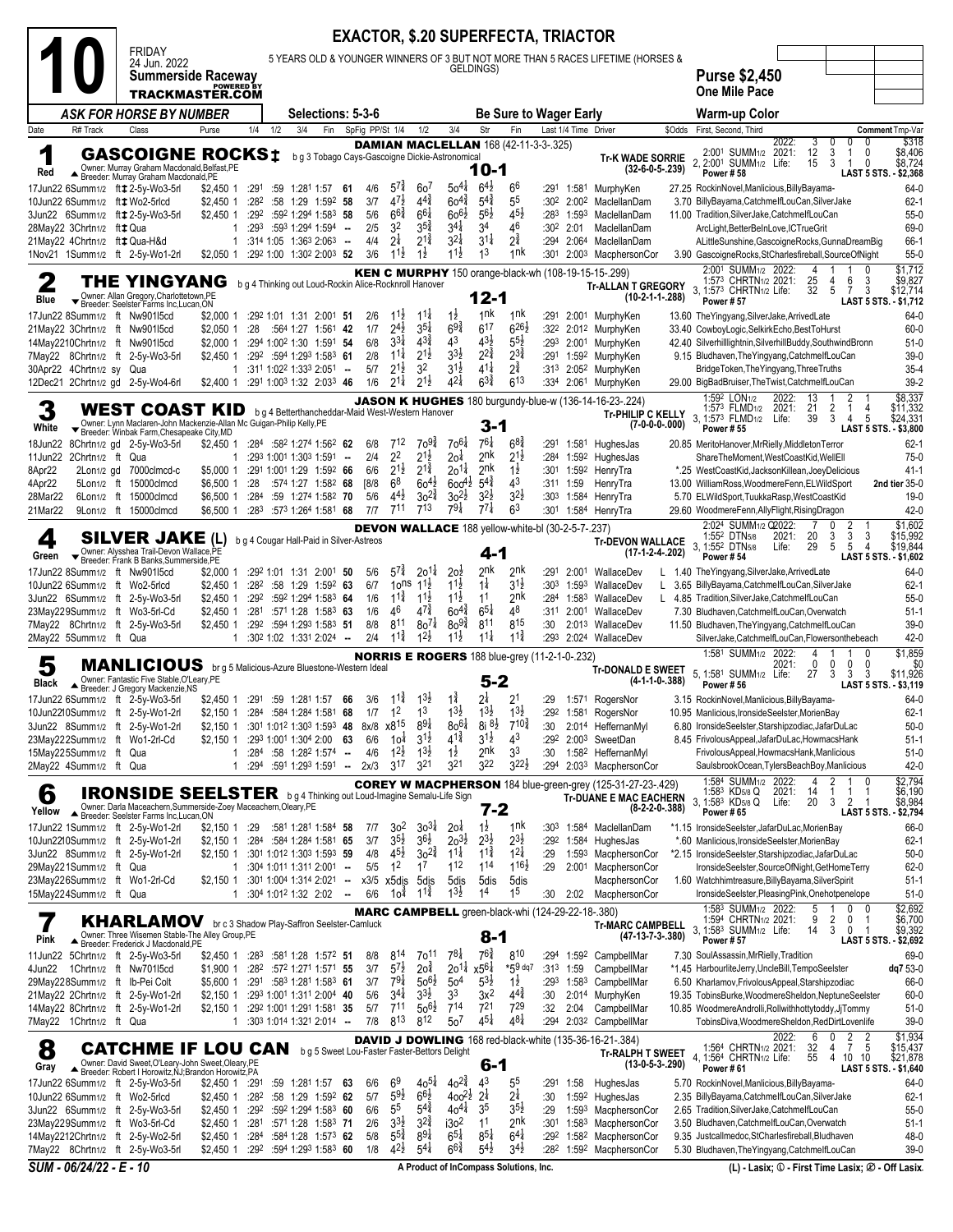| DAILY DOUBLE (Races 11 & 12), EXACTOR, \$.20 SUPERFECTA,<br><b>FRIDAY</b><br><b>TRIACTOR</b>                                                                                                                                                                                                                                             |                                                                                                                                                                                                                                                                                                                                                                                                                                                                   |  |                                                                                                                                                                                  |                                 |                  |     |                                                                                        |        |                  |                                          |                                           |                                          |                                          |                                              |                  |                           |                                                                                              |                  |                                                                                                                                                                                                                 |
|------------------------------------------------------------------------------------------------------------------------------------------------------------------------------------------------------------------------------------------------------------------------------------------------------------------------------------------|-------------------------------------------------------------------------------------------------------------------------------------------------------------------------------------------------------------------------------------------------------------------------------------------------------------------------------------------------------------------------------------------------------------------------------------------------------------------|--|----------------------------------------------------------------------------------------------------------------------------------------------------------------------------------|---------------------------------|------------------|-----|----------------------------------------------------------------------------------------|--------|------------------|------------------------------------------|-------------------------------------------|------------------------------------------|------------------------------------------|----------------------------------------------|------------------|---------------------------|----------------------------------------------------------------------------------------------|------------------|-----------------------------------------------------------------------------------------------------------------------------------------------------------------------------------------------------------------|
|                                                                                                                                                                                                                                                                                                                                          |                                                                                                                                                                                                                                                                                                                                                                                                                                                                   |  | 24 Jun. 2022<br>Summerside Raceway N/W \$2101 L5 STARTS & N/A \$471 PS IN 2021-22 OR L10 AE N/W \$1801 L5 & N/A \$360 PS IN 2021-22                                              |                                 |                  |     |                                                                                        |        |                  |                                          |                                           |                                          |                                          |                                              |                  |                           |                                                                                              |                  | <b>Purse \$2,900</b>                                                                                                                                                                                            |
|                                                                                                                                                                                                                                                                                                                                          |                                                                                                                                                                                                                                                                                                                                                                                                                                                                   |  | <b>TRACKMASTER.COM</b>                                                                                                                                                           | POWERED BY                      |                  |     |                                                                                        |        |                  |                                          |                                           |                                          | DRAW INSIDE                              |                                              |                  |                           |                                                                                              |                  | <b>One Mile Pace</b>                                                                                                                                                                                            |
|                                                                                                                                                                                                                                                                                                                                          |                                                                                                                                                                                                                                                                                                                                                                                                                                                                   |  | <b>ASK FOR HORSE BY NUMBER</b>                                                                                                                                                   |                                 |                  |     | Selections: 1-2-6                                                                      |        |                  |                                          |                                           |                                          |                                          | <b>Be Sure to Wager Early</b>                |                  |                           |                                                                                              |                  | <b>Warm-up Color</b>                                                                                                                                                                                            |
| Date                                                                                                                                                                                                                                                                                                                                     | R# Track                                                                                                                                                                                                                                                                                                                                                                                                                                                          |  | Class                                                                                                                                                                            | Purse                           | 1/4              | 1/2 | 3/4<br>Fin                                                                             |        | SpFig PP/St 1/4  |                                          | 1/2                                       | 3/4                                      | Str                                      | Fin                                          |                  | Last 1/4 Time Driver      |                                                                                              |                  | \$Odds First, Second, Third<br>Comment Tmp-Var<br>\$4,650<br>1:564 CHRTN1/2 2022:<br>6<br>2<br>4                                                                                                                |
| 1                                                                                                                                                                                                                                                                                                                                        | MARC CAMPBELL green-black-whi (124-29-22-18-.380)<br>1:562 CHRTN <sub>1/2</sub> 2021:<br>6<br>$\overline{1}$<br><b>THREE TRUTHS (L)</b> bh 9 Shadow Play-Triple Fantasy-Island Fantasy<br>-1<br><b>Tr-KYLE D WILKIE</b><br>5.<br>201 37 31 27<br>1:551 CHRTN <sub>1/2</sub> Life:<br>Owner: Jason Rice-Ryan & Tyler Wilkie-Tara Harper,PE<br>▲ Breeder: Winbak Farm,Chesapeake City,MD<br>$5 - 2$<br>$(13-3-5-2-495)$<br>Red<br>Power#80<br>LAST 5 STS. - \$4,175 |  |                                                                                                                                                                                  |                                 |                  |     |                                                                                        |        |                  |                                          |                                           |                                          |                                          |                                              |                  | 26<br>\$6,738<br>\$90,231 |                                                                                              |                  |                                                                                                                                                                                                                 |
| 18Jun22                                                                                                                                                                                                                                                                                                                                  |                                                                                                                                                                                                                                                                                                                                                                                                                                                                   |  | 3Epr1/2 ft Wo200115s                                                                                                                                                             | \$2,500 1                       | :284             |     | :594 1:282 1:593 70                                                                    |        | 4/5              | 3 <sup>2</sup>                           | 43                                        | $4^{3\frac{1}{4}}$                       | 42}                                      | 2 <sup>1</sup>                               | :30 <sup>4</sup> | 1:594                     | CampbellMar                                                                                  | L                | 64-0<br>*.20 DontAskLogan, Three Truths, Emperor                                                                                                                                                                |
|                                                                                                                                                                                                                                                                                                                                          |                                                                                                                                                                                                                                                                                                                                                                                                                                                                   |  | 11Jun22 4Chrtn1/2 ft Nw1801I5cd                                                                                                                                                  | \$2,700 1                       | :284             |     | :573 1:261 1:544 72                                                                    |        | 1/6              | $1^{2}\frac{1}{2}$                       | 1 <sup>2</sup>                            | $11\frac{1}{2}$                          | $2^{\frac{1}{4}}$                        | $2\frac{1}{4}$                               | :283             | 1:544                     | CampbellMar                                                                                  |                  | *.55 BlueMonk, Three Truths, CowboyLogic<br>69-0                                                                                                                                                                |
|                                                                                                                                                                                                                                                                                                                                          |                                                                                                                                                                                                                                                                                                                                                                                                                                                                   |  | 28May22 7Chrtn1/2 ft Nw1551l5cd<br>21May2210Chrtn1/2 ft Nw1351l5cd                                                                                                               | \$2,500 1<br>$$2,300$ 1         | :284<br>:291     |     | :584 1:283 1:564 68<br>:592 1:273 1:564 65                                             |        | 3/6<br>5/6       | 44<br>$4^{4}\frac{1}{2}$                 | $44\frac{1}{2}$<br>$10^{11}$              | 2o‡<br>$15\frac{1}{2}$                   | $11\frac{1}{4}$<br>1 <sup>7</sup>        | 14<br>$18\frac{1}{2}$                        | :281<br>:291     | 1:564                     | 1:564 CampbellMar<br>CampbellMar                                                             |                  | $62 - 0$<br>3.50 ThreeTruths, MsMoyse, Nogreatmischief<br>$55-0$<br>3.50 ThreeTruths, MickDundee, Silverhilllightnin                                                                                            |
|                                                                                                                                                                                                                                                                                                                                          | 14May22 6Chrtn1/2 ft Nw65115cd                                                                                                                                                                                                                                                                                                                                                                                                                                    |  |                                                                                                                                                                                  | \$1,900 1                       | :301             |     | :594 1:284 1:581 63                                                                    |        | 7/8              | $5^{6\frac{3}{4}}$                       | $20^{11}$                                 | 2o‡                                      | 21                                       | $2^{11}$                                     | :293             |                           | 1:582 CampbellMar                                                                            | L                | $51-0$<br>2.00 AdkinsHanover, Three Truths, Sports Zipper                                                                                                                                                       |
|                                                                                                                                                                                                                                                                                                                                          | 7May22 7Chrtn1/2 ft Nw65115cd                                                                                                                                                                                                                                                                                                                                                                                                                                     |  |                                                                                                                                                                                  | \$1,900 1                       | :284             |     | :573 1:272 1:571 69                                                                    |        | 1/7              | 10 <sup>1</sup>                          | $12\frac{1}{4}$                           | $11\frac{1}{2}$                          | 2‡                                       | $2^{2}\frac{1}{2}$                           | :301             | 1:573                     | CampbellMar                                                                                  |                  | *1.35 TylersBeachBoy, Three Truths, ApplecorpHanover<br>$39-0$                                                                                                                                                  |
|                                                                                                                                                                                                                                                                                                                                          | 30Apr22 4Chrtn1/2 sy Qua                                                                                                                                                                                                                                                                                                                                                                                                                                          |  |                                                                                                                                                                                  | $\mathbf{1}$                    |                  |     | :311 1:022 1:333 2:051 --                                                              |        | 7/7              | 50 <sup>7</sup>                          | $20^{1\frac{3}{4}}$<br>$1^{1\frac{3}{4}}$ | 2o‡                                      | $2^{\frac{1}{4}}$                        | 31                                           | :313             |                           | 2:05 <sup>2</sup> CampbellMar                                                                |                  | BridgeToken, The Yingyang, Three Truths<br>$35 - 4$                                                                                                                                                             |
| 5Dec21                                                                                                                                                                                                                                                                                                                                   | 1Chrtn1/2 ft Nw901l5cd                                                                                                                                                                                                                                                                                                                                                                                                                                            |  | 28Nov21 3Chrtn1/2 ft Op7000clm                                                                                                                                                   | \$1,900 1<br>\$2,100 1          | :283<br>:281     |     | :574 1:281 1:584 54<br>:581 1:291 1:591 56                                             |        | 3/6<br>2/7       | 21<br>34                                 | $3^{3}$                                   | $2^{1\frac{1}{4}}$<br>$5^{3}\frac{3}{4}$ | $3^{3}\frac{3}{4}$<br>$5^{3\frac{1}{4}}$ | $6^{8}$<br>$*54\frac{3}{4}$ pl4              | :32<br>:301      |                           | 2:002 CampbellMar<br>2:001 CampbellMar                                                       |                  | $30-1$<br>*1.35 JJPatrick, Hemingway, JKCowboy<br>6.65 DividendDay, Sports Royalty, UncleBill-<br>pl4 32-1                                                                                                      |
|                                                                                                                                                                                                                                                                                                                                          |                                                                                                                                                                                                                                                                                                                                                                                                                                                                   |  |                                                                                                                                                                                  |                                 |                  |     |                                                                                        |        |                  |                                          |                                           |                                          |                                          |                                              |                  |                           | DAVID J DOWLING 168 red-black-white (135-36-16-21-.384)                                      |                  | 1:564 CHRTN1/2 2022:<br>\$4,188<br>8<br>2<br>0                                                                                                                                                                  |
| 2                                                                                                                                                                                                                                                                                                                                        |                                                                                                                                                                                                                                                                                                                                                                                                                                                                   |  | <b>MOONWRITER</b>                                                                                                                                                                |                                 |                  |     | b h 10 Sportswriter-Carolina Moon-Rustler Hanover                                      |        |                  |                                          |                                           |                                          |                                          |                                              |                  |                           | <b>Tr-COLIN JOHNSON</b>                                                                      |                  | 3<br>\$27,598<br>1:542 SUMM <sub>1/2</sub> 2021:<br>32<br>9<br>-5<br>4, 1:501 MOH7/8<br>Life: 211 34<br>29 31<br>\$415,336                                                                                      |
| Blue                                                                                                                                                                                                                                                                                                                                     |                                                                                                                                                                                                                                                                                                                                                                                                                                                                   |  | Owner: Debbie Element, Village Green, PE<br>Breeder: David B Heffering, ON                                                                                                       |                                 |                  |     |                                                                                        |        |                  |                                          |                                           |                                          | 3-1                                      |                                              |                  |                           | $(63-15-11-8-377)$                                                                           |                  | Power #74<br>LAST 5 STS. - \$1,314                                                                                                                                                                              |
|                                                                                                                                                                                                                                                                                                                                          | 10Jun2211Summ1/2 ft Pref-2-Cd                                                                                                                                                                                                                                                                                                                                                                                                                                     |  | 17Jun2210Summ1/2 ft Nw2101l5cd                                                                                                                                                   | \$3,000 1<br>\$3,300 1          | :273<br>:284     |     | :554 1:25 1:544 74<br>:584 1:282 1:573 70                                              |        | 5/6<br>2/6       | $4^{8\frac{1}{4}}$<br>$1^{1\frac{3}{4}}$ | 410<br>$11\frac{1}{2}$                    | $40^{7\frac{3}{4}}$<br>$11\frac{1}{2}$   | $56\frac{1}{2}$<br>$1\frac{3}{4}$        | $5^{2^{3}_{4}}$<br>$3^{1\frac{3}{4}}$        | :293             | 1:58                      | :284 1:552 HughesJas<br>HughesJas                                                            |                  | *2.10 BugsyMaguire, Nogreatmischief, MyLand<br>64-0<br>3.20 Mantario, SoccerHanover, Moonwriter<br>$62-1$                                                                                                       |
|                                                                                                                                                                                                                                                                                                                                          |                                                                                                                                                                                                                                                                                                                                                                                                                                                                   |  | 3Jun22 10Summ1/2 ft Nw2101l5cd                                                                                                                                                   | \$3,100 1 :274                  |                  |     | :563 1:264 1:554 70                                                                    |        | 5/5              | 2o‡                                      | 10 <sup>1</sup>                           | 2o <sub>nk</sub>                         | 32                                       | $3^{7}\frac{3}{4}$                           | :303             |                           | 1:572 DowlingDav                                                                             |                  | 1.50 SoccerHanover, Mantario, Moonwriter<br>$50-0$                                                                                                                                                              |
|                                                                                                                                                                                                                                                                                                                                          | 28May22 9Chrtn1/2 ft Pref-2-Cd                                                                                                                                                                                                                                                                                                                                                                                                                                    |  |                                                                                                                                                                                  | \$3,300 1                       | :281             |     | :57 1:26 <sup>2</sup> 1:55 <sup>2</sup> 70                                             |        | 2/5              | $3^{4}$                                  | 34                                        | $4^{4}\frac{1}{2}$                       | $3^{5\frac{1}{4}}$                       | $3^{4^{3}_{4}}$                              | :291             | 1:562                     | DowlingDav                                                                                   |                  | 16.35 TimeToDance,ScreenTest,Moonwriter<br>$62-0$                                                                                                                                                               |
|                                                                                                                                                                                                                                                                                                                                          | 23May220Summ1/2 ft Pref-2-Cd                                                                                                                                                                                                                                                                                                                                                                                                                                      |  |                                                                                                                                                                                  | \$3,300 1                       | :274             |     | :584 1:284 1:58 74                                                                     |        | 3/4              | $20^{11}$                                | $1\frac{3}{4}$                            | 2 <sub>ns</sub><br>$11\frac{1}{2}$       | $11\frac{1}{4}$                          | *1 <sup>3</sup> dq3                          | :291             | 1:58                      | DowlingDav                                                                                   |                  | *.25 Moonwriter-, Mantario+, HungerPangs+<br>dq3 51-1                                                                                                                                                           |
|                                                                                                                                                                                                                                                                                                                                          | 30Apr22 6Chrtn1/2 sy Qua                                                                                                                                                                                                                                                                                                                                                                                                                                          |  | 14May22 7Chrtn1/2 ft Nw1801l5cd                                                                                                                                                  | \$2,800 1<br>$\mathbf{1}$       | :283             |     | :573 1:273 1:564 71<br>$:294$ 1:01 <sup>1</sup> 1:32 <sup>2</sup> 2:02 <sup>3</sup> -- |        | 3/8<br>7/7       | $1^{2}\frac{1}{2}$<br>$7^{12}$           | 12<br>$60^{61}$                           | $40^{31}$                                | $11\frac{3}{4}$<br>$3^{1\frac{1}{2}}$    | $12\frac{1}{4}$<br>2 <sup>2</sup>            | :291<br>:30      | 1:564<br>2:03             | DowlingDav<br>DowlingDav                                                                     |                  | $51-0$<br>*.45 Moonwriter, Mantario, WinterBlast<br>LegendaryRon,Moonwriter,BrookdaleOllie<br>$35 - 4$                                                                                                          |
|                                                                                                                                                                                                                                                                                                                                          |                                                                                                                                                                                                                                                                                                                                                                                                                                                                   |  | 22Jan22 12Chrtn1/2 ft Nw1501l5cd                                                                                                                                                 | \$2,500 1                       | :294             |     | :584 1:284 1:58 78                                                                     |        | 4/8              | $11\frac{1}{2}$                          | $11\frac{1}{2}$                           | $11\frac{3}{4}$                          | $1\frac{1}{4}$                           | $1\frac{1}{4}$                               | :291             | 1:58                      | DowlingDav                                                                                   |                  | *.20 Moonwriter, JKExpress, SportsRoyalty<br>$10 - 0$                                                                                                                                                           |
|                                                                                                                                                                                                                                                                                                                                          |                                                                                                                                                                                                                                                                                                                                                                                                                                                                   |  | 9Jan22 10Chrtn1/2 gd Nw205115cd                                                                                                                                                  | \$2,800 1                       |                  |     | :301 1:001 1:303 1:594 70                                                              |        | 4/5              | 43                                       | $40^{21}$                                 | 4 <sup>o</sup>                           | $42\frac{1}{4}$                          | 41                                           | :29              | 2:00                      | DowlingDav                                                                                   |                  | $30 - 2$<br>*1.40 DocDarryl, BurnOutHanover, Nogreatmischief                                                                                                                                                    |
| \$2,770<br>2:004 SUMM <sub>1/2</sub> 2022:<br>5<br>2<br>$\Omega$<br><b>DEVON WALLACE</b> 188 yellow-white-bl (30-2-5-7-.237)<br>3<br>\$8,496<br><b>COASTTOCOASTSHARK</b> bg 9 Coastocoast Yankee-Sassy Little Shark-Cams Card Shark<br>1:564 CHRTN <sub>1/2</sub> 2021:<br>22<br>$\overline{4}$<br>4<br>4<br><b>Tr-JEFFERY C WALLACE</b> |                                                                                                                                                                                                                                                                                                                                                                                                                                                                   |  |                                                                                                                                                                                  |                                 |                  |     |                                                                                        |        |                  |                                          |                                           |                                          |                                          |                                              |                  |                           |                                                                                              |                  |                                                                                                                                                                                                                 |
| White                                                                                                                                                                                                                                                                                                                                    |                                                                                                                                                                                                                                                                                                                                                                                                                                                                   |  | Owner: Shirley Wallace, Alberton, PE<br>Breeder: Shirley E Wallace, Alberton, PE                                                                                                 |                                 |                  |     |                                                                                        |        |                  |                                          |                                           |                                          | 8-1                                      |                                              |                  |                           |                                                                                              | $(13-1-3-2-256)$ | 8.<br>1:564 CHRTN <sub>1/2</sub> Life: 124<br>\$36,910<br>16<br>28 23<br>LAST 5 STS. - \$2,770<br>Power #78                                                                                                     |
|                                                                                                                                                                                                                                                                                                                                          |                                                                                                                                                                                                                                                                                                                                                                                                                                                                   |  | 10Jun22 9Summ1/2 ft Nw1801l5cd                                                                                                                                                   |                                 |                  |     | \$2,800 1 :284 1:00 1:291 1:581 67                                                     |        | 1/5              | $2^{1}\frac{1}{2}$                       | $3^{1\frac{3}{4}}$                        | $3^{1}\frac{1}{2}$                       | $3^{21}$                                 | 21                                           | :29              |                           | 1:582 WallaceDev                                                                             |                  | $62 - 1$<br>12.85 BugsyMaguire,Coasttocoastshark,MyLand                                                                                                                                                         |
|                                                                                                                                                                                                                                                                                                                                          |                                                                                                                                                                                                                                                                                                                                                                                                                                                                   |  | 3Jun22 10Summ1/2 ft Nw2101l5cd                                                                                                                                                   | \$3,100 1                       |                  |     | :274 :563 1:264 1:554 68                                                               |        | 1/5              | $1\frac{3}{4}$                           | 2 <sup>1</sup>                            | 1 <sup>nk</sup>                          | $2^{1\frac{3}{4}}$                       | $5^{9}$                                      | :30 <sup>4</sup> |                           | 1:573 WallaceDev                                                                             |                  | $50-0$<br>21.80 SoccerHanover, Mantario, Moonwriter                                                                                                                                                             |
|                                                                                                                                                                                                                                                                                                                                          |                                                                                                                                                                                                                                                                                                                                                                                                                                                                   |  | 23May228Summ1/2 ft Nw1351l5cd                                                                                                                                                    | \$2,300 1                       |                  |     | :302 1:02 1:314 2:004 60                                                               |        | 5/6              | $4^{4}$                                  | $40^{31}$                                 | $300\frac{3}{4}$                         | 3 <sup>1</sup>                           | $11\frac{3}{4}$                              | :284             |                           | 2:004 WallaceDev                                                                             |                  | 2.00 Coasttocoastshark, ElroyShiner, GringoStar<br>$51-1$                                                                                                                                                       |
|                                                                                                                                                                                                                                                                                                                                          |                                                                                                                                                                                                                                                                                                                                                                                                                                                                   |  | 14May2214Chrtn1/2 ft Nw156115cd<br>7May22 11Chrtn1/2 ft Nw180115cd                                                                                                               | \$2,500 1<br>\$2,800 1          | :291             |     | :594 1:301 1:591 57<br>$:284$ $:593$ 1:291 1:57 65                                     |        | $1/8$ fog<br>2/7 | 46                                       | $1\frac{1}{4}$<br>$5^{5}\frac{1}{2}$      | fog<br>6 <sup>5</sup>                    | fog<br>$56\frac{1}{2}$                   | $2^{1\frac{3}{4}}$<br>5 <sup>8</sup>         | :282             |                           | 1:593 WallaceDev<br>1:583 WallaceDev                                                         |                  | 9.00 BlueMonk, Coasttocoastshark, PillageAndBurn<br>44-0<br>9.80 RoseRunQuest, Usurper, GoodEyeHawkeye<br>$35-0$                                                                                                |
|                                                                                                                                                                                                                                                                                                                                          | 2May22 3Summ1/2 ft Qua-H&d                                                                                                                                                                                                                                                                                                                                                                                                                                        |  |                                                                                                                                                                                  | $\mathbf{1}$                    |                  |     | :322 1:042 1:34 2:033                                                                  | $\sim$ | 3/3              | $3^{3}\frac{1}{4}$                       | 34                                        | 34                                       | $3^{2}$                                  | 2 <sup>1</sup>                               | :29              |                           | 2:034 DesrocheKyl                                                                            |                  | $42 - 0$<br>GringoStar, Coasttocoastshark, DividendDay                                                                                                                                                          |
|                                                                                                                                                                                                                                                                                                                                          |                                                                                                                                                                                                                                                                                                                                                                                                                                                                   |  | 21Nov21 8Chrtn1/2 ft Nw1751l5cd                                                                                                                                                  | \$2,600 1                       | :274             |     | :581 1:262 1:553 71                                                                    |        | 1/7              | $2^{1\frac{1}{4}}$                       | $3^{21}$                                  | $3^{4^{3}_{4}}$                          | 3 <sub>5</sub>                           | $46\frac{1}{4}$                              | :292             |                           | 1:564 WallaceDev                                                                             |                  | 12.95 ChocolateSwirl, RoseRunQuest, UniqueBeach<br>$42 - 0$                                                                                                                                                     |
|                                                                                                                                                                                                                                                                                                                                          |                                                                                                                                                                                                                                                                                                                                                                                                                                                                   |  | 14Nov21 7Chrtn1/2 gd Nw175115cd                                                                                                                                                  | \$2,600 1 :283                  |                  |     | :592 1:291 1:584 63                                                                    |        | 1/6              | $2^{1\frac{1}{2}}$                       | 32                                        | $3^{1\frac{1}{2}}$                       | $3^{11}$                                 | 2 <sub>hd</sub>                              | :292             |                           | 1:584 WallaceDev                                                                             |                  | $42 - 2$<br>12.55 PillageAndBurn,Coasttocoastshark,Mantario                                                                                                                                                     |
|                                                                                                                                                                                                                                                                                                                                          |                                                                                                                                                                                                                                                                                                                                                                                                                                                                   |  | 7Nov21 10Chrtn1/2 ft Nw1301l5cd                                                                                                                                                  | \$2,200 1                       | :281             |     | :563 1:26 1:552 68                                                                     |        | 4/9              | $11\frac{1}{2}$                          | $2^{\frac{3}{4}}$                         | 2‡                                       | $2\frac{1}{4}$                           | $3^{3}\frac{1}{2}$                           | :30              | 1:56                      | WallaceDev                                                                                   |                  | $51-0$<br>26.05 RoseRunQuest, WoodmereAlvin, Coasttocoastshark<br>\$8,018<br>1:582 CHRTN1/2 2022:<br>14<br>$\mathbf{0}$<br>-5                                                                                   |
| 4                                                                                                                                                                                                                                                                                                                                        |                                                                                                                                                                                                                                                                                                                                                                                                                                                                   |  | DYLAN SAM<br>Owner: Allan Gregory, Charlottetown, PE                                                                                                                             |                                 |                  |     | b g 6 Sweet Lou-Frankies Dream-Mcardle                                                 |        |                  |                                          |                                           |                                          |                                          |                                              |                  |                           | <b>KEN C MURPHY</b> 150 orange-black-wh (108-19-15-15-.299)<br><b>Tr-ALLAN T GREGORY</b>     |                  | 10<br>\$34,815<br>1:543 PPK5/8<br>2021:<br>7<br>43<br>4<br>3, 1:54 <sup>2</sup> MEA <sub>5/8</sub><br>Life: 127 15 17 23<br>\$114,326                                                                           |
| Green                                                                                                                                                                                                                                                                                                                                    |                                                                                                                                                                                                                                                                                                                                                                                                                                                                   |  | ▲ Breeder: Steve H Stewart, KY; Lomangino Standardbreds, NJ                                                                                                                      |                                 |                  |     |                                                                                        |        |                  |                                          |                                           |                                          | 6-1                                      |                                              |                  |                           |                                                                                              | $(10-2-1-1-288)$ | LAST 5 STS. - \$1,910<br><b>Power #57</b>                                                                                                                                                                       |
|                                                                                                                                                                                                                                                                                                                                          |                                                                                                                                                                                                                                                                                                                                                                                                                                                                   |  | 17Jun22 9Summ1/2 ft Nw1651l5cd<br>3Jun22 10Summ1/2 ft Nw2101l5cd                                                                                                                 | \$2,400 1 :29<br>\$3,100 1 :274 |                  |     | :583 1:272 1:561 67<br>:563 1:264 1:554 69                                             |        | 7/7<br>2/5       | $3^{3}\frac{3}{4}$<br>$3^{1\frac{3}{4}}$ | $3^{4^{3}_{4}}$<br>$3^{21}$               | $4^{4}$<br>$4^{1\frac{1}{2}}$            | 43}<br>$5^{3\frac{1}{4}}$                | $3^{4}$<br>$48\frac{1}{4}$                   | :302             | :283 1:57                 | MurphyKen<br>1:572 MurphyKen                                                                 |                  | 64-0<br>5.55 HisBoyElroy, SouthwindBronn, DylanSam<br>30.45 SoccerHanover, Mantario, Moonwriter<br>$50-0$                                                                                                       |
|                                                                                                                                                                                                                                                                                                                                          |                                                                                                                                                                                                                                                                                                                                                                                                                                                                   |  | 28May22 5Chrtn1/2 ft Nw1351l5cd                                                                                                                                                  | \$2,300 1 :284                  |                  |     | :594 1:293 1:582 60                                                                    |        | 1/7              | $1^{1}\frac{1}{2}$                       | $1^{1\frac{3}{4}}$                        | $11\frac{1}{2}$                          | $11\frac{1}{2}$                          | $1\frac{1}{2}$                               |                  |                           | :284 1:582 MurphyKen                                                                         |                  | *1.05 DylanSam, WinterBlast, Justcallmedoc<br>64-0                                                                                                                                                              |
|                                                                                                                                                                                                                                                                                                                                          |                                                                                                                                                                                                                                                                                                                                                                                                                                                                   |  | 21May22 5Chrtn1/2 ft Nw1801l5cd                                                                                                                                                  | \$2,800 1                       | :283             |     | :583 1:283 1:563 61                                                                    |        | 4/6              | 5 <sup>6</sup>                           | $5^{6}\frac{1}{2}$                        | $50^{4}$                                 | $4^{4}$                                  | $4^{4}$                                      | :28              |                           | 1:573 MurphyKen                                                                              |                  | 59-0<br>14.20 ScreenTest, BlueMonk, MyLand                                                                                                                                                                      |
|                                                                                                                                                                                                                                                                                                                                          | 14May2213Chrtn1/2 ft Pref-2-Cd                                                                                                                                                                                                                                                                                                                                                                                                                                    |  |                                                                                                                                                                                  | \$3,300 1                       | :274             |     | :554 1:262 1:561 67                                                                    |        | 5/8              | 712                                      | 711                                       | 85                                       | $74\frac{1}{2}$                          | 76                                           | :30              |                           | 1:572 MurphyKen                                                                              |                  | 26.10 RoseRunQuest, BurnOutHanover, MyLand<br>46-0                                                                                                                                                              |
|                                                                                                                                                                                                                                                                                                                                          | 7May22 13Chrtn1/2 ft Pref-2-Cd<br>30Apr22 9Chrtn1/2 sy Qua                                                                                                                                                                                                                                                                                                                                                                                                        |  |                                                                                                                                                                                  | \$3,300 1<br>$\mathbf{1}$       | :284             |     | :571 1:272 1:563 67<br>:312 1:031 1:341 2:041 --                                       |        | 5/8<br>1/6       | $7^{8}\frac{3}{4}$<br>$1^{1\frac{3}{4}}$ | $76\frac{1}{4}$<br>$1^{1\frac{3}{4}}$     | $7^{41}$<br>$11\frac{1}{2}$              | 85<br>$1^{11}$                           | $7^7$<br>$1^{1\frac{1}{2}}$                  | :294<br>:30      | 1:58<br>2:041             | MurphyKen<br>MurphyKen                                                                       |                  | 8.40 MikeyCamden, PremierJoyA, BoysTurn<br>$33-0$<br>$35-4$<br>DylanSam, UniqueBeach, Arnoldthepaperboy                                                                                                         |
|                                                                                                                                                                                                                                                                                                                                          |                                                                                                                                                                                                                                                                                                                                                                                                                                                                   |  | 24Feb22 1Flmd1/2 gd 15000clmcd                                                                                                                                                   | \$7,400 1 :291                  |                  |     | :591 1:283 1:581 72                                                                    |        | 1/8              | $2^{1\frac{3}{4}}$                       | $3^{1}\frac{1}{2}$                        | $41\frac{1}{2}$                          | $3^{1\frac{3}{4}}$                       | 32                                           | :294             | 1:583                     | MackenziePau                                                                                 |                  | 9.10 LastMach, ABetterMan, DylanSam<br>$19-1$                                                                                                                                                                   |
|                                                                                                                                                                                                                                                                                                                                          |                                                                                                                                                                                                                                                                                                                                                                                                                                                                   |  | 13Feb22 5Flmd1/2 ft 13000clmhp                                                                                                                                                   | \$8,900 1                       | :274             |     | :58 1:28 1:592 68                                                                      |        | 3/9              | $3^{3}\frac{1}{2}$                       | 43                                        | $6^{41}$                                 | $7^{41}$                                 | $7^{31}$                                     | :311             | 2:00                      | MackenziePau                                                                                 |                  | 7.75 RThinkingMonster, SirGalahad, FredsNight<br>$12 - 1$                                                                                                                                                       |
|                                                                                                                                                                                                                                                                                                                                          |                                                                                                                                                                                                                                                                                                                                                                                                                                                                   |  |                                                                                                                                                                                  |                                 |                  |     |                                                                                        |        |                  |                                          |                                           |                                          |                                          | <b>DAMIAN MACLELLAN 168 (42-11-3-3-.325)</b> |                  |                           |                                                                                              |                  | \$3,648<br>2022:<br>10<br>2<br>0<br>\$23,993<br>26<br>7<br>3<br>2<br>1:54 GRVR <sub>1/2</sub> 2021:                                                                                                             |
| 5<br>Black                                                                                                                                                                                                                                                                                                                               |                                                                                                                                                                                                                                                                                                                                                                                                                                                                   |  | MY LAND b g 5 Badlands Hanover-Her Own Art-Arturo<br>▼ Owner: Jennifer Doyle-Danny Birt,Vernon Bridge,PE<br>▼ Breeder: Winbak Farm,Chesapeake City,MD                            |                                 |                  |     |                                                                                        |        |                  |                                          |                                           |                                          | 4-1                                      |                                              |                  |                           | Tr-JENNIFER D DOYLE<br>(63-9-11-10-.292)                                                     |                  | 2, 1:521 WBSB7/8<br>8<br>\$84,900<br>10<br>Life:<br>45<br>6                                                                                                                                                     |
|                                                                                                                                                                                                                                                                                                                                          |                                                                                                                                                                                                                                                                                                                                                                                                                                                                   |  | 17Jun2210Summ1/2 ft Nw2101l5cd                                                                                                                                                   |                                 |                  |     | \$3,000 1 :273 :554 1:25 1:544 76                                                      |        | 2/6              | $3^{5}\frac{1}{2}$                       | 38                                        | $3^{6}\frac{1}{2}$                       | 35                                       | $3^{1\frac{3}{4}}$                           | :29              |                           | 1:551 MaclellanDam                                                                           |                  | <b>Power #57</b><br>LAST 5 STS. - \$1,872<br>4.40 BugsyMaguire, Nogreatmischief, MyLand<br>64-0                                                                                                                 |
|                                                                                                                                                                                                                                                                                                                                          |                                                                                                                                                                                                                                                                                                                                                                                                                                                                   |  | 10Jun22 9Summ1/2 ft Nw1801l5cd                                                                                                                                                   | \$2,800 1                       |                  |     | :284 1:00 1:291 1:581 67                                                               |        | 5/5              | 56                                       | $40^{2}\frac{3}{4}$                       | $40^{2\frac{3}{4}}$                      | $4^{3}\frac{1}{4}$                       | $3^{11}$                                     | :283             |                           | 1:582 HughesJas                                                                              |                  | $62-1$<br>7.85 BugsyMaguire, Coasttocoastshark, MyLand                                                                                                                                                          |
|                                                                                                                                                                                                                                                                                                                                          | 4Jun22 9Chrtn1/2 ft Pref-2-Cd                                                                                                                                                                                                                                                                                                                                                                                                                                     |  |                                                                                                                                                                                  | \$3,300 1                       | :27              |     | :564 1:261 1:55 65                                                                     |        | 1/6              | 2 <sup>hd</sup>                          | $2^{1\frac{1}{4}}$                        | $4^{2^{3}_{4}}$                          | 6 <sup>6</sup>                           | $5^{9\frac{3}{4}}$                           | :301             | 1:57                      | HughesJas                                                                                    |                  | 11.70 ScreenTest, RoseRunQuest, BurnOutHanover<br>$51-0$                                                                                                                                                        |
|                                                                                                                                                                                                                                                                                                                                          |                                                                                                                                                                                                                                                                                                                                                                                                                                                                   |  | 28May2210Chrtn1/2 ft Nw1801l5cd                                                                                                                                                  | \$2,700 1                       | :281             |     | :571 1:263 1:554 71                                                                    |        | 1/7              | 2 <sup>2</sup>                           | $2^{1\frac{1}{2}}$                        | $2^{1\frac{1}{2}}$                       | $3^{1\frac{1}{2}}$                       | 2 <sup>2</sup>                               | :292             | 1:561                     | HughesJas                                                                                    |                  | 2.20 LegendaryRon, MyLand, CowboyLogic<br>62-0                                                                                                                                                                  |
|                                                                                                                                                                                                                                                                                                                                          | 14May2213Chrtn1/2 ft Pref-2-Cd                                                                                                                                                                                                                                                                                                                                                                                                                                    |  | 21May22 5Chrtn1/2 ft Nw1801I5cd                                                                                                                                                  | \$2,800 1 :283                  |                  |     | :583 1:283 1:563 64<br>\$3,300 1 :274 :554 1:262 1:561 70                              |        | 1/6<br>4/8       | $2^{1\frac{1}{2}}$<br>610                | $2^{1\frac{3}{4}}$<br>610                 | $2^{1\frac{1}{2}}$<br>$6^{3}\frac{1}{4}$ | 2 <sup>2</sup><br>$5^{2\frac{3}{4}}$     | 3 <sup>2</sup><br>$3^{3}\frac{1}{4}$         | :281<br>:294     | 1:57                      | HughesJas<br>1:564 Mac PheeBro                                                               |                  | 59-0<br>*1.10 ScreenTest, BlueMonk, MyLand<br>23.60 RoseRunQuest, BurnOutHanover, MyLand<br>46-0                                                                                                                |
|                                                                                                                                                                                                                                                                                                                                          | 7May22 13Chrtn1/2 ft Pref-2-Cd                                                                                                                                                                                                                                                                                                                                                                                                                                    |  |                                                                                                                                                                                  | \$3,300 1                       |                  |     | :284 :571 1:272 1:563 70                                                               |        | 2/8              | 44                                       | $5^{3\frac{3}{4}}$                        | $6^{2\frac{3}{4}}$                       | $6^{3}\frac{1}{2}$                       | $4^{4}\frac{3}{4}$                           | :293             |                           | 1:573 HughesJas                                                                              |                  | 15.15 MikeyCamden, PremierJoyA, BoysTurn<br>$33-0$                                                                                                                                                              |
|                                                                                                                                                                                                                                                                                                                                          | 3May22 1Chrtn1/2 ft Qua-H&d                                                                                                                                                                                                                                                                                                                                                                                                                                       |  |                                                                                                                                                                                  | 1                               |                  |     | :302 1:004 1:301 1:594 --                                                              |        | 3/5              | $3^{31}$                                 | $30^{24}$                                 | $30^{31}$                                | $2^{1\frac{1}{4}}$                       | $4^{21}$                                     | :292             | 2:001                     | MaclellanDam                                                                                 |                  | Kataparka, ScreenTest, BurnOutHanover<br>$50-0$                                                                                                                                                                 |
|                                                                                                                                                                                                                                                                                                                                          |                                                                                                                                                                                                                                                                                                                                                                                                                                                                   |  | 31Jan22 3Chrtn1/2 ft Nw2051I5cd                                                                                                                                                  | \$2,800 1                       |                  |     | :303 1:011 1:311 2:003 69                                                              |        | 4/5              | $1^{11}$                                 | $11\frac{3}{4}$                           | $11\frac{1}{4}$                          | $1\frac{1}{2}$                           | 22                                           | :294             | 2:01                      | MernerAda                                                                                    |                  | *.85 BurnOutHanover, MyLand, Melanies Magic<br>$50-1$                                                                                                                                                           |
| 6<br>Yellow                                                                                                                                                                                                                                                                                                                              |                                                                                                                                                                                                                                                                                                                                                                                                                                                                   |  | <b>NOGREATMISCHIEF (L)</b> b g 11 Bettors Delight-Latakia-Real Artist<br>Owner: C Walter Cheverie-Brian Thompson,PE-Douglas Oulton,NB<br>▼ Breeder: Kentuckiana Farms Gen Par,KY |                                 |                  |     |                                                                                        |        |                  |                                          |                                           |                                          | $7 - 2$                                  |                                              |                  |                           | <b>C WALTER CHEVERIE</b> 152 blue-orange-whi (34-6-11-4-.395)<br><b>Tr-C WALTER CHEVERIE</b> | $(11-3-1-2-383)$ | 1:571 SUMM1/2 2022:<br>\$2,850<br>5<br>2<br>5<br>1:561 SUMM1/2 2021:<br>23<br>3<br>6<br>\$10,646<br>\$67,238<br>6.<br>156<br>34 31 27<br>$1:552$ CHRTN $1/2$ Life:<br><b>Power #54</b><br>LAST 5 STS. - \$2,850 |
|                                                                                                                                                                                                                                                                                                                                          |                                                                                                                                                                                                                                                                                                                                                                                                                                                                   |  | 17Jun2210Summ1/2 ft Nw2101l5cd                                                                                                                                                   | $$3,000$ 1 :27 <sup>3</sup>     |                  |     | :554 1:25 1:544 76                                                                     |        | 4/6              | 510                                      | $5^{12}$                                  | 5 <sup>9</sup>                           | $4^{51}$                                 | $2^{1\frac{3}{4}}$                           | :282             |                           | 1:551 CheverieC                                                                              |                  | L 4.15 BugsyMaguire, Nogreatmischief, MyLand<br>64-0                                                                                                                                                            |
|                                                                                                                                                                                                                                                                                                                                          | 10Jun2211Summ1/2 ft Pref-2-Cd                                                                                                                                                                                                                                                                                                                                                                                                                                     |  |                                                                                                                                                                                  | \$3,300 1                       | :284             |     | :584 1:282 1:573 69                                                                    |        | 3/6              | $3^{3}\frac{1}{4}$                       | 3 <sup>3</sup>                            | 43                                       | 43                                       | $4^{2}\frac{1}{2}$                           | :29              | 1:58                      | CheverieC                                                                                    | L                | 9.15 Mantario, SoccerHanover, Moonwriter<br>62-1                                                                                                                                                                |
|                                                                                                                                                                                                                                                                                                                                          |                                                                                                                                                                                                                                                                                                                                                                                                                                                                   |  | 3Jun22 7Summ1/2 ft Nw135115cd                                                                                                                                                    | \$2,400 1                       | :283             |     | :581 1:274 1:571 70                                                                    |        | 5/6              | $5^{5\frac{3}{4}}$                       | $30^{2}\frac{3}{4}$                       | $2o\overline{z}$                         | $11\frac{1}{2}$                          | $16\frac{1}{4}$                              | :292             |                           | 1:571 CheverieC                                                                              | L                | $55-0$<br>*.65 Nogreatmischief, Elroy Shiner, Hemingway                                                                                                                                                         |
|                                                                                                                                                                                                                                                                                                                                          | 21May22 3Chrtn1/2 ft Qua                                                                                                                                                                                                                                                                                                                                                                                                                                          |  | 28May22 7Chrtn1/2 ft Nw1551l5cd                                                                                                                                                  | \$2,500 1<br>$\mathbf{1}$       | :284             |     | :584 1:283 1:564 63<br>$:294$ 1:01 1:304 1:593 -                                       |        | 4/6<br>2/3       | $5^{5\frac{1}{2}}$<br>$3^{3}\frac{1}{2}$ | 56<br>33                                  | $5^{3}\frac{3}{4}$<br>$3^{3}\frac{3}{4}$ | $5^{3\frac{3}{4}}$<br>33                 | $3^{4}$<br>$3^{2}\frac{1}{2}$                | :281<br>:282     | 2:00                      | 1:573 CheverieC<br>CheverieC                                                                 |                  | L 11.50 ThreeTruths, MsMoyse, Nogreatmischief<br>62-0<br>BugsyMaguire, SmartOfficial, Nogreatmischief<br>66-1                                                                                                   |
|                                                                                                                                                                                                                                                                                                                                          |                                                                                                                                                                                                                                                                                                                                                                                                                                                                   |  | 9Jan22 10Chrtn1/2 gd Nw2051l5cd                                                                                                                                                  | \$2,800 1                       |                  |     | :301 1:001 1:303 1:594 71                                                              |        | 2/5              | $2^{1\frac{1}{4}}$                       | $3^{11}$                                  | $3^{1}\frac{1}{2}$                       | $2^{1\frac{1}{4}}$                       | $3\frac{1}{2}$                               | :29              |                           | 1:594 CheverieC                                                                              |                  | L 3.80 DocDarryl, BurnOutHanover, Nogreatmischief<br>$30 - 2$                                                                                                                                                   |
|                                                                                                                                                                                                                                                                                                                                          |                                                                                                                                                                                                                                                                                                                                                                                                                                                                   |  | 31Dec2113Chrtn1/2 sy Nw2051l5cd                                                                                                                                                  | \$2,900 1                       | :28 <sup>3</sup> |     | :583 1:282 1:571 71                                                                    |        | 8/8              | 810                                      | $8^{7\frac{3}{4}}$                        | 86                                       | $6^{41}$                                 | $4^{2}\frac{1}{2}$                           | :28              |                           | 1:573 CheverieC                                                                              |                  | L 10.05 MyLand, Pictonian Storm, DocDarryl<br>$32 - 2$                                                                                                                                                          |
|                                                                                                                                                                                                                                                                                                                                          | 19Dec2110Chrtn1/2 ft Pref-2-Cd                                                                                                                                                                                                                                                                                                                                                                                                                                    |  | 26Dec21 9Chrtn1/2 ft Nw2051I5cd                                                                                                                                                  | \$2,800 1 :29<br>\$3,050 1 :281 |                  |     | :571 1:264 1:561 73<br>:564 1:261 1:551 71                                             |        | 1/8<br>1/6       | $3^{1\frac{1}{4}}$<br>$2^{1\frac{1}{2}}$ | $3^{1}\frac{1}{2}$<br>$2^{1\frac{1}{2}}$  | $3^{1\frac{1}{2}}$<br>$3^{11}$           | 2 <sup>1</sup><br>41 +                   | 2hd<br>$6^{3\frac{1}{4}}$                    | :291             |                           | 1:561 CheverieC<br>:292 1:554 CheverieC                                                      |                  | L 8.80 BurnOutHanover, Nogreatmischief, DocDarryl<br>$32-0$<br>$30 - 0$<br>L 2.30 BoysTurn, Mantario, SpackJarrow                                                                                               |
|                                                                                                                                                                                                                                                                                                                                          |                                                                                                                                                                                                                                                                                                                                                                                                                                                                   |  |                                                                                                                                                                                  |                                 |                  |     |                                                                                        |        |                  |                                          |                                           |                                          |                                          |                                              |                  |                           |                                                                                              |                  |                                                                                                                                                                                                                 |

(L) - Lasix;  $\mathbb Q$  - First Time Lasix;  $\mathscr D$  - Off Lasix.